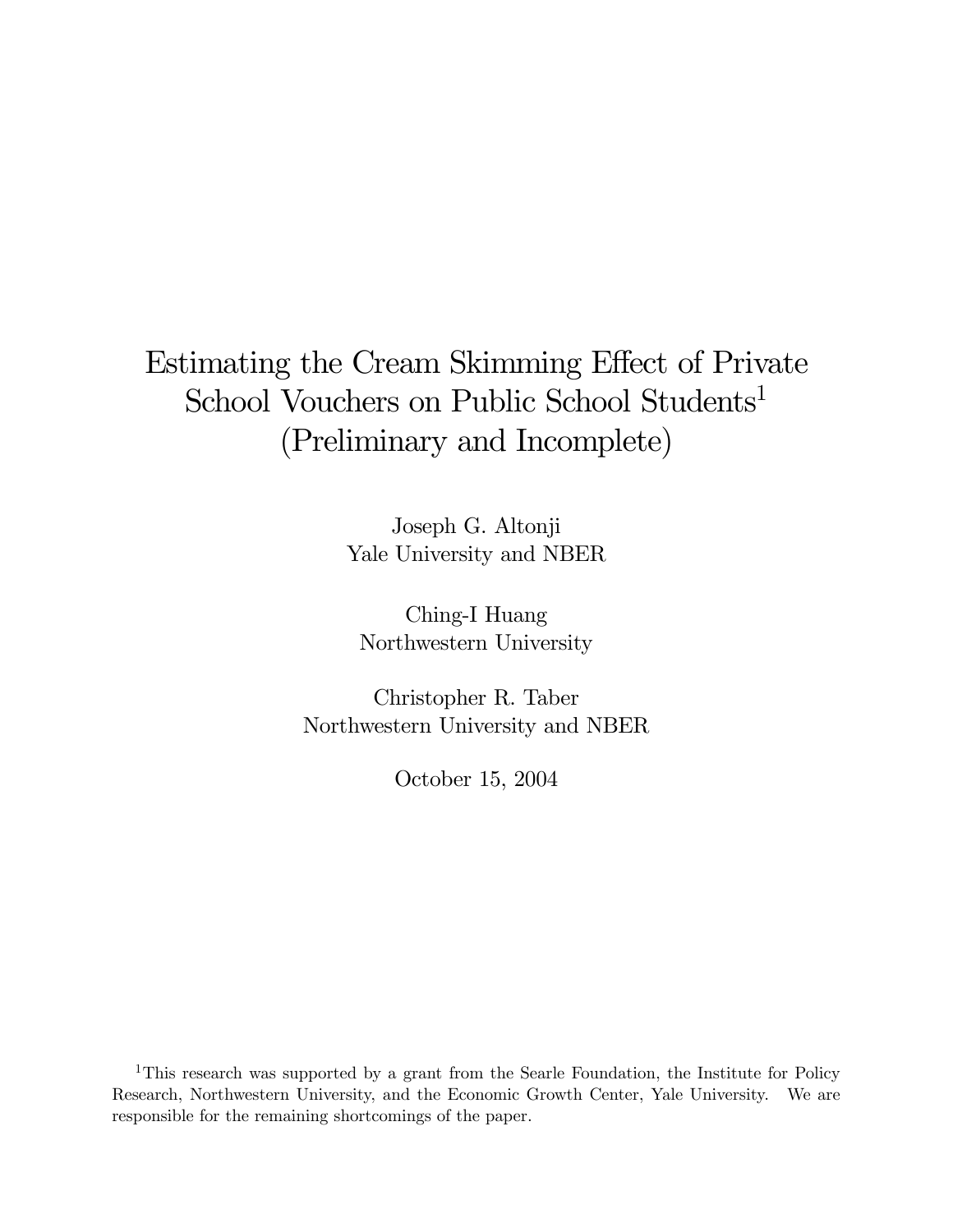#### Abstract

We examine whether a voucher program for private schools would lure the best students away from public schools, with negative consequences for those who remain behind. Given both heterogeneity in program types and limited data on entrance into voucher programs, one cannot answer this question directly. Instead, we study what the effect of vouchers would be on the students left behind if vouchers tend to attract students who are similar to those who currently go to private high schools. Using the NELS:88 data, we estimate a model of the private school entrance decision and estimate the importance of observable peer group effects on outcomes. We then combine these results to simulate the effects of a voucher program on outcomes of those left behind in public schools. We estimate the model using a number of specifications and have preliminary results both for the case in which we focus on Catholic high schools and for the case in which we consider all private high schools. Under completely general specifications, our results are quite imprecise. However, under stronger index type assumptions we obtain more precision and find that the consequences of cream skimming are negative but very small for high school graduation rates and also negative but small for college attendance.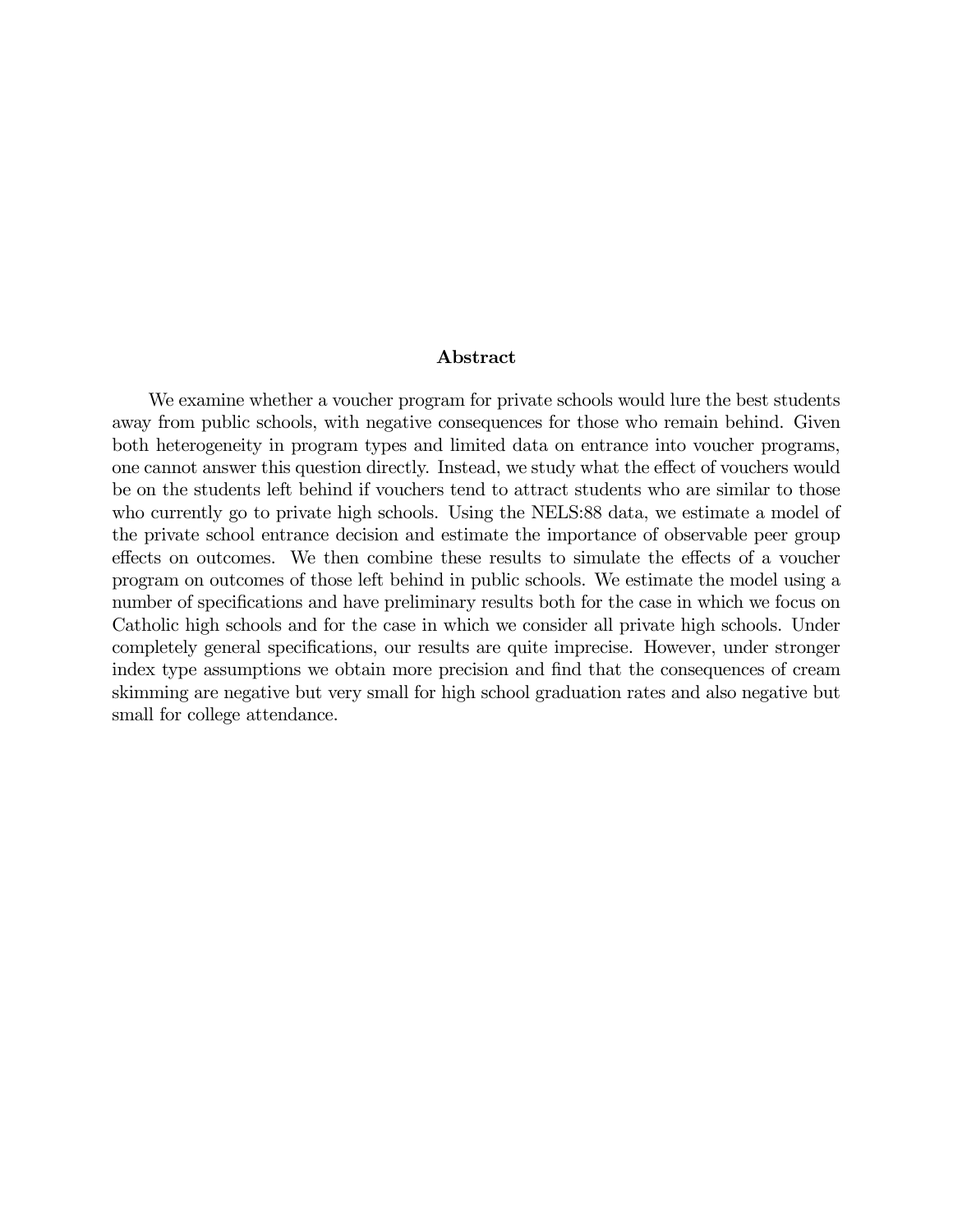### 1 Introduction

Dissatisfaction with the performance of the U.S. educational system, particularly in minority urban school districts, has led to a surge in interest in and experimentation with public vouchers for private schools. To assess the overall effect of a large scale voucher program on educational outcomes, one must address three questions. First, by how much do private schools benefit the children who choose to attend them? Second, will a voucher program for private schools lure the best students away from public schools, and if so, will this have negative consequences for those who remain behind? Third, does increased competition from private schools induce public schools to improve?

Most research on private schools measures the direct benefits from private school attendance, primarily in the context of Catholic schools. The results are mixed, but most of the recent research, including studies by Evans and Schwab (1995), Neal (1997), Grogger and Neal (2000) and Altonji, Elder and Taber (forthcoming) suggests that students who attend Catholic schools perform substantially better than they would have done in a public school. The evidence is strongest for urban minority students, and the main effects appear to be on high school graduation and college attendance rates rather than on achievement on standardized tests.

However, evidence that students benefit from attending a private school does not establish that it is in the public interest to expand school choice. One also needs to know the impact of movement of children out of public schools on the children who remain. Critics of school choice argue that vouchers will lead to the isolation of disadvantaged children in public schools. If the effectiveness of schools is largely determined by the characteristics of the students and their parents, then a decline in the quality of the public school student body may hurt those who remain behind. The debate on this point has been sharp, but there is relatively little evidence on the subject. As we discuss in Section 2, several researchers have examined who takes up vouchers in US voucher programs targeted at low income families and in universal voucher programs in New Zealand and Chile. The evidence suggests that cream skimming effects for targeted programs are relatively small, but may be more serious for universal voucher programs. We also discuss a series of recent studies that use general equilibrium models of residential choice and school choice to study the effects of vouchers on the make up of neighborhoods and public and private schools as well as who gains and who loses from vouchers.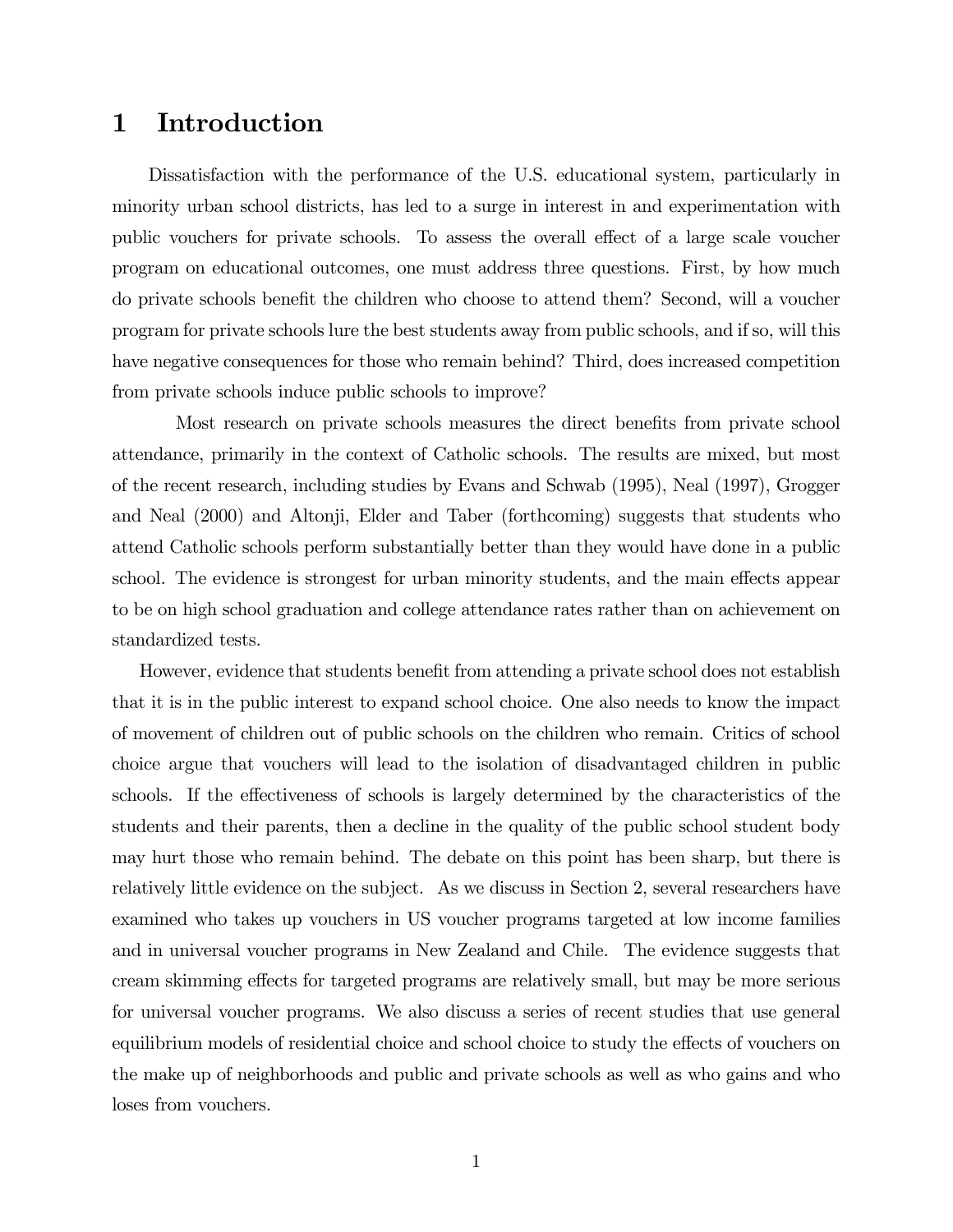In this paper, we evaluate the effect of a large scale voucher program on educational outcomes. We analyze the degree to which vouchers would change the performance of students by changing the characteristics of their classmates. The primary contribution of our project is to measure the effects of a voucher program on students who remain in public school. We consider both broad based voucher programs and programs that are targeted to low income students, low income neighborhoods, and/or students in low achievement schools.

The analysis uses data from the National Education Longitudinal Survey of 1988 (NELS:88) and proceeds in three stages. In stage one, we determine the effects of a voucher program on the composition of public school students. We estimate a discrete choice model of the probability of attending a public school as a function of characteristics of the student, the student's parents, the neighborhood, and in some specifications, the public school. We then use the school choice model to predict the average observed and unobserved characteristics of the population that will remain in public schools and the population who will attend private schools. To be more specific, we first estimate a probit model for public school choice that identifies the conditional probability that a student with specified observed characteristics chooses public school, given the status quo of no voucher program. Under the assumptions of the probit model we can identify the distribution of the error term in the school choice equations for students who attend public school in the absence of a voucher. We model the voucher as a shift in the index determining school choice for a given group of students. This allows us to compute the relative probability that public school students will remain in public school given the level of the voucher. Furthermore, the assumption implies the natural result that students who are currently in private schools continue to attend them after a voucher is put into place. This permits us to obtain the distribution of observed and unobserved characteristics of students who will remain in public school by using the relative probabilities of continued public school attendance to reweight the distribution for public school students under the status quo. By comparing reweighted means to the means of public school students one obtains estimates of how the mean family incomes, mean parental education, mean eighth grade test scores and other characteristics of high school peers will change for those who remain in public high schools. A big advantage of our approach is that we do not need variation in tuition or voucher levels to estimate which students are likely to respond to the voucher program.

The second stage is to estimate the extent of peer effects. We start with the reasonably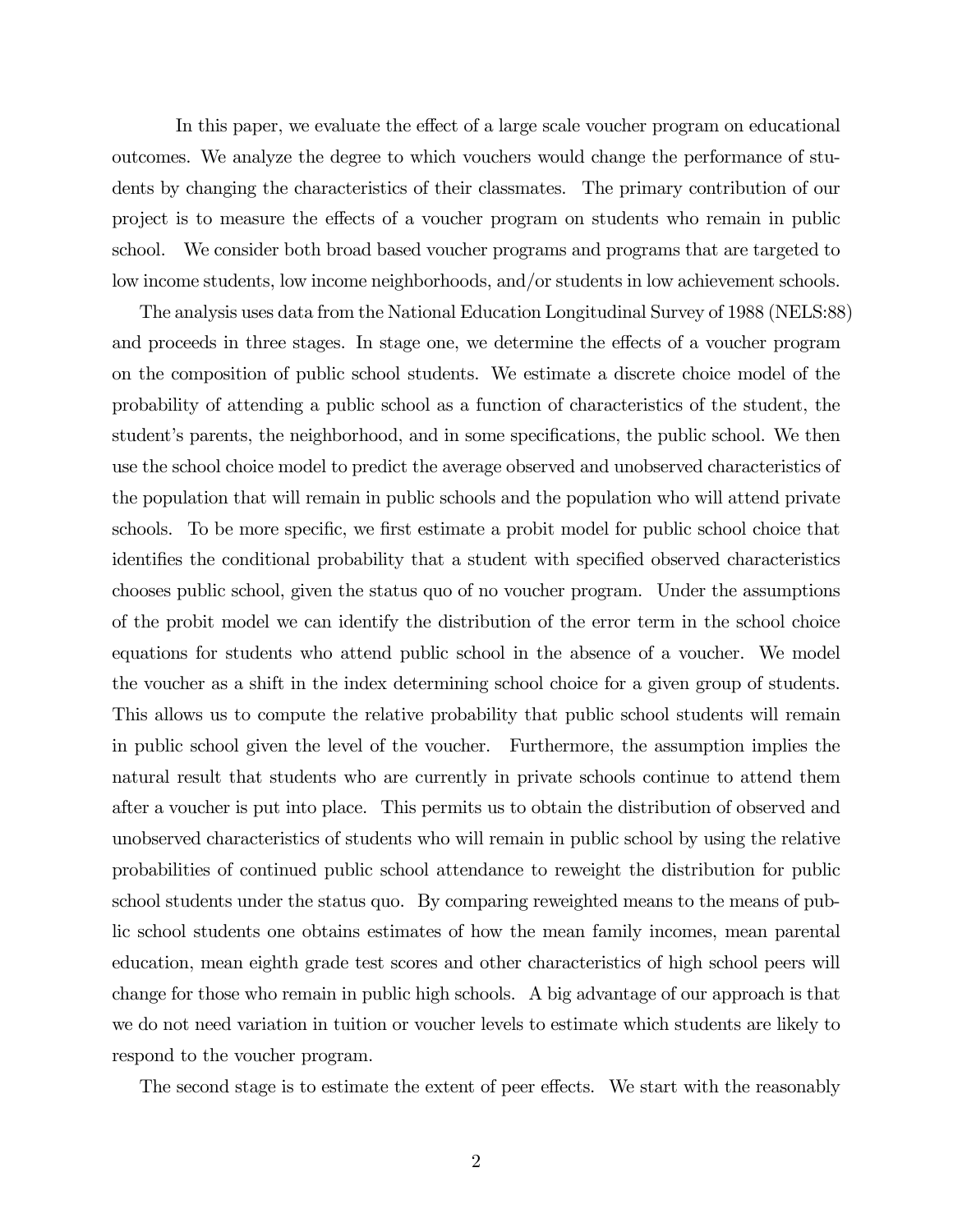standard procedure of estimating the direct effects of observed student characteristics by estimating regression models with high school fixed effects for our outcomes of interest. We then regress the fixed effects from these regressions on the peer effects variables. Three issues arise at this point. The first is that we observed only a few students from each school and therefore our estimates of school averages of characteristics are noisy. We deal with this problem through an instrumental variables scheme similar to that which has been used in a number of previous peer effects studies. Second, given sample sizes and collinearity among the peer effects of variables, it difficult to obtain precise estimates of peer effects without further restrictions. We address this issue by estimating peer effects models that impose the restriction that the relative important of average characteristics of students in the peer effects model is proportional to the relative importance of corresponding student specific variable in the school choice equation or in the outcome equation.

The third and most difficult problem is that many important characteristics of students are not measured and thus will not be in our data. For example, the usual school level parental background measures, such as average family income and average parental education are only crude measures of the resources that parents provide to their children. Many of the characteristics of the students, their families, and the school are unmeasured. We wish to be able account for the effects of the tuition voucher not only on the observed characteristics of the student body but on the unobserved characteristics as well. We address the issue using methods developed in Altonji, Elder and Taber (2002) to deal with the problem of unmeasured peer characteristics. The basic idea of their work is that when studying outcomes that depend on many different variables (such as performance in school) it is reasonable to assume that the outcome determinants the social scientist gets to observe and the set of outcome determinants that he or she does not get to observe have similar properties. In the context of the current problem, Altonji, Elder and Taber (2002) provides a rational for assuming that the regression index of observed school level characteristics and the index of unobserved characteristics of the student body will have similar relationships with the probability that students from the attendance area of a given public school choose private school. The implication of this is that the shift in the observed and unobserved characteristics of the student body induced by the tuition voucher will have the same relationship with the outcomes of interest in a sense that we make precise below. Consequently, we use the effect of the shift in the index of observed student body characteristics on the outcomes to estimate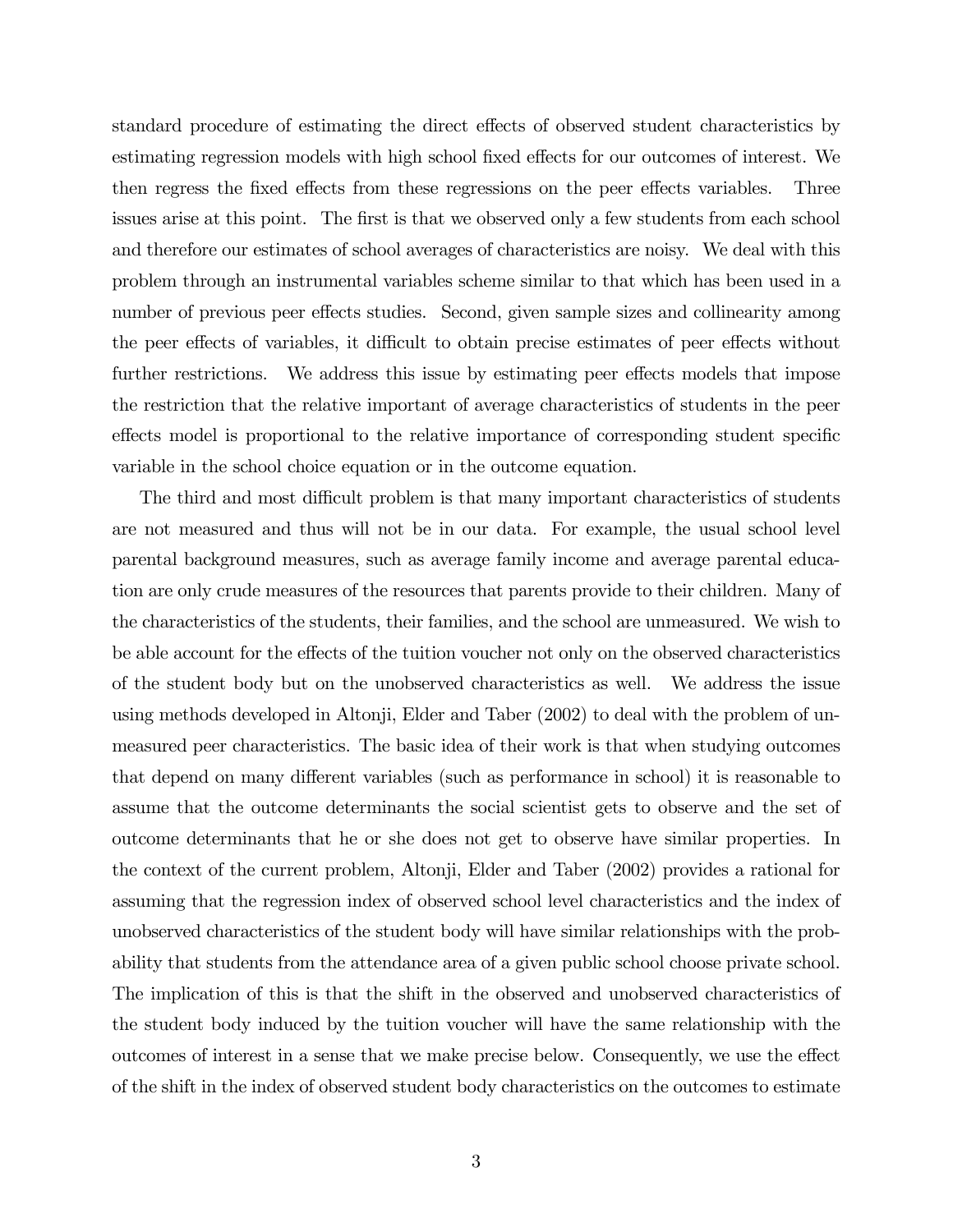the effect of the shift in the unobserved characteristics or to construct a bound for the effect of the shift in the unobservables.

In the final stage, we use our estimates of the peer effects models and estimates of the shift in both the observed and unobserved characteristics of the peers of students who remain in public school to estimate the effect of the voucher program on the students who are left behind in public school.

Our results are still preliminary. So far, they indicate that a large scale voucher program would have small effects on the high school graduation probabilities of those who remain in public school.

The paper continues in Section 2 with a brief review of lessons from past and current voucher programs and from simulation studies of the effects of vouchers. In Section 3, we present our school choice model and define the parameter of interest. In section 4 we discuss estimation in situations in which peer effects depend only on observed variables and in situation in which unobserved variables also matter. Section 5 discusses NELS:88 data and provides descriptive statistics. In Section 6 we briefly discuss the estimates of school choice model and models of the effects of a student level characteristics on outcomes. In Section 7 we estimate peer effects models and estimate the effects of school choice on students who remain in public school. In the conclusion we summarize our main results, which are still very preliminary, and provide a research agenda.

### 2 Prior Evidence on Cream Skimming Effects

In this section we provide background to our paper by summarizing existing evidence on the effects of vouchers on the composition of public schools and also on the consequences of selection. Section 2.1 summarizes the evidence on selection into voucher programs from studies of existing programs in the U.S. and abroad. The US evidence is almost exclusively for programs that target low income families. Section 2.2 summarizes evidence from simulation models of residential choice and school choice.

### 2.1 Studies of Existing Voucher Programs and Experiments

The literature on voucher programs in the US provides some evidence on the likely importance of cream skimming for programs that are targeted to low income families. Howell and Peterson (2002) summarize evidence from several programs describing the type of students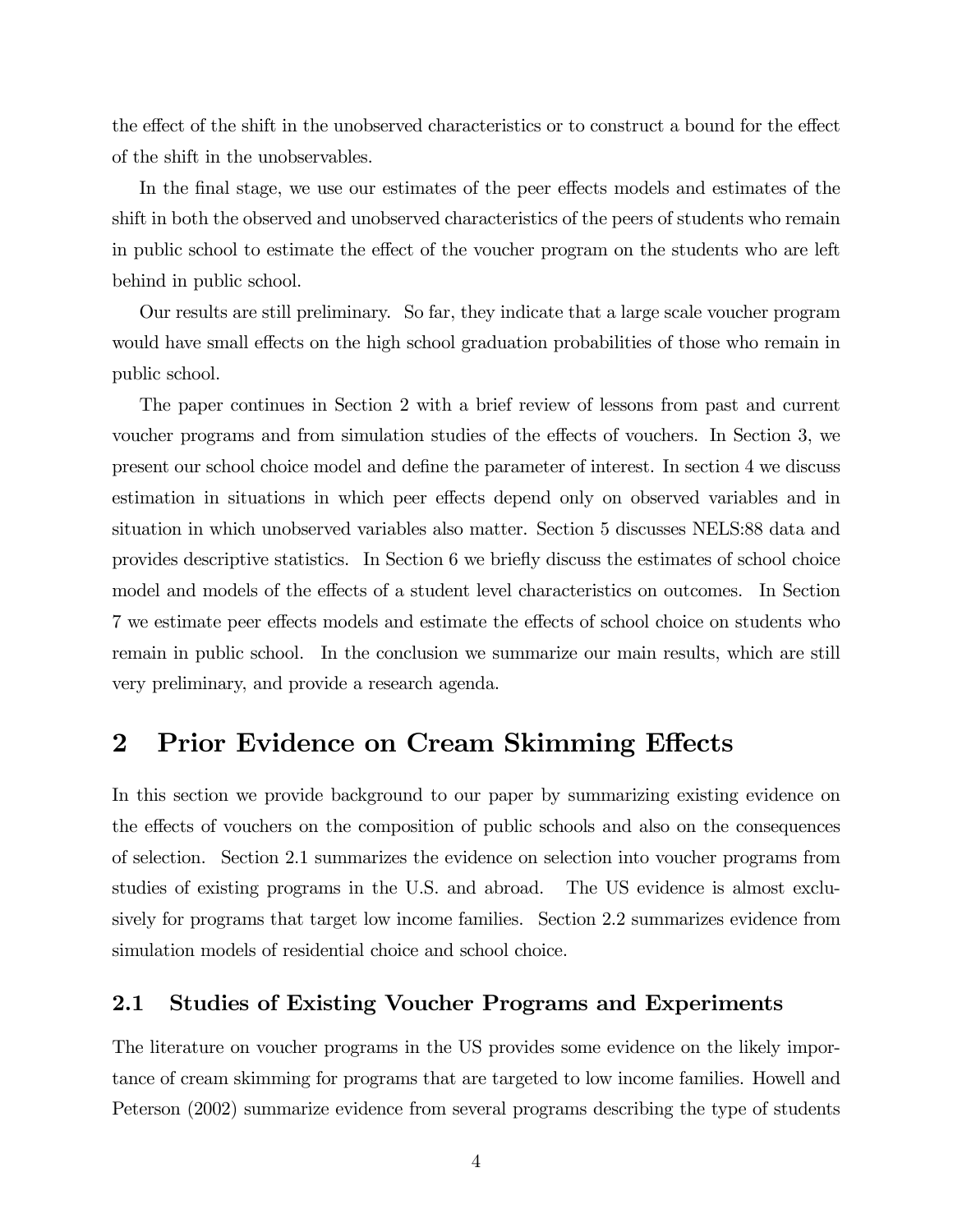who apply for vouchers, take up vouchers when they are offered, and continue to use them. Regarding who applies, they compare characteristics for a random sample of voucher applicants to the Children's Scholarship Fund (CSF) with a sample of the eligible population that they surveyed. Their sample of the eligible population consists of families with children in grades 1-8 with incomes below \$40,000 a year in cities of more than 200,000 people. The CSF program is limited to families with incomes below 270 percent of the federal poverty level. Consequently, the comparison group has somewhat higher income than the sample of families who were eligible for a CSF fellowship. Howell and Peterson's Table 3.1 and 3.2 suggest that applicant families have a slightly higher percentage of mothers who are college graduates, are more likely to be two parent households, move less frequently, are more likely to be black and less likely to be Hispanic, and are more likely to attend church at least once a week. There is also evidence that applicant families are more likely to be involved in schools, as evidenced by attendance at parent teacher conferences and volunteering in the school. There is no significant difference in the fraction of students who have been diagnosed with a learning disability. For the most part, the differences are relatively modest. However, Howell and Peterson point out that the degree of positive selection in the applicants sample may be understated as a result of the fact that the comparison sample has higher income than the eligible sample.

Howell and Peterson present evidence from the New York City, Dayton, and Washington D.C. voucher program evaluations on who takes up a voucher. The percentages of families who are offered vouchers who actually use them in the first year is 82 percent for New York, 78 percent for Dayton, and 68 percent for Washington  $D.C.$ <sup>1</sup> However, it important to point out that these results are for the pool of families who apply for vouchers.

Their evidence suggests that students who used a voucher to attend the lower elementary grades have slightly higher reading scores than decliners. The only statistically significant and substantial difference is scores is for grades 6-8 in Washington D.C., although this is also the only site at which a large sample of students in the upper grades is available. For math they report modest, statistically significant negative selection on math scores in the case of the Dayton program, small, statistically insignificant positive selection in New York and Washington D.C. for grades 1 to 5, and a statistically significant positive difference

<sup>1</sup>Howell and Peterson present evidence that costs and transportation problems play an important role in the decision not to accept a voucher. The importance of costs suggests that there will be positive selection on income in programs that only partially cover tuition, books, and fees. Transportation difficulties are likely to be idiosyncratic and depend upon specific location and the details of the parents schedules.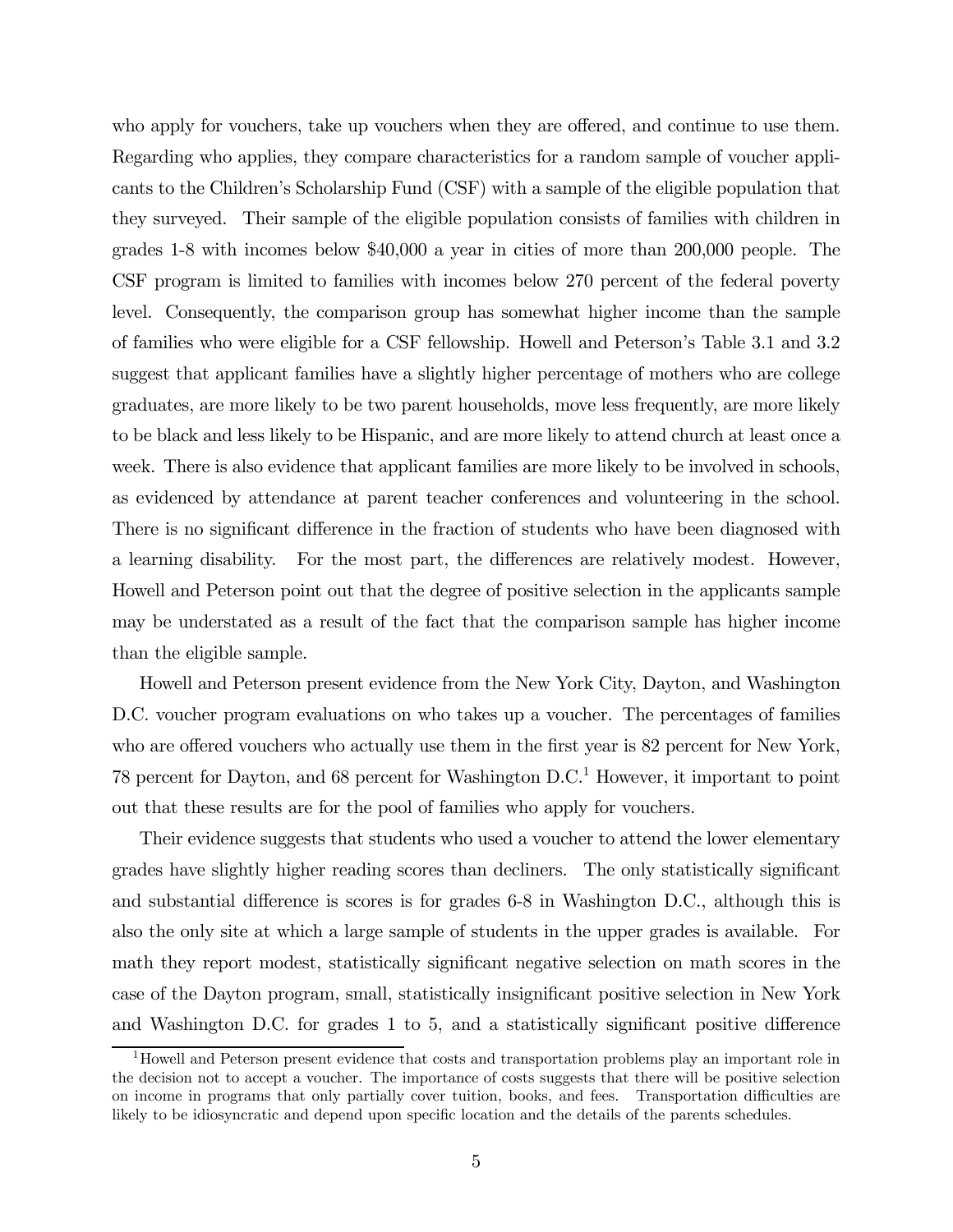of 6.3 percentile points for 6th to 8th graders in Washington D.C.. There is also evidence in all three cities that the percentage of children with a learning disability is lower among those who take vouchers. (The gaps are 2 percent in Dayton, 4.2 percent in Washington D.C., and 5 percent in New York City. Only the latter is statistically significant.) Howell and Peterson compare a number of family background variables for takers and decliners and conclude that the two groups closely resembled each other. Howell and Peterson's estimates for the national CSF program suggests to us that selection into the voucher program among eligibles is positive, but not dramatically so.

Howell and Peterson also discussed evidence from the large-scale voucher program in the Edgewood school district of San Antonio TX. The Edgewood voucher program is interesting because 90 percent of families in the district are low income. Math scores were 1.8 percentage points higher for vouchers students and 6.7 points higher for reading (only the latter is statistically significant). Those who participated in the voucher program had better educated parents, were less likely to have limited English proficiency, and were less likely to have participated in bilingual or ESL programs. They were also less likely to be economically disadvantaged. Overall, voucher participants exhibit a modest amount of positive selection.2

Howell and Peterson also present evidence on the likelihood that initial users of vouchers remained in voucher programs for two years. They do not find consistent patterns across New York, Washington D.C., and Dayton.

Howell and Peterson summarize their evidence on selection associated with school vouchers targeted to low-income populations by saying the "On the whole, these findings earn school vouchers a surprisingly positive grade on the selection line of the report card." They do not examine peer group effects on those who remain in public school, but these effects must be small if the those who take up vouchers are representative of those who do not.

There are no universal voucher programs to study in the U.S., but Ladd (2002) summarizes the international evidence. Hsieh and Urquiola (2002) find that Chile's universal voucher program induced higher income and higher ability children to move to private sector schools. Ladd (2002) summarizes the evidence from her study of New Zealand's choice program as suggesting that selection worked in a direction similar to the Chilean program and that "the expansion of choice in that country exacerbated the problems of the schools

<sup>2</sup>Howell and Peterson also touch on the evidence from the Cleveland voucher program. The results for Cleveland do not show clear pattern of positive selection, but the vouchers were offered first to those with the lowest incomes, which gave them an advantage in finding a private school.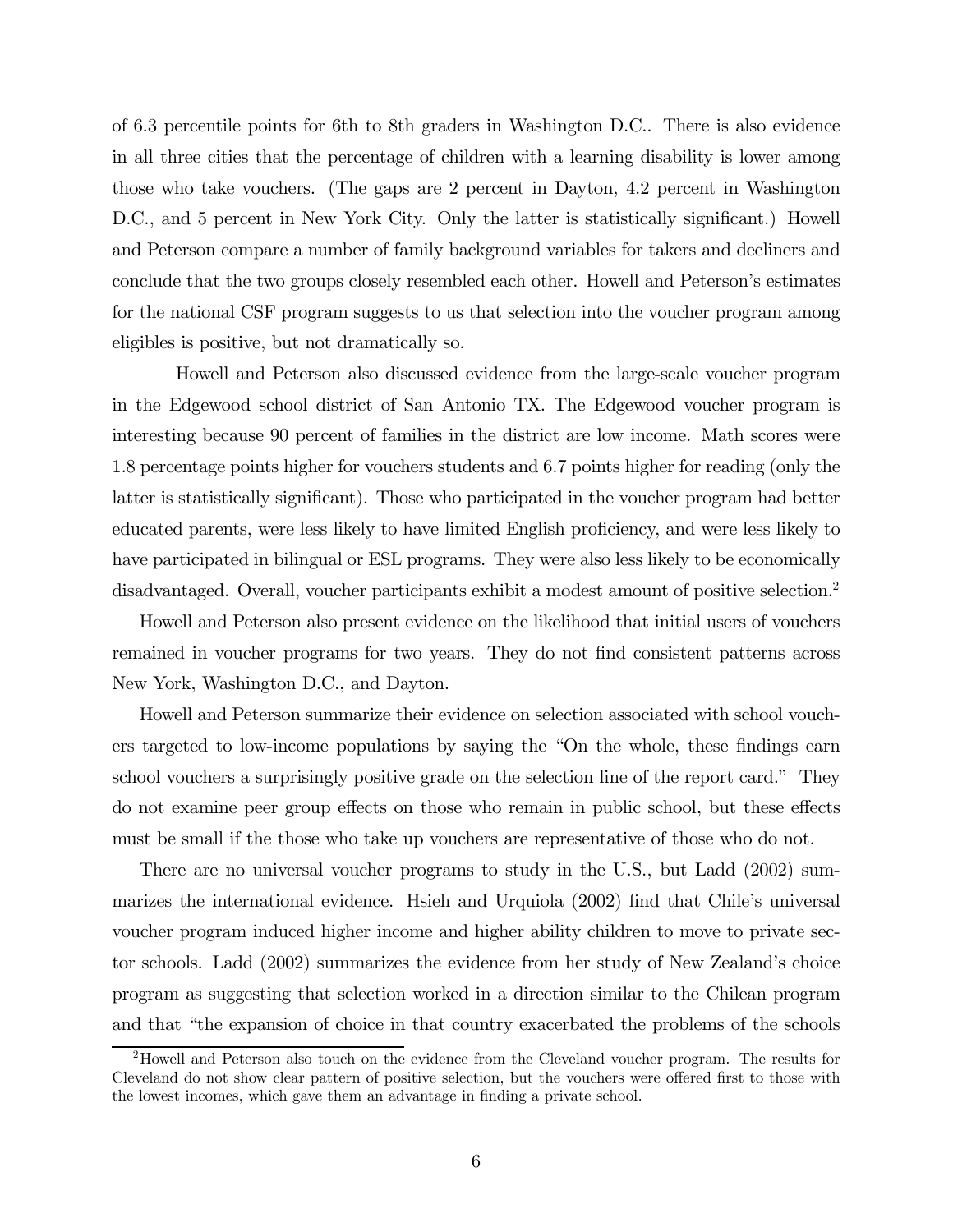at the bottom of the distribution and the reduced the ability of those schools to provide an adequate education."

The evidence on who makes use of charter schools is in principle highly relevant to the question of who would use a private school voucher. Bulkley and Fisler (2002) briefly review the evidence on the racial and socioeconomic composition of charter schools. RPP International (2001) found that the racial and ethnic composition of charter schools is similar to that of the school district. Given that the composition of charter schools is heavily influenced by the specific areas in which they were introduced and the missions of the schools, one cannot easily draw conclusions for a universal or a targeted voucher program from aggregate statistics on the composition of charter schools. Nevertheless, there is little indication that charter schools lead to a large exodus of the most advantage children from regular public schools.

### 2.2 General Equilibrium Models of Voucher Programs with Peer Group Effects

Our work is also related to a sizable literature on general equilibrium effects of voucher programs with peer effects. Peer effects are a key component of the school choice general equilibrium models of Manski (1992), Epple and Romano (1998, 2002, 2003), Epple, Newlon, and Romano (2002), and Caucutt (2002). Manski (1992) simulates a model with three different communities (poor, average, and wealthy) in which the fraction of students who are highly motivitated is valued by parents. In the other models school quality depends on average peer quality and private schools may price discriminate on the basis of ability. As a result of heterogeneity in ability and income, in equilibrium there is a strict hierarchy of school quality. They show that low income, high ability students would pay lower tuition and go to similar schools as low ability, high income children. These papers all include calibration exercises that simulate the general equilibrium effects of various voucher programs. Many of the simulations focus on the extent to which vouchers lead to cream skimming. Almost all of the simulations show cream skimming, although the magnitude vary with the details of the model specification and assumed parameter values. Nechyba's (1999, 2000, 2003) models abstract from price discrimination, but include housing location as part of the choice decision of the agents. He shows that migration can have a countervailing effect on low income households who remain in public school. Some high income families that use vouchers will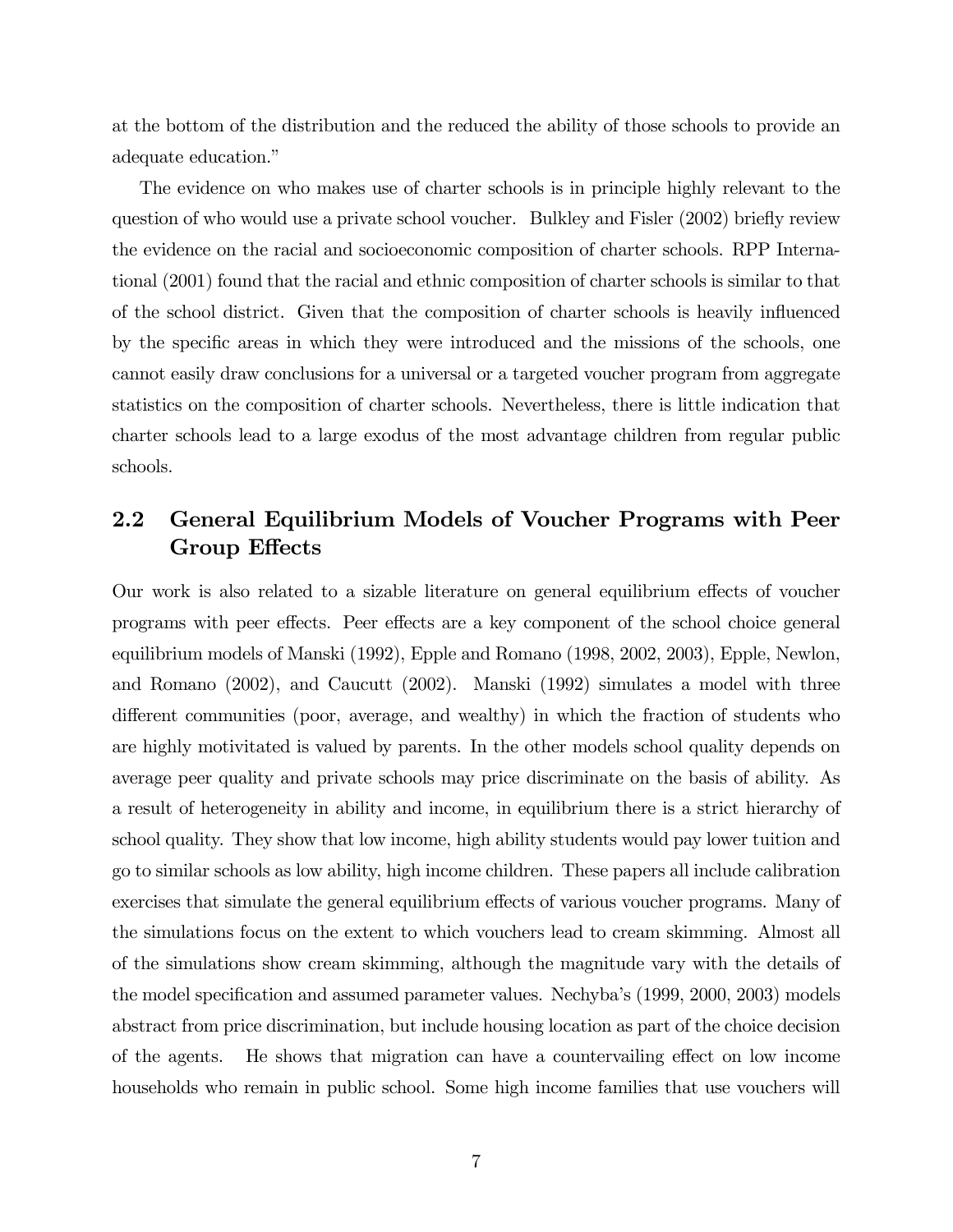move to lower tax districts, strengthening the tax base and thus the income available public schools in those districts.

To our knowledge, the only paper that explicitly estimates and simulates the extent of peer group effects with vouchers is Ferreyra (2003). She extends Nechyba's (1999) general equilibrium model by explicitly including household religious preferences. She estimates the parameters of a parsimonious version of the model using school district data from several large metropolitan areas. She then simulates the effects of vouchers in her model.

The above models share with our model the property that peer groups influence school quality (or human capital). However, in the above models the concept of school quality is intentionally left abstract and only matters in that it enters into the parent's utility function directly. In contrast, we directly estimate the effects of peer effects on particular outcomes. This distinction is quite important because at the abstract level, peer effects in these other models could influence school and location choices for a number of reasons, including: a) the possibility that they affect school outcomes and parents care about the school outcomes, b) the possibility that parent's care about outcomes and think that peer effects are important even though they may not be and c) the possibility that parents care about peer quality in and of itself. With this in mind our exercise is very different from Ferreyra's (2003). We look directly at the peer effects on particular outcomes and simulate the effects of cream skimming on those outcomes for public school students. Ferreyra (2003) does not have data on school quality, but infers the production function for it based on location and schooling decisions. Though these approaches are different, they are both important for evaluating vouchers. We view our work as complementary with the general equilibrium work. Incorporating all of the important aspects of vouchers into one paper is impossible so various papers focus on various aspects. Our focus here is on an element that is an important component of these models–the extent of cream skimming and its impact on student outcomes–but has not been directly examined before. Hopefully, our evidence will help inform the development of general equilibrium models.

## 3 An Econometric Model of School Choice and Definition of the Cream Skimming Effect

In this section, we begin by presenting the basic model for schooling and classmate effects that underlies our analysis of private school vouchers on students who remain in *public* school.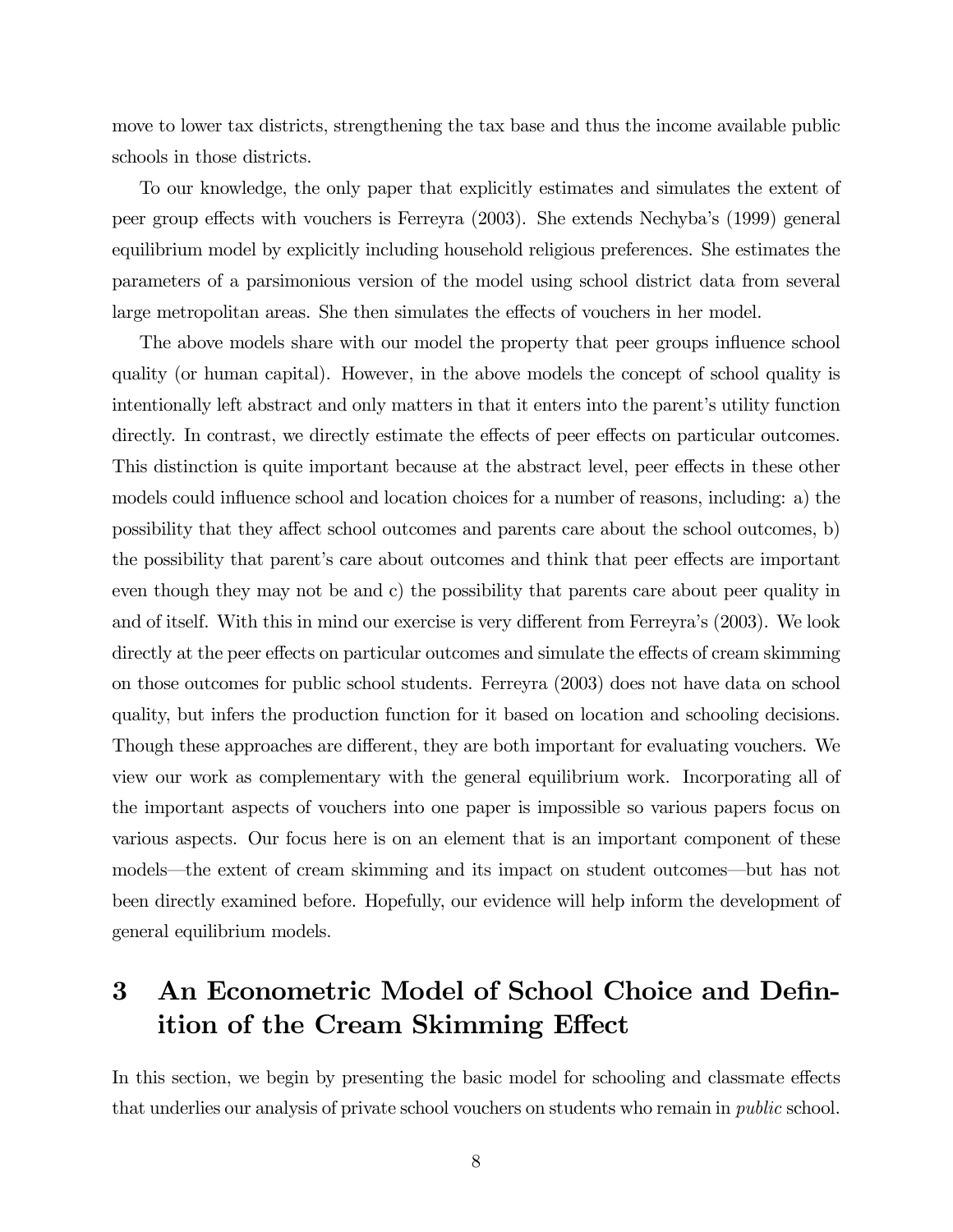We then define our parameter of interest–the cream skimming effect. While most work to date has focussed on the effect of vouchers on students who move students from public to private schools we focus on those who are left behind in public schools.

Let S be the set of all schools in the population. S can be partitioned into public schools  $\mathcal{S}_p$  and private schools  $\mathcal{S}_c$ . Let  $X_i$  denote a random vector of covariates that is observable to the econometrician for individual i. For each individual,  $S_i(\tau)$  indicates which school individual i would attend under a voucher program indexed by  $\tau$ . We assume that each student is assigned to a public school  $P_i \in S_p$  and must either attend this school or a private school. Thus the public school that is chosen does not depend on the voucher level. We are also assuming that the characteristics of the private schools options available to i are not affected by the voucher.<sup>3</sup> Formally for any  $\tau$ ,  $S_i(\tau) \in \{P_i, \mathcal{S}_c\}$ .

Letting  $V(s, \tau)$  be the utility an individual obtains from choosing schooling level s at voucher program  $\tau$ , we assume that

(1) 
$$
V(P_i, \tau) - \max_{s \in S_c} V(s, \tau) = X_i' \beta - \tau_i(\tau) + u_i
$$

where  $X_i$  is observable,  $\tau_i(\tau)$  is the voucher level that individual i would receive under program  $\tau$ , and  $u_i$  represents unobservable factors that influence school choice and is independent of  $X_i$ . Thus the decision of student i facing voucher program  $\tau$ , the public school decision can be written as

(2) 
$$
S_i(\tau) = P_i \text{ if } X_i' \beta - \tau_i(\tau) + u_i > 0.
$$

The parameter vector  $\beta$  reflects the degree to which the relative costs and benefits to the student (broadly construed) of public school attendance vary with the variables in  $X_i$ . The composite error term  $u_i$  captures the many unobserved factors that influence school choice and are omitted from  $X_i$ . The private school voucher  $\tau_i(\tau)$  enters as an intercept shift and decreases the value of public school relative to private school. As we shall see in a moment,

<sup>3</sup>Our assumption is consistent with an expansion of the private school sector to accomodate increased demand provided that attributes that influence choice do not change. We are assuming that any feedback from voucher induced changes in the peer characteristics of public and private schools to school choice is of a second order of importance. One can accomodate the likely possibility that average distance from private schools would decrease in the wake of a large scale voucher program, with an effect on the demand for private schools. To do so, one could redefine  $\tau_i(\tau)$  to be an index capturing both the effect of the tuition subsidy and of a uniform reduction in distance resulting from the private school expansion. In some sense, the reduction in distance associated with private school entry acts as a multiplier on the effect of a voucher on demand for private school. In practice however, one might expect the size of the distance reduction to depend on the existing stock of private schools and to vary across households depending on precisely where they live. We would model this in our specification of  $\tau_i(\tau)$ .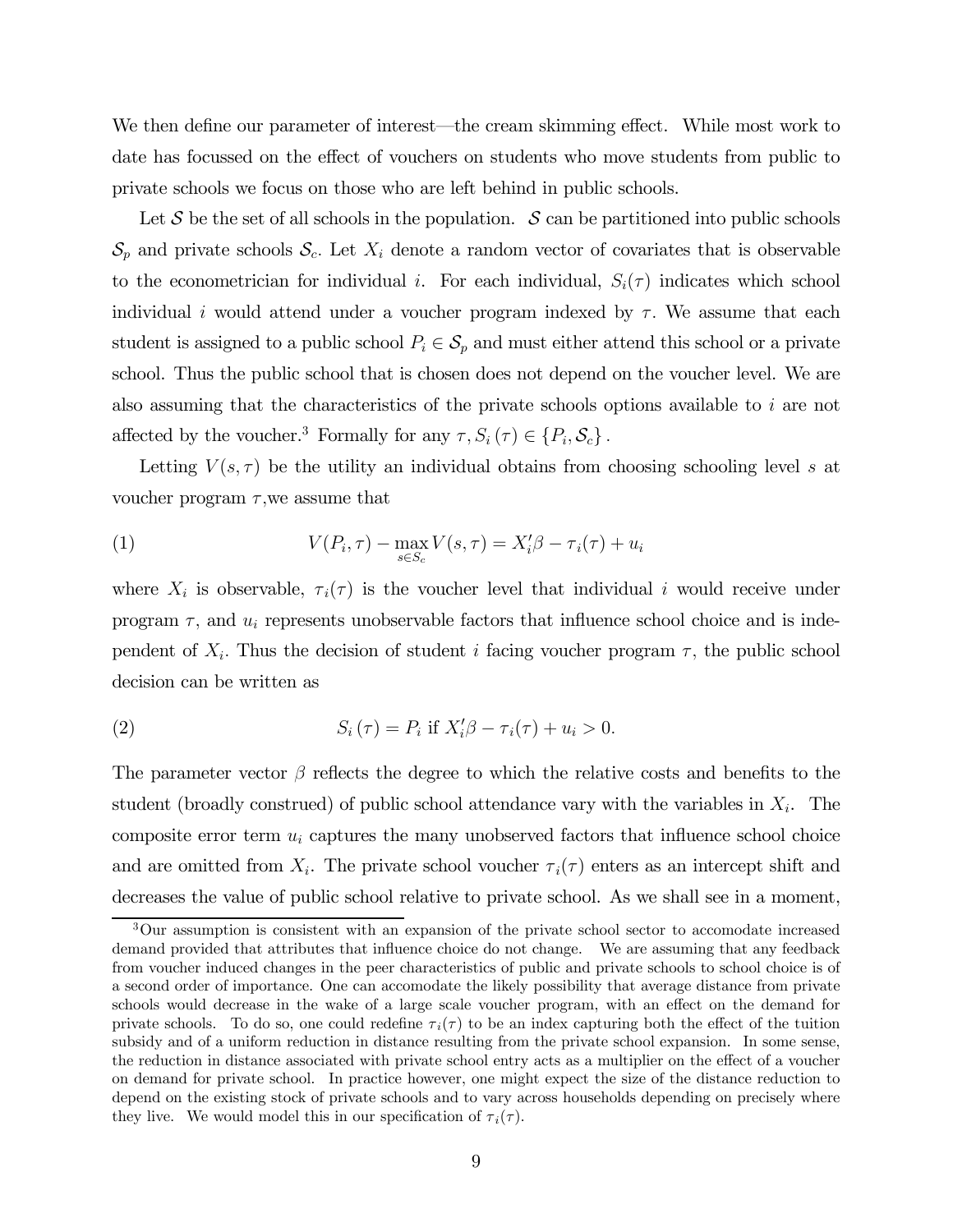(2) is perfectly consistent with variation by parental income, education, race, and other income in the effect of  $\tau$  on  $Pr(S_i(\tau) = P_i)$ . However, it is an important restriction. It says that the effect of  $\tau_i(\tau)$  on the index driving the decision to attend public school is the same regardless of  $X_i$  and  $u_i$  In contrast, one might expect the effect to be smaller for persons near the very top of the income distribution. Also, to the extent that more educated persons are more proactive about school choice, one might also expect parental education to interact with  $\tau_i(\tau)$ .

Our simplest specification does not have heterogeneity in the voucher levels and treats  $\tau_i(\tau) = \tau$ . However, we also consider vouchers targeted at particular groups of people (such an individuals in urban areas or with low family income). In this case we model  $\tau_i(\tau) = \tau$ for eligible students and  $\tau_i(\tau)=0$  for those that are not eligible.

We assume that school choice depends on individual aspects of the students  $(X_i, u_i)$  and on aspects of the public schools schools themselves. Fixed aspects of public schools, such as where they are located, are easy to handle by including them in  $X_i$ . One could also augment the  $X_i$  vector with other characteristics of  $P_i$ , including student body characteristics, and we plan to do so in the next version of the paper. Some difficult issues arise in estimating those characteristics from the NELS:88 data for use in a school choice model, because we only observe them for the subsample of students who choose  $P_i$ . We noted in a previous footnote that a dependence of school choice on student body characteristics means that initial cream skimming effects of the voucher will have feedback effects on school choice, which we are not addressing.

Because we do not have data on  $\tau$ , we normalize  $var(u_i)=1$ . This implicitly defines the scale of  $\tau$  such that a unit change in  $\tau$  has the same effect on school choice as a one standard deviation change in the  $u_i$ . As we noted in the introduction, a key strength of our approach is that we are able to side step the difficult problem of estimating the price elasticity of demand for private schools. We instead define the "size" of the voucher in terms of the number of people induced to attend private school by the voucher. For example, we can choose the value of  $\tau$  so that it induces 10% of public school students to move.

Let  $Y_i^p(\tau)$  be an outcome that individual i would achieve if they attended public school under voucher level  $\tau$ . Examples of outcomes are high school completion, college attendance, test scores, or wage levels. The outcome of interest a student would receive if they attended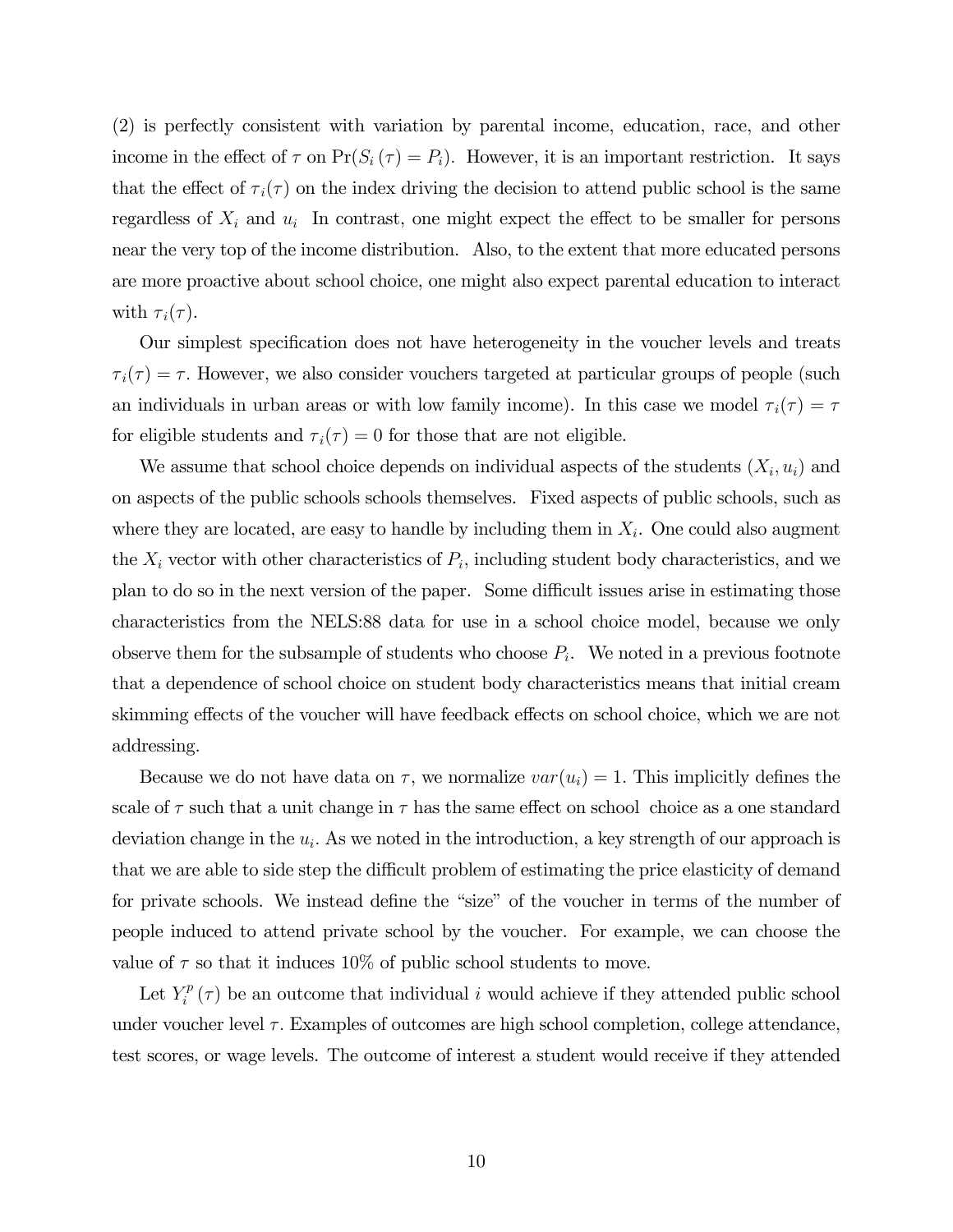public school can be written as

(3) 
$$
Y_i^p(\tau) = X_i'\gamma + \theta(P_i, \tau) + \varepsilon_i,
$$

where  $\theta(s, \tau)$  is a component that is common to all individuals who attend school s and  $\varepsilon_i$ represents unobservable individuals factors that are uncorrelated with all other components in the model. The school effect  $\theta(s, \tau)$  depends on  $\tau$  through peer effects that change as different students attend public school.<sup>4</sup> Note that Equation  $(3)$  rules out interactions between  $X_i$  and  $\theta(P_i, \tau)$ . We can easily relax this, at least for the observed component of θ. (If one were to relax it, it would only make sense to allow the effect of  $τ$  on choice to vary with  $X.$ )

We assume that there are currently no vouchers  $(\tau = 0, \tau_i(0) = 0)$ . Our sample consists of individuals  $i = 1, ..., N$  where  $(X_i, S_i(0))$  represent i.i.d. random variables drawn from the model described above.

For individual  $i$  we define the treatment effect of vouchers conditional on staying in public school for individual  $i$  as

$$
\pi_i^p(\tau) \equiv Y_i^p(\tau) - Y_i^p(0)
$$
  
=  $\theta(P_i, \tau) - \theta(P_i, 0)$ .

Our goal is to measure the average value of this "cream skimming" effect for people who would stay in public school under a voucher system:

$$
\pi^{p}(\tau) \equiv E(\pi_{i}^{p}(\tau) | S_{i}(\tau) = P_{i}).
$$

For a given individual we observe  $X_i$  and  $S_i(0)$ . Thus we know whether they currently attend public school or not. If they attend public school we observe their outcome  $Y_i^p(0)$ and school  $P_i$  because  $P_i = S_i(0)$  in this case. We also assume that we observe at least two students from each public school in the data. A key to our identification strategy for  $\pi^p(\tau)$  lies in the fact that under the choice model presented above or any model in which the criterion function that determines school choice is monotone in  $\tau$ , if  $S_i(\tau) = P_i$  then  $S_i(0)$ must equal  $P_i$ , and if  $S_i(0) \neq P_i$  then  $S_i(\tau) \neq P_i$ .

<sup>&</sup>lt;sup>4</sup>We use the term "peer effects" to refer to the influence of the average values in a school of a variety of student body characteristics that are not changed by a voucher and are determined prior to high schools. These include parental education and income, race, gender, and performance in lower grader. We do not attempt to identify interactions between outcomes across students.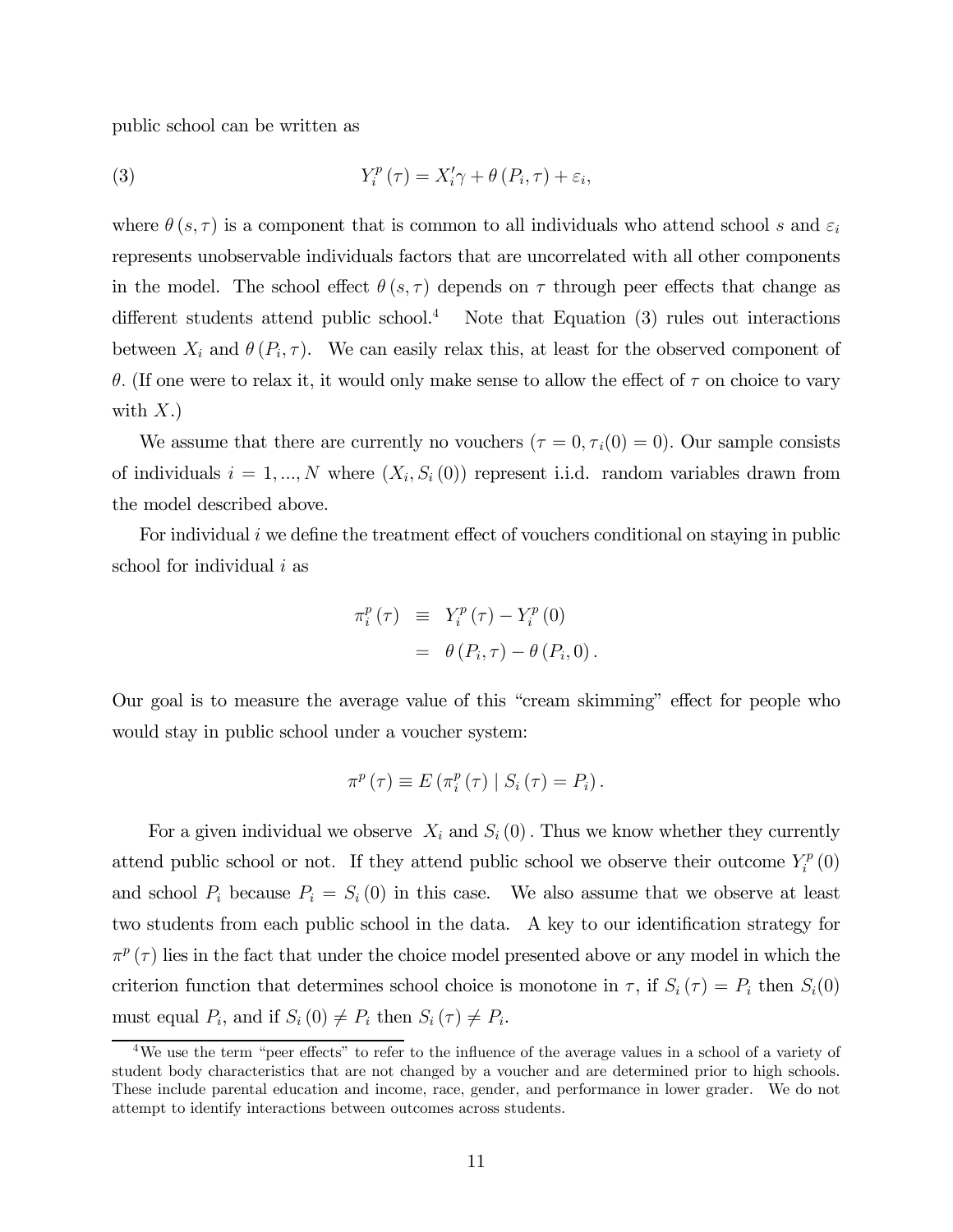## 4 Estimating  $\pi^p(\tau)$  Under Alternative Assumptions About Peer Effects

In this section we provide methods to estimate the effect of the voucher program on those who stay in public school under alternative assumptions about how peer effects are determined. We define a series of models that consist of a peer effects specification and an econometric strategy. In this section we focus on identification.

### 4.1 Observable Peer Effects Only [Model 1]

We first consider the case in which school quality  $\theta(s, \tau)$  depends only on observable peer effects. For any school  $s \in \mathcal{S}_p$  and any voucher level  $\tau$ , we define the observable peer effects to be a linear function of

$$
\overline{Z}(s,\tau) = E(Z_i \mid S_i(\tau) = s),
$$

where  $Z_i$  is a known or estimable function of the  $X_i$  variables. An important special case is  $Z_i = X_i$ .

In general, the school fixed-effect can be expressed as

(4) 
$$
\theta(s,\tau) = \overline{Z}(s,\tau)'\delta + \overline{u}(s,\tau) + \xi_s,
$$

where  $\overline{u}(s, \tau)$  is an index of the unobservable characteristics of school s that are related to student body characteristics and thus are potentially influenced by the voucher and  $\xi_s$ captures other determinants of school quality that are not influenced by the voucher, such as the characteristics of the building, the principal, and the teachers.<sup>5</sup> In this subsection we abstract from unobservable school characteristics that are influenced by the voucher and set  $\overline{u}(s,\tau)$  to 0, in which case  $\theta(s,\tau)$  is simply

(5) 
$$
\theta(s,\tau) = \overline{Z}(s,\tau)'\delta + \xi_s,
$$

where  $\xi_s$  is uncorrelated with  $\overline{Z}(s,\tau)$ . We refer to estimation imposing (5) as Model 1\_ $\delta$ .

It is important to discuss the assumption that  $Z(s, \tau)'$  *δ* is uncorrelated with  $\xi_s$ . Much of the literature on peer group effects tries to address this problem.<sup>6</sup> It seems likely that in fact

<sup>&</sup>lt;sup>5</sup>Note that we ignore the reflection problem discussed by Manski (1993). For the purposes of our simulation it does not matter for the final simulations whether the peer effects operate through covariates or outcomes. Thus we can interpret our model as estimates of the reduced form of a model with reflection. The reduced form is all that is needed.

 $6$ See for example Moffitt $(2001)$  for discussion.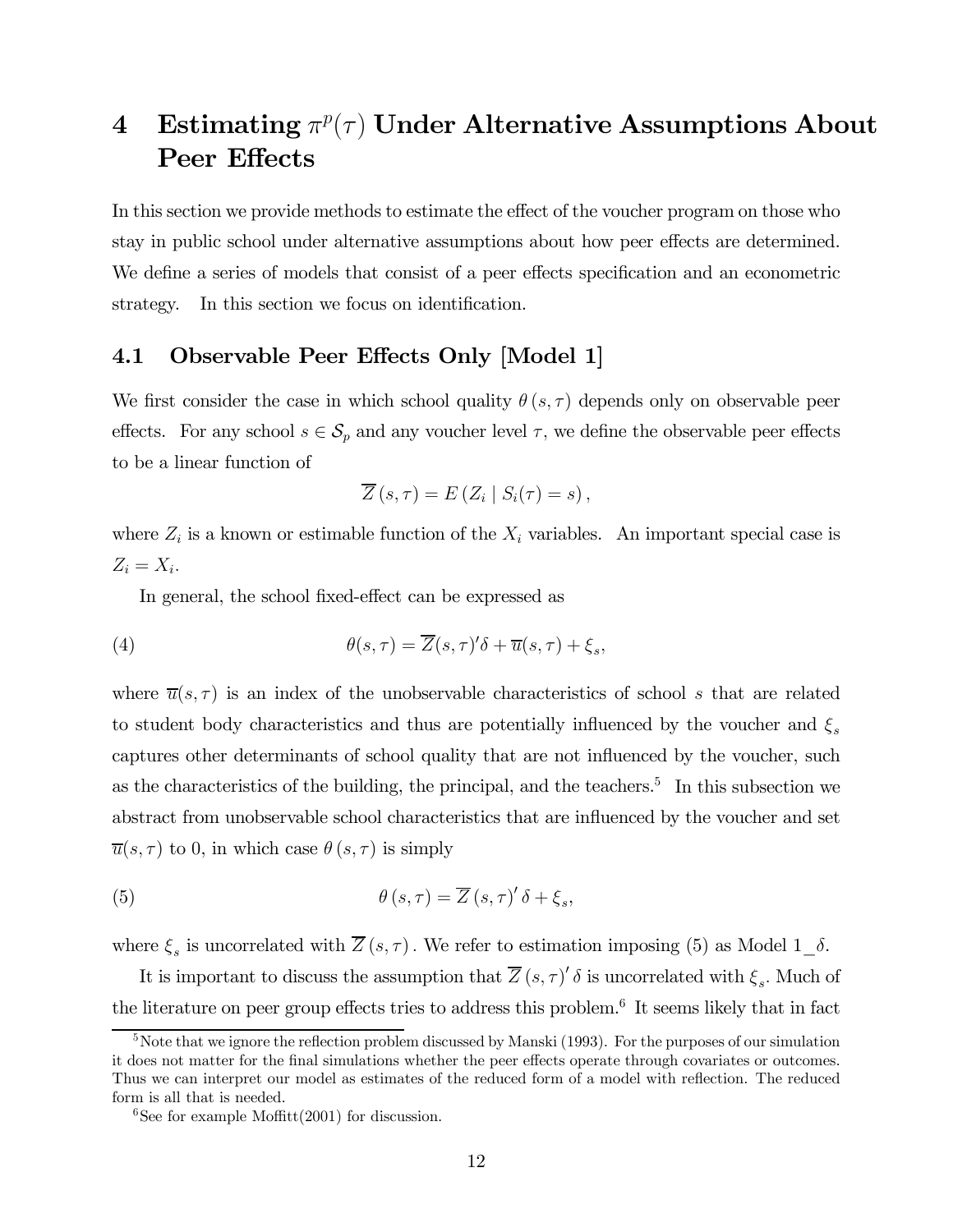$Z(s,\tau)'$  δ and  $\xi_s$  would be positively correlated. Given our empirical strategy for estimation of  $\delta$  this is going to bias our estimates upward which will bias our final results upwards. Therefore, we interpret our estimates of the voucher effect as an upper bound on the true effect.

Under these conditions the key parameter can be written as

$$
\pi^p(\tau) \equiv \left[ E\left(\overline{Z}\left(P_i, \tau\right) \mid S_i\left(\tau\right) = P_i\right) - E\left(\overline{Z}\left(P_i, 0\right) \mid S_i\left(\tau\right) = P_i\right) \right]'
$$
  $\delta.$ 

It is fairly straight forward to identify  $\gamma$ ,  $\delta$ , and  $\beta$ , so we defer the discussion of their estimation and assume for now that they are known. To establish that  $\pi^p(\tau)$  is identified conditional on  $\gamma$ ,  $\delta$ , and  $\beta$ , we first consider the term  $E\left(\overline{Z}\left(P_i, \tau\right) \mid S_i\left(\tau\right) = P_i\right)$  and then turn to  $E\left(\overline{Z}\left(P_i,0\right) \mid S_i\left(\tau\right) = P_i\right)$ .

## **4.1.1** An Estimator for  $E\left(\overline{Z}\left(P_i, \tau\right) \mid S_i\left(\tau\right) = P_i\right)$

First, notice that by the law of iterated expectations

$$
E\left(\overline{Z}\left(P_i,\tau\right) \mid S_i\left(\tau\right) = P_i\right) \equiv E\left(E\left(Z_i \mid S_i(\tau) = P_i\right) \mid S_i\left(\tau\right) = P_i\right)
$$

$$
= E\left(Z_i \mid S_i\left(\tau\right) = P_i\right).
$$

Define  $G(X_i | S_i(\tau) = P_i)$  as the distribution of  $X_i$  conditional on students who go to public school under voucher program  $\tau$ . Keep in mind that  $Z_i$  is a function of  $X_i$ . By definition  $E(Z_i | S_i(\tau) = P_i) = \int Z_i dG(X_i | S_i(\tau) = P_i)$ . One complication is that we only observe the public school chosen if  $S_i(0) = 1$ , so we must condition on this event. Under the monotonicity assumption that  $Pr(S_i(0) = P_i | S_i(\tau) = P_i) = 1)$  we can condition on it. An application of Bayes theorem implies that

(6) 
$$
dG(X_i \mid S_i(\tau) = P_i) = \frac{\Pr(S_i(\tau) = P_i \mid S_i(0) = P_i, X_i) dG(X_i \mid S_i(0) = P_i)}{\int \Pr(S_i(\tau) = P_i \mid S_i(0) = P_i, X_i) dG(X_i \mid S_i(0) = P_i)}.
$$

Under our probit assumption

$$
Pr(S_i(\tau) = P_i | S_i(0) = P_i, X_i) = \frac{\Phi(X_i'\beta - \tau_i(\tau))}{\Phi(X_i'\beta)}
$$

where  $\Phi(.)$  is the standard normal cdf. Thus in our model

(7) 
$$
E(Z_i \mid S_i(\tau) = P_i) = \frac{\int Z_i \frac{\Phi(X'_i \beta - \tau_i(\tau))}{\Phi(X'_i \beta)} dG(X_i \mid S_i(0) = P_i)}{\int \frac{\Phi(X'_i \beta - \tau_i(\tau))}{\Phi(X'_i \beta)} dG(X_i \mid S_i(0) = P_i)}.
$$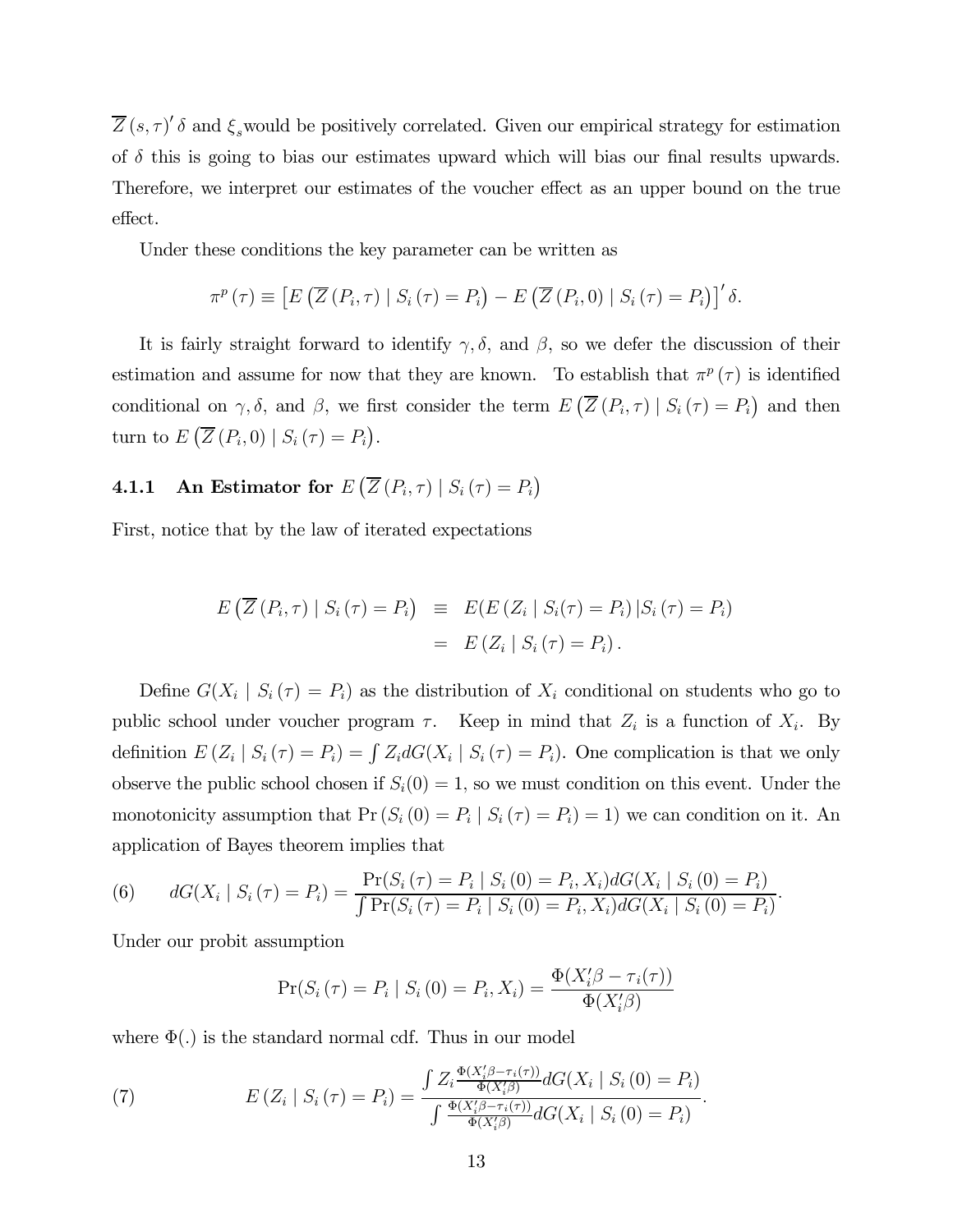One may consistently estimate  $E(Z_i | S_i(\tau) = P_i)$  using the sample analog to (7). Note that the  $X_i$  for the sample of public school students are drawn from  $dG(X_i | S_i(0) = P_i)$ .

Let  $N_p$  denote the number of individuals who attend public school in the sample  $(S_i(0) =$  $P_i$ ) and without loss of generality order the observations so that these individuals so that  $i = 1, ..., N_p$  refers to the public school students only. Consequently, the sample analog to (7) is simply

$$
\hat{E}\left(\overline{Z}\left(P_i,\tau\right) \mid S_i\left(\tau\right) = P_i\right) = \sum_{i=1}^{N_p} \psi(X_i'\widehat{\beta},\tau_i(\tau))Z_i
$$

where we introduce the notation

$$
\psi(X_i'\widehat{\beta}, v_i(\tau)) \equiv \frac{\frac{\Phi(X_i'\widehat{\beta} - \tau_i(\tau))}{\Phi(X_i'\widehat{\beta})}}{\sum_{i=1}^{N_p} \frac{\Phi(X_i'\widehat{\beta} - \tau_i(\tau))}{\Phi(X_i'\widehat{\beta})}}
$$

for the weights. Basically, we obtain  $\hat{E}(\overline{Z}(P_i, \tau) | S_i(\tau) = P_i)$  by reweighting the distribution of  $Z_i$  of the current sample of public school attendees by the relative probability that they will remain in public school following a voucher of  $\tau$ .

## **4.1.2** An Estimator for  $E\left(\overline{Z}\left(P_i,0\right) \mid S_i\left(\tau\right) = P_i\right)$

Now consider the second part of  $\pi^p(\tau)$ ,  $E\left(\overline{Z}(P_i,0) \mid S_i(\tau) = P_i\right)$ . This can be written as

$$
E\left(\overline{Z}\left(P_i,0\right) \mid S_i\left(\tau\right) = P_i\right) = \int E\left(\overline{Z}\left(P_i,0\right) \mid S_i\left(\tau\right) = P_i, X_i\right) dG(X_i \mid S_i\left(\tau\right) = P_i)
$$

The model implies that the decision to enter private school is independent of which public school one was assigned to conditional on  $X_i$  (which include school characteristics), or that

(8) 
$$
\Pr(S_i(\tau) = s \mid X_i) = \Pr(P_i = s \mid X_i) \Pr(S_i(\tau) \in S_p \mid X_i).
$$

From the above equation it follows that

(9) 
$$
E\left(\overline{Z}\left(P_i,0\right) \mid S_i\left(\tau\right) = P_i, X_i\right) = E\left(\overline{Z}\left(P_i,0\right) \mid X_i\right).
$$

Consequently,

$$
E\left(\overline{Z}\left(P_i,0\right) \mid S_i\left(\tau\right) = P_i\right) = \int E\left(\overline{Z}\left(P_i,0\right) \mid X_i\right) dG(X_i \mid S_i\left(\tau\right) = P_i)
$$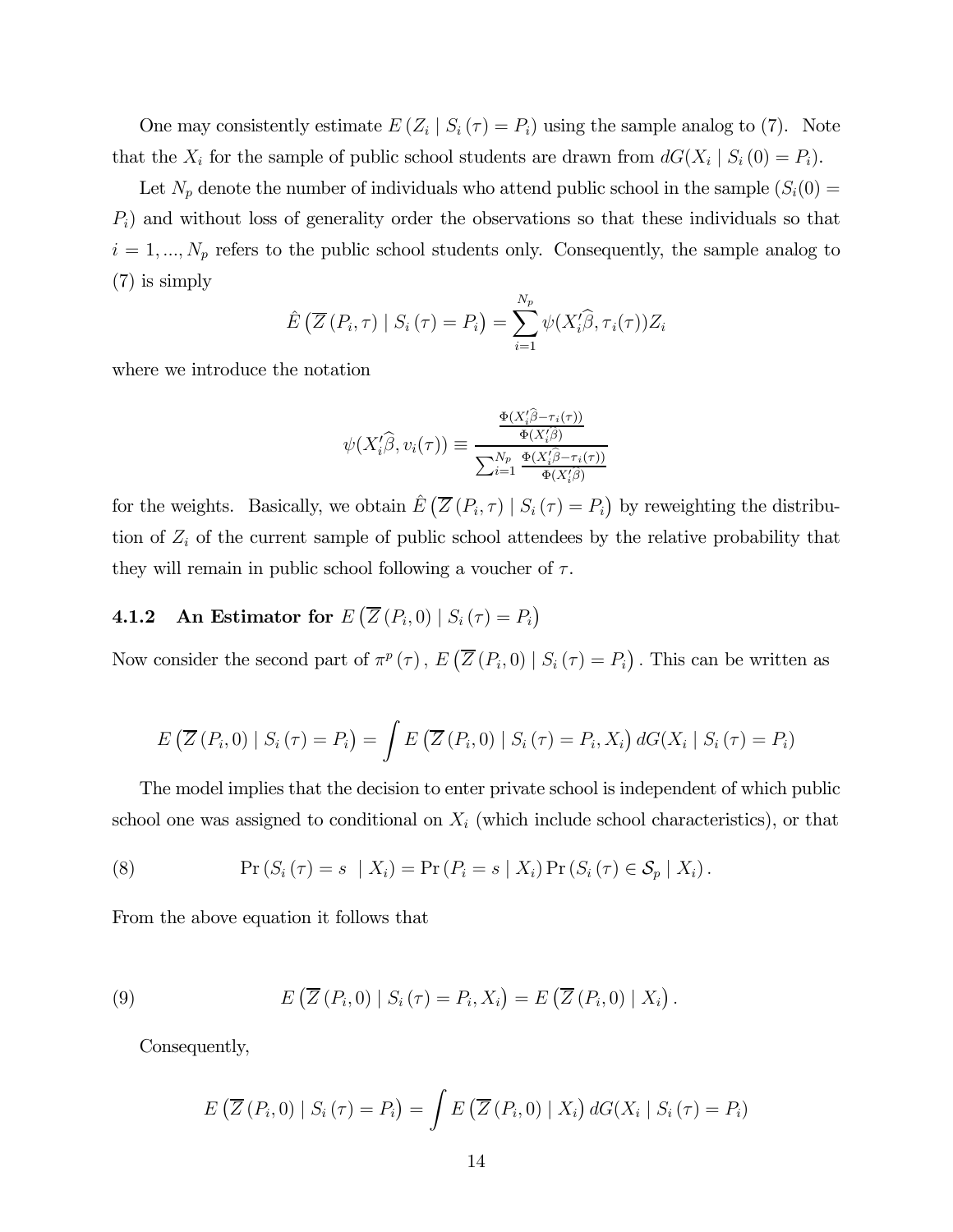where  $dG(X_i | S_i(\tau) = P_i)$  is defined in (6). Thus, under the probit assumption,

(10)  
\n
$$
E\left(\overline{Z}\left(P_i,0\right) \mid S_i\left(\tau\right) = P_i\right)
$$
\n
$$
= \int E\left(\overline{Z}\left(P_i,0\right) \mid X_i\right) \frac{\frac{\Phi(X_i'\beta - \tau_i(\tau))}{\Phi(X_i'\beta)} dG(X_i \mid S_i\left(0\right) = P_i)}{\int \frac{\Phi(X_i'\beta - \tau_i(\tau))}{\Phi(X_i'\beta)} dG(X_i \mid S_i\left(0\right) = P_i)}
$$

Define

(11) 
$$
\overline{Z}_{P_{-i}} = \frac{\sum_{j=1}^{N_p} Z_j \mathbf{1}(S_j(0) = P_i, i \neq j)}{\sum_{j=1}^{N_0} \mathbf{1}(S_j(0) = P_i, i \neq j)}.
$$

We use the subscript  $-i$  to denote the fact that  $\overline{Z}_{P-i}$  is the average value of Z for other sample members who attended the same school with i excluded.  $\overline{Z}_{P_{-i}}$  is an unbiased estimator of  $\overline{Z}(P_i,0)$ .<sup>7</sup> Using this fact, (10), and the fact that the density of  $X_i$  of those for whom  $S_j(0) = P_i$  is  $dG(X_i | S_i(0) = P_i)$ , we arrive at the following consistent estimator for  $E\left(\overline{Z}\left(P_i,0\right) \mid S_i\left(\tau\right) = P_i\right)$  for the case in which u is assumed to be normal:

.

(12) 
$$
\hat{E}\left(\overline{Z}\left(P_i,0\right) \mid S_i\left(\tau\right) = P_i\right) = \frac{\sum_{i=1}^{N_p} \overline{Z}_{P_{-i}} \frac{\Phi(X_i'\widehat{\beta} - \tau_i(\tau))}{\Phi(X_i'\widehat{\beta})}}{\sum_{i=1}^{N_p} \frac{\Phi(X_i'\widehat{\beta} - \tau_i(\tau))}{\Phi(X_i'\widehat{\beta})}}.
$$

To establish consistency, notice that

$$
\sum_{i=1}^{N_p} \overline{Z}_{P_{-i}} \frac{\Phi(X_i'\widehat{\beta} - \tau_i(\tau))}{\Phi(X_i'\widehat{\beta})} \xrightarrow{p} \qquad E\left(\overline{Z}_{P_{-i}} \frac{\Phi(X_i'\beta - \tau_i(\tau))}{\Phi(X_i'\beta)} \mid S_i(0) = P_i\right)
$$

$$
= E\left(E\left(\overline{Z}_{P_{-i}} \mid S_i(0) = P_i, X_i\right) \frac{\Phi(X_i'\beta - \tau_i(\tau))}{\Phi(X_i'\beta)} \mid S_i(0) = P_i\right)
$$

$$
= E\left(\overline{Z}(P_i, 0) \frac{\Phi(X_i'\beta - \tau_i(\tau))}{\Phi(X_i'\beta)} \mid S_i(0) = P_i\right).
$$

Thus a consistent estimator of the treatment effect is

(13) 
$$
\widehat{\pi}^p(\tau) = \frac{\sum_{i=1}^{N_p} (Z_i - \overline{Z}_{P_{-i}})' \delta \frac{\Phi(X_i'\beta - \tau_i(\tau))}{\Phi(X_i'\beta)}}{\sum_{i=1}^{N_p} \frac{\Phi(X_i'\beta - \tau_i(\tau))}{\Phi(X_i'\beta)}} = \sum_{i=1}^{N_p} \psi(X_i'\beta, \tau_i(\tau)) \cdot (Z_i - \overline{Z}_{P_{-i}})' \delta
$$

after substitution of consistent estimators for  $\beta$  and  $\delta$ .

The above equation shows that the cream skimming effect  $\hat{\pi}^p(\tau)$  depend on three factors. To see this, notice that for a universal voucher  $(\tau_i(\tau) = \tau)$  there are three separate ways in which  $\hat{\pi}^p(\tau)$  can be zero.

<sup>&</sup>lt;sup>7</sup>We leave  $X_i$  out because random variation in X across students from the same high school makes the correlation between  $X_i$  and the mean including  $X_i$  stronger than the correlation between  $X_i$  and  $\bar{Z}(P_i, 0)$ .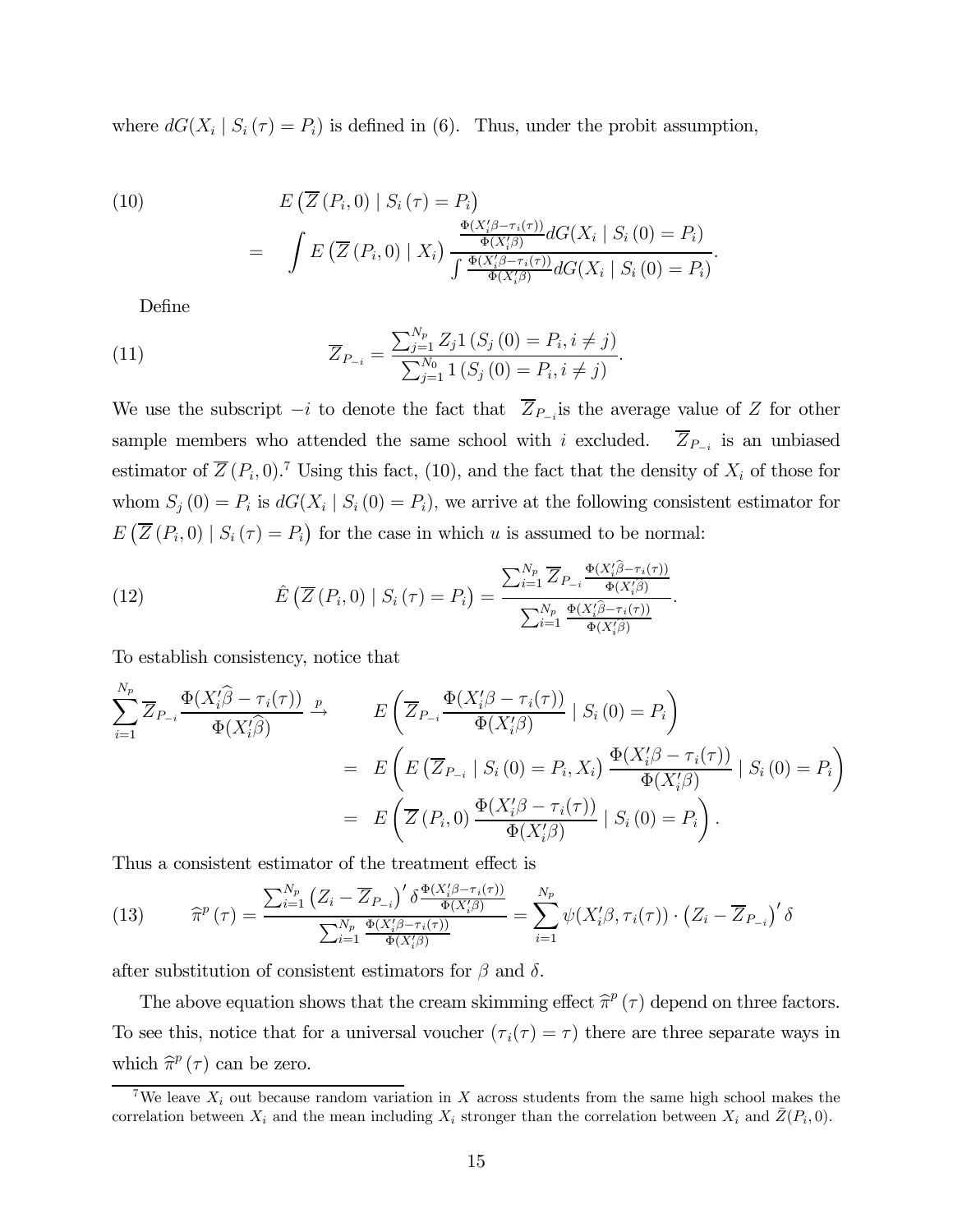First, if  $\beta = 0$ , then there is no variation in the weights  $\psi(X_i'\beta, \tau_i(\tau))$  across individuals. In this case the students who move in response to  $\tau$  are more or less a random sample and the characteristics of the peers of students who remain in public school do not change. There would be no cream skimming. As a result,  $\hat{\pi}^p(\tau)$  is potentially more negative the greater degree to which  $\psi(X_i'\beta, \tau_i(\tau))$  varies with  $X_i'\beta$ .

Second, suppose there is no heterogeneity in observables within a school. In this case  $(Z_i-\overline{Z}_{P-i})$  is zero for all i and  $\hat{\pi}^p(\tau)$  will be zero. Following this logic, the more heterogeneity within a school, the more negative the treatment effect.

Finally,  $\hat{\pi}^p(\tau)$  will be zero if there are no peer group effects ( $\delta = 0$ ). More generally, the larger the magnitude of the peer effects, the more important the cream skimming effect will be (assuming that better and more advantaged students from a given school are more likely to move).

### 4.1.3 Estimation of the Public School Attendance Parameter  $\beta$  and the Outcome Parameter  $\gamma$ .

In most of the empirical analysis below we estimate coefficient vector  $\beta$  on  $X_i$  in school choice model (2) by MLE probit, with  $\tau_i(\tau)$  set to 0.

We estimate  $\gamma$  and the fixed school effects  $\theta_s$  using a standard OLS regression of  $Y_i(0)$ on  $X_i$  and school fixed effects. There are well known problems with this strategy when  $Y_i$ is a binary variable such as high school graduation or college attendance.

Although the estimates of  $\gamma$  are not our main focus, bias in the estimator for  $\gamma$  could spill over into bias in the estimation of the link between  $\theta_s$  and  $\overline{Z}_s$ . Consequently, a discussion is in order even though we do not have a way to address the issue. Measurement error is likely to lead to underestimation of  $\gamma$  (in absolute value) and bias  $\delta$  in the opposite direction to the extent that school level averages are less affected by measurement error and a substantial component of the true variation in  $X_i$  is across school. This is likely to lead to an overestimate of the importance of the average level of eighth grade test scores (which have a random component to them), parental education, income, etc in high school performance. Within school variation in omitted factors that influence education outcomes and income and are correlated with the within school variation in  $X_i$  will also lead to bias in  $\gamma$ . The effect of this latter source of bias on  $\delta$  is harder to determine.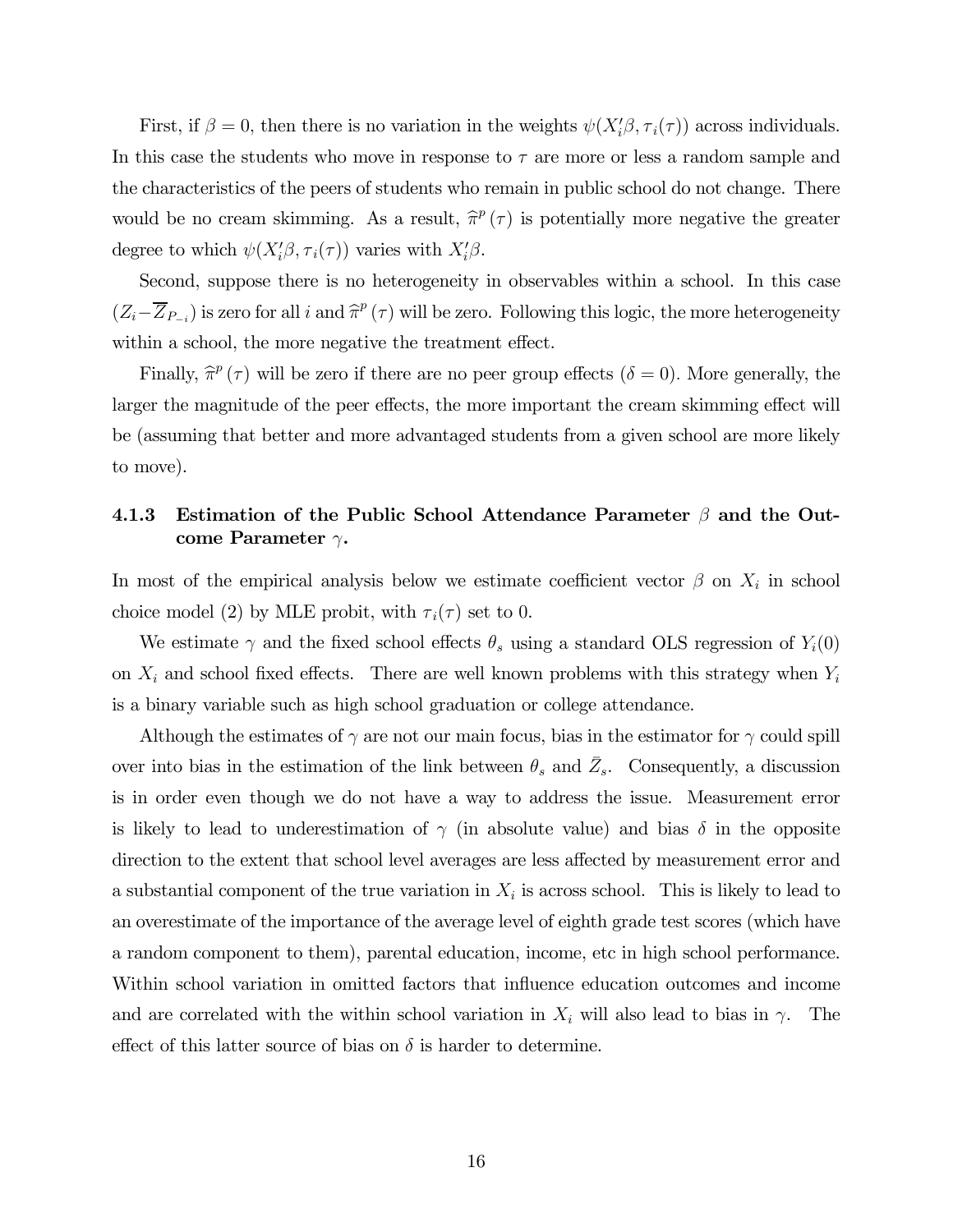#### 4.1.4 Estimation of the School Quality Parameter  $\delta$

One may rewrite (5) as

(14) 
$$
\hat{\theta}(s_i, 0) = Z_i' \delta + \nu_{\theta i}
$$

where  $\hat{\theta}(s_i, 0)$  is the estimate of the school fixed effect for the school  $s_i$  attended by person i and the error term  $\varepsilon_{\theta i} = [\overline{Z}(s_i, 0)' - Z'_i] \delta + \xi_s + [\hat{\theta}(s_i, 0) - \theta(s_i, 0)].$  We estimate  $\delta$  by instrumental variables regression. For each individual  $i$  and each covariate, we form the instrument set  $\overline{Z}_{p_{-i}}$  as in (11). We obtain  $\hat{\pi}^p(\tau)$  by plugging  $\hat{\beta}$  and  $\hat{\delta}$  into (13).

The estimator is consistent as the number of schools gets large holding the distribution of the number of students sampled per school constant under the assumption that after appropriate weighting the students in our sample are a random sample of the students who attend  $P_i$ .

#### 4.1.5 Observable Peer Effects Restricting  $\delta$  to be proportional to  $\beta$  or  $\gamma$ .

Below we find that it is difficult to estimate  $\delta$  accurately. Consequently, we estimate models with two alternative restrictions on (5). The first, which we refer to as Model 1\_ $\beta$ , is that

(15) 
$$
\overline{Z}(s,\tau)'\delta = c + \delta_{X'\beta}\overline{X}(s,\tau)'\beta.
$$

This says that up to a factor of proportionality peer effects depend on average student characteristics in the same way that the school choice does. Even if this restriction is false the fact that the cream skimming effect of the voucher has to work through  $X_i' \beta + \tau$  implies that one can think of (15) as a "reduced form" that is a first order approximation to the effect.

The second and perhaps more natural assumption is that

$$
\overline{Z}(s,\tau)'\delta = \delta_{X'\gamma}\overline{X}(s,\tau)'\gamma.
$$

We refer to Model 1 with the above restriction as Model 1  $\gamma$ . The restriction imposes that up to a factor of proportionality peer effects depend on the mean of  $X_i$  of the students in schools in the same way the outcome  $Y_i$  depends on  $X_i$ .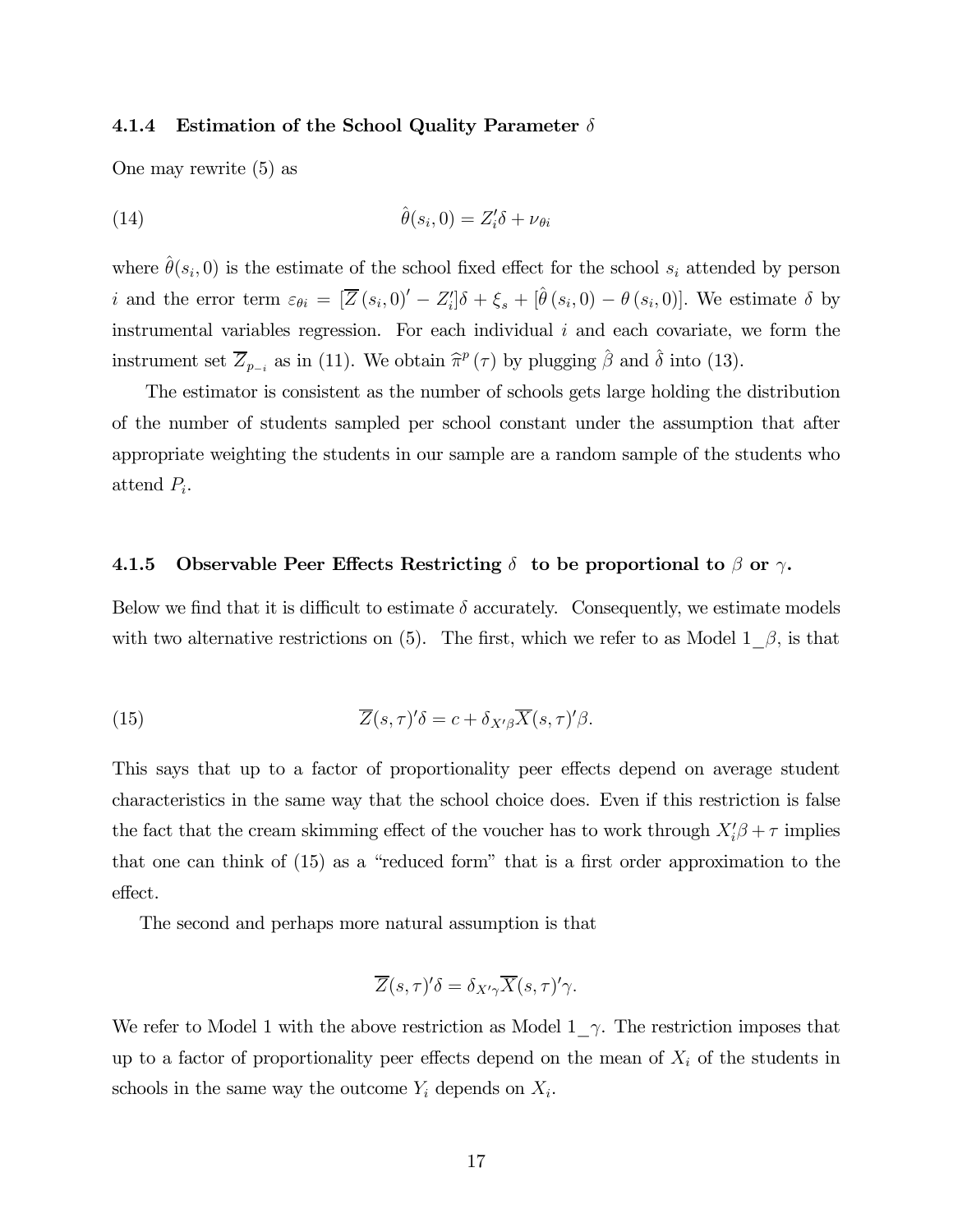In the case of Model 1\_ $\beta$  we estimate  $\delta_{X'\beta}$  by instrumental variables regression of  $\theta(s, 0)$ on  $X_i'\hat{\beta}$  using  $\overline{X}'_{S_i-i}\hat{\beta}$  as the instrumental variable. In the case of Model  $1\_\gamma$  we estimate  $\delta_{X'\gamma}$  by instrumental variables regression of  $\hat{\theta}(s,0)$  on  $X_i'\hat{\gamma}$  using  $\overline{X}'_{S_i-i}\hat{\gamma}$  as the instrumental variable. In the case of Model  $1_{\alpha} \beta$ ,  $\hat{\pi}^p(\tau)$  is

(16) 
$$
\widehat{\pi}^p(\tau) = \sum_{S_i(0)=P_i} \psi(X'\widehat{\beta}, \tau_i(\tau)) \widehat{\delta}_{X'\beta}(X_i - \overline{X}_{S_{-i}})' \beta.
$$

In the case of Model  $1\_\gamma$  one obtains  $\hat{\pi}(\tau)$  by substituting  $\hat{\delta}_{X'\gamma}$  for  $\hat{\delta}_{X'\beta}$  in the above equation.

### 4.2 Allowing for Observable and Unobservable Peer Effects [Model 2]

We now augment the model to allow for unobservable peer effects. The key addition is that we now address peer effects that are unobserved to the econometrician  $(\overline{u}(s,\tau))$ . The problem is that unobservables raise tricky issues for identification. Our strategy uses the assumption that the relationship between  $\overline{Z}(P_i, \tau)'$   $\delta$  and  $\tau$  is the same as the relationship between  $\xi_s$  and  $\tau$  in a sense that we make precise below. We consider 3 cases. Model  $2\_\beta$ assumes that  $Z_i = X_i$  and that  $\delta$  is proportional to  $\beta$ . Model  $2\gamma$  assumes that  $Z_i = X_i$ and that  $\delta$  is proportional to  $\gamma$ . Model  $2\_\delta$  places no restrictions on  $\delta$ .

We begin with Model  $2\_\beta$  because it is the simplest case. Using notation similar to before define

$$
\overline{X}(s,\tau) = E(X_i'\beta \mid S_i(\tau) = s) \text{ and } \overline{u}(s,\tau) = E(u_i \mid S_i(\tau) = s)
$$

where  $u_i$  is the error term in the selection equation (2).

The crucial assumption of Model  $2 \beta$  is that we can write  $\theta(s, \tau)$  as

(17) 
$$
\theta(s,\tau) = \alpha_0 + \alpha_1 \overline{X}(s,\tau)'\beta + \alpha_1 \overline{u}(s,\tau) + \xi_s
$$

where as before  $\xi_s$  is independent of everything else. The essence of the "unobservables are like observables" assumption is that in  $(17)$  the coefficient on the school mean of the index that determines school choice,  $X(s,\tau)'(\beta)$ , is the same as the school mean of the error in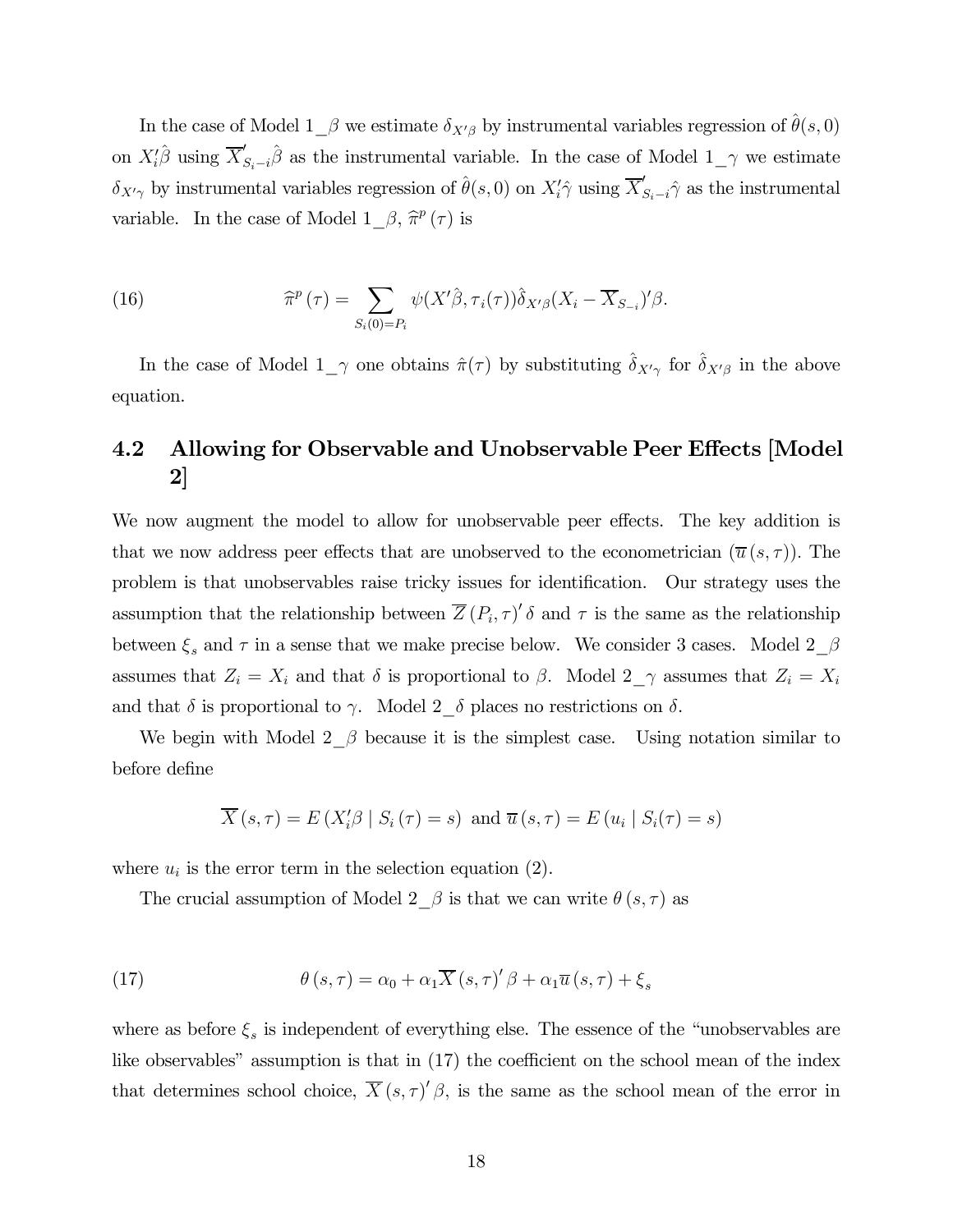the choice equation. Altonji, Elder, and Taber (2002) provide a model that justifies this restriction under some strong assumptions.

A key result that simplifies the analysis is

$$
\overline{u}(s,\tau) = E(u_i | S_i(\tau) = s)
$$
  
= 
$$
E(E(u_i | S_i(\tau) = s, X_i) | S_i(\tau) = s)
$$
  
= 
$$
E(\lambda(X_i'\beta) | S_i(\tau) = s).
$$

where  $\lambda(X_i'\beta)$  is the inverse Mills ratio and the last equation follows from our assumption of normal error terms.<sup>8</sup> Since this is just a function of  $X_i$ , we can apply the line of analysis used in Model 1 after defining  $Z_i$  appropriately. Let

$$
Z_i^* = X_i'\beta + \lambda (X_i'\beta)
$$
  

$$
\overline{Z}^*(s,\tau) = E(Z_i^* | S_i(\tau) = s).
$$

Then (17) may be rewritten as

(18) 
$$
\theta(s,\tau) = \alpha_0 + \alpha_1 \overline{Z}^*(s,\tau) + \zeta_s.
$$

Now the analysis is equivalent to the analysis of the previous case with  $Z_i^*$  substituted for  $Z_i$ . We can write

$$
\pi^{p}(\tau) = E(\theta(P_{i}, \tau) | S_{i}(\tau) = P_{i}) - E(\theta(P_{i}, 0) | S_{i}(\tau) = P_{i})
$$
  
=  $\alpha_{1} E[\overline{Z}^{*}(P_{i}, \tau) - \overline{Z}^{*}(P_{i}, 0) | S_{i}(\tau) = P_{i}]$ 

$$
\overline{u}(s,\tau) = E(u_i | S_i(\tau) = s) \n= E (E (u_i | S_i(\tau) = s, X_i, u_{s(i)}) | S_i(\tau) = s) \n= u_{s(i)} + E (\sigma_v \lambda (X_i' \beta + u_{s(i)}) | S_i(\tau) = s).
$$

Thus far we have not figured out a way to incorporate  $u_{s(i)}$  into our analysis, but it should be possible to make progress from this issue by looking for correlation in the decision to attend private school given s conditional on  $X_i$ . Note that  $u_{s(i)}$  is the same for all potential students of public high school s. Consequently, we don't have to worry about the effect of the voucher program on  $u_{s(i)}$  or the component of  $\theta$  that is correlated with it.

<sup>&</sup>lt;sup>8</sup>The above derivation assumes that there are unobserved school specific variables that are common to all students with s as their public school alternative. Suppose that  $u_i = u_{s(i)} + v_i$  where  $u_{s(i)}$  is an index of unobservables that are common to all students assigned to s and we assume that  $v_i$  is normally distribution with variance  $\sigma_v$ . Then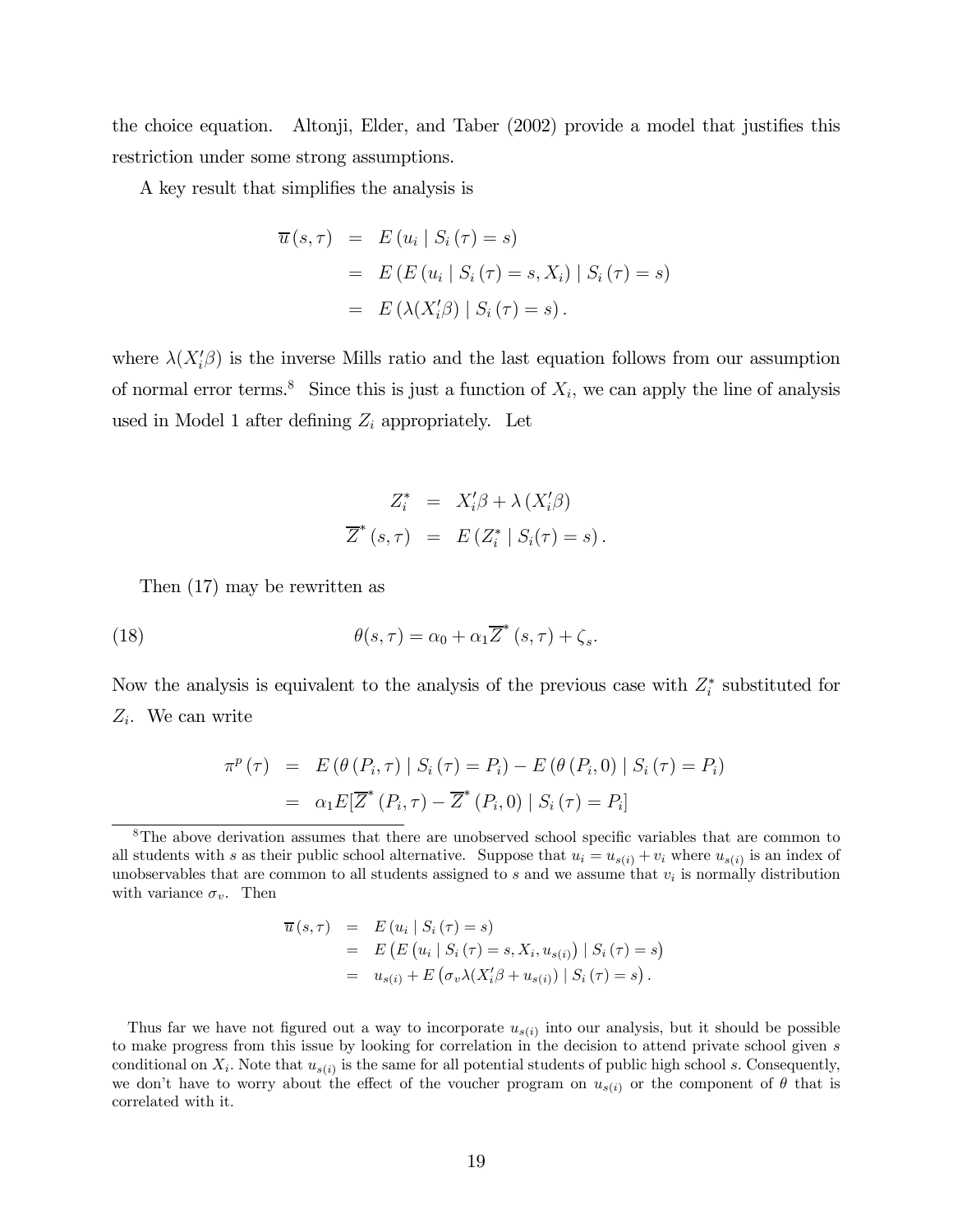Everything goes through as before. Following the same line of argument, we have

$$
\widehat{E}\left(\overline{Z}^*(P_i,\tau) \mid S_i\left(\tau\right) = P_i\right) = \sum_{i=1}^{N_p} \psi(X_i'\widehat{\beta},\tau_i(\tau))\widehat{Z}_i^*
$$

where  $\widehat{Z}_{i}^{*} = X_{i}'\widehat{\beta} + \lambda \left(X_{i}'\widehat{\beta}\right)$ ´ .

Now consider the second part of  $\pi^p(\tau)$ ,  $E\left(\overline{Z}(P_i,0) \mid S_i(\tau) = P_i\right)$ . This can be written as

$$
E\left(\overline{Z}^*(P_i,0) \mid S_i(\tau) = P_i\right) = \frac{E\left(\overline{Z}^*(P_i,0) \frac{\Phi(X_i'\beta - \tau_i(\tau))}{\Phi(X_i'\beta)} \mid S_i(0) = P_i\right)}{E\left(\frac{\Phi(X_i'\beta - \tau_i(\tau))}{\Phi(X_i'\beta)} \mid S_i(0) = P_i\right)}.
$$

Thus

(19) 
$$
\pi^{p}(\tau) = \alpha_{1} E[\overline{Z}_{0}(P_{i}, \tau) - \overline{Z}_{0}(P_{i}, 0) | S_{i}(\tau) = P_{i}]
$$

$$
= \alpha_{1} \frac{\int (Z_{i}^{*} - \overline{Z}_{0}(P_{i}, 0)) \frac{\Phi(X_{i}^{\prime}\beta - \tau_{i}(\tau))}{\Phi(X_{i}^{\prime}\beta)} dG(X_{i} | S_{i} (0) = P_{i})}{\int \frac{\Phi(X_{i}^{\prime}\beta - \tau_{i}(\tau))}{\Phi(X_{i}^{\prime}\beta)} dG(X_{i} | S_{i} (0) = P_{i})}.
$$

We estimate  $\beta$  and  $\gamma$  using the approach described above. We estimate  $\alpha_1$  by instrumental variables regression after substituting  $Z_i^*$  for  $\overline{Z}^*(s, \tau)$  in (18), where both variables are redefined so that they are constructed using  $\hat{\beta}$  rather than  $\beta$ . We use 2 alternative sets of instrumental variables. The instrumental variables set IV1a is  $\overline{Z}_{P_{-i}}$  and  $\overline{\lambda}(X_i^{\prime}\hat{\beta})_{P_{-i}}$ . The instrumental variables set IV1b is  $\overline{Z}_{P_{-i}}^{*}$  where  $\overline{Z}_{P_{-i}}^{*}$  $\sum_{j=1}^{N_{P_i}} Z_i^* 1(S_j(0) = P_i, i \neq j)$  $\sum_{j=1}^{N_{P_i}} 1(S_j(0)=P_i,i\neq j)$ and  $N_{P_i}$  is the number of sample members who attended i's high school.

The estimator  $\hat{\pi}^p(\tau)$  is the sample analog to (19):

$$
\widehat{\pi}^p(\tau) = \sum_{i=1}^{N_p} \alpha_1 \left( \widehat{Z}_i^* - \widehat{\overline{Z}}_{P_{-i}}^* \right) \psi(X_i' \widehat{\beta}, \tau_i(\tau))
$$

where

$$
\widehat{\overline{Z}}_{P_{-i}}^{*} = \frac{\sum_{j=1}^{N_{P_{-i}}} \widehat{Z}_i^{*} 1\left(S_j\left(0\right) = P_i, i \neq j\right)}{\sum_{j=1}^{N_{P_{-i}}} 1\left(S_j\left(0\right) = P_i, i \neq j\right)}.
$$

### 4.2.1 Model  $2\delta$  and Model  $2\gamma$

We now relax the assumption that  $\theta$  is directly a function of  $X'\beta$  and  $u_i$  and assume as in Model  $1_{\sigma}$  that

$$
\theta(s,\tau) = \overline{Z}(s,\tau)'\,\delta + \overline{u}(s,\tau) + \xi_s.
$$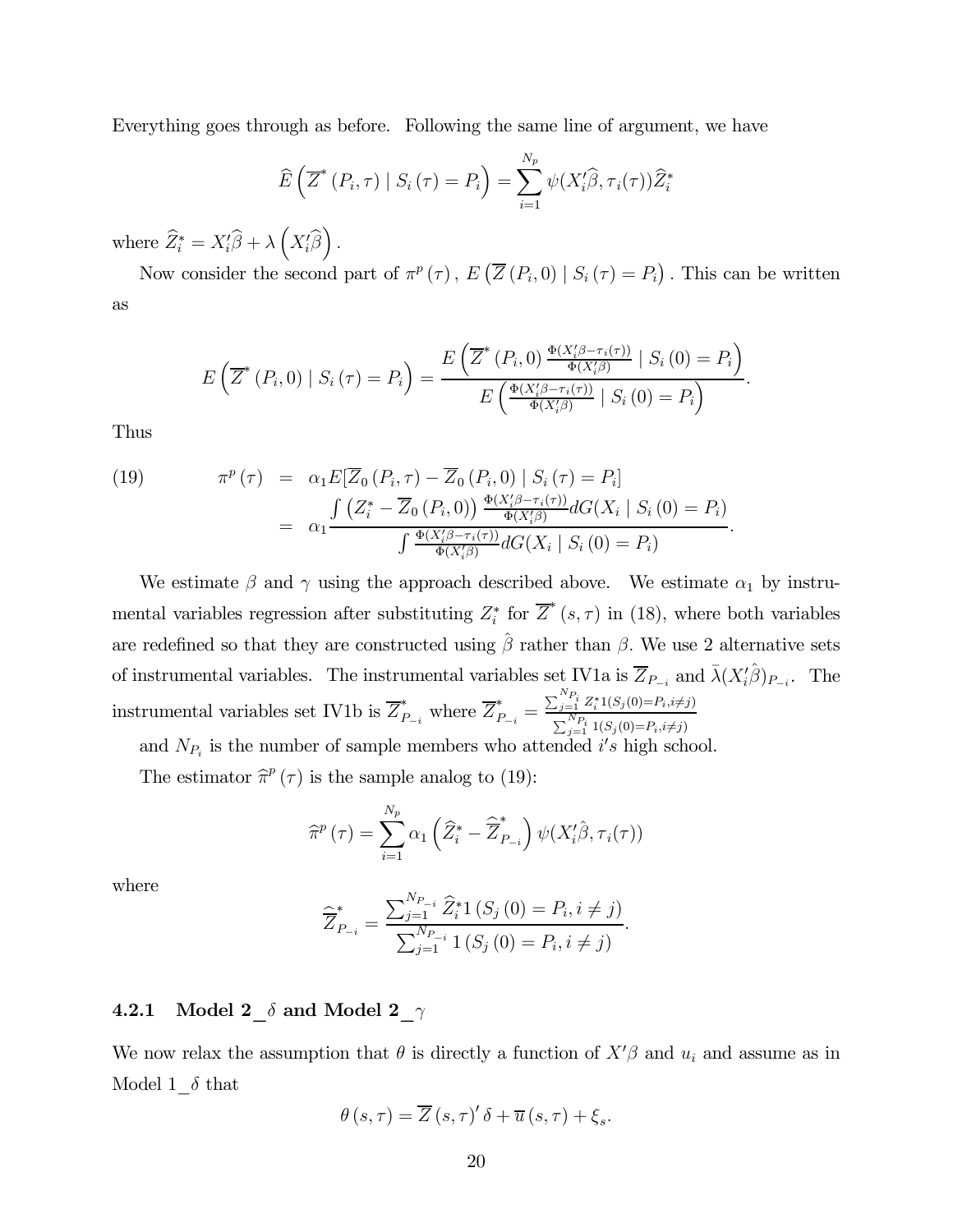We will maintain the assumption that unconditionally  $\xi_s$  is uncorrelated with the mean of  $Z_i$  in a school.

The "observables are like unobservables" assumption (17) together with unconditional independence between  $X_i$  and  $u_i$  implies that

(20) Proj 
$$
(\theta(s,\tau) | \overline{Z}(s,\tau), \overline{u}(s,\tau)) = \alpha_0 + \overline{Z}(s,\tau)'\delta + \alpha_1 \overline{u}(s,\tau)
$$
  
\nProj  $(\overline{Z}(s,\tau)'\delta | \overline{X}(s,\tau)'\beta) = \alpha_0^x + \alpha_1 \overline{X}(s,\tau)'\beta$ 

In this case

$$
\pi^{p}(\tau) = E(\theta(P_{i}, \tau) | S_{i}(\tau) = P_{i}) - E(\theta(P_{i}, 0) | S_{i}(\tau) = P_{i})
$$
  
= 
$$
E[\overline{Z}(P_{i}, \tau)' \delta - \overline{Z}(P_{i}, 0)' \delta + \alpha_{1} (\overline{u}(P_{i}, \tau) - \overline{u}(P_{i}, 0)) | S_{i}(\tau) = P_{i}]
$$

Applying the same argument as in Method 1, one arrives at the estimator  $\pi^p(\tau)$ 

(21) 
$$
\widehat{\pi}^p(\tau) = \sum_{i=1}^{N_p} \psi(X_i'\widehat{\beta}, \tau_i(\tau)) \left(Z_i'\widehat{\delta} + \alpha_1 \lambda(X'\widehat{\beta} - \tau_i(\tau)) - \overline{Z}_{P_{-i}}'\widehat{\delta} - \alpha_1 \widehat{\overline{\lambda}}_{P_{-i}}\right).
$$

after obtaining consistent estimators  $\beta$ ,  $\delta$ , and  $\alpha_1$ .

One can see from the equations above that the parameter  $\alpha_1$  is overidentified. One can identify it as the coefficient on  $\lambda(X_i^{\prime}\beta)$  from the IV estimation of the equation relating  $\theta(s,\tau)$  to  $Z_i$  and  $\lambda(X_i'\beta)$ . However, with this approach identification comes from functional form only (unless one is willing to exclude some of the elements of  $X_i$  from  $Z_i$ .) If  $Z_i' \delta$ were completely nonparametric and we did not impose exclusion restrictions this would not work. The essence of the assumption about observables and unobservables is contained in the second equation of (20) for the projection of  $\overline{Z}(s,\tau)$  on  $\overline{X}(s,\tau)'$   $\beta$ . We prefer to force identification of  $\alpha_1$  to come from this expression and do so by using an exactly identified GMM system to estimate  $(\alpha_o, \delta, \alpha_1, \alpha_o^x)$ . Specifically, we estimate  $\beta$ ,  $\gamma$  and the school effect  $\theta_s$  as described in section 3.1.3. We then estimate  $(\alpha_o, \delta, \alpha_1, \alpha_o^x)$  using the moment conditions

$$
E\left[\theta\left(S_{i}\left(0\right),0\right)-\alpha_{0}-Z_{i}'\delta-\lambda\left(X_{i}'\beta\right)\mid S_{i}\left(0\right)=P_{i}\right] = 0
$$
  

$$
E\left[\left(\theta\left(S_{i}\left(0\right),0\right)-\alpha_{0}-Z_{i}'\delta-\alpha_{1}\lambda\left(X_{i}'\beta\right)\right)\overline{Z}_{s_{i}-i}\mid S_{i}\left(0\right)=P_{i}\right] = 0
$$
  

$$
E\left[Z_{i}'\delta-\alpha_{0}^{x}-\alpha_{1}X_{i}'\beta\right] = 0
$$
  

$$
E\left[\left(Z_{i}'\delta-\alpha_{0}^{x}-\alpha_{1}X_{i}'\beta\right)X_{i}'\beta\right] = 0
$$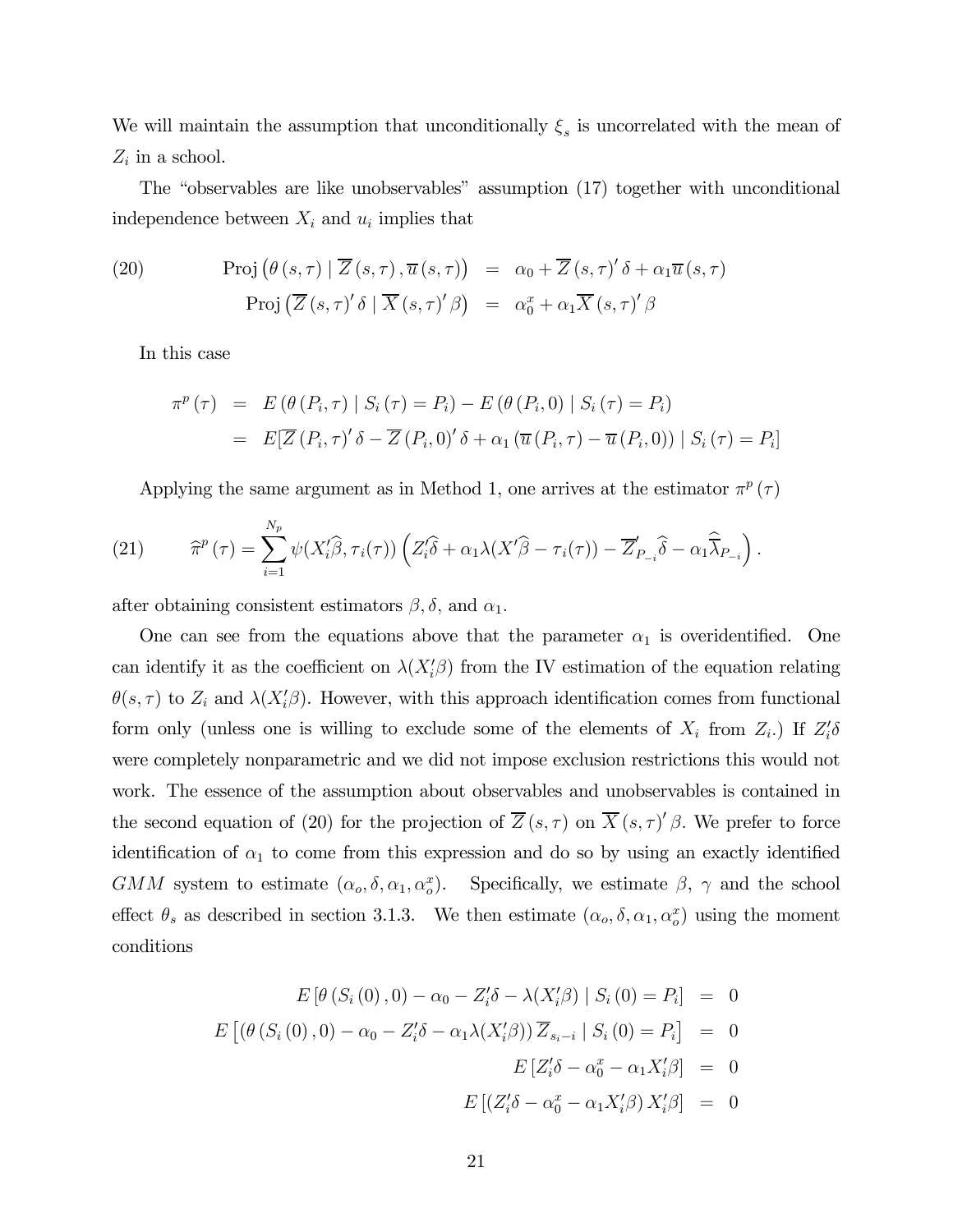Note that the first two sets of moment conditions use the public school sample only while the last two use the full sample.

We estimate  $\pi$  using (21).

Model  $2\gamma$  is estimated using the same methodology with  $Z_i = X'_i \gamma$  and using our estimate of  $\gamma$  in estimation.

### 4.3 Targeted Programs

When we examine targeted programs, (i.e. programs in which  $\tau_i(\tau)$  may vary across people), our estimator to evaluates the impact of the program on all students who remain in public school following the introduction of a voucher that is targeted to a subgroup within schools, not just the eligible population. It is not straightforward to use our approach to estimate the impact on members of the targeted subgroup, such as low income students, who remain in public schools unless either there is no heterogeneity in the targeted group within schools or the samples of students from each public high school are large. For example, we examine vouchers targeted at low income students and another targeted at students who go to urban public schools. In the low income example, we estimate the effect of the low income voucher program on all public students-not just low income students. In a future draft we will extend our methods to estimate outcomes for the targeted group. However, in the urban example we can just condition on the population of kids who go to urban schools, so we can estimate the effect on students in urban high schools. (Note that the effect of the urban program on kids in nonurban high schools is zero by construction).

### 5 Data

### 5.1 NELS:88

NELS:88 is a National Center for Education Statistics (NCES) survey that began in the Spring of 1988. A total of 1032 schools contributed as many as 26 eighth grade students to the base year survey, resulting in  $24,599$  eighth graders participating.<sup>9</sup> Subsamples of these individuals were reinterviewed in 1990, 1992, 1994 and 2000. The NCES only attempted to contact 20,062 base-year respondents in the first and second follow-ups, and only 14,041 in the 1994 survey. Additional observations are lost due to attrition. A subsample consisting

<sup>&</sup>lt;sup>9</sup>This description draws heavily from Altonji, Elder and Taber (2003).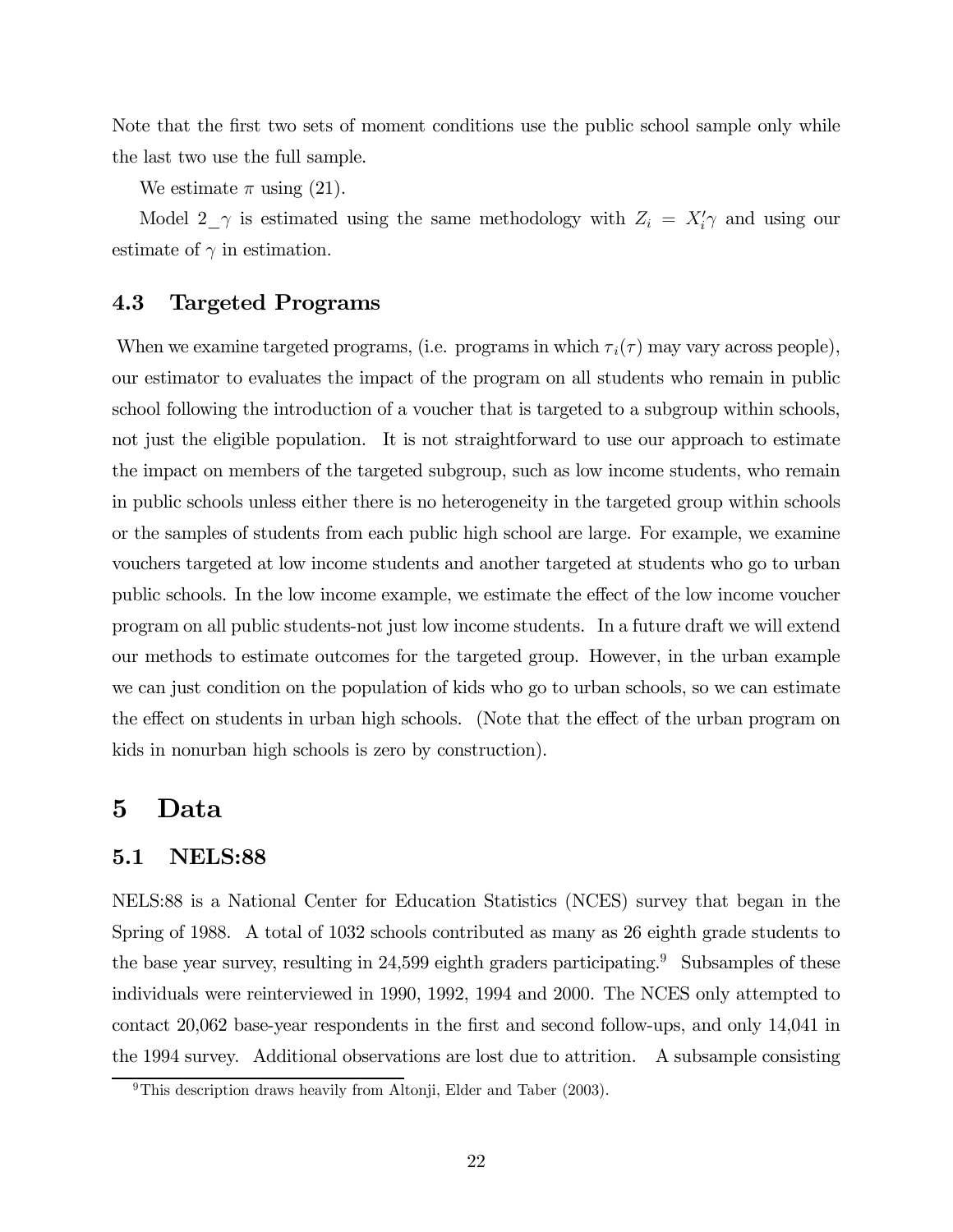of 15,623 individuals were re-interviewed in 2000, when most respondents were 26 years old. We use information on income from this wave.

Parent, student, and teacher surveys in the base year provide information on family and individual background and on pre-high school achievement and behavior. Each student was also administered a series of cognitive tests in the 1988, 1990, and 1992 surveys to ascertain aptitude and achievement in math, science, reading, and history. We use the 8th grade test scores as person specific control variables and peer measures. They have the advantage of being determined prior to high school. We use 12th grade reading and math tests as one of our outcome measures.

Our main outcome measures are high school graduation  $(HS_i)$ , college attendance  $(COLL_i)$ , and the log of labor income  $(INC_i)$ .  $HS_i$  is one if the respondent graduated high school by the date of the 1994 survey, and zero otherwise.  $COLL_i$  is one if the respondent was enrolled in a four-year university at the time of the 1994 survey and zero otherwise. The indicator variable for Catholic high school attendance,  $CH_i$ , equals one if the current or last school in which the respondent was enrolled was Catholic as of 1990 (two years after the eighth grade year) and zero otherwise.<sup>10</sup> INC<sub>i</sub> is the logarithm of labor income in 1999. Notice that many respondents were still in school and not working full time. Hence, we set  $INC<sub>i</sub>$  to missing if the respondent attended a postsecondary school in 1999. Unless noted otherwise, the results reported in the paper are weighted.<sup>11</sup>

The explanatory variables used in the analysis are listed in Table 1. Missing values for key explanatory variables are replaced by their respective unweighted average values and we include missing value dummies in the school choice and outcome models. These variables includes the family income, father's education, and mother's education. However, observations with missing values of the school ID or the school type are dropped. In addition, some variables contains only a small proportion of missing values. We decided to drop those observations rather than create additional dummy variables to indicate missing values.12

 $10$ A student who started in a Catholic high school and transferred to a public school prior to the tenth grade survey would be coded as attending a public high school  $(CH = 0)$ . AET present evidence that this issue is of minor importance.

<sup>&</sup>lt;sup>11</sup>The sampling scheme in the NELS:88 is complicated and explained in more detail in Altonji, Elder and Taber (2002) and in Grogger and Neal (2002). The weights depend in part on school choice and on outcomes, so it is important to weight. We use the 3rd follow-up panel weights for all analyses except that of  $INC_i$ . When analysing  $INC_i$  we use the 4rth follow-up panel weights ( $4pnlwt$ ).<br><sup>12</sup>These variables include religious background, race, family composition, marital status of the parents,

<sup>8</sup>th grade test scores, and urbanicity of the school.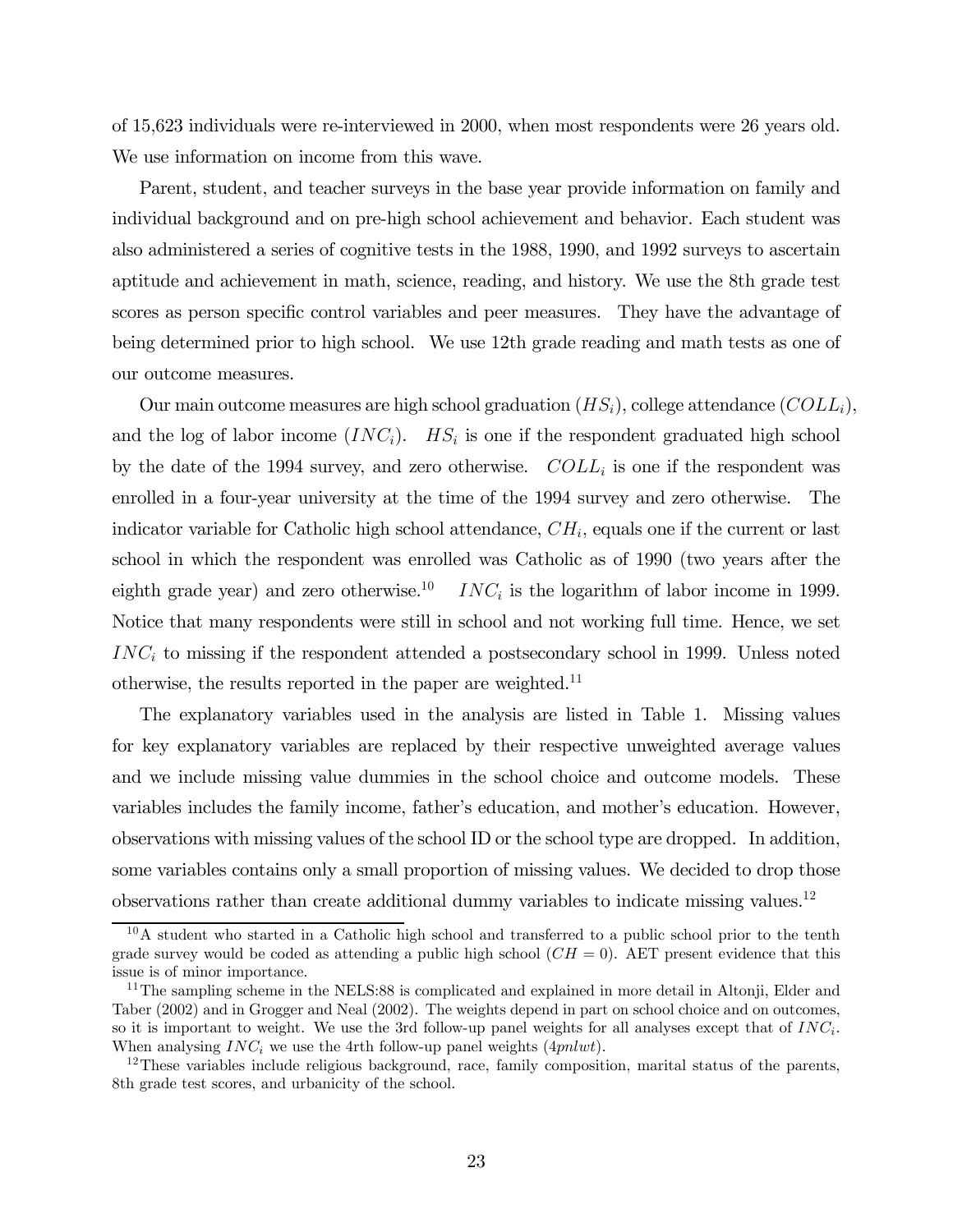### 6 Descriptive Statistics

#### 6.1 Student Outcome and Characteristics

Table 1A presents weighted means and standard deviations for the variables we use in the analysis. The main point to be made from the table is that children who attend either Catholic high school or other private high schools are advantaged relative to students in public schools. For example, they come from families with higher incomes, have better educated parents, are more likely to have both father and mother present, and have higher 8th grade achievement scores. They also have a .27 advantage in log income (10.29 versus 10.02). Using the estimates of the standard deviation of the school specific and student specific components of family income that are reported in Table A1-A one may calculate that the income gap of .27 is equal to a .68 standard deviation shift in the component of parental income that varies across public high schools (Table A1-A) and to a .428 standard deviation shift in the student specific component of family income. The gap of 3.5 in eight grade math scores between Catholic high school students and public high school students is .65 of a standard deviation of the high school specific component of this variable. The gap between the observables for Catholic high school student and public school students is part of the cause for concern that vouchers will lead more advantaged students to leave public schools.

As previous work with NELS:88 has shown, students who attend Catholic high school are much more likely to graduate from high school than public high school students (.976 versus .873) and more likely to be attending college two years after the normal high school graduation year (.587 versus .301). The log income of students at non-Catholic private high schools are very similar to those of public high school students, but high school graduation rate is .04 higher and college attendance is .29 higher.

Tables 1B and 1C present summary statistics for students in urban areas and for urban minorities (blacks and Hispanics). The private school/public school gaps in parental education, family income, and 8th grade achievement tend to be larger in the urban subsample.

### 6.2 Sample Sizes By High School and Eighth Grade

Because of the complexity of the estimator of  $\pi^p(\tau)$  and its components, we use the bootstrap method to compute standard errors, confidence intervals, and bias corrections for most of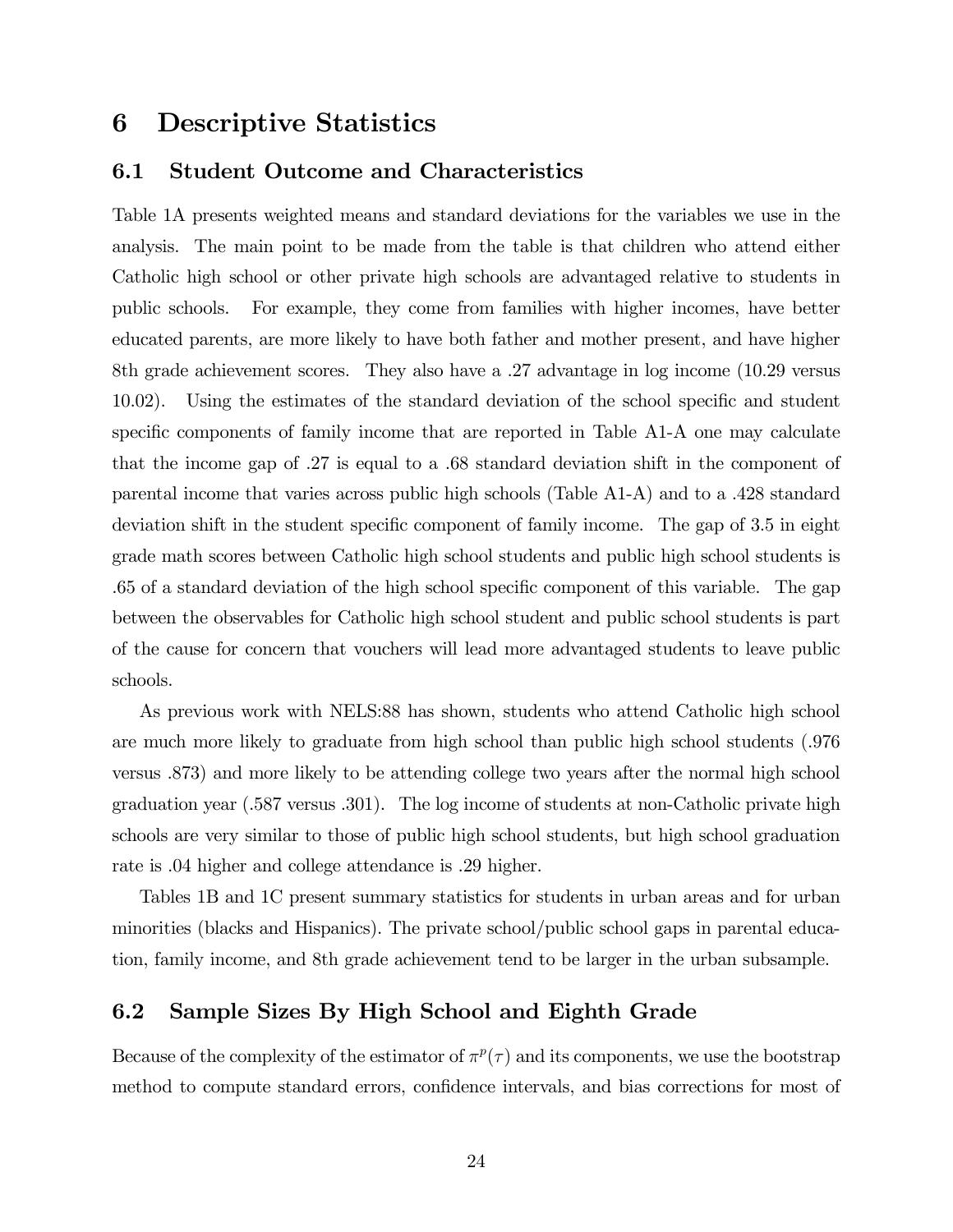the parameters. The question of how to treat dependence across observations arises. We assume that peer effects depend on the students that one goes to high school with. However, there is likely to be correlation in the error terms among students who attend the same eighth grade and among the students who attend the same high school that must be taken into account when estimating confidence intervals. We allow for error correlation across students by using a block bootstrap procedure. The blocks consist of students from each set of eight grades who sent at least one student to a common high school. For example, suppose that eighth grade A sent students to high school 1, 2, and 3, eighth grade B sent students to high school 1 and 3, and no other eighth grades represented in NELS:88 sent students to high school 1, 2, or 3. Then the students from eight grade A and eight grade B constitute a block for purposes of constructing bootstrap replication samples. In practice, we obtain similar confidence interval estimates if we treat students from each high school as a block.

Figure 1A shows that 0.86 of the high schools have students from only 1 eighth grade. This is as expected given the sample design. The sampling process in the original survey used the eighth grade schools as strata. Among 39,000 schools containing the eighth grade in the U.S., 1,052 schools were selected. Since students usually go to a nearby high school, it is not very common in the sample for students from different eighth-grade schools to attend the same high school. Figure 1B shows that about 58% of the eighth grades have sample members in only 1 high school. About 28% have sample members in 2 high schools and 10% in 3 high schools, with a small fraction sending sample members to 4 or more high schools.

Figure 2 shows the distribution of observations per resampling block. The distribution is concentrated between 6 and 30, but there are a few blocks with larger numbers of students. The largest block contains 105 students when we exclude non-Catholic private schools from the analysis. If future work we will experiment with breaking up the blocks of no more than 50 students into a separate block for each high school involved on pragmatic grounds.

Figure 3 reports the distribution of  $N_s$ , the number of sample members in each high school. This distribution is relevant to estimation of  $\gamma$  via the high school fixed effects regression and especially to the sizes of the samples used to construct  $Z_{-i}$ . The distribution is concentrated between 6 and 18 observations. For a small number of high schools we have fewer observations and for a small number we have more, with a maximum of 32.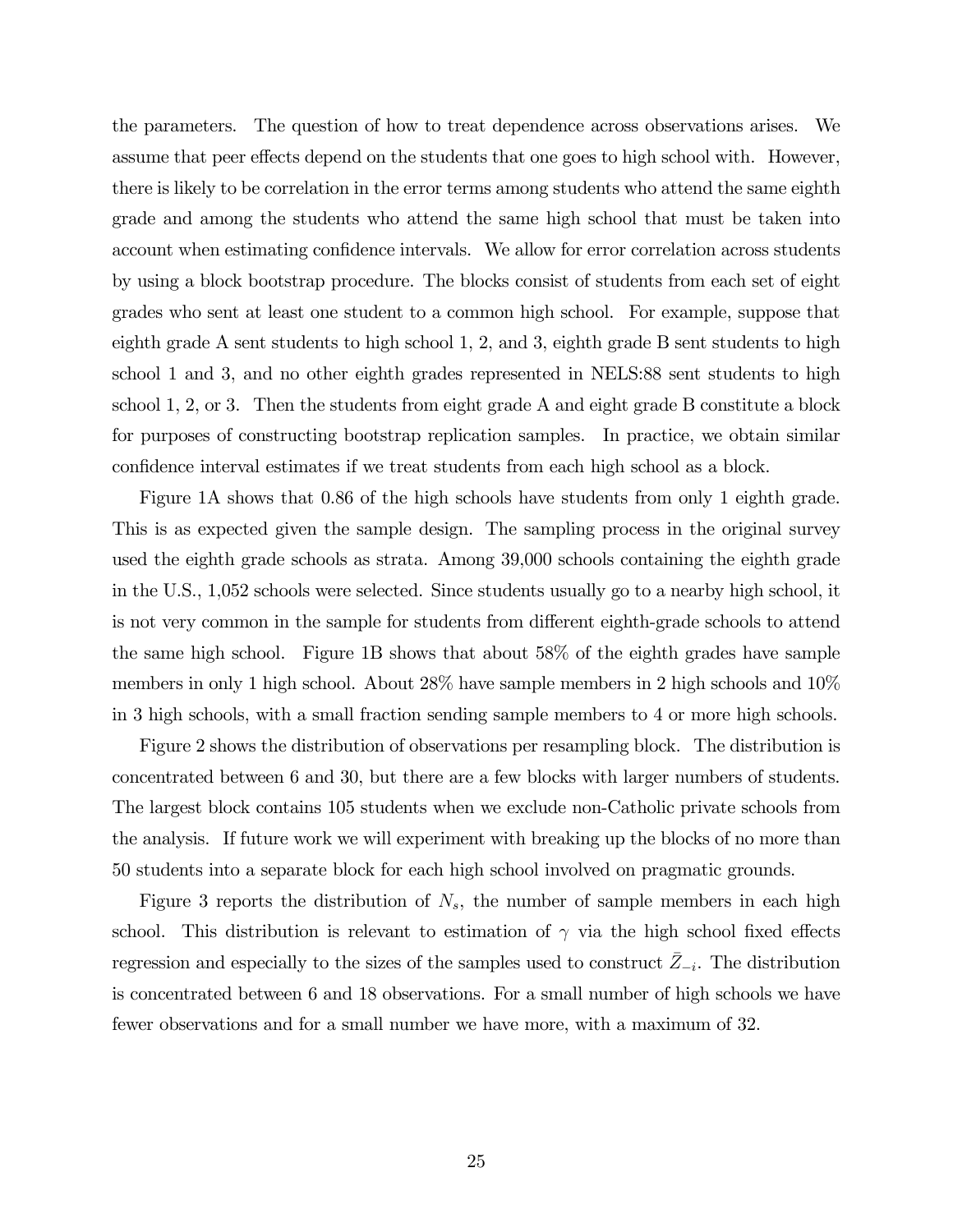### 7 Basic Results

We begin with a discussion of the school choice model and the effects of a student's own characteristics on outcomes. We then turn to the effects of student body characteristics on outcomes. Finally, we present estimates of the effects of a voucher program on the characteristics of those who remain in public school as well as estimates of the  $\pi^p(\tau)$ . In this version of the paper we present results in which only Catholic schools are considered, but will consider non-Catholic schools in future drafts.

### 7.1 Estimates of the School Choice Model

Table 2 presents MLE-probit estimates of  $\beta$  from the public high school attendance (2) for the full sample and the urban subsample.<sup>13</sup> The dependent variable is one if the student attended public school and zero if the student attended Catholic school. Not surprisingly, there is a large negative coefficient on Catholic in the equation. Because religious preference has very special role in the decision to attend a Catholic high school, Catholic is set to 0 when we evaluate the indices  $X'\beta$  and  $X'\gamma$  for the purpose of imposing index restrictions on the peer effect parameters  $\delta$ .

Having both parents present and having married parents both reduce the probability of attending public school but are not statistically significant. Students with better-educated mothers and fathers are less likely to attend public school. Parental income is negative and significant. Reading and math both enter with negative coefficients. Students in urban areas are much less likely to attend public school. The same is true of suburban students. These results are heavily influenced by the fact that Catholic schools are concentrated in urban and suburban areas. The region dummies are relative to the West. All three are negative.

One can also see that the average derivatives are consistently higher for the urban subsample than the full sample, often by as much as a factor of four. This is not surprising as families with high socioeconomic characteristics who live in the suburbs are more likely to send their children to public schools.

<sup>13</sup>Standard errors in Table 2 are based on 100 bootstrap replications.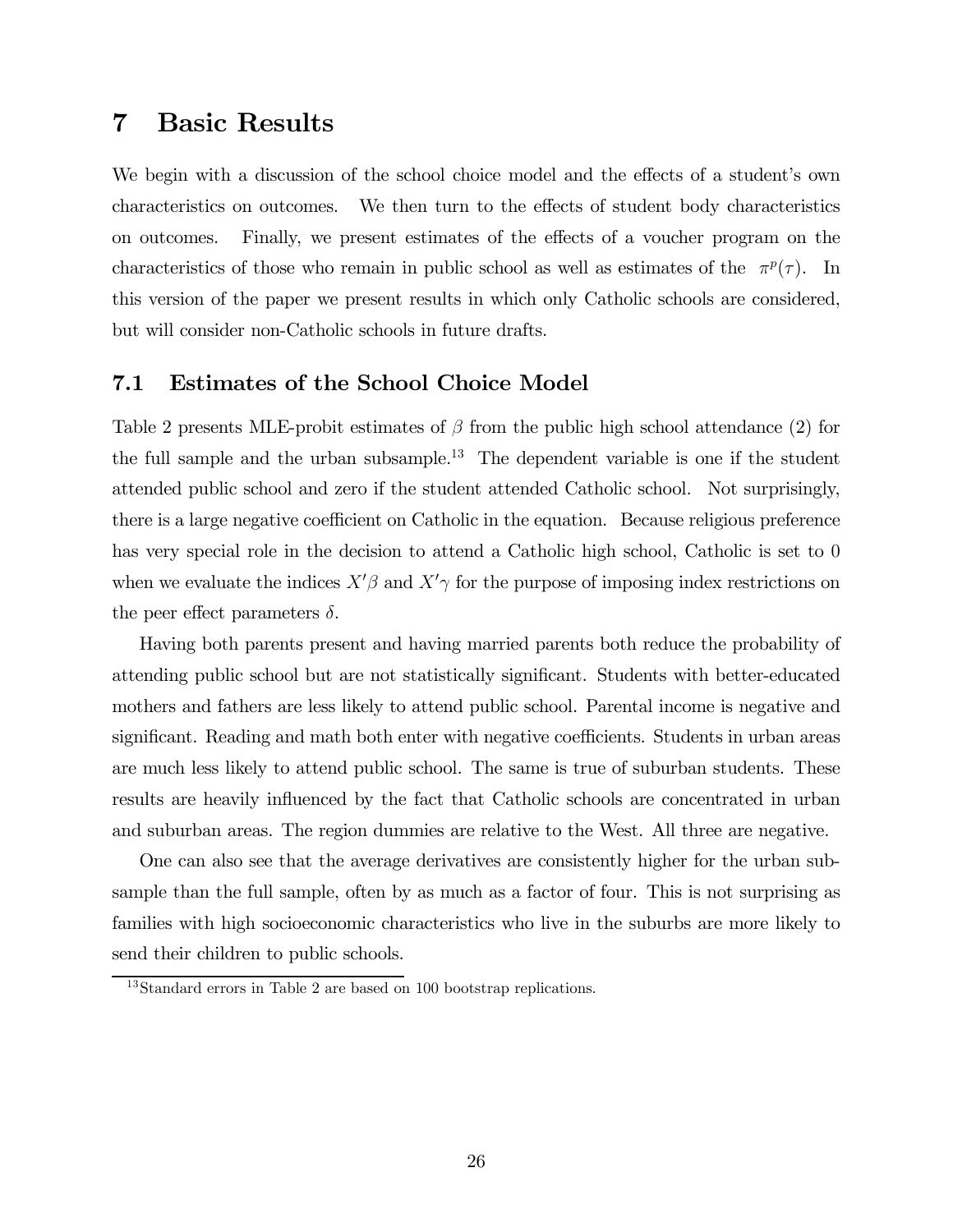### 7.2 The Effect of a Student's Own Characteristics on High School Graduation

Table 3A presents estimates of  $\gamma$ , the effect of student's own characteristics on high school graduation, holding high school characteristics common to all students constant. The estimates are the coefficients from a linear probability model with high school fixed effects included. Block bootstrap standard errors are included in parentheses. We are well aware of the limitations of the linear probability model with fixed effects, but fixed effects probit or logit estimators are unattractive for a variety of reasons. However, we will explore them in future drafts.

The results for most of the variables are consistent with the literature. We obtain positive coefficients on mother's and father's education and family income. Not surprisingly, the test scores enter positively. The largest coefficient is on math. A 10 point increase in the math score, which is 1 standard deviation in the full NELS:88 sample, is associated with a .04 increase in the probability of graduation. The positive coefficient on Black is consistent with other studies of educational attainment that control for test scores and family background.

#### 7.3 Effects of Student Body Characteristics on Outcomes

In Table 4A we report estimates of the coefficient vector  $\delta$  from the model (5) relating the estimated school fixed effects for high school graduation to the average characteristics of the student body and a set of location variables. Beneath each coefficient we report confidence intervals. These are based upon 500 bootstrap replications and in future work we will investigate whether this number is adequate. Unfortunately, given the degree of dependence among the covariates and the noise in  $\hat{\theta}_s$  none of the variables are individually statistically significant.

If we impose the Model 1-β restriction that  $\delta$  is proportional to  $\beta$ , our estimate of the coefficient  $\delta_{X'\beta}$  on  $\bar{X}'\hat{\beta}$  is .0056 with a confidence interval from -.0003 to .0075. The positive point estimate suggests that holding religion constant, having peers who are more likely to attend public school based on observed characteristics leads to slightly higher graduation rates rather than lower rates. If instead we impose the restriction that  $\delta$  is proportional to  $\bar{X}'\hat{\gamma}$  our estimate of  $\hat{\delta}_{X'\gamma}$  is .2924 with a 95% confidence interval of -.103 to .556. Given that  $\bar{X}'\hat{\gamma}$  and Y are in the same units, the point estimate says that the contribution of an increase in  $X_i' \hat{\gamma}$  equal to  $\Delta X_i' \hat{\gamma}$  for student i in a high school to graduation rate of that high school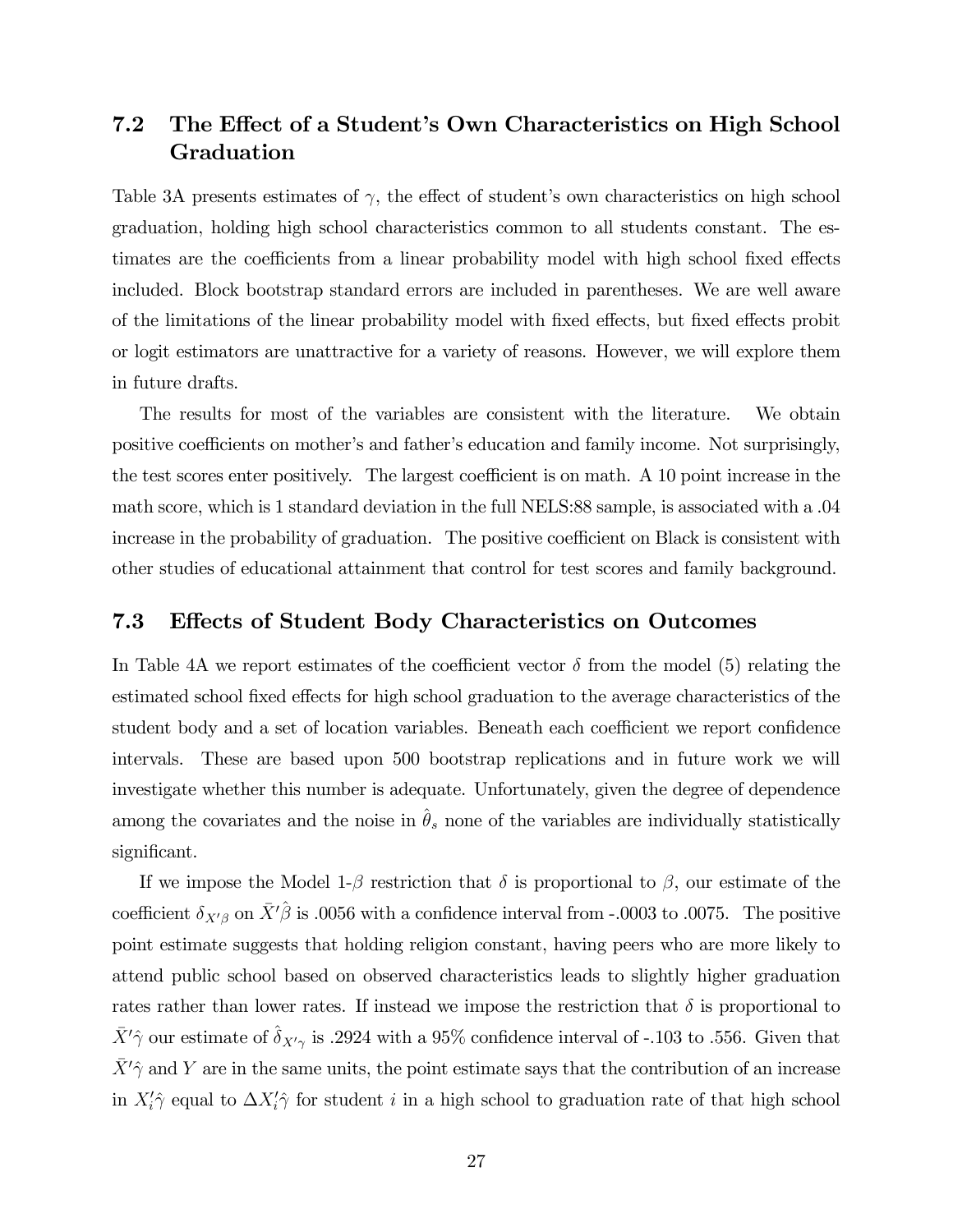is the sum of  $\Delta X_i' \gamma$ , the direct effect of  $\bar{X}_i' \hat{\gamma}$  on i plus .29 $\Delta X_i' \gamma$ . Consequently the fraction  $.226 = .29/(.29 + 1)$  of the effect of  $X_i^2 \hat{\gamma}$  on the graduation rate for a given high school operates through peer effects. However, this is a noisy estimate, given that the confidence interval for  $\delta_{X'\gamma}$  is (-.1026, .5564).

The nature of our data leads to one complication of our results. We measure peer groups in terms of high schools, but our data begins as a sample of individuals from the same eighth grade. The fact that some high schools have more than one feeder school will create problems to the extent that the mean of  $Z_i$  varies across feeder schools for a given high school unless the sample is representative of the mix of students from the various schools. In practice, we usually only have students from one feeder school. In this situation, the component  $[\overline{Z}(s_i, 0) - Z_i]$  will be negatively correlated with  $\overline{Z}_{p-i}$ , the average in the high school. This effect biases the estimate of  $\delta$  downward. On the other hand, these students were peers during eighth grade as well, so since  $\delta$  is defined to be the effect of high school peers, this aspect will tend to bias  $\delta$  upward since it will pick up eighth grade peer effects as well.

#### 7.3.1 Effects of Unobserved Student Body Characteristics

Table 4A also presents estimates of  $\alpha_1$ , which is the coefficient linking  $\theta_s$  to the school mean of the unobserved attributes that determine school choice. For Model  $2-\delta$ , which does not restrict  $\delta$ , the point estimate of  $\alpha_1$  is 0.0003 and the 95% confidence interval estimate is -.0134 to 0.0463. When we restrict  $\delta$  to be proportional to  $\gamma$  (Model 2- $\gamma$ ), the point estimate is -.0036 with a confidence interval of -.0040 to .0006. Once again, imposing the index restriction not only improves the precision of the estimates of the effects of the observed characteristics, but also increases the precision of the estimated coefficient on the unobserved index.

### 7.4 The Effects of the Voucher Program on the Characteristics of Who Attends Public School and on Outcomes

#### 7.4.1 Results When Catholic Schools are the Only Private School Option

We begin by comparing the mean characteristics of public school stayers and movers for our base model which is a universal voucher  $\tau_i(\tau) = \tau$ . For each bootstrap replication the value of  $\tau$  is set to a level that is sufficient to induce 10% of the public school students to switch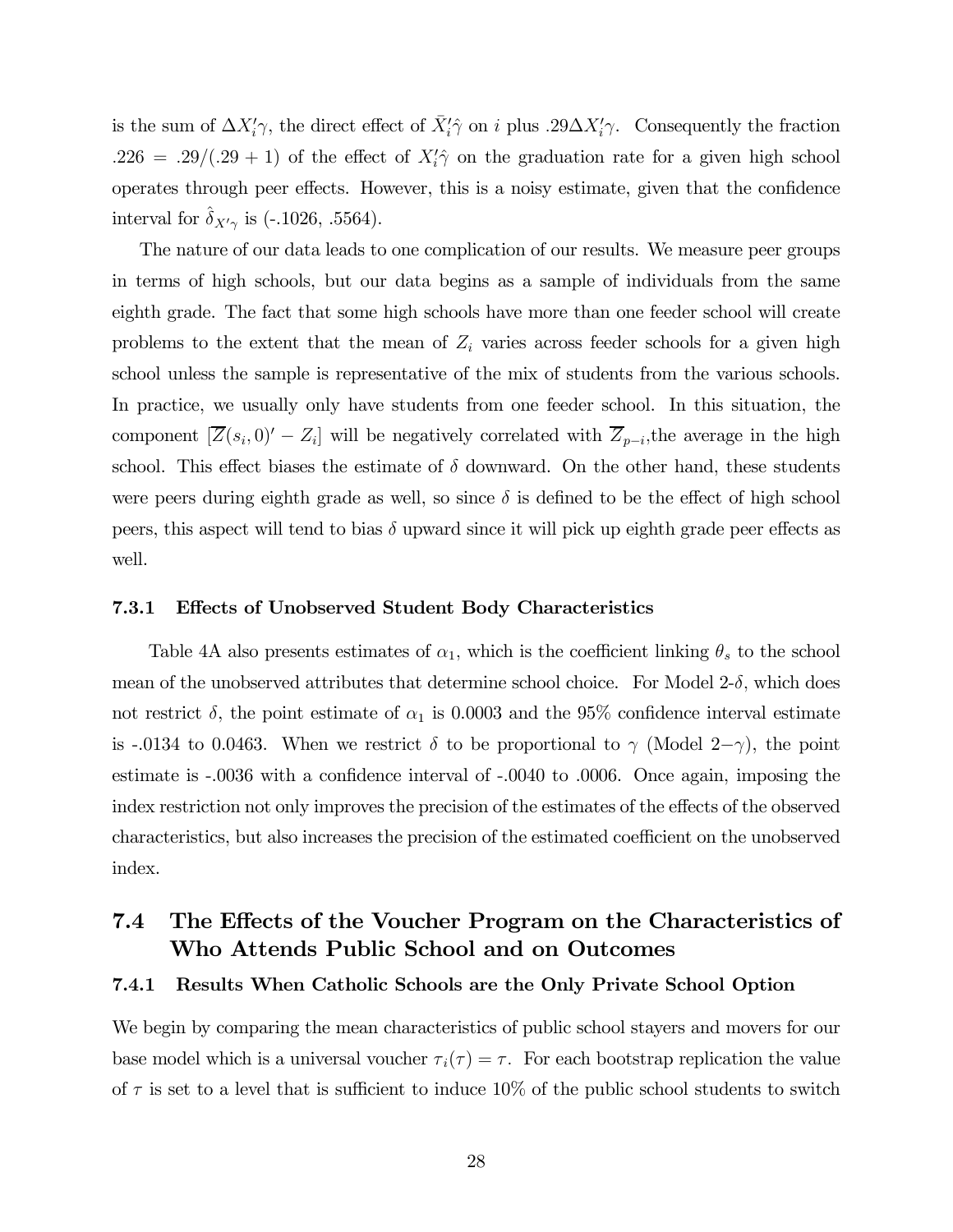to private school. The mean value is .9059. This value is equivalent to a .9059 standard deviation change in the index of unobservables that determines school choice. (The implied value of  $\tau$  varies across bootstrap simulations because of variation in the sample and variation in  $\delta$ . The 5th and 95th percentiles of the simulation values are .802 and 1.15.) The value of 10% is about 3 times the combined effect of a 4 year increase in both father's education and mother's education and a .30 increase in log income.

Point estimates and  $95\%$  confidence interval estimates of the means of  $X_i$  for stayers and for movers are displayed in columns (1) and (2) of Table 5. The results show that the mean for movers is larger for two parent family, parents married, father's education, mother's education, income, and all four test scores. It is interesting to note that the difference in the means for movers and stayers are statistically significant for a number of variables for which the corresponding elements of  $\hat{\beta}$  in the choice model are not statistically significant. For example, in the full sample choice model the coefficient on father's education is -.039 (.022), while the coefficient on mother's education is -.053 (.026). Given the key role of  $\hat{\beta}$  in calculating the relative odds that an individual will remain in public school in response to a voucher, one might think that the difference in means would be larger for the education of the mother but not the father. In fact, the difference in means between movers and stayers is .64 for mother's education and .90 for father's education. The reason the connection between the stayer-mover difference in the elements of X and the corresponding elements values of  $\delta$ is only weak is that the stayer-mover difference for a particular variable may be positive if that variable is positively correlated with other variables that lower the odds of choosing in public school. A similar pattern shows up in results for test scores.

The fourth column of the table also reports the change in the average value of  $\bar{Z}$ , the average value of Z of the peers of those who stay in public schools. The changes are small. There is little change in race/ethnic composition of peers. The prevalence of two-parent households drops by only -.01, and there is little change in the percentage of children with married parents. Father's and mother's education drop by -.037 and -.024, respectively and the log of parental income drops by -.015. The math test score declines by -.15, which is only .015 standard deviations at the individual level and only .029 standard deviations of the distribution of average math scores across public schools.<sup>14</sup>

 $14$ Not surprisingly, the means for movers of urban and suburban are larger than the means for stayers. In part, this reflects the fact that Catholic schools, the only alternative considered in the analysis leading to Table 3, are much more prevalent in urban and suburban areas. Movers are more likely to be in the Northeast and somewhat less likely to be in the south.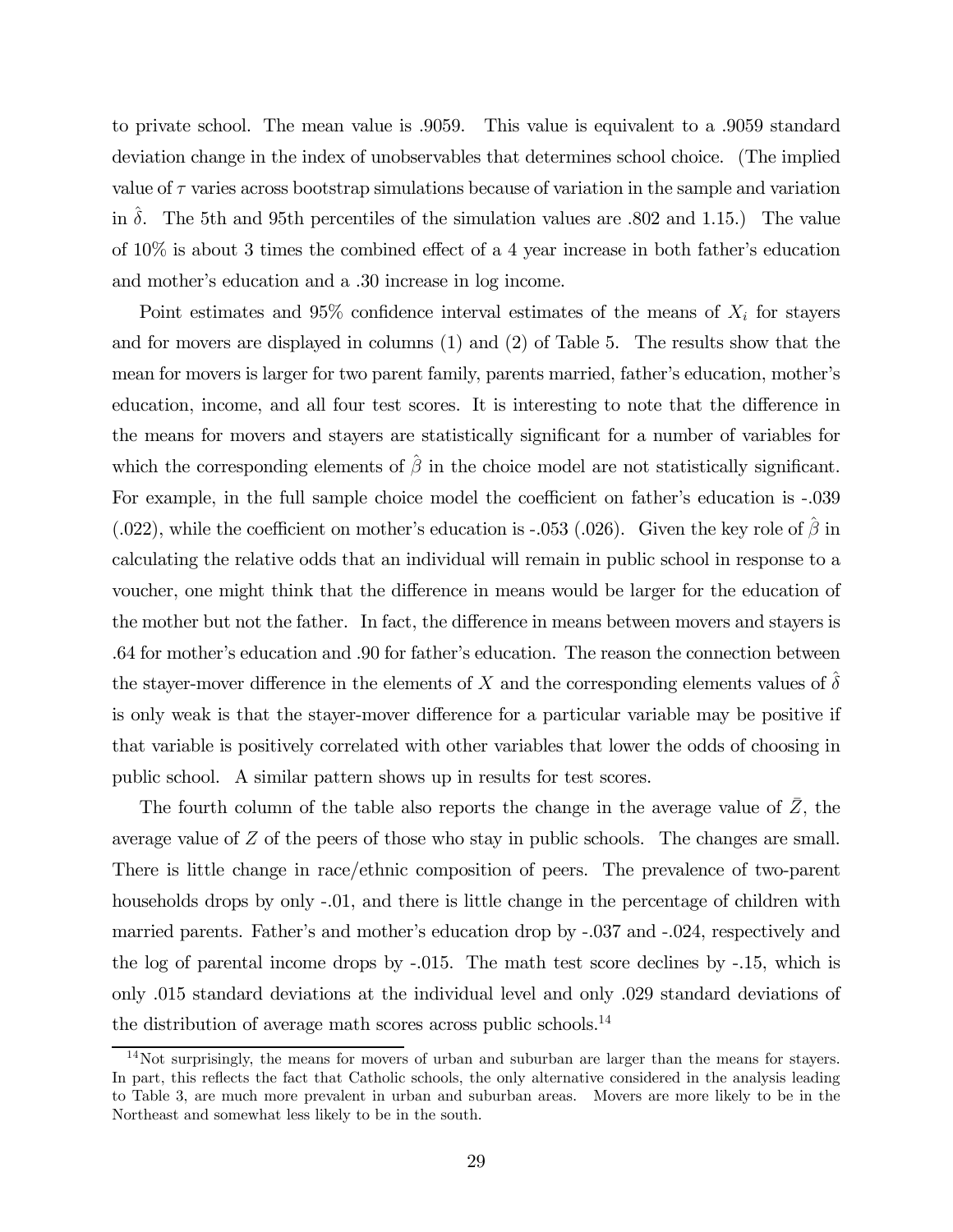Overall, the results suggest that a universal voucher program of the magnitude that we consider is unlikely to have a very large effect on the peers of the children who remain in public school. Consequently, unless outcomes are very sensitive to peers, the voucher program is not likely to have the substantial negative effect on how public school stayers do. However, one must be careful in thinking about what is large and what is small because one needs to compare the impact on the stayers to the gain of the movers. Since only 10% of the students move, the stayers are nine times more numerous than the movers. We will return to this issue momentarily.

Table 6A presents the point estimates and the 95% confidence intervals for the school means of  $X'\beta$ ,  $\bar{X}'\beta$   $X'\gamma$ ,  $\bar{X}'\gamma$ ,  $\lambda(X'\beta - \tau)$  and  $\bar{\lambda}(X'\beta - \tau)$  by mobility group status. For purposes of this table we exclude Catholic from X. Not surprisingly, the mean of  $X'\beta$  is much higher for stayers than for movers than  $(3.84 \text{ versus } 1.96)$ . (Recall the school choice model is normalized so that  $\beta$  is the probit coefficient relating X to the decision to choose public school.) The point estimate of the average change in the peer variable  $\bar{X}'\beta$  for stayers is .0130, with a confidence interval that runs between .0086 and .0239. These values translates into very small shifts in the probability of choosing public school when the voucher is 0.

The second row of the table reports the point estimates and confidence intervals of  $X'\gamma$ . The point estimate for public school stayers is .878 with a confidence interval of .723 to 1.05. The point estimate for movers is .918. Thus, the difference in the characteristics of the stayers and movers implies a difference in graduation rates of about .04, which is quite large relative to the mean graduation rate for public school students. However, the point estimate of the mean change in the peer variable  $\bar{X}'\gamma$  for stayers is only -.0023 with a confidence interval between -.0030 and -0.0016.

The third row reports the point estimate of  $\lambda$ , the expected value of the error term in the school choice equation. Not surprisingly, it is larger for movers than for stayers. The estimate of the mean change in the peer variable  $\bar{\lambda}$  for stayers is 0.1539. This is quite a bit larger than the point estimate of the mean change in the peer variable  $\bar{X}'\beta$  for stayers. This reflects the fact that aside from the variable Catholic, the other variables in our choice model have only limited explanatory power.

### 7.4.2 Estimates of the Cream Skimming Effect  $\pi^p(\tau)$

We are now ready to turn to the estimates of the main parameter of interest— the cream skimming effect  $\pi^p(\tau)$ . Row 4 of Table 6A reports estimates of the means of  $Z'\delta$  by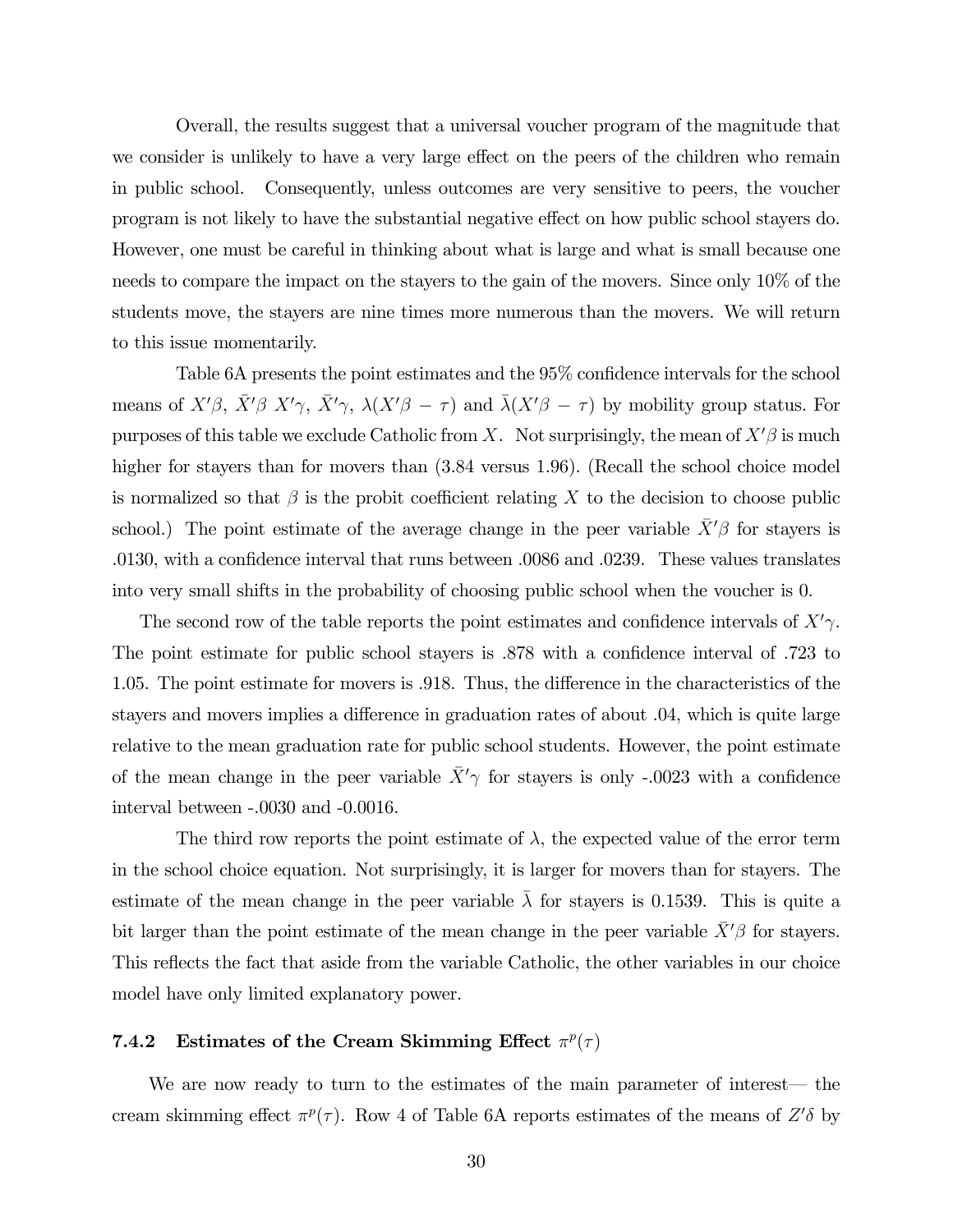mobility status, and the level and change in the average value of the peer effect  $\bar{Z}'$   $\delta$  based on Model 1- $\delta$ . Recall that this model does not restrict  $\delta$  but assumes away the effects of unobservables. The point estimate of  $Z'\delta$  for stayers is -.0332, but the 95% confidence interval estimate is -.152 to .179. The point estimate of  $\bar{Z}'$   $\delta$  for stayers before the voucher is imposed is -.0107, but again with a fairly wide confidence interval. The estimate of  $\pi^p(\tau)$ , the change in the mean peer effect for stayers, is -.023. The point estimate says that the graduation rate of those who would remain in public school would decline by about .023, a large effect. However, the range is too wide for the results to be of interest. Further restrictions are needed.

The results in the row labeled Model  $1-\beta$  are comparable to those in row 4, except that we impose the restriction that  $\delta$  is proportional to  $\beta$ . The estimates are much more precise. The point estimate  $\pi^p(\tau)$  is essentially 0 and the confidence interval is very tight—.0000 to .0001. The lower bound estimate implies no negative effect on stayers.

When we impose the restrictions of model 1- $\gamma$ , the point estimate of the change in the peer effect for stayers is -.0007 and the lower bound to the confidence interval is -.0015. To put these numbers in perspective, it is helpful compare the direct benefits to students who are induced to move to the harm for students who are left behind after weighting by the size of the groups. Suppose that moving from public school to private school leads to an increase in the graduation rate by .06 for those who move. This estimate is in the range of what one obtains using single equation methods based on NELS:88 and is in the range of the lower bound estimates that Altonji, Elder and Taber (2003) obtain when they address the problem of selection on unobservables. The voucher program induces 10% of public school students to move, leaving 9 students in public school for everyone who moves. The lower bound estimate of -.0007 implies that for each student who moves to private school the overall graduation rate for students who were in public school prior to the voucher rises by .06 – .0007  $\times$  9 = .054. The gain of .06 for each student who moves is partially offset by a decline of .006 in the expected number of graduates among students who remain, an offset of about 10% of the direct benefit received by the child who switches to private school. Using the lower bound estimate of -.0015, the negative impact on the number of stayers who graduates is .014 and the expected number of graduates among the pool of students who were in public school rises by .046 for each student who take up the voucher.

When we use Model  $2-\delta$ , which allows for both observables and unobservables and does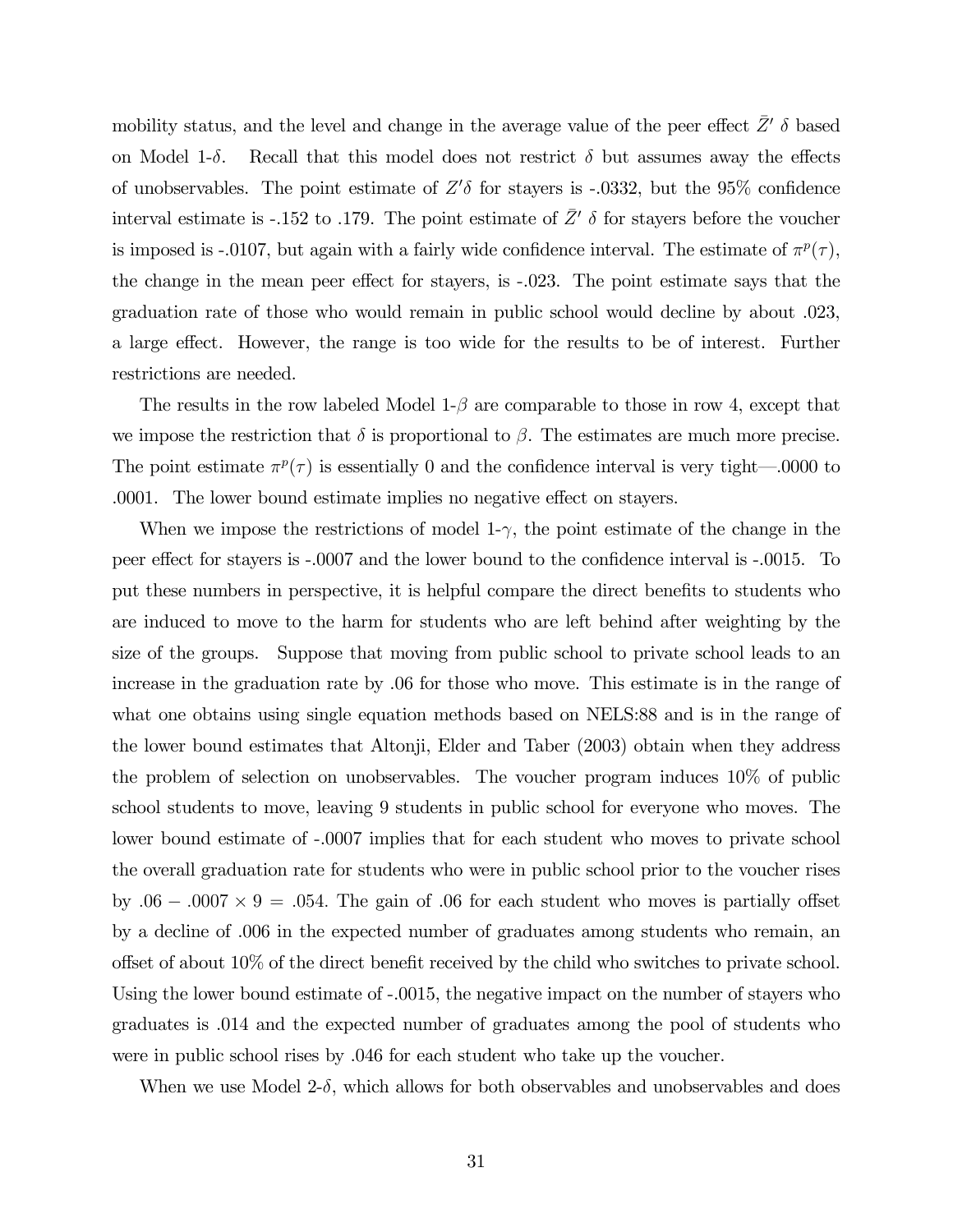not restrict  $\delta$ , we obtain very imprecise results. For Model 2- $\beta$  the point estimate of the effect of the change in the peers of stayers is .0007 and the lower bound is 0. These results indicate that the cream skimming effect is basically 0. When we use Model  $2-\gamma$ , the point estimate is -.0011 and the lower bound estimate is -.0019. The point estimate implies that about 18% of the direct benefits to the graduate rate resulting from the move to private school is offset by  $\pi^p(\tau)$ .<sup>15</sup>

To guage the sensitivity of these results to the various factors we used a number of simulations. We repeat our estimation of Model 1- $\gamma$  and Model 2- $\gamma$  under these conditions. The first case we consider is fixing the peer effect on  $X'\gamma$  to be unity  $(\delta = 1)$ . We then simulate the peer effect under these conditions in Table 14A. One can see that we get a point estimate of -0.0023 for Model 1 and -0.0027 for Model 2 so the estimates have increase by approximately a factor of 3. Next we consider a case in which there is no sorting into schools ex-ante so that schools are completely heterogenous. These effects are presented in Table 16A and one finds effects of -0.0011 and -0.0015 for Models 1 and 2 respectively. Finally, we simulate a model in which sorting into new voucher schools is determined exclusively by the observable index  $X'\gamma$ . In this case we find an effect of -0.0045 (presented in Table 19A). Clearly all three of these factors matter for the final results. It is impossible to judge which is most important because the counterfactual experiments are quite different, however it seems that the first and third experiments seem to matter more than the second.

#### 7.4.3 Results for Low Income Students

Tables 10 and 11 present the results for a voucher targeted at low income students. In this case only families whose income is in the lowest 20% of our sample is eligible for the voucher. We again calculate the value of the voucher that would move  $10\%$  of the eligible population to attend public school. The results are qualitatively similar to the results in Tables 5 and 6 in the sense that effects are small. However, because of the targeting, the peers of stayers

<sup>&</sup>lt;sup>15</sup>It should be kept in mind that when student characteristics that influence choice affect  $\theta$  linearly, as we assume, then the change in  $\theta$  for public school stayers is offset by a change in  $\theta$  for private school students such that overall mean of  $\theta$  is not affected. The reduction in  $\theta$  for stayers is offset by the combined effect of the increase in  $\theta$  for movers and a possible decrease in  $\theta$  of private school stayers. If  $\theta$  is a nonlinear function of  $X_i$  or Y is a nonlinear function of  $\theta$  (as in probit model for high school graduation), then the net effect of the shift in  $\theta$  for public school stayers, movers, and private school stayers might be to increase graduation rates. This is in fact a likely outcome given that dropping out is a very rare event for more advantaged students. A given shift in  $\theta$  will have a smaller impact on graduation for the advantaged than for the disadvantaged. We hope to investigate this in future work, but since the shift in peer quality is relatively small for stayers, any overall reduction in graduation rates is likely to be very small.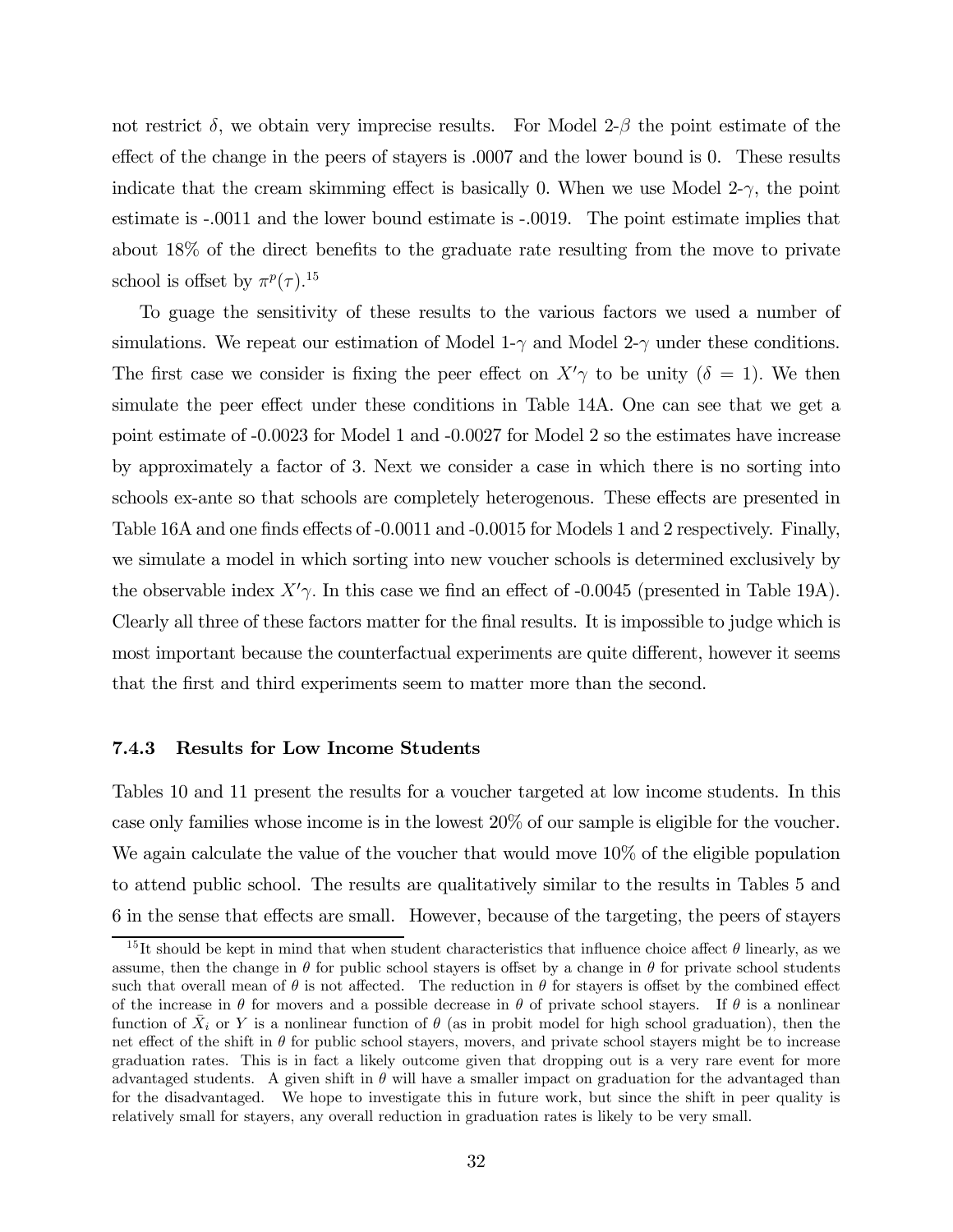become more slightly more advantaged as a result of the voucher. Programs that target all students in low income school districts regardless of income would have a different selection effect.

It is important to emphasize that in this case we are estimating the effects on the full population of public school stayers on a voucher that moves 10% of the eligible population, which is only 2% of the full population. In this case instead of multiplying by 9 as in the previous example, one should multiply by 49. However, given the small magnitude of the effects, even after taking this product, one is left with a small number. As we have noted, it is also interesting to look at the effect of the targeted voucher on the targeted population we hope to do so in a subsequent draft.

#### 7.4.4 Results for Urban Students

In Table 9A-C we report estimates of peer effects models results for a voucher program that is targeted to urban families and calibrated so that 10% of the urban children currently in public school would move to private schools in response. For urban children we use the estimates of the school choice model parameters  $\beta$  estimated over the urban sample. (Table 2, column 2). We estimate  $\gamma$  using the full sample. To increase sample size we also estimate the peer effects models using the full sample but in the case of model  $1 - \beta$ ,  $2 - \delta$ ,  $2 - \beta$ , and  $2-\gamma$  we use the estimates of  $\beta$  used informing  $X'\beta$  and  $\lambda(X'\beta)$  depend on whether the school is in an urban area. Furthermore, in model  $2 - \delta$  and  $2 - \gamma$  we allow  $\alpha$  to depend on whether the school is urban. The point estimates for model  $1 - \delta$ ,  $1 - \gamma$ , and  $2 - \delta$ , are identical to those in Table 4A., although the confidence intervals differ because the bootstrap replication samples differ. In the case of models  $2 - \delta$  and  $2 - \gamma$  only the estimate of  $\alpha$  for the urban schools enters into our estimates of  $\pi^p(\tau)$ . Once can see that the estimates  $\alpha$  for the urban schools are much noisier than the estimates for the nonurban schools. The result is substantially reduce the precision of our estimates of  $\pi^p(\tau)$  in the case of model  $2 - \gamma$ .

Table 8 reports estimates of the change in peer characteristics of stayers for a voucher targeted to urban families. The point estimates very similar to those for a universal voucher and are small. For example, father's education would decline by .05 years and the 8th grade math score would decline by .135. The changes in the observables suggest that any negative impact on the voucher on those who remain in urban public schools will be small.

Rows 4-9 of Table 9A reports estimates of  $\pi^p(\tau)$  for the various model specifications. Once again, the estimates based on Model  $1 - \delta$  and  $2 - \delta$  which does not impose index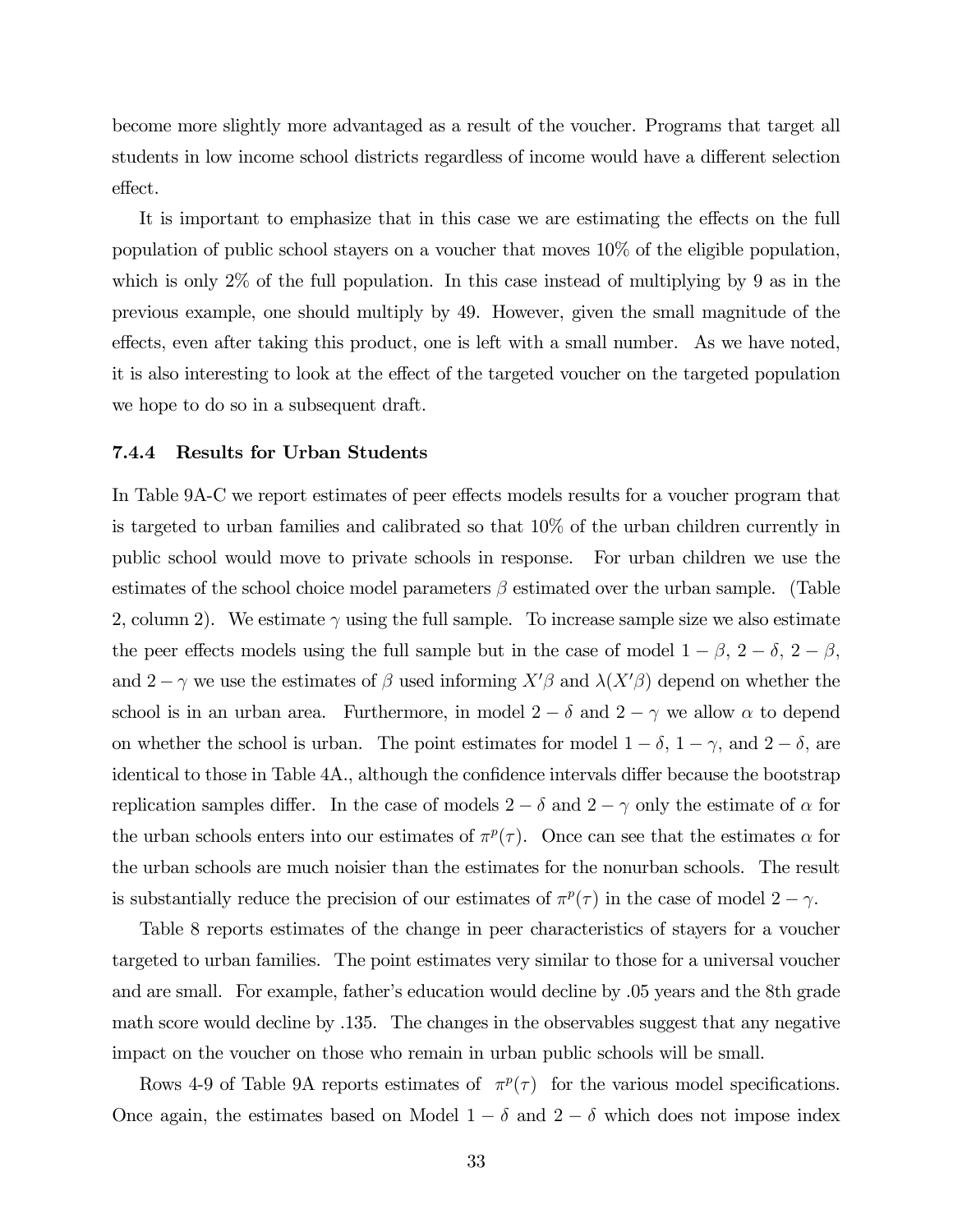restrictions on the peer effects equation, are extremely noisy. The restricted models  $1 - \beta$ ,  $1 - \gamma$ , and  $2 - \beta$  lead to small, precise point estimates with small, negative lower bound estimates. However, model  $2 - \gamma$  lead to a large point estimate that is very imprecisely measured. The imprecision seems to arise from the large sampling variability in the case of urban schools for  $\alpha_1$ , the coefficient relating  $\lambda$  to the estimates of the school fixed effects in (20). At this point we are not sure why the sampling variance of  $\alpha_1$  is so much higher in the urban schools case and hope to resolve the issue for a future draft of the paper.

#### 7.4.5 Results for Non Catholics

In view of the large effect of religious preference on Catholic school attendance, variation among non-Catholics in the probability of Catholic school attendance might be more driven by academic advantages of Catholic schools versus the available public school and provide a better indication of the degree of cream skimming that might arise from a universal voucher program. We next perform a simulation focussing on vouchers for non-Catholics as an alternative way to look at cream skimming effect of a general voucher program. While one would not expect to see a voucher program targeted in such a way, we wish to make sure that movement of Catholics in response to the voucher does not drive the results. One can see that the results in Table 13A are remarkably close to those in Table 6A.

### 7.5 Catholic and Other Private High Schools as Separate Alternatives

Not available for this draft.

### 7.6 Results for 12th Grade Test Scores and College Attendance

Tables 3B and 3C report high school fixed effect estimates of the effects of student's own characteristics on college attendance and 12th grade math scores. Tables 4B and 4C report peer effects models for these outcomes. The unrestricted estimates of  $\delta$  are very imprecise. Tables 10B and 10C report the differences between movers and stayers in peers as well estimates of the cream skimming effect. The results based on the restricted models indicate that cream skimming effects are likely to small for these outcomes as well.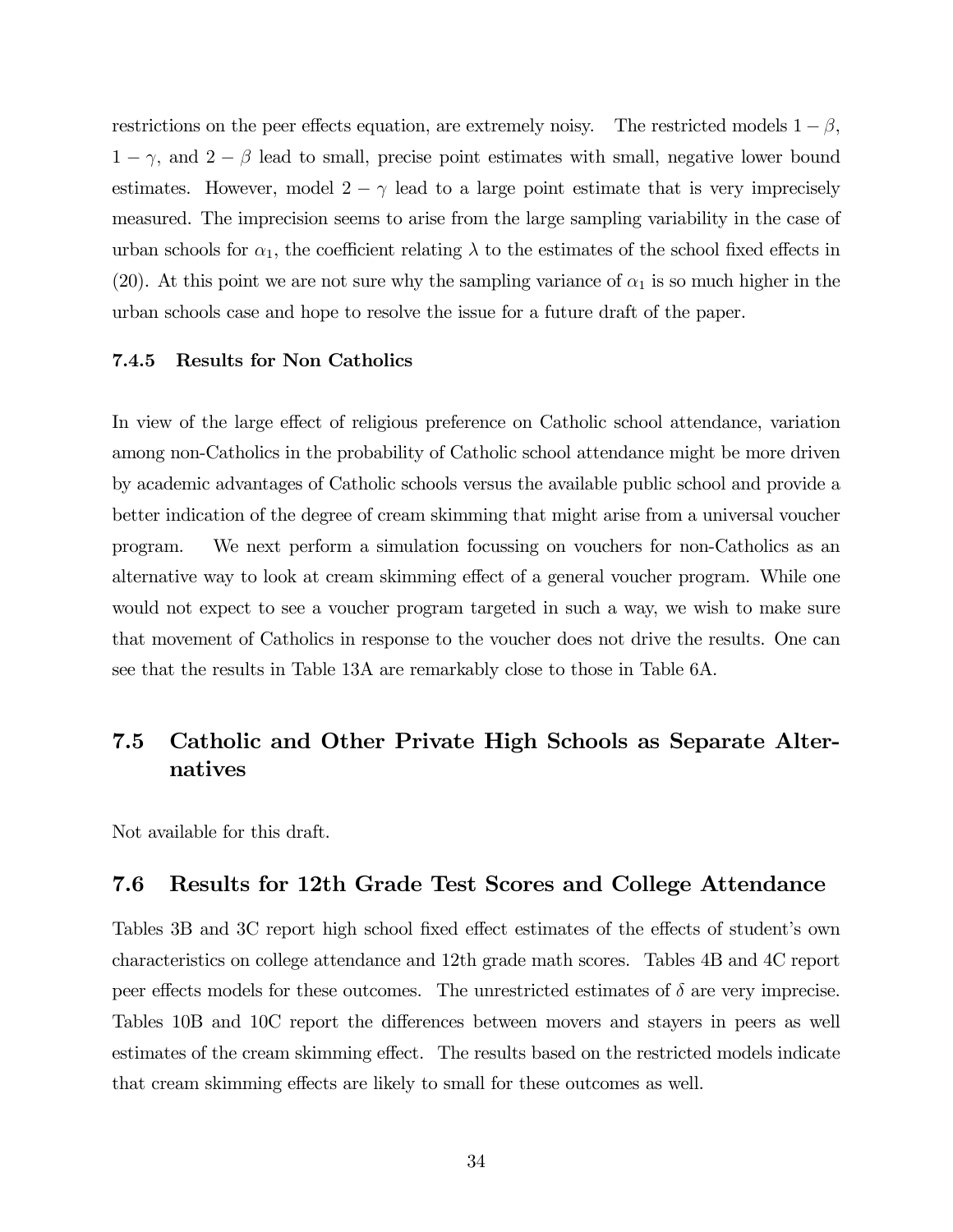## 8 Conclusions

Not available for this draft.

## 9 References

## References

- [1] Altonji, Joseph G., Todd E. Elder, and Christopher R. Taber, "Selection on Observed and Unobserved Variables: Assessing the Effectiveness of Catholic Schools," Northwestern University, revised April 2002.
- [2] Altonji, Joseph G., Todd E. Elder, and Christopher R. Taber, "Selection on Observed and Unobserved Variables: Assessing the Effectiveness of Catholic Schools," (October 2003, forthcoming, Journal of Political Economy.)
- [3] Bryk, Anthony S., Valerie E. Lee, and Peter B. Holland, Catholic Schools and the Common Good, Cambridge, Mass. : Harvard University Press, 1993.
- [4] Bulkley, Katrina and Jennifer Fisler (2002), "An Overview of the Research on Charter Schools", CPRE Web Paper Series WP-01", June 2002,
- [5] Caucutt, Elizabeth, "Educational Vouchers when there are Peer Group Effects-Size Matters," International Economic Review, Vol. 43 No. 1, February 2002, 195-222.
- [6] Chubb, John E., and Terry M. Moe, Politics, Markets, and America's Schools (Washington, D.C.: The Brookings Institution, 1990).
- [7] Coleman, James S., Thomas Hoffer, and Sally Kilgore, High School Achievement: Public, Catholic, and Private Schools Compared (New York, NY: Basic Books, Inc., 1982).
- [8] Coleman, James S., and Thomas Hoffer, Public and Private Schools: The Impact of Communities (New York, NY: Basic Books, Inc., 1987).
- [9] Cookson, Peter W., Jr., "Assessing Private School Effects: Implications for School Choice," in Edith Rasell and Richard Rothstein, eds., School Choice: Examining the Evidence (Washington, D.C.: Economic Policy Institute, 1993).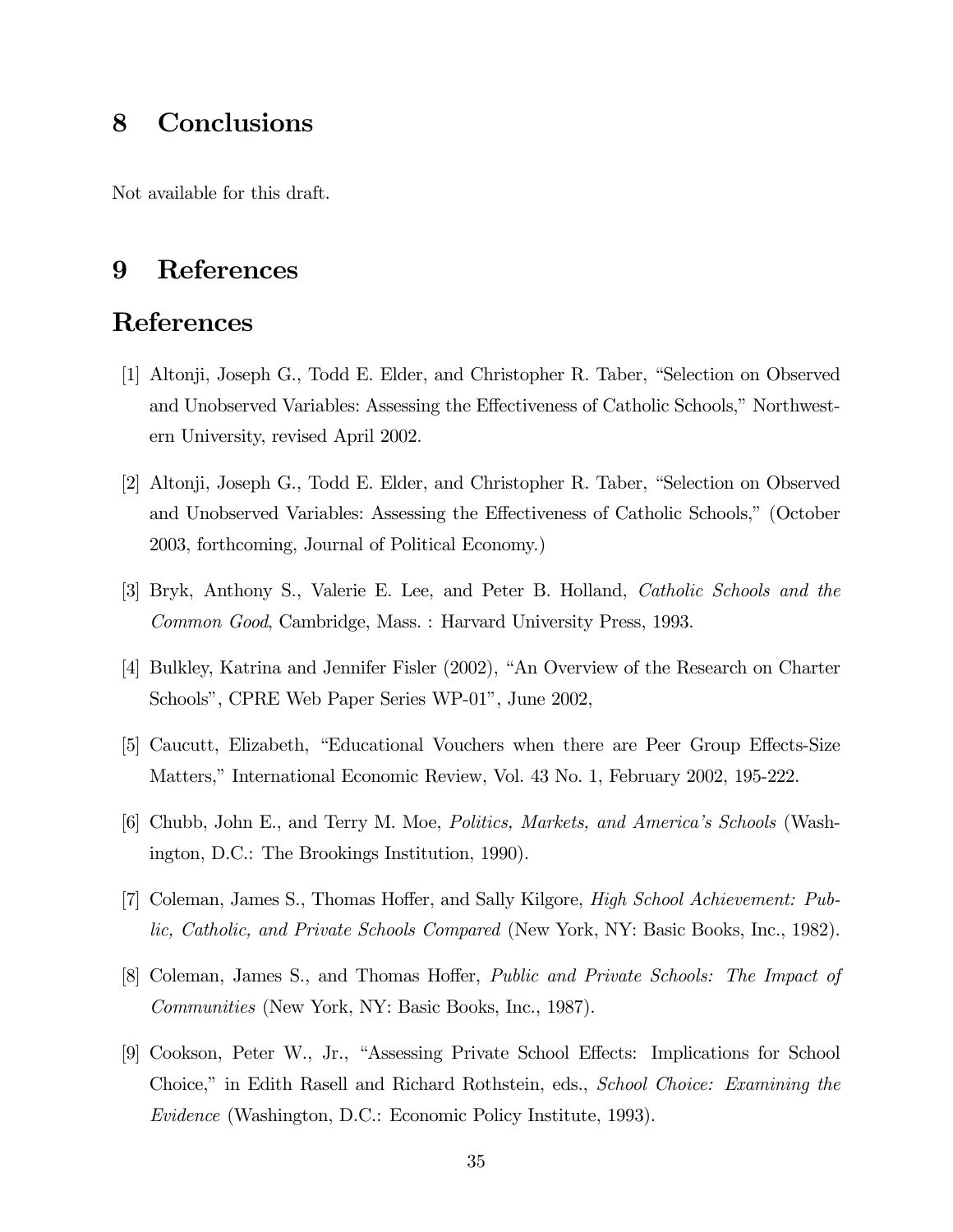- [10] Evans, William N., and Robert M. Schwab, "Finishing High School and Starting College: Do Catholic Schools Make a Difference?" Quarterly Journal of Economics, 110 (1995), 947-974.
- [11] Evans, William N., and Robert M. Schwab, "Who Benefits from Private Education: Evidence from Quantile Regressions," Department of Economics Working Paper, University of Maryland, August 1993.
- [12] Epple, Dennis and Richard Romano,"Competition Between Private and Public Schools, Vouchers, and Peer-Group Effects", 88(1), (March 1998): 33-62.
- [13] ––––—, "Educational Vouchers and Cream Skimming", NBER Working Paper No. 9354, (November 2002).
- [14] Epple, Dennis, Elizabeth Newlon, and Richard Romano,"The Effects of Educational Vouchers when Schools Track Students by Ability," Public Economics, 83, January 2002, 189-221.
- [15] Epple, Dennis and Richard Romano,"Neighborhood Schools, Choice, and the Distribution of Educational Benefits," in The Economics of School Choice, ed. Caroline Hoxby, University of Chicago Press, Chicago, 2003, 227-286.
- [16] Ferreyra, Maria, "Estimating the Effects of Private School Vouchers in Multi-District Economies," unpublished manuscript, Carnegie Mellon University, 2003.Figlio, David N., and Joe A. Stone, "Are Private Schools Really Better?," Research in Labor Economics, 18 JAI Press (2000): 115-140.
- [17] Grogger, Jeff and Derek A. Neal, "Further Evidence on the Effects of Catholic Secondary Schooling," Brookings-Wharton Papers on Urban Affairs, 2000, 151-201.
- [18] Heckman, James J., "Varieties of Selection Bias," American Economic Review, 80(1990).
- [19] Howell, William and Paul Peterson, The Education Gap, Washington, DC, Brookings Press, (2002).
- [20] Ladd, Helen F., "School Vouchers: A Critical View", Journal of Economics Perspectives, 16(4), (fall 2002):3-24.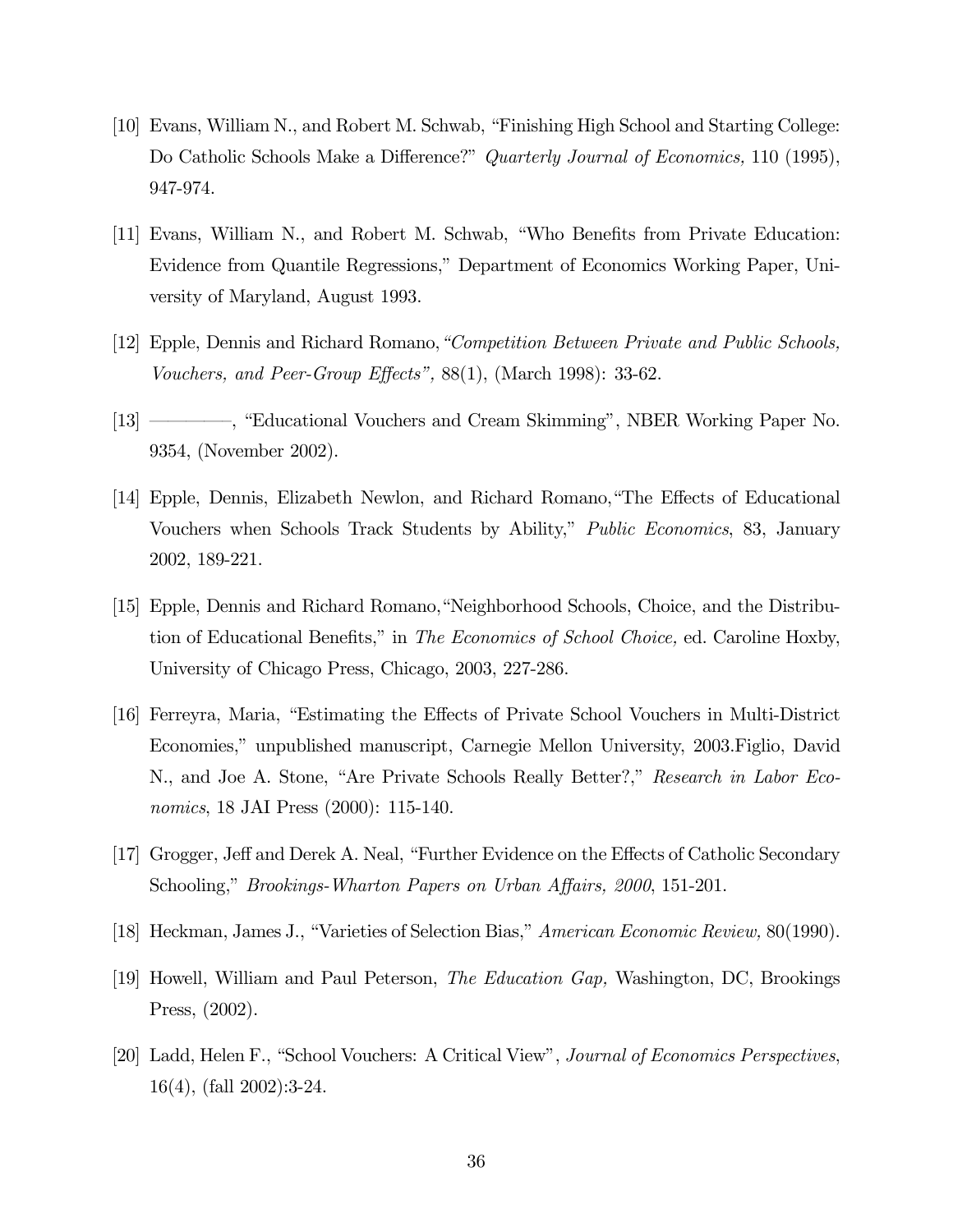- [21] Manski, Charles F., "Educational Choice (Vouchers) and Social Mobility," Economics of Education Review, Vol. 1 No. 4, (1992), 351-369.
- [22] Manski, Charles. F., "Identification of Endogenous Social Effects: The Reflection Problem," Review of Economic Studies, 60, no3 (1993), 531-542.
- [23] Murnane, Richard J., "A Review Essay Comparisons of Public and Private Schools: Lessons from the Uproar." Journal of Human Resources 19 (1984), 263-77.
- [24] Moffitt, Robert A., "Policy Intervensions, low-level equilibria, and social interactions," in Social Dynamics, Durlauf and Young eds., Washington D.C., Brookings Institution Press, 2001.
- [25] Neal, Derek, "The Effects of Catholic Secondary Schooling on Educational Attainment," Journal of Labor Economics 15 (1997), 98-123.
- [26] Neal, Derek, "How Vouchers Could Change the Market for Education", Journal of Economic Perspectives, 16(4), (Fall 2002):24-44.
- [27] Nechyba, Thomas J. School Finance Induced Migration Patterns: The Impact of Private School Vouchers.", *Journal of Public Economic Theory*, 1(1), (1999): 5-50.
- [28] –––—, "Mobility, Targeting and Private School Vouchers." American Economic Review, 90(1) (March 2000): 130-146.
- [29] Nechyba, Thomas, "Introducing School Choice into Multidistrict Public School Systems," n The Economics of School Choice, ed. Caroline Hoxby, University of Chicago Press, Chicago, 2003, 145-194.
- [30] Sander, William H. Catholic Schools: Private and Social Effects. Boston: Kluwer Academic Publishers, 2001.
- [31] Witte, John F., "Private School Versus Public School Achievement: Are There Findings That Should Affect the Educational Choice Debate," Economics of Education Review, XI (1992), 371-394.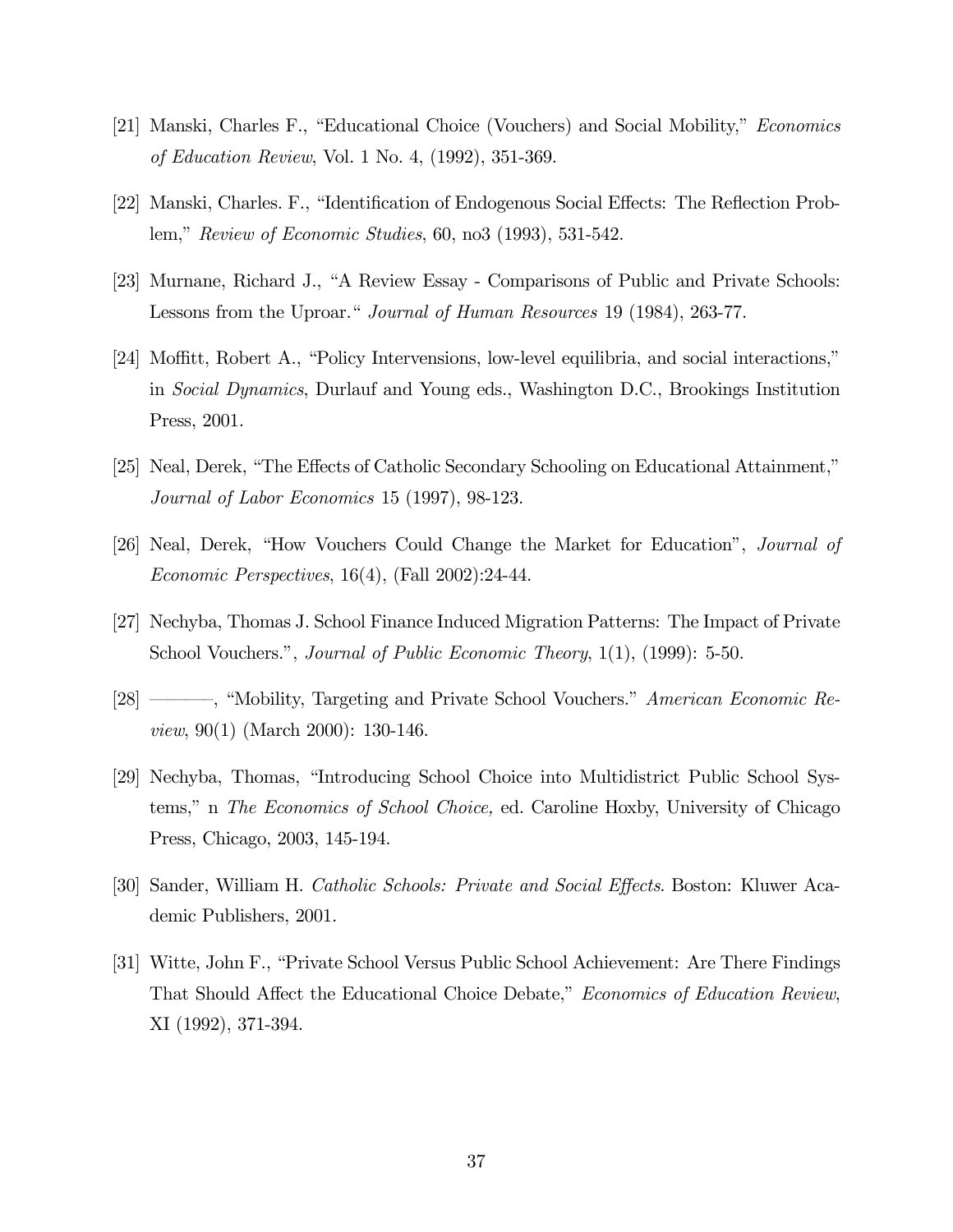

Figure 1a: The histogram of the number of 8th-grade schools attended for each high school



Figure 1b: The histogram of the number of high schools attended for each 8th-grade school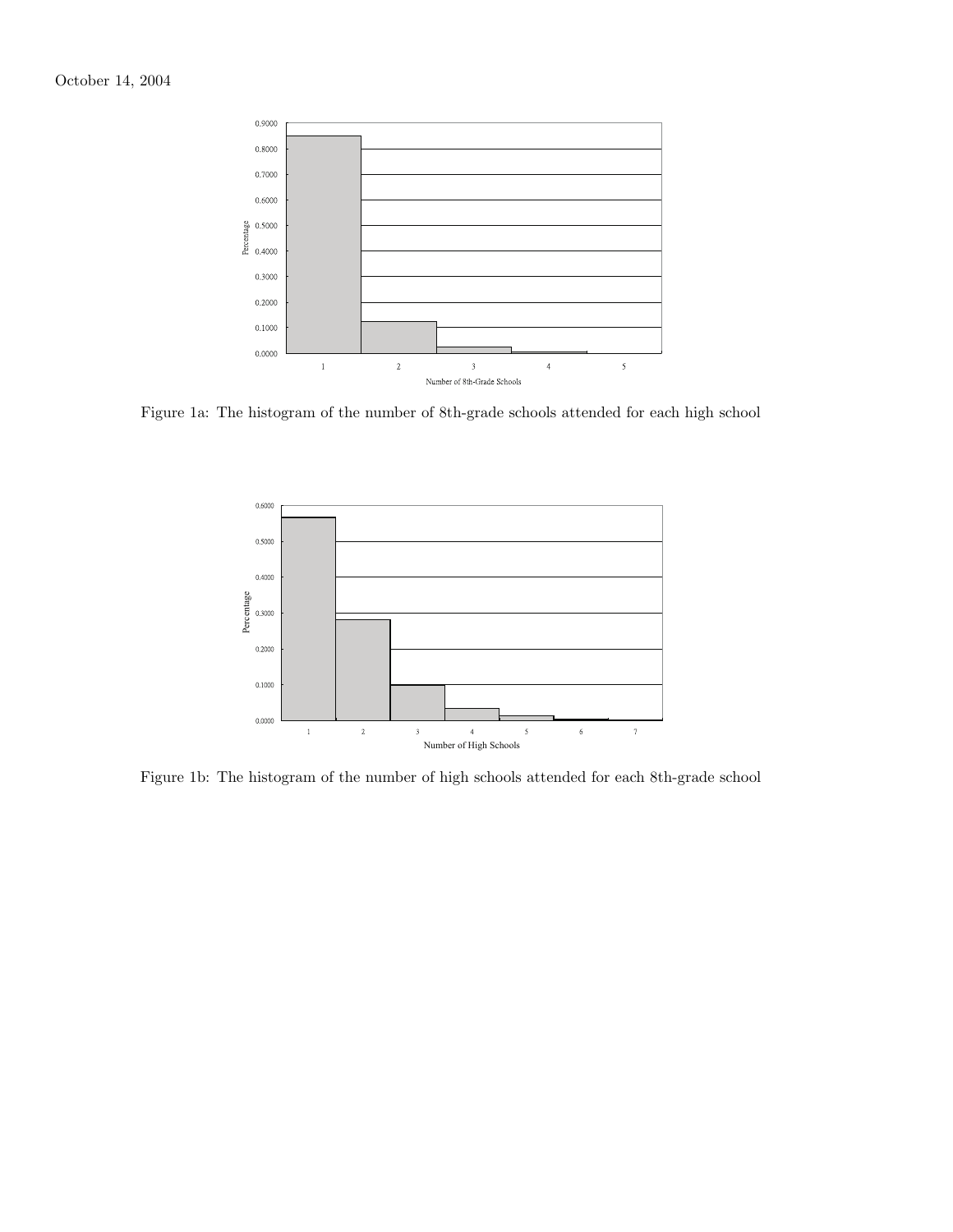

Figure 2: The histogram of the size of a re-sampling block.



Figure 3: The histogram of the sample size used in the fixed-effect estimation for each public school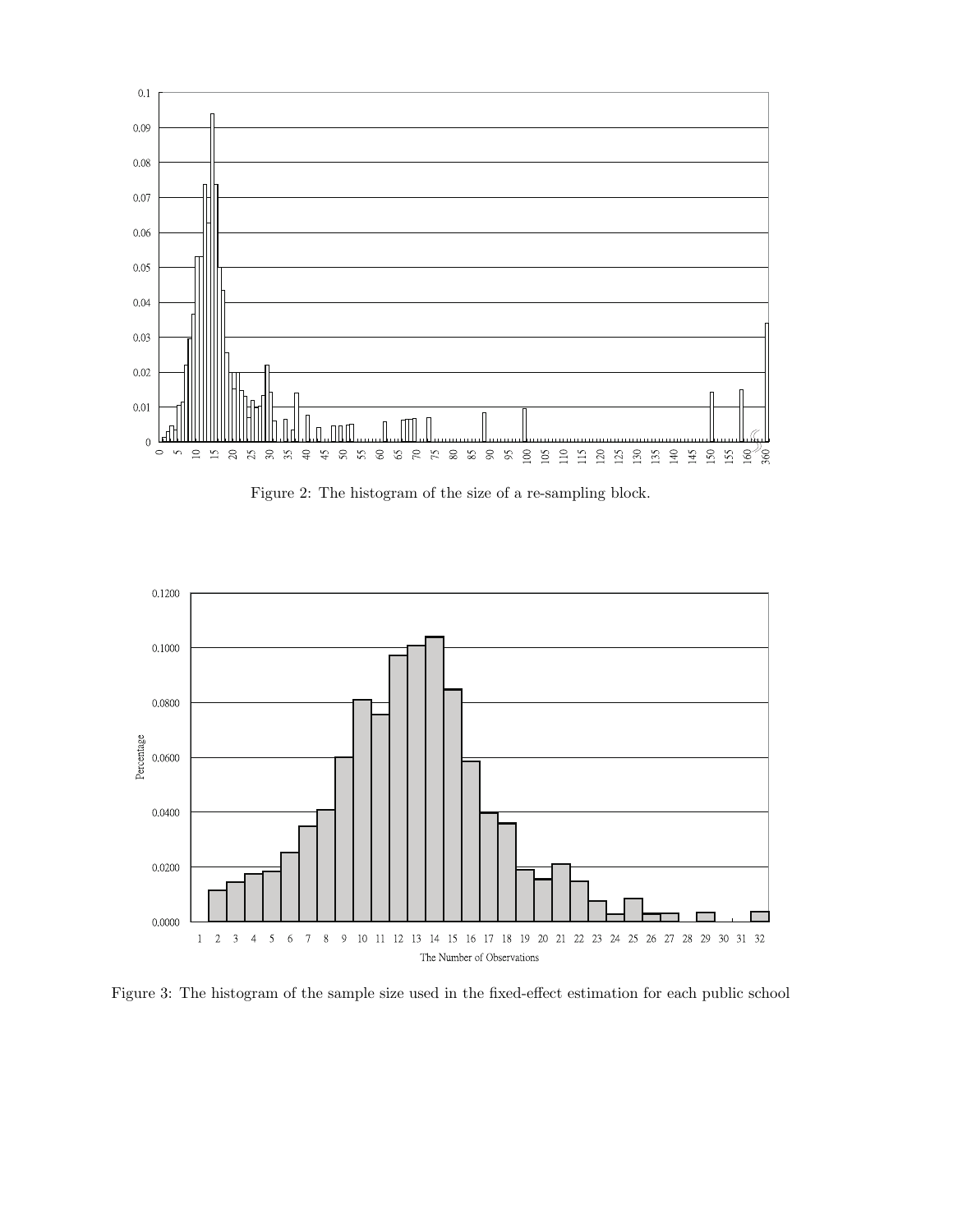|                      | Descriptive Statistics: Full Sample by School Type |                     |                     |                      |  |  |  |
|----------------------|----------------------------------------------------|---------------------|---------------------|----------------------|--|--|--|
| Variable             | Full Sample                                        | Public School       | Catholic School     | Non-Catholic private |  |  |  |
|                      | $(N=10579)$                                        | $(N=9265)$          | $(N=697)$           | $(N=617)$            |  |  |  |
| $\overline{HS}$      | 0.8811<br>(0.3237)                                 | 0.8732<br>(0.3328)  | 0.9768<br>(0.1505)  | 0.9145<br>(0.2799)   |  |  |  |
| COLL                 | 0.3298<br>(0.4702)                                 | 0.3011<br>(0.4588)  | 0.5870<br>(0.4927)  | 0.5926<br>(0.4917)   |  |  |  |
| MATH                 | 51.4066                                            | 50.9309             | 55.4217             | 55.9642              |  |  |  |
|                      | (9.7405)                                           | (9.7178)            | (8.4551)            | (9.5425)             |  |  |  |
| <b>INCOME</b>        | 10.0332<br>(0.7673)                                | 10.0179<br>(0.7728) | 10.2920<br>(0.5745) | 9.9866<br>(0.8302)   |  |  |  |
| Catholic             | 0.3122                                             | 0.2867              | 0.7982              | 0.1284               |  |  |  |
|                      | (0.4634)                                           | (0.4522)            | (0.4016)            | (0.3348)             |  |  |  |
| female               | 0.5002                                             | 0.5050              | 0.4487              | 0.4701               |  |  |  |
|                      | (0.5000)                                           | (0.5000)            | (0.4977)            | (0.4995)             |  |  |  |
| Asian                | 0.0343                                             | 0.0341              | 0.0442              | 0.0866               |  |  |  |
|                      | (0.1819)                                           | (0.1744)            | (0.2056)            | (0.2815)             |  |  |  |
| Hispanic             | 0.0942                                             | 0.0962              | 0.0946              | 0.0452               |  |  |  |
|                      | (0.2921)                                           | (0.2949)            | (0.2928)            | (0.2079)             |  |  |  |
| <b>Black</b>         | 0.1187                                             | 0.1229              | 0.1116              | 0.0301               |  |  |  |
|                      | (0.3235)                                           | (0.3284)            | (0.3151)            | (0.1709)             |  |  |  |
| White                | 0.7528                                             | 0.7495              | 0.7496              | 0.8381               |  |  |  |
|                      | (0.4314)                                           | (0.4333)            | (0.4335)            | (0.3686)             |  |  |  |
| both parents present | 0.6637                                             | 0.6797              | 0.7970              | 0.8239               |  |  |  |
|                      | (0.4673)                                           | (0.4725)            | (0.4025)            | (0.3812)             |  |  |  |
| parents married      | 0.7973                                             | 0.7866              | 0.8807              | 0.9185               |  |  |  |
|                      | (0.4020)                                           | (0.4097)            | (0.3244)            | (0.2738)             |  |  |  |
| father's education   | 13.5095                                            | 13.3216             | 14.5889             | 16.2397              |  |  |  |
|                      | (2.7923)                                           | (2.7234)            | (2.6881)            | (2.7643)             |  |  |  |
| mother's education   | 13.0224                                            | 12.9013             | 13.8179             | 14.6189              |  |  |  |
|                      | (2.2262)                                           | (2.2038)            | (2.1008)            | (2.0748)             |  |  |  |
| log income87         | 10.2042                                            | 10.1753             | 10.4878             | 10.4296              |  |  |  |
|                      | (0.7784)                                           | (0.7914)            | (0.5950)            | (0.5740)             |  |  |  |
| reading score        | 51.3227                                            | 50.8700             | 54.5650             | 56.8465              |  |  |  |
|                      | (9.9983)                                           | (9.9357)            | (9.5912)            | (9.5206)             |  |  |  |
| math score           | 51.4086                                            | 51.0141             | 54.2474             | 56.1996              |  |  |  |
|                      | (10.0376)                                          | (10.0244)           | (9.0381)            | (9.9395)             |  |  |  |
| science score        | 51.3149                                            | 51.0187             | 53.2319             | 55.2631              |  |  |  |
|                      | (9.9763)                                           | (9.9973)            | (9.0794)            | (9.7004)             |  |  |  |
| history score        | 51.2271                                            | 50.7381             | 54.9476             | 56.8360              |  |  |  |
|                      | (9.9723)                                           | (9.8480)            | (9.4259)            | (10.7833)            |  |  |  |
| urban                | 0.2689                                             | 0.2194              | 0.8588              | 0.4871               |  |  |  |
|                      | (0.4434)                                           | (0.4139)            | (0.3485)            | (0.5002)             |  |  |  |
| suburban             | 0.4210                                             | 0.4433              | 0.1412              | 0.3453               |  |  |  |
|                      | (0.4937)                                           | (0.4968)            | (0.3485)            | (0.4758)             |  |  |  |
| rural                | 0.3101                                             | 0.3373              | 0.0000              | 0.1676               |  |  |  |
|                      | (0.4626)                                           |                     |                     |                      |  |  |  |
| northeast            | 0.1907                                             | (0.4728)<br>0.1816  | (0.0000)<br>0.2864  | (0.3739)<br>0.2521   |  |  |  |
|                      |                                                    |                     |                     |                      |  |  |  |
|                      | (0.3929)                                           | (0.3855)            | (0.4524)            | (0.4346)             |  |  |  |
| north central        | 0.2723                                             | 0.2769              | 0.2953              | 0.1262               |  |  |  |
|                      | (0.4452)                                           | (0.4475)            | (0.4565)            | (0.3323)             |  |  |  |
| south                | 0.3516                                             | 0.3542              | 0.2794              | 0.4072               |  |  |  |
|                      | (0.4775)                                           | (0.4783)            | (0.4485)            | (0.4917)             |  |  |  |
| west                 | 0.1854                                             | 0.1873              | 0.1400              | 0.2145               |  |  |  |
|                      | (0.3886)                                           | (0.3902)            | (0.3472)            | (0.4108)             |  |  |  |

Table 1A

Note: (1) The standard deviations are in the parentheses. (2) NELS:88 base-year to 3rd follow-up panel weights are used in the calculation. (3) INCOME is the log wage income in 1999 based on the 4th follow-up. NELS:88 base-year to 4th follow-up panel weights are used for this row. The sample sizes are 8887, 7738, 599, and 550, respectively.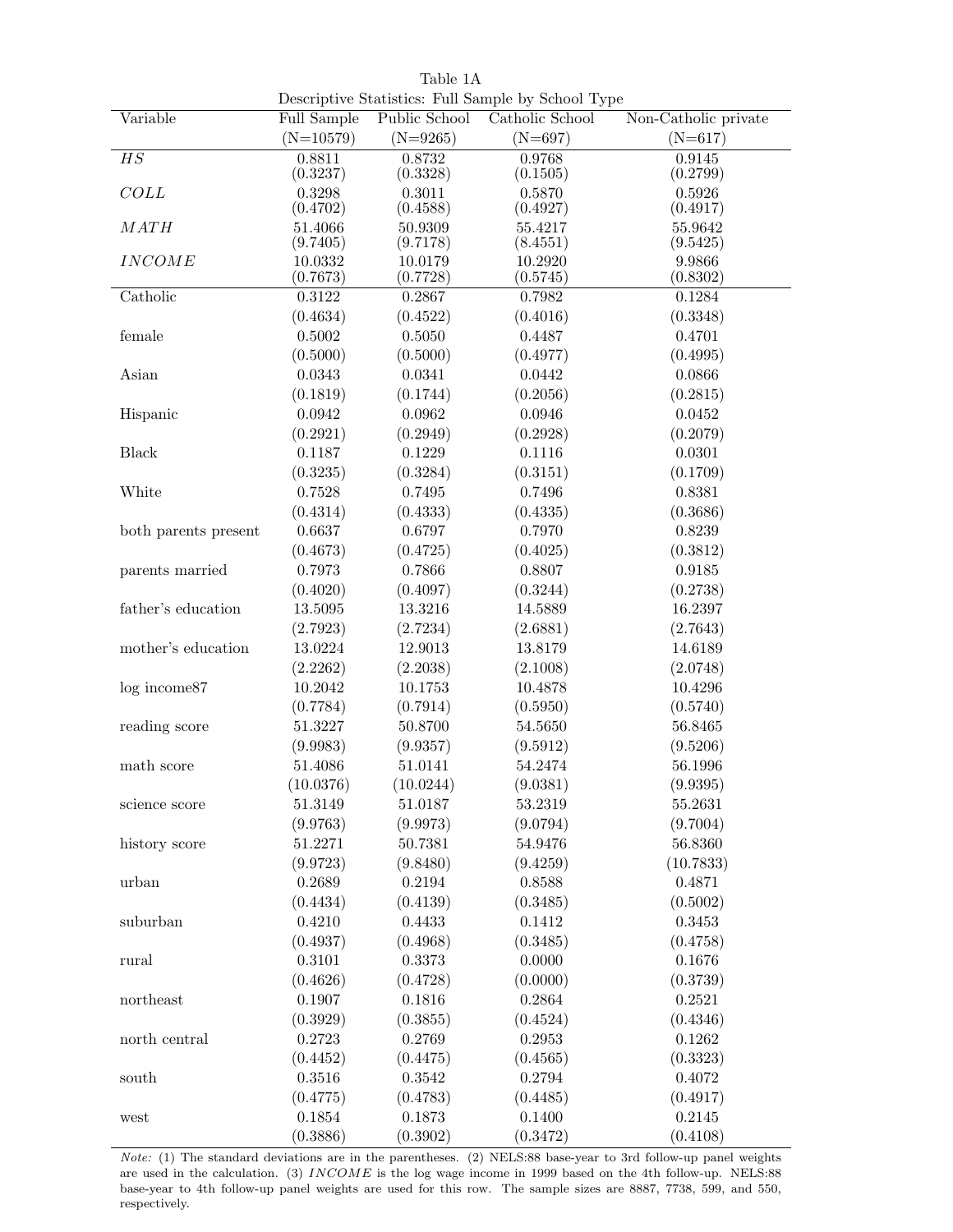|                      |                     |                      | Descriptive Statistics: Urban Subsample by School Type |                      |
|----------------------|---------------------|----------------------|--------------------------------------------------------|----------------------|
| Variable             | Full Sample         | Public School        | Catholic School                                        | Non-Catholic private |
|                      | $(N=2870)$          | $(N=1991)$           | $(N=568)$                                              | $(N=311)$            |
| $\overline{HS}$      | 0.8814<br>(0.3234)  | 0.8472<br>(0.3599)   | 0.9819<br>(0.1333)                                     | 0.9599<br>(0.1965)   |
| COLL                 | 0.3608<br>(0.4803)  | 0.2808<br>(0.4495)   | 0.5799<br>(0.4940)                                     | 0.5790<br>(0.4945)   |
| MATH                 | 51.5062<br>(9.9790) | 50.0575<br>(10.0311) | 55.3788<br>(8.3809)                                    | 55.0073<br>(9.8801)  |
| <b>INCOME</b>        | 9.9720<br>(0.7414)  | 9.9193<br>(0.7878)   | 10.2745<br>(0.3801)                                    | 10.0476<br>(0.5412)  |
| Catholic             | 0.4123              | 0.3418               | 0.7868                                                 | 0.0911               |
|                      | (0.4923)            | (0.4744)             | (0.4100)                                               | (0.2882)             |
| female               | 0.5085              | 0.5238               | 0.4356                                                 | $0.5535\,$           |
|                      | (0.5000)            | (0.4996)             | (0.4963)                                               | (0.4979)             |
| Asian                | 0.0570              | 0.0529               | 0.0443                                                 | 0.1379               |
|                      | (0.2319)            | (0.2239)             | (0.2060)                                               | (0.3453)             |
| Hispanic             | 0.1653              | 0.1937               | 0.1000                                                 | 0.0477               |
|                      | (0.3715)            | (0.3953)             | (0.3003)                                               | (0.2135)             |
| <b>Black</b>         | 0.2026              | 0.2415               | 0.1249                                                 | 0.0065               |
|                      | (0.4020)            | (0.4281)             | (0.3309)                                               | (0.0803)             |
| White                | 0.5751              | 0.5119               | 0.7307                                                 | 0.8079               |
|                      | (0.4944)            | (0.5000)             | (0.4440)                                               | (0.3946)             |
| both parents present | 0.6652              | 0.6172               | 0.7853                                                 | 0.8354               |
|                      | (0.4720)            | (0.4862)             | (0.4110)                                               | (0.3714)             |
| parents married      | 0.7711              | 0.7304               | 0.8745                                                 | 0.9117               |
|                      | (0.4202)            | (0.4439)             | (0.3315)                                               | (0.2842)             |
| father's education   | 13.6410             | 13.1338              | 14.5979                                                | 16.3461              |
|                      | (2.9650)            | (2.8687)             | (2.6439)                                               | (2.7146)             |
| mother's education   | 13.1260             | 12.7582              | 13.8546                                                | 14.9880              |
|                      | (2.3675)            | (2.3416)             | (2.0678)                                               | (2.0828)             |
| log income87         | 10.1638             | 10.0456              | 10.4799                                                | 10.5270              |
|                      | (0.8139)            | (0.8451)             | (0.6116)                                               | (0.6086)             |
| reading score        | 51.1297             | 49.7178              | 54.6783                                                | 56.1092              |
|                      | (10.2703)           | (10.0976)            | (9.5881)                                               | (10.0341)            |
| math score           | 51.0296             | 49.8270              | 53.9188                                                | $55.6547\,$          |
|                      | (10.2395)           | (10.3643)            | (8.7786)                                               | (9.8475)             |
| science score        | 50.0476             | 49.8965              | 53.1715                                                | 53.4422              |
|                      | (10.0457)           | (10.0822)            | (9.1012)                                               | (9.5907)             |
| history score        | 50.7121             | 49.1908              | 54.8648                                                | 55.1272              |
|                      | (10.2242)           | (10.0118)            | (9.3275)                                               | (10.3947)            |
| northeast            | 0.1938              | 0.1650               | 0.2915                                                 | 0.2224               |
|                      | (0.3954)            | (0.3713)             | (0.4548)                                               | (0.4165)             |
| north central        | 0.2138              | 0.1997               | 0.3076                                                 | 0.0958               |
|                      | (0.4101)            | (0.3998)             | (0.4619)                                               | (0.2948)             |
| south                | 0.3711              | 0.3894               | 0.2532                                                 | 0.5146               |
|                      | (0.4832)            | (0.4877)             | (0.4353)                                               | (0.5006)             |
| west                 | 0.2212              | 0.2459               | 0.1477                                                 | 0.1672               |
|                      | (0.4151)            | (0.4307)             | (0.3551)                                               | (0.3737)             |

Table 1B Descriptive Statistics: Urban Subsample by School Type

Note: (1) The standard deviations are in the parentheses. (2) NELS:88 base-year to 3rd follow-up panel weights are used in the calculation. (3)  $INCOME$  is the log wage income in 1999 based on the 4th follow-up. NELS:88 base-year to 4th follow-up panel weights are used for this row. The sample sizes are 2119, 1517, 329, and 273, respectively.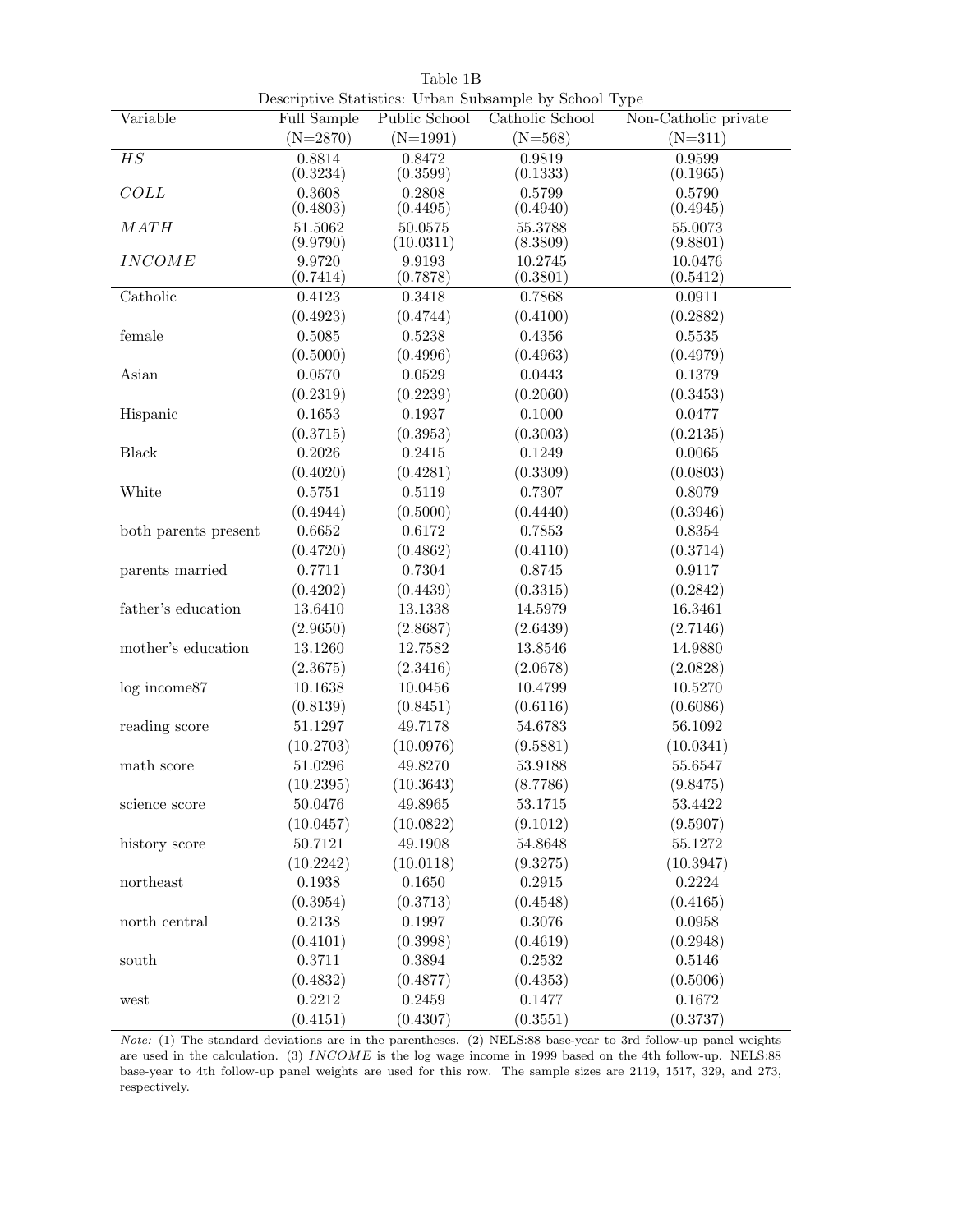|                      |                     |                     | Descriptive Statistics: Urban Minority Subsample by School Type |                      |
|----------------------|---------------------|---------------------|-----------------------------------------------------------------|----------------------|
| Variable             | Full Sample         | Public School       | Catholic School                                                 | Non-Catholic private |
|                      | $(N=986)$           | $(N=862)$           | $(N=109)$                                                       | $(N=15)$             |
| $\overline{HS}$      | 0.8297<br>(0.3761)  | 0.8084<br>(0.3938)  | 0.9693<br>(0.1733)                                              | 1.0000<br>(0.0000)   |
| COLL                 | 0.2772<br>(0.4478)  | 0.2309<br>(0.4217)  | 0.6102<br>(0.4900)                                              | 0.2460<br>(0.4458)   |
| MATH                 | 46.5972<br>(8.8838) | 45.8746<br>(8.6661) | 51.0542<br>(8.9044)                                             | 58.0506<br>(6.1540)  |
| <b>INCOME</b>        | 9.7923<br>(0.8459)  | 9.7684<br>(0.8735)  | 10.1036<br>(0.3446)                                             | 9.9991<br>(0.3120)   |
| Catholic             | 0.4063              | 0.3808              | 0.5543                                                          | 0.8439               |
|                      | (0.4914)            | (0.4859)            | (0.4993)                                                        | (0.3757)             |
| female               | 0.5392              | 0.5494              | 0.4441                                                          | 0.7956               |
|                      | (0.4987)            | (0.4978)            | (0.4992)                                                        | (0.4174)             |
| Asian                | 0.0000              | 0.0000              | 0.0000                                                          | 0.0000               |
|                      | (0.0000)            | (0.0000)            | (0.0000)                                                        | (0.0000)             |
| Hispanic             | 0.4493              | 0.4450              | 0.4447                                                          | 0.8804               |
|                      | (0.4977)            | (0.4973)            | (0.4992)                                                        | (0.3358)             |
| <b>Black</b>         | 0.5507              | 0.5550              | 0.5553                                                          | 0.1196               |
|                      | (0.4977)            | (0.4973)            | (0.4992)                                                        | (0.3358)             |
| White                | 0.0000              | 0.0000              | 0.0000                                                          | 0.0000               |
|                      | (0.0000)            | (0.0000)            | (0.0000)                                                        | (0.0000)             |
| both parents present | 0.5326              | 0.5266              | 0.6005                                                          | 0.2385               |
|                      | (0.4992)            | (0.4996)            | (0.4921)                                                        | (0.4411)             |
| parents married      | 0.6355              | 0.6164              | 0.7490                                                          | 0.9369               |
|                      | (0.4815)            | (0.4866)            | (0.4356)                                                        | (0.2517)             |
| father's education   | 12.2929             | 12.1243             | 13.4250                                                         | 13.3354              |
|                      | (2.6768)            | (2.6580)            | (2.5320)                                                        | (2.6800)             |
| mother's education   | 12.2610             | 12.0877             | 13.4536                                                         | 12.9839              |
|                      | (2.3404)            | (2.3213)            | (2.1086)                                                        | (2.5096)             |
| log income87         | 9.8134              | 9.7232              | 10.4230                                                         | 10.3267              |
|                      | (0.9304)            | (0.9280)            | (0.7137)                                                        | (0.4037)             |
| reading score        | 46.9370             | 46.0602             | 53.2547                                                         | 47.1753              |
|                      | (9.0888)            | (8.6435)            | (9.7501)                                                        | (9.3730)             |
| math score           | 46.1659             | 45.5203             | 50.2899                                                         | 52.6651              |
|                      | (8.2909)            | (8.1753)            | (7.8884)                                                        | (6.2128)             |
| science score        | 45.3397             | 44.5656             | 50.6343                                                         | 48.9408              |
|                      | (8.2010)            | (7.9450)            | (8.1330)                                                        | (6.9251)             |
| history score        | 46.6748             | 45.6495             | 53.8790                                                         | 49.1462              |
|                      | (9.6035)            | (9.1383)            | (9.8671)                                                        | (9.0584)             |
| northeast            | 0.2046              | 0.2100              | 0.1751                                                          | 0.0896               |
|                      | (0.4036)            | (0.4075)            | (0.3818)                                                        | (0.2956)             |
| north central        | 0.1607              | 0.1682              | 0.1158                                                          | 0.0554               |
|                      | (0.3675)            | (0.3742)            | (0.3215)                                                        | (0.2368)             |
| south                | 0.4641              | 0.4626              | 0.4443                                                          | 0.8265               |
|                      | (0.4990)            | (0.4989)            | (0.4992)                                                        | (0.3920)             |
| west                 | 0.1706              | 0.1592              | 0.2648                                                          | 0.0285               |
|                      | (0.3675)            | (0.3661)            | (0.4443)                                                        | (0.1724)             |

Table 1C Descriptive Statistics: Urban Minority Subsample by School Type

Note: (1) The standard deviations are in the parentheses. (2) NELS:88 base-year to 3rd follow-up panel weights are used in the calculation. (3) INCOME is the log wage income in 1999 based on the 4th follow-up. NELS:88 base-year to 4th follow-up panel weights are used for this row. The sample sizes are 662, 597, 50, and 15, respectively.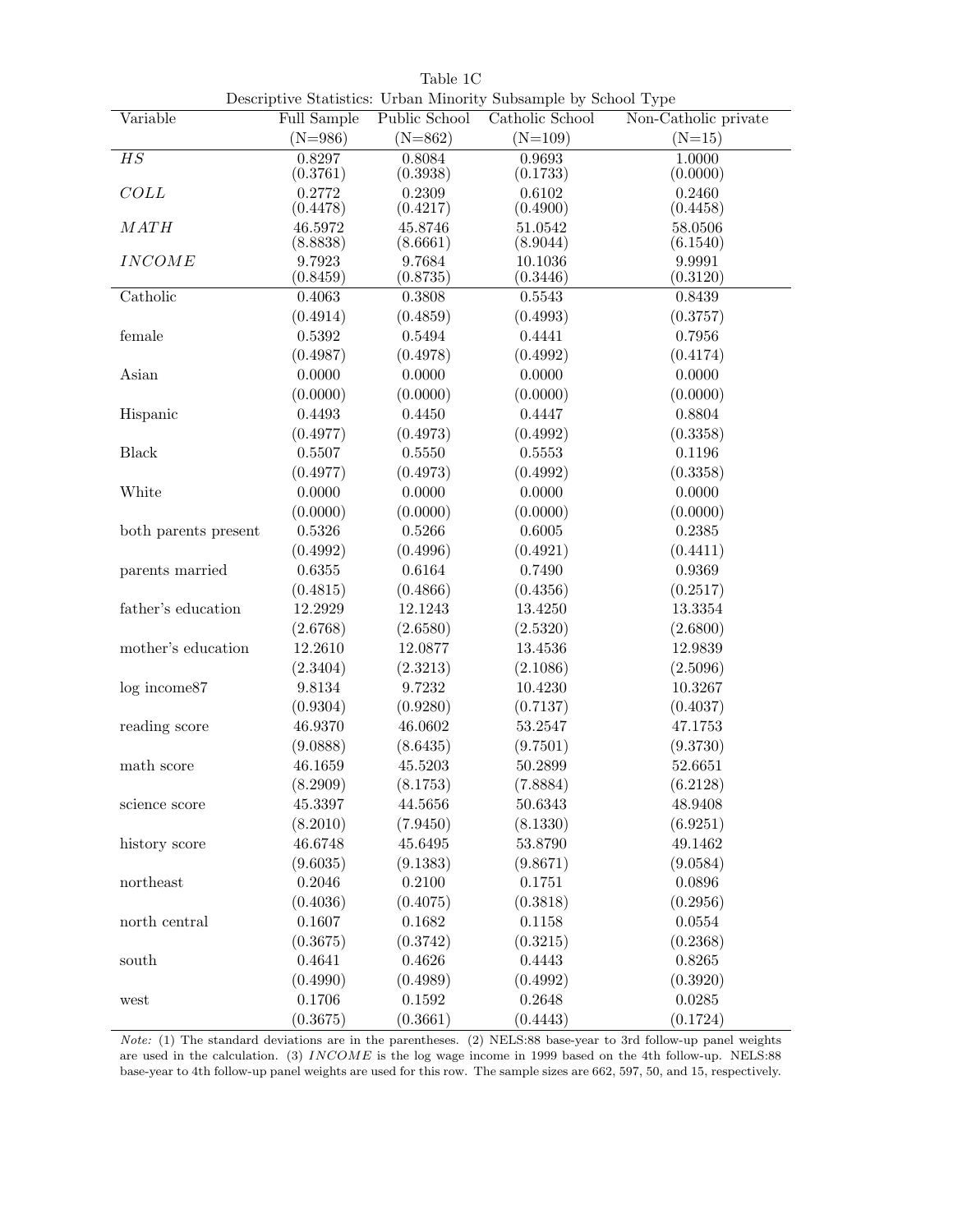|                      |                                                  | Probit Model for Public School Attendance |                     |
|----------------------|--------------------------------------------------|-------------------------------------------|---------------------|
| Variable             | Full Sample                                      | Urban Subsample                           | Non-urban Subsample |
| $_{\rm constant}$    | 10.5205                                          | 8.1210                                    | 5.7669              |
|                      | (0.9208)                                         | (1.0301)                                  | (1.1950)            |
| Catholic             | $-1.3148$                                        | $-1.4245$                                 | $-1.2387$           |
|                      | (0.1024)                                         | 0.1055)                                   | (0.2153)            |
|                      | [`-0.1083]                                       | $[-0.3236]$                               | $[-0.0419]$         |
| female               | 0.1158                                           | 0.1921                                    | $-0.0620$           |
|                      | $( \; 0.0798)$                                   | 0.1003)                                   | $( \ 0.1258)$       |
|                      | 0.0087                                           | 0.0390                                    | $[-0.0016]$         |
| Asian                | 0.1018                                           | 0.1502                                    | $-0.1724$           |
|                      | (0.1635)                                         | 0.2008)                                   | (0.2850)            |
|                      | 0.0073                                           | 0.0293                                    | $[-0.0052]$         |
| Hispanic             | 0.4691                                           | 0.4693                                    | 0.2170              |
|                      | 0.1211)                                          | 0.1277                                    | 0.2263)             |
|                      | $\left[0.0306\right]$                            | 0.0880                                    | $\mid 0.0048 \mid$  |
| <b>Black</b>         | $-0.3001$                                        | $-0.4324$                                 | $-0.0927$           |
|                      | (0.1726)                                         | $( \; 0.1922)$                            | (0.2047)            |
|                      | $\left[ \, -0.0244 \right]$                      | -0.0917                                   | $[-0.0026]$         |
| both parents present | $-0.2216$                                        | $-0.1409$                                 | $-0.3451$           |
|                      | (0.1201)                                         | 0.1628)                                   | (0.1471)            |
|                      | $\left[ -0.0160 \right]$                         | $[-0.0283]$                               | $[-0.0076]$         |
| parents married      | $-0.0776$                                        | $-0.1561$                                 | $-0.0657$           |
|                      | (0.1445)                                         | 0.1907)                                   | 0.1740)             |
|                      | $\lceil$ -0.0057]                                | $[-0.0310]$                               | $[-0.0016]$         |
| father's education   | $-0.0386$                                        | $-0.0621$                                 | $-0.0101$           |
|                      | (0.0216)                                         | 0.0278)                                   | (0.0295)            |
|                      | $\left[ -0.0029\right]$                          | $[-0.0126]$                               | $[-0.0004]$         |
| mother's education   | $-0.0528$                                        | $-0.0767$                                 | $-0.0147$           |
|                      | (0.0255)                                         | $( \; 0.0323)$                            | (0.0425)            |
|                      | $\left[ -0.0039 \right]$                         | $[-0.0156]$                               | $[-0.0003]$         |
| $log$ income $87$    | $-0.2433$                                        | $-0.3180$                                 | $-0.0985$           |
|                      | (0.0785)                                         | (0.0991)                                  | $( \; 0.0897)$      |
|                      | $\lceil -0.0182 \rceil$                          | $-0.0645$                                 | $[-0.0026]$         |
| reading score        | $-0.0092$                                        | $-0.0156$                                 | 0.0073              |
|                      | (0.0061)                                         | (0.0082)                                  | 0.0080)             |
|                      | $\hat{-}0.0007$                                  | $-0.0032$                                 | 0.0002              |
| math score           | $-0.0036$                                        | 0.0009                                    | $-0.0201$           |
|                      | (0.0064)                                         | (0.0078)                                  | ( 0.0112)           |
|                      | $\lceil -0.0003 \rceil$                          | $\left[ -0.0002\right]$                   | $[-0.0005]$         |
| science score        | 0.0148                                           | 0.0175                                    | 0.0146              |
|                      | 0.0066)                                          | 0.0075                                    | 0.0126)             |
|                      | [0.0011]                                         | [0.0036]                                  | [0.0004]            |
| history score        | $-0.0203$                                        | $-0.0215$                                 | $-0.0172$           |
|                      | (0.0065)                                         | (0.0072)                                  | (0.0124)            |
|                      | $\lceil -0.0015 \rceil$                          | $\left[ -0.0044\right]$                   | $[-0.004]$          |
| urban                | $-3.9192$<br>(0.0809)<br>$-0.4468$               |                                           |                     |
| suburban             | $-2.4064$<br>(0.0689)<br>$\lceil -0.1802 \rceil$ |                                           |                     |
| northeast            | $-0.3193$                                        | $-0.4430$                                 | $-0.1445$           |
|                      | (0.1282)                                         | (0.1522)                                  | (0.2587)            |
|                      | $\lceil -0.0256 \rceil$                          | $\left[ -0.0973\right]$                   | $[-0.0040]$         |
| north central        | $-0.3301$                                        | $-0.4922$                                 | 0.0202              |
|                      | (0.1140)                                         | (0.1371)                                  | 0.1980)             |
|                      | $\lceil -0.0264 \rceil$                          | $-0.1077$                                 | 0.0005              |
| south                | $-0.2688$                                        | $-0.1256$                                 | $-0.6035$           |
|                      | (0.1191)                                         | (0.1352)                                  | 0.2137)             |
|                      | $-0.0210$                                        | $-0.0256$                                 | $-0.0206$           |

Table 2

Note: (1) The sample size is 9962 for the full sample and 2559 for the urban subsample. (2) Standard errors are in the parentheses. The correlation across students from the same eighth grade is taken into account. (3) Marginal effects are in brackets. These effects for dummy variables are calculated as the change from 0 to 1. The effects for other variables are evaluated at the mean value. (4) NELS:88 base-year to 3rd follow-up panel weights are used in the calculation.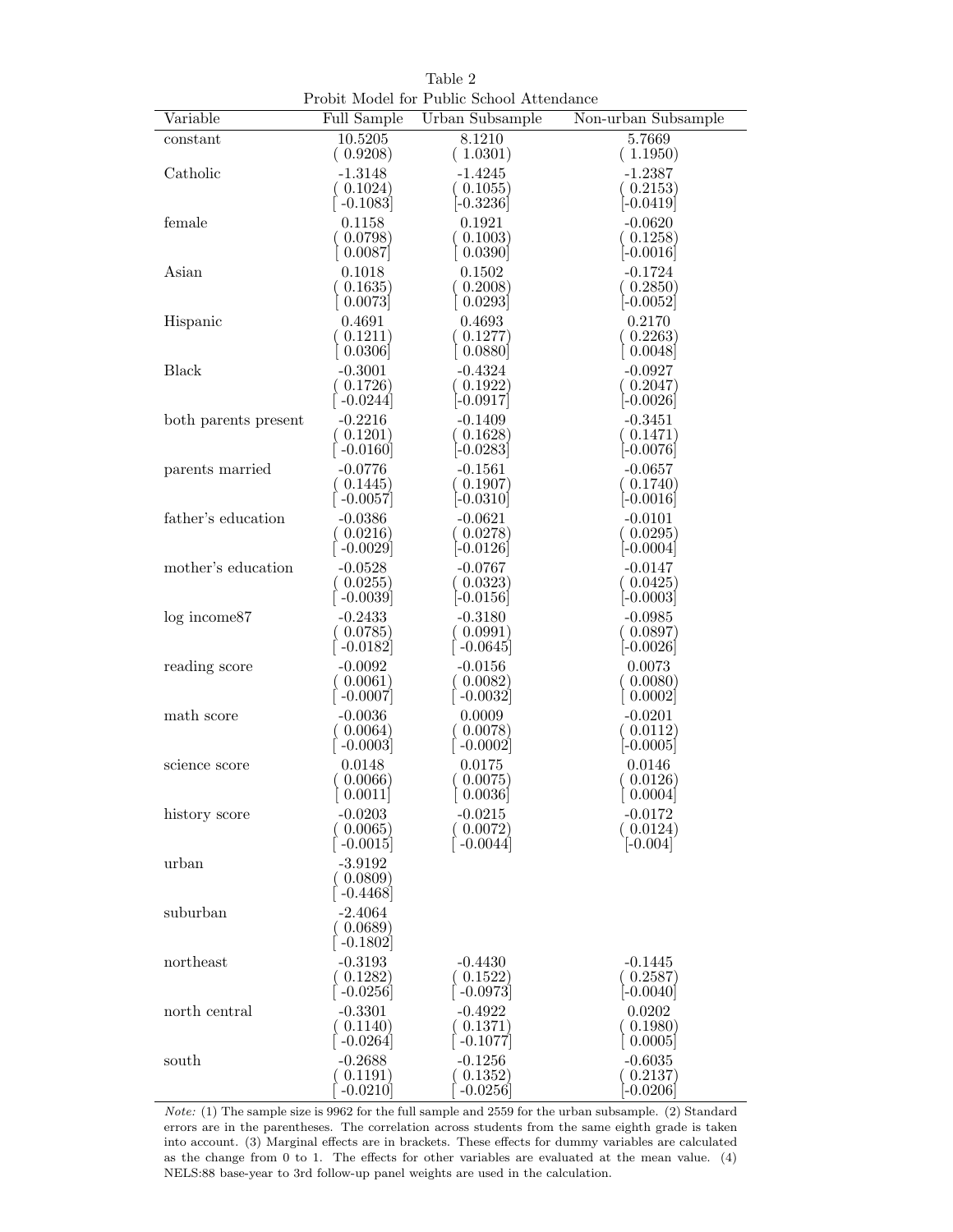| Linear Probability Model with HS Fixed Effects |                    |
|------------------------------------------------|--------------------|
| Variable                                       | Coefficient        |
| Catholic                                       | 0.0303             |
|                                                | (0.0089)           |
| female                                         | 0.0260             |
|                                                | (0.0088)           |
| Asian                                          | 0.0111             |
|                                                | (0.0245)           |
| Hispanic                                       | 0.0194             |
|                                                | (0.0219)           |
| <b>Black</b>                                   | 0.0803             |
|                                                | (0.0174)           |
| both parents present                           | 0.0391             |
|                                                | (0.0120)           |
| parents married                                | 0.0201             |
|                                                | (0.0162)           |
| father's education                             | 0.0075<br>(0.0019) |
| mother's education                             | 0.0060             |
|                                                | (0.0022)           |
| log income87                                   | 0.0285             |
|                                                | (0.0076)           |
| reading score                                  | 0.0006             |
|                                                | (0.0006)           |
| math score                                     | 0.0040             |
|                                                | (0.0006)           |
| science score                                  | 0.0008             |
|                                                | (0.0006)           |
| history score                                  | 0.0013             |
|                                                | (0.0007)           |

Table 3A Effects of Students' Own Characteristics on Public High School Graduation  $(\gamma)$ 

Note: (1) Standard errors are in the parentheses. They are calculated from 500 bootstrap replications. (2) The sample size used in the calculation is 9260. Schools with only one sampled student are dropped. (3) NELS:88 base-year to 3rd follow-up panel weights are used in the calculation.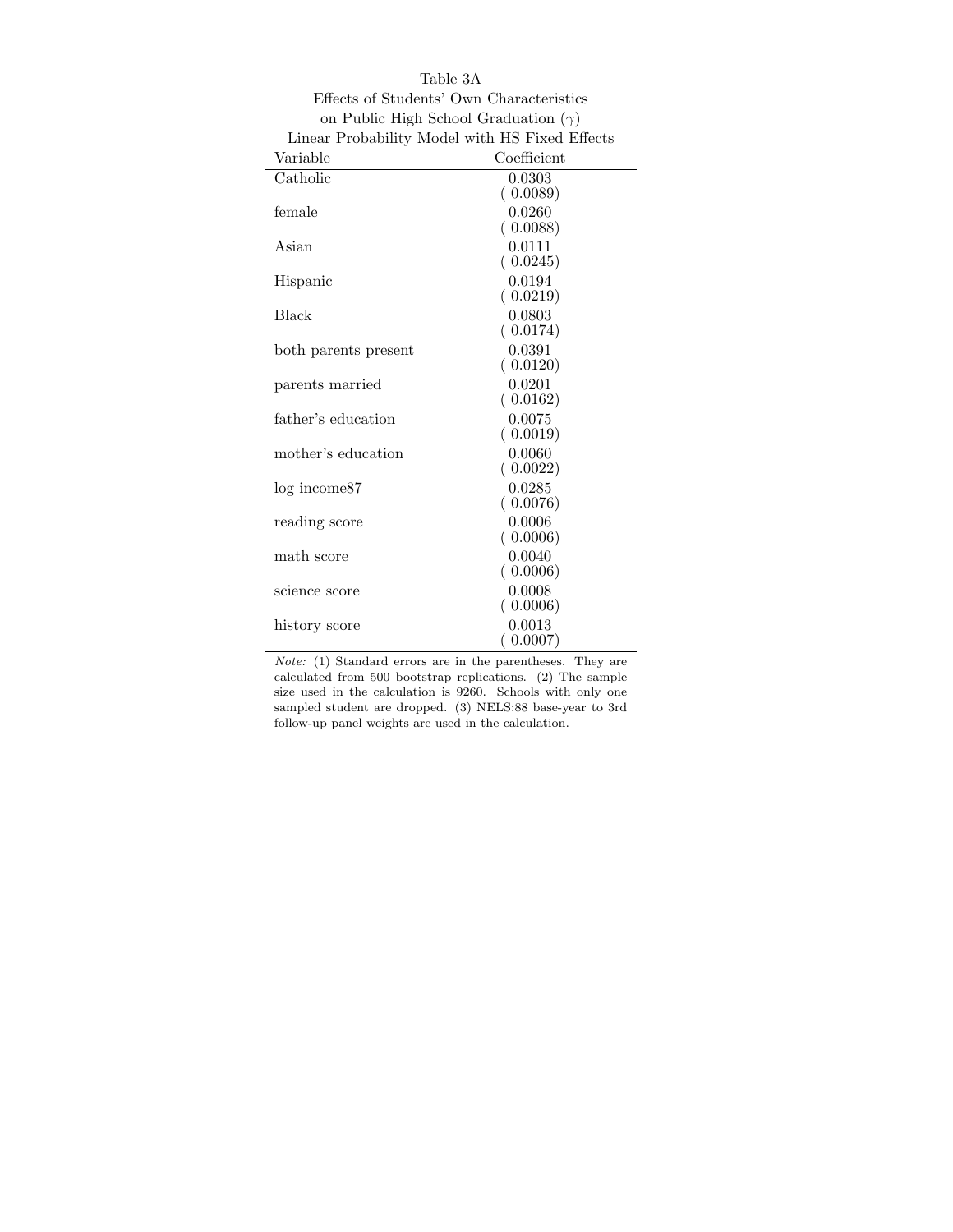|                    | Linear Probability Model with HS Fixed Effects |
|--------------------|------------------------------------------------|
| Variable           | Coefficient                                    |
| Catholic           | 0.0433                                         |
|                    | (0.0126)                                       |
| female             | 0.0583                                         |
|                    | (0.0101)                                       |
| Asian              | 0.0622                                         |
|                    | (0.0264)                                       |
| Hispanic           | 0.0470                                         |
|                    | (0.0204)<br>0.1341                             |
| Black              | (0.0208)                                       |
| parents            | 0.0627                                         |
|                    | (0.0136)                                       |
| parents married    | $-0.0232$                                      |
|                    | (0.0188)                                       |
| father's education | 0.0231                                         |
|                    | (0.0028)                                       |
| mother's education | 0.0239                                         |
|                    | (0.0030)                                       |
| log income87       | 0.0165                                         |
|                    | (0.0072)                                       |
| reading score      | 0.0030                                         |
|                    | (0.0009)                                       |
| math score         | 0.0110<br>(0.0009)                             |
| science score      | 0.0016                                         |
|                    | (0.0009)                                       |
| history score      | 0.0032                                         |
|                    | 0.0008)                                        |

Table 3B Effects of Students' Own Characteristics on College Attendance  $(\gamma)$ 

Note: (1) Standard errors are in the parentheses. They are calculated from 500 bootstrap replications. (2) The sample size used in the calculation is 9185. Schools with only one sampled student are dropped. (3) NELS:88 base-year to 3rd follow-up panel weights are used in the calculation.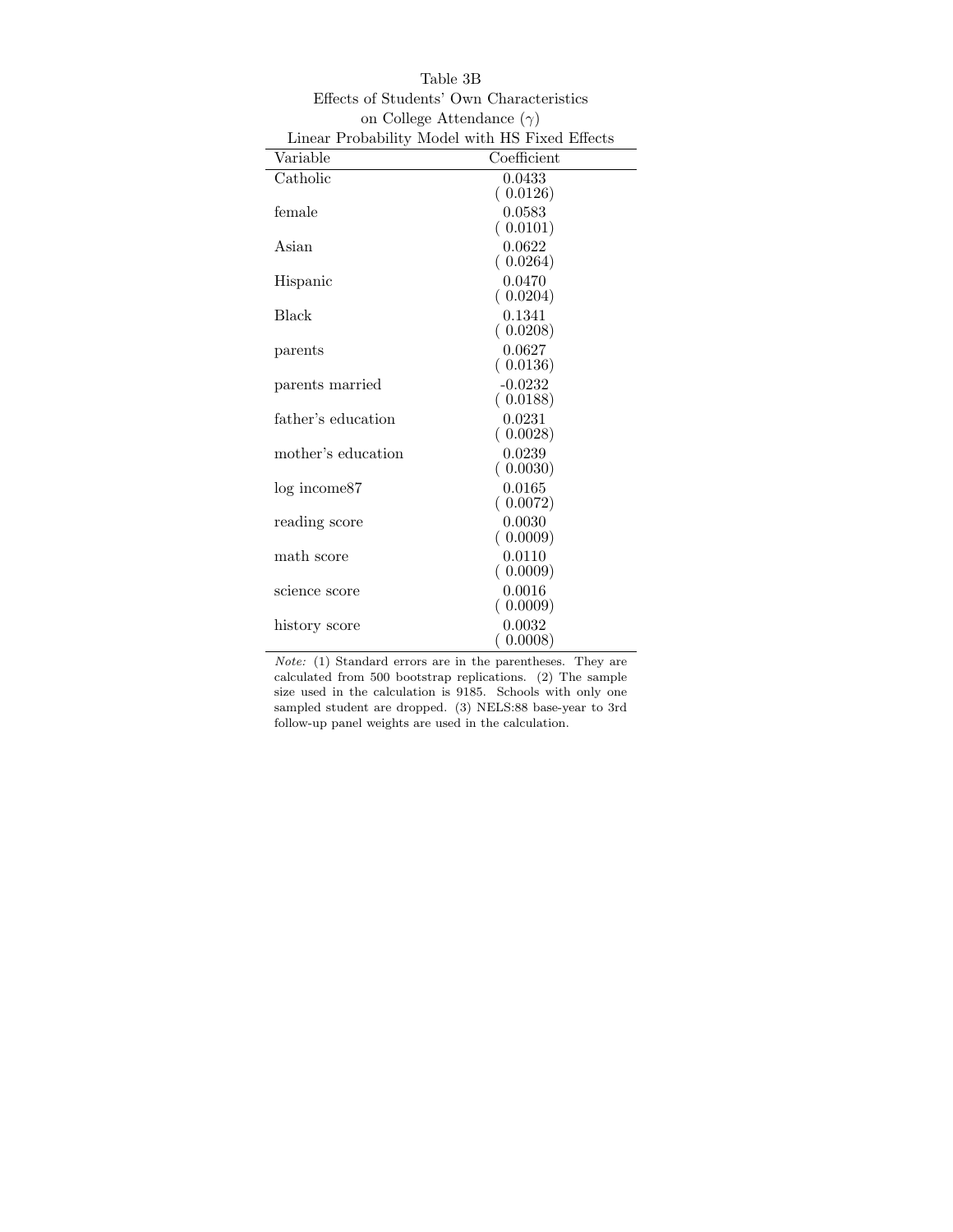| Linear Model with HS Fixed Effects |                       |
|------------------------------------|-----------------------|
| Variable                           | Coefficient           |
| Catholic                           | 0.2091                |
|                                    | (0.1791)              |
| female                             | $-0.6782$             |
|                                    | (0.1703)              |
| Asian                              | 1.3138                |
|                                    | (0.3126)              |
| Hispanic                           | $-0.1445$             |
|                                    | (0.3417)              |
| Black                              | $-0.5523$<br>(0.3653) |
|                                    | 0.6472                |
| both parents present               | (0.1952)              |
| parent's married                   | $-0.5536$             |
|                                    | (0.2280)              |
| father's education                 | 0.1324                |
|                                    | (0.0335)              |
| mother's education                 | 0.0780                |
|                                    | (0.0356)              |
| log income87                       | 0.3931                |
|                                    | (0.1078)              |
| reading score                      | 0.0907                |
|                                    | (0.0113)              |
| math score                         | 0.6231                |
|                                    | (0.0121)              |
| science score                      | 0.0617                |
|                                    | (0.0140)              |
| history score                      | 0.0604<br>0.0133)     |
|                                    |                       |

Table 3C Effects of Students' Own Characteristics on 12th-Grade Math Score  $(\gamma)$ 

Note: (1) Standard errors are in the parentheses. They are calculated from 500 bootstrap replications. (2) The sample size used in the calculation is 7320. Schools with only one sampled student are dropped. (3) NELS:88 base-year to 3rd follow-up panel weights are used in the calculation.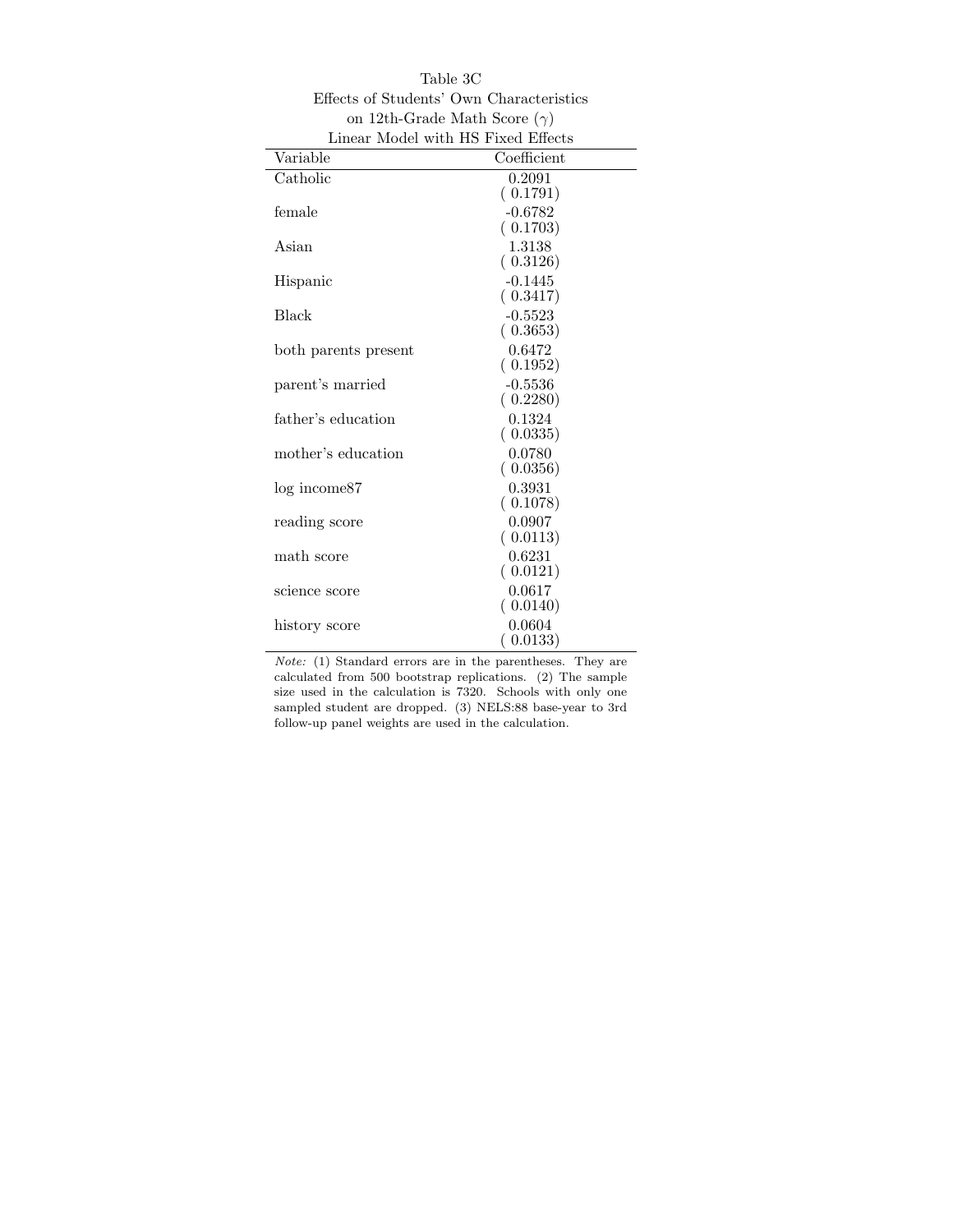Table 4A Estimation of Peer Effects Model for Public High School Graduation

|                         | model 1- $\delta$                          | model 1- $\beta$                 | model 1- $\gamma$                | Louinauon of Fed Lifecto model for Fabile High behoof Graduation<br>model 2- $\delta$ | model 2- $\beta$                 | model 2- $\gamma$                |
|-------------------------|--------------------------------------------|----------------------------------|----------------------------------|---------------------------------------------------------------------------------------|----------------------------------|----------------------------------|
|                         |                                            |                                  | Estimation of $\delta$           |                                                                                       |                                  |                                  |
| constant                | $-16.2605$<br>$(-26.8818, 37.3829)$        | $-0.0318$<br>$(-0.1703, 0.1266)$ | $-0.2693$<br>$(-0.5900, 0.0845)$ | $-16.2621$<br>$(-26.1081, 36.2975)$                                                   | $-0.0348$<br>$(-0.1719, 0.1258)$ | $-0.2703$<br>$(-0.5906, 0.0846)$ |
| female                  | 1.4415<br>$(-9.7754, 8.2353)$              |                                  |                                  | 1.4416<br>$(-9.8019, 8.6933)$                                                         |                                  |                                  |
| Asian                   | 0.3349<br>$(-5.4291, 5.9661)$              |                                  |                                  | 0.3350<br>$(-5.4248, 5.8791)$                                                         |                                  |                                  |
| Hispanic                | $-0.0155$<br>$(-2.0283, 1.8012)$           |                                  |                                  | $-0.0156$<br>$(-2.0322, 1.7962)$                                                      |                                  |                                  |
| <b>Black</b>            | $-1.3959$<br>$(-3.1548, 6.4767)$           |                                  |                                  | $-1.3961$<br>$(-3.1854, 5.8205)$                                                      |                                  |                                  |
| both parents<br>present | 5.6605<br>$(-10.7342, 11.2792)$            |                                  |                                  | 5.6611<br>$(-10.3547, 11.3832)$                                                       |                                  |                                  |
| parents<br>married      | $-2.0103$<br>$(-7.5408, 19.6625)$          |                                  |                                  | $-2.0107$<br>$(-7.4656, 19.6178)$                                                     |                                  |                                  |
| father's<br>education   | $-0.4543$<br>$(-1.4332, 1.1759)$           |                                  |                                  | $-0.4543$<br>$(-1.3417, 1.1915)$                                                      |                                  |                                  |
| mother's<br>educaiton   | 0.7287<br>$(-2.2156, 1.7957)$              |                                  |                                  | 0.7288<br>$(-2.2153, 1.7914)$                                                         |                                  |                                  |
| log income87            | 1.4070<br>$(-4.2582, 3.3267)$              |                                  |                                  | 1.4072<br>$(-4.2409, 3.3345)$                                                         |                                  |                                  |
| reading score           | $-0.0967$<br>$(-0.6809, 0.5026)$           |                                  |                                  | $-0.0967$<br>$(-0.6509, 0.5013)$                                                      |                                  |                                  |
| math score              | $-0.1189$<br>$(-0.2305, 0.2718)$           |                                  |                                  | $-0.1189$<br>$(-0.2312, 0.2734)$                                                      |                                  |                                  |
| science score           | 0.1442<br>$(-0.3060, 0.4282)$              |                                  |                                  | 0.1443<br>$(-0.3050, 0.4320)$                                                         |                                  |                                  |
| history score           | $-0.0208$<br>$(-0.2268, 0.1161)$           |                                  |                                  | $-0.0208$<br>$(-0.2272, 0.1161)$                                                      |                                  |                                  |
| urban                   | $-0.0981$<br>( -0.4193, 0.6786)            |                                  |                                  | $-0.0982$<br>$(-0.4207, 0.6325)$                                                      |                                  |                                  |
| suburban                | $-0.1570$<br>$(-0.6020, 0.4504)$           |                                  |                                  | $-0.1570$<br>$(-0.5919, 0.4549)$                                                      |                                  |                                  |
| northeast               | $-0.5722$<br>( -1.1223, 0.8397)            |                                  |                                  | $-0.5722$<br>$(-1.1628, 0.8468)$                                                      |                                  |                                  |
| north central           | $-0.4383$<br>$(-1.0751, 0.8083)$<br>0.0834 |                                  |                                  | $-0.4384$<br>$(-1.0741, 0.8133)$<br>0.0834                                            |                                  |                                  |
| south                   | ( -0.8544, 0.7674)                         |                                  |                                  | $(-0.8554, 0.7679)$                                                                   |                                  |                                  |
| $X\beta$                |                                            | 0.0056<br>$(-0.0001, 0.0074)$    |                                  |                                                                                       |                                  |                                  |
| $X\beta+\lambda$        |                                            |                                  |                                  |                                                                                       | 0.0063<br>(0.0001, 0.0080)       |                                  |
| $X\gamma$               |                                            |                                  | 0.2924<br>$-0.0728, 0.6440$      |                                                                                       |                                  | 0.2939<br>$-0.0729, 0.6451)$     |
|                         |                                            |                                  | Estimation of $\alpha$           |                                                                                       |                                  |                                  |
|                         |                                            |                                  |                                  | 0.0003<br>$(-0.0184, 0.0365)$                                                         |                                  | $-0.0036$<br>$(-0.0049, 0.0004)$ |

Note: (1) 95% confidence intervals are in the parentheses. They are calculated from 500 bootstrap replications. (2) The sample size used in the calculation is 9029. Schools with only one sampled student are dropped. (3) NELS:88 base-year to 3rd follow-up panel weights are used in the calculation.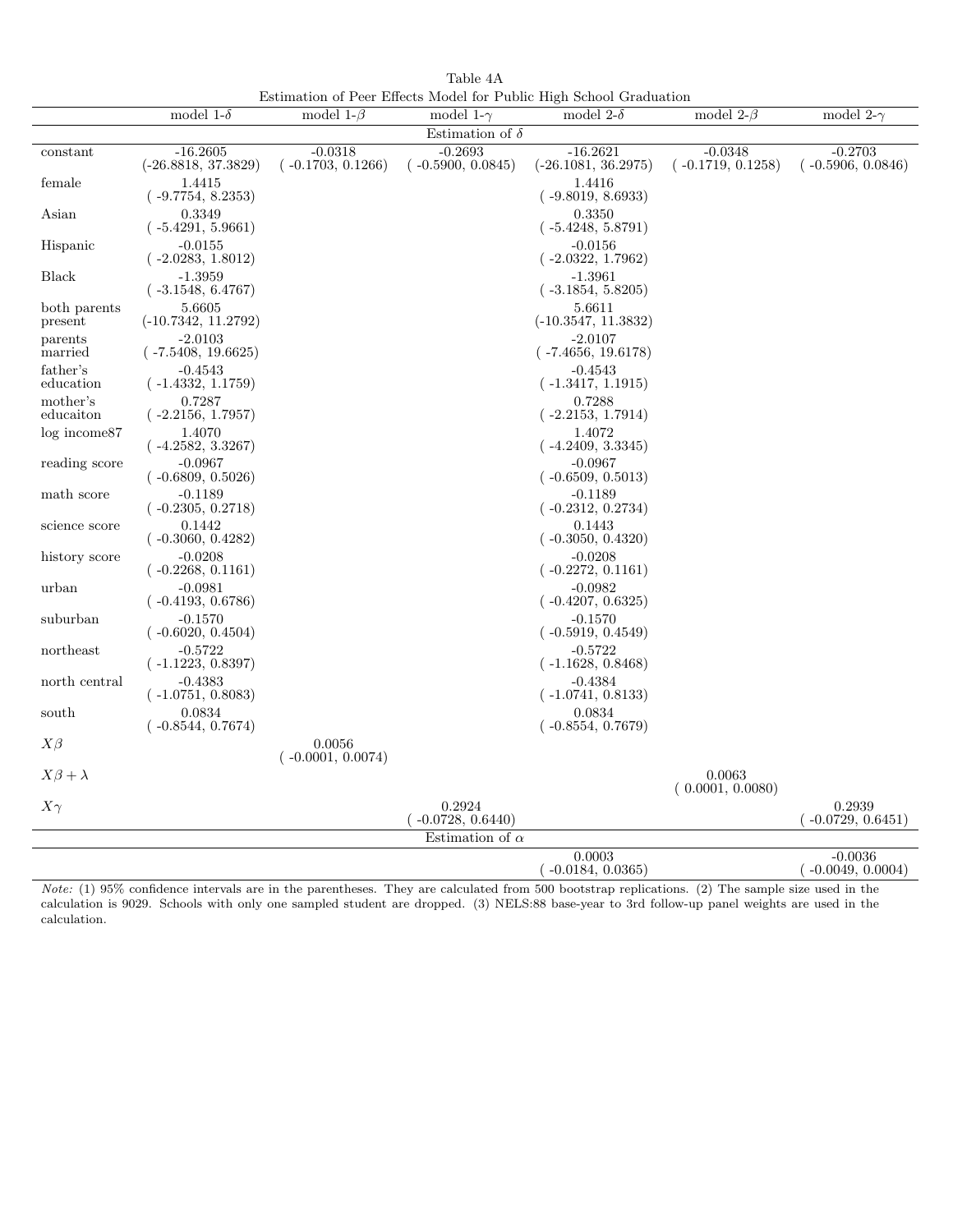Table 4B Estimation of Peer Effects Model for College Attendance

|                         | model 1- $\delta$                   | model 1- $\beta$                  | ESUTTRATION OF FEET ENTERED MODEL TOP CONTERED ATTENUATIVE<br>model 1- $\gamma$ | model 2- $\delta$                   | model 2- $\beta$                  | model 2- $\gamma$                 |
|-------------------------|-------------------------------------|-----------------------------------|---------------------------------------------------------------------------------|-------------------------------------|-----------------------------------|-----------------------------------|
| constant                | $-10.7148$<br>$(-25.6527, 13.6161)$ | $-1.5283$<br>$(-1.6822, -1.3867)$ | $-1.5344$<br>$(-1.7972, -1.2585)$                                               | $-10.7201$<br>$(-26.1227, 13.2711)$ | $-1.5289$<br>$(-1.6833, -1.3872)$ | $-1.5345$<br>$(-1.7975, -1.2583)$ |
| female                  | $-0.1247$<br>$(-6.7919, 4.6557)$    |                                   |                                                                                 | $-0.1250$<br>$(-6.7803, 4.6235)$    |                                   |                                   |
| Asian                   | 0.4765<br>$(-3.7259, 5.6295)$       |                                   |                                                                                 | 0.4768<br>$(-3.8121, 5.6259)$       |                                   |                                   |
| Hispanic                | 0.5380<br>$(-1.5039, 2.2889)$       |                                   |                                                                                 | 0.5382<br>$(-1.5286, 2.2820)$       |                                   |                                   |
| Black                   | $-1.4489$<br>$(-2.1683, 3.8575)$    |                                   |                                                                                 | $-1.4501$<br>$(-2.1784, 3.8549)$    |                                   |                                   |
| both parents<br>present | 2.6722<br>$(-4.3578, 5.2963)$       |                                   |                                                                                 | 2.6742<br>$(-4.3467, 5.3460)$       |                                   |                                   |
| parents<br>married      | $-3.1361$<br>$(-8.0831, 10.6134)$   |                                   |                                                                                 | $-3.1393$<br>$(-8.1767, 10.6700)$   |                                   |                                   |
| father's<br>education   | $-0.4798$<br>$(-0.8923, 1.0527)$    |                                   |                                                                                 | $-0.4802$<br>$(-0.8911, 1.0407)$    |                                   |                                   |
| mother's<br>education   | 0.8948<br>$(-1.4998, 1.7516)$       |                                   |                                                                                 | 0.8954<br>$(-1.4915, 1.7430)$       |                                   |                                   |
| $log$ income $87$       | 0.8757<br>$(-1.6400, 2.8532)$       |                                   |                                                                                 | 0.8763<br>$(-1.6508, 2.8461)$       |                                   |                                   |
| reading score           | $-0.0512$<br>$(-0.4288, 0.4905)$    |                                   |                                                                                 | $-0.0512$<br>$(-0.4379, 0.4945)$    |                                   |                                   |
| math score              | $-0.0825$<br>$(-0.1885, 0.0981)$    |                                   |                                                                                 | $-0.0826$<br>$(-0.1887, 0.0973)$    |                                   |                                   |
| science score           | 0.0609<br>$(-0.2027, 0.2846)$       |                                   |                                                                                 | 0.0610<br>$(-0.2012, 0.2844)$       |                                   |                                   |
| history score           | $-0.0105$<br>( -0.1348, 0.1119)     |                                   |                                                                                 | $-0.0105$<br>$(-0.1339, 0.1112)$    |                                   |                                   |
| urban                   | $-0.0767$<br>$(-0.5885, 0.4224)$    |                                   |                                                                                 | $-0.0772$<br>$(-0.5999, 0.4242)$    |                                   |                                   |
| suburban                | $-0.1137$<br>$(-0.6357, 0.3240)$    |                                   |                                                                                 | $-0.1138$<br>$(-0.6353, 0.3227)$    |                                   |                                   |
| northeast               | 0.0565<br>$(-0.5887, 0.6456)$       |                                   |                                                                                 | 0.0563<br>$(-0.5955, 0.6554)$       |                                   |                                   |
| north central           | 0.0166<br>$(-0.5332, 0.5320)$       |                                   |                                                                                 | 0.0165<br>$(-0.5185, 0.5292)$       |                                   |                                   |
| south                   | 0.3927<br>$(-0.7335, 0.6022)$       |                                   |                                                                                 | 0.3929<br>$(-0.7323, 0.6059)$       |                                   |                                   |
| $X\beta$                |                                     | 0.0028<br>$(-0.0026, 0.0074)$     |                                                                                 |                                     |                                   |                                   |
| $X\beta+\lambda$        |                                     |                                   |                                                                                 |                                     | 0.0029<br>$(-0.0027, 0.0076)$     |                                   |
| $X\gamma$               |                                     |                                   | 0.0090<br>$(-0.1617, 0.1677)$                                                   |                                     |                                   | 0.0091<br>$(-0.1621, 0.1682)$     |
|                         |                                     |                                   | Estimation of $\alpha$                                                          |                                     |                                   |                                   |
|                         |                                     |                                   |                                                                                 | 0.0015<br>$(-0.0277, 0.0322)$       |                                   | $-0.0003$<br>$(-0.0028, 0.0027)$  |

Note: (1) 95% confidence intervals are in the parentheses. They are calculated from 500 bootstrap replications. (2) The sample size used in the calculation is 9029. Schools with only one sampled student are dropped. (3) NELS:88 base-year to 3rd follow-up panel weights are used in the calculation.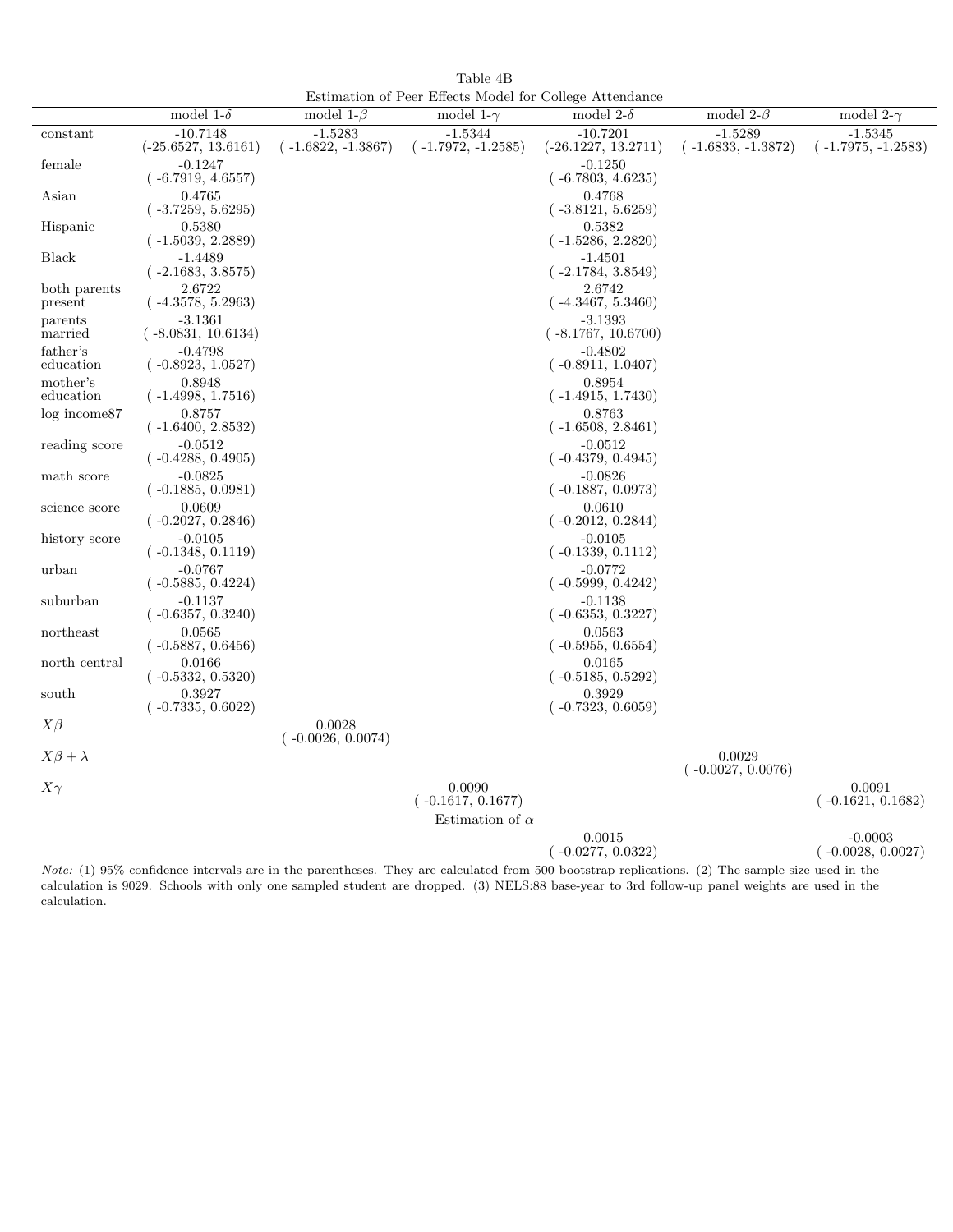Table 4C Estimation of Peer Effects Model for 12th-Grade Math Score

|                         | model 1- $\delta$                    | model 1- $\beta$                 | model 1- $\gamma$                | взинкалон ог г сег влесаз модет юг тдан-еладе маан юсоге<br>model 2- $\delta$ | model 2- $\beta$                 | model 2- $\gamma$                |
|-------------------------|--------------------------------------|----------------------------------|----------------------------------|-------------------------------------------------------------------------------|----------------------------------|----------------------------------|
|                         |                                      |                                  | Estimation of $\delta$           |                                                                               |                                  |                                  |
| constant                | $-6.2799$<br>$(-279.8633, 474.9558)$ | 1.4382<br>$(-1.2863, 3.9639)$    | $-1.2376$<br>$(-6.3977, 3.1942)$ | $-6.4629$<br>$(-283.3887, 478.3001)$                                          | 1.3725<br>$(-1.3193, 3.9685)$    | $-1.2427$<br>$(-6.4082, 3.1938)$ |
| female                  | $-11.9344$<br>$(-79.6656, 58.1799)$  |                                  |                                  | $-11.9259$<br>$(-78.7071, 74.5732)$                                           |                                  |                                  |
| Asian                   | 8.7155<br>$(-145.2022, 201.5351)$    |                                  |                                  | 8.6402<br>$(-156.5912, 217.8736)$                                             |                                  |                                  |
| Hispanic                | 0.6934<br>$(-48.1099, 57.9742)$      |                                  |                                  | 0.6962<br>$(-50.8932, 49.0470)$                                               |                                  |                                  |
| <b>Black</b>            | 4.2414<br>$(-72.0321, 109.5314)$     |                                  |                                  | 4.1957<br>$(-77.9486, 96.9558)$                                               |                                  |                                  |
| both parents<br>present | 10.3332<br>$(-102.1621, 157.2636)$   |                                  |                                  | 10.2970<br>$(-94.4659, 183.0087)$                                             |                                  |                                  |
| parents<br>married      | $-8.7759$<br>$(-153.7476, 185.2711)$ |                                  |                                  | $-8.7137$<br>$(-168.6906, 163.2149)$                                          |                                  |                                  |
| father's<br>education   | $-0.6050$<br>$(-12.1270, 14.8815)$   |                                  |                                  | $-0.6094$<br>$(-11.8711, 15.9271)$                                            |                                  |                                  |
| mother's<br>educaiton   | 2.0091<br>$(-25.1081, 22.6678)$      |                                  |                                  | 2.0121<br>$(-21.0474, 25.8513)$                                               |                                  |                                  |
| $log$ income $87$       | 0.8190<br>$(-48.7541, 31.0816)$      |                                  |                                  | 0.8317<br>$(-50.9925, 31.2703)$                                               |                                  |                                  |
| reading score           | 1.0160<br>$(-6.8602, 6.0940)$        |                                  |                                  | 1.0126<br>$(-7.0601, 6.0413)$                                                 |                                  |                                  |
| math score              | $-0.4534$<br>$(-5.0468, 10.0968)$    |                                  |                                  | $-0.4507$<br>$(-5.5011, 10.3403)$                                             |                                  |                                  |
| science score           | $-0.3839$<br>$(-8.1550, 4.3289)$     |                                  |                                  | $-0.3815$<br>$(-7.9738, 5.4550)$                                              |                                  |                                  |
| history score           | $-0.3860$<br>$(-9.0854, 5.8691)$     |                                  |                                  | $-0.3873$<br>$(-9.2839, 5.8725)$                                              |                                  |                                  |
| urban                   | $-0.8378$<br>$(-16.4132, 17.5066)$   |                                  |                                  | $-0.7907$<br>$(-17.8483, 17.0464)$                                            |                                  |                                  |
| suburban                | $-1.5577$<br>$(-13.8711, 24.2109)$   |                                  |                                  | $-1.5465$<br>$(-14.5607, 21.2686)$                                            |                                  |                                  |
| northeast               | $-1.9103$<br>$(-25.9501, 36.1785)$   |                                  |                                  | $-1.8857$<br>$(-26.3157, 34.2113)$                                            |                                  |                                  |
| north central           | $-0.7497$<br>$(-21.6195, 26.8337)$   |                                  |                                  | $-0.7400$<br>$(-24.2477, 23.2194)$                                            |                                  |                                  |
| south                   | $-0.7573$<br>$(-24.0806, 38.7779)$   |                                  |                                  | $-0.7445$<br>$(-27.4360, 30.5708)$                                            |                                  |                                  |
| $X\beta$                |                                      | $-0.0221$<br>$(-0.1484, 0.1362)$ |                                  |                                                                               |                                  |                                  |
| $X\beta + \lambda$      |                                      |                                  |                                  |                                                                               | $-0.0039$<br>$(-0.1415, 0.1430)$ |                                  |
| $X\gamma$               |                                      |                                  | 0.0516<br>$-0.0344, 0.1588$      |                                                                               |                                  | 0.0517<br>$-0.0345, 0.1589$      |
|                         |                                      |                                  | Estimation of $\alpha$           |                                                                               |                                  |                                  |
|                         |                                      |                                  |                                  | $-0.1309$<br>$(-2.0958, 1.7533)$                                              |                                  | $-0.0315$<br>$(-0.0583, 0.0102)$ |

Note: (1) The 95% confidence intervals are in the parentheses. They are calculated from 500 bootstrap replications. (2) The sample size used in the calculation is 8947. Schools with only one sampled student are dropped. (3) NELS:88 base-year to 3rd follow-up panel weights are used in the calculation.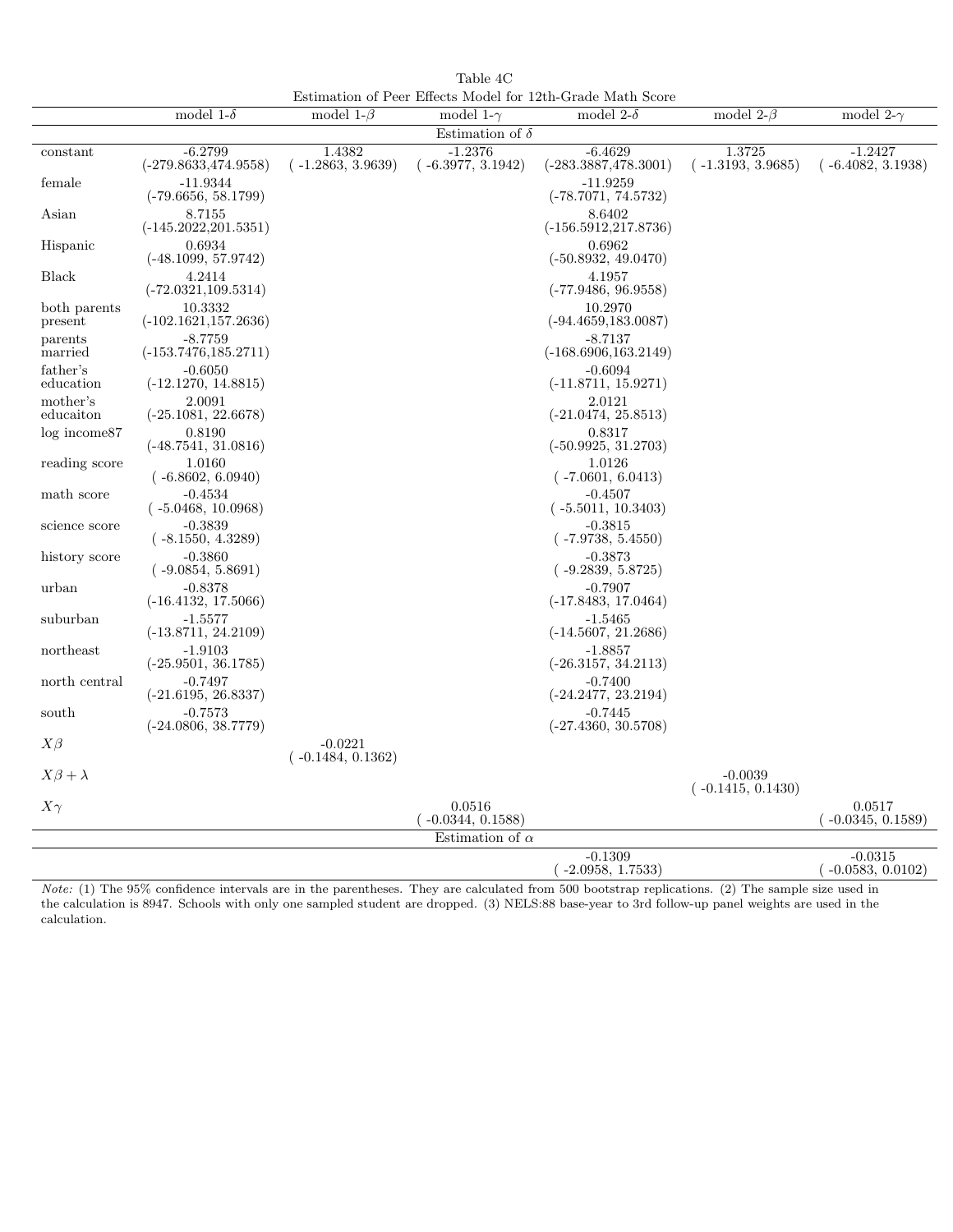| Peer Effects on Covariates |                    |                    |                           |                      |                      |  |
|----------------------------|--------------------|--------------------|---------------------------|----------------------|----------------------|--|
|                            |                    |                    | Eligibility: All Students |                      |                      |  |
|                            | mean pub           |                    | mean peer                 | change in            | change in            |  |
|                            | school             | mean               | stayers                   | peer for             | mean for             |  |
|                            | stayers            | movers             | (before)                  | stayers              | pub school           |  |
| Catholic                   | 0.2558             | 0.6132             | 0.2824                    | $-0.0266$            | $-0.0347$            |  |
|                            | (0.2331, 0.2788)   | (0.5518, 0.6697)   | (0.2605, 0.3042)          | $(-0.0318, -0.0215)$ | $(-0.0411, -0.0288)$ |  |
| female                     | 0.5105             | 0.4834             | 0.5091                    | 0.0014               | 0.0026               |  |
|                            | (0.4979, 0.5233)   | (0.4465, 0.5258)   | (0.4970, 0.5208)          | $(-0.0029, 0.0057)$  | $(-0.0017, 0.0067)$  |  |
| Asian                      | 0.0311             | 0.0464             | 0.0325                    | $-0.0014$            | $-0.0015$            |  |
|                            | (0.0250, 0.0407)   | (0.0316, 0.0621)   | (0.0265, 0.0429)          | $(-0.0036, 0.0006)$  | $(-0.0028, -0.0002)$ |  |
| Hispanic                   | 0.0942             | 0.1199             | 0.0948                    | $-0.0006$            | $-0.0025$            |  |
|                            | (0.0732, 0.1158)   | (0.0770, 0.1641)   | (0.0756, 0.1168)          | $(-0.0043, 0.0025)$  | $(-0.0068, 0.0018)$  |  |
| Black                      | 0.1109             | 0.1256             | 0.1104                    | 0.0006               | $-0.0014$            |  |
|                            | (0.0925, 0.1309)   | (0.0778, 0.1763)   | (0.0919, 0.1294)          | $(-0.0025, 0.0046)$  | $(-0.0066, 0.0037)$  |  |
| both parents               | 0.6760             | 0.7538             | 0.6849                    | $-0.0089$            | $-0.0075$            |  |
| present                    | (0.6626, 0.6892)   | (0.7146, 0.7884)   | (0.6723, 0.6965)          | $(-0.0136, -0.0050)$ | $(-0.0113, -0.0036)$ |  |
| parents                    | 0.7929             | 0.8446             | 0.7994                    | $-0.0064$            | $-0.0050$            |  |
| married                    | (0.7799, 0.8052)   | (0.8160, 0.8743)   | (0.7879, 0.8101)          | $(-0.0103, -0.0034)$ | $(-0.0083, -0.0018)$ |  |
| father's                   | 13.2370            | 14.1398            | 13.2736                   | $-0.0366$            | $-0.0876$            |  |
| education                  | (13.1108, 13.3604) | (13.8350, 14.4347) | (13.1503, 13.3984)        | $(-0.0585, -0.0131)$ | $(-0.1159, -0.0591)$ |  |
| mother's                   | 12.8386            | 13.4789            | 12.8630                   | $-0.0244$            | $-0.0621$            |  |
| educaiton                  | (12.7367, 12.9385) | (13.2806, 13.6831) | (12.7665, 12.9576)        | $(-0.0418, -0.0062)$ | $(-0.0806, -0.0415)$ |  |
| $log$ income $87$          | 10.1555            | 10.3990            | 10.1702                   | $-0.0147$            | $-0.0236$            |  |
|                            | (10.1184, 10.1912) | (10.3324, 10.4556) | (10.1354, 10.2048)        | $(-0.0206, -0.0078)$ | $(-0.0296, -0.0163)$ |  |
| reading score              | 50.7841            | 53.2941            | 50.9441                   | $-0.1600$            | $-0.2435$            |  |
|                            | (50.4059, 51.1973) | (52.3895, 54.1665) | (50.5627, 51.3344)        | $(-0.2512, -0.0726)$ | $(-0.3302, -0.1553)$ |  |
| math score                 | 50.8944            | 53.4495            | 51.0444                   | $-0.1500$            | $-0.2478$            |  |
|                            | (50.4734, 51.3785) | (52.4112, 54.3896) | (50.6387, 51.5128)        | $(-0.2340, -0.0683)$ | $(-0.3380, -0.1417)$ |  |
| science score              | 51.1154            | 52.4164            | 51.2325                   | $-0.1171$            | $-0.1262$            |  |
|                            | (50.6929, 51.5918) | (51.5639, 53.2758) | (50.8280, 51.6787)        | $(-0.2013, -0.0340)$ | $(-0.2081, -0.0363)$ |  |
| history score              | 50.6038            | 53.4570            | 50.7961                   | $-0.1923$            | $-0.2767$            |  |
|                            | (50.2065, 51.0309) | (52.4619, 54.4002) | (50.4214, 51.1984)        | $(-0.2833, -0.0832)$ | $(-0.3697, -0.1663)$ |  |
| urban                      | 0.1601             | 0.6351             | 0.1601                    | 0.0000               | $-0.0461$            |  |
|                            | (0.1150, 0.1995)   | (0.5439, 0.7644)   | (0.1150, 0.1995)          | (0.0000, 0.0000)     | $(-0.0596, -0.0359)$ |  |
| suburban                   | 0.4501             | 0.3640             | 0.4501                    | 0.0000               | 0.0084               |  |
|                            | (0.4032, 0.5004)   | (0.2356, 0.4561)   | (0.4032, 0.5004)          | (0.0000, 0.0000)     | $(-0.0024, 0.0218)$  |  |
| northeast                  | 0.1769             | 0.2643             | 0.1769                    | 0.0000               | $-0.0085$            |  |
|                            | (0.1395, 0.2143)   | (0.1777, 0.3453)   | (0.1395, 0.2143)          | (0.0000, 0.0000)     | $(-0.0154, -0.0012)$ |  |
| north central              | 0.2775             | 0.2601             | 0.2775                    | 0.0000               | 0.0017               |  |
|                            | (0.2370, 0.3205)   | (0.1827, 0.3512)   | (0.2370, 0.3205)          | (0.0000, 0.0000)     | $(-0.0070, 0.0090)$  |  |
| south                      | 0.3557             | 0.3007             | 0.3557                    | 0.0000               | 0.0053               |  |
|                            | (0.3050, 0.3997)   | (0.2231, 0.3925)   | (0.3050, 0.3997)          | 0.0000, 0.0000)      | $-0.0031, 0.0131)$   |  |

Table 5

Note: (1) 10% of the public school students would move to a private school if they had received the voucher. (2) 95% confidence intervals are in the parentheses. They are estimated by the percentile of 500 bootstrap draws. (3) The sample size used in the calculation is 9029. Schools with only one sampled student are dropped. (4) NELS:88 base-year to 3rd follow-up panel weights are used in the calculation.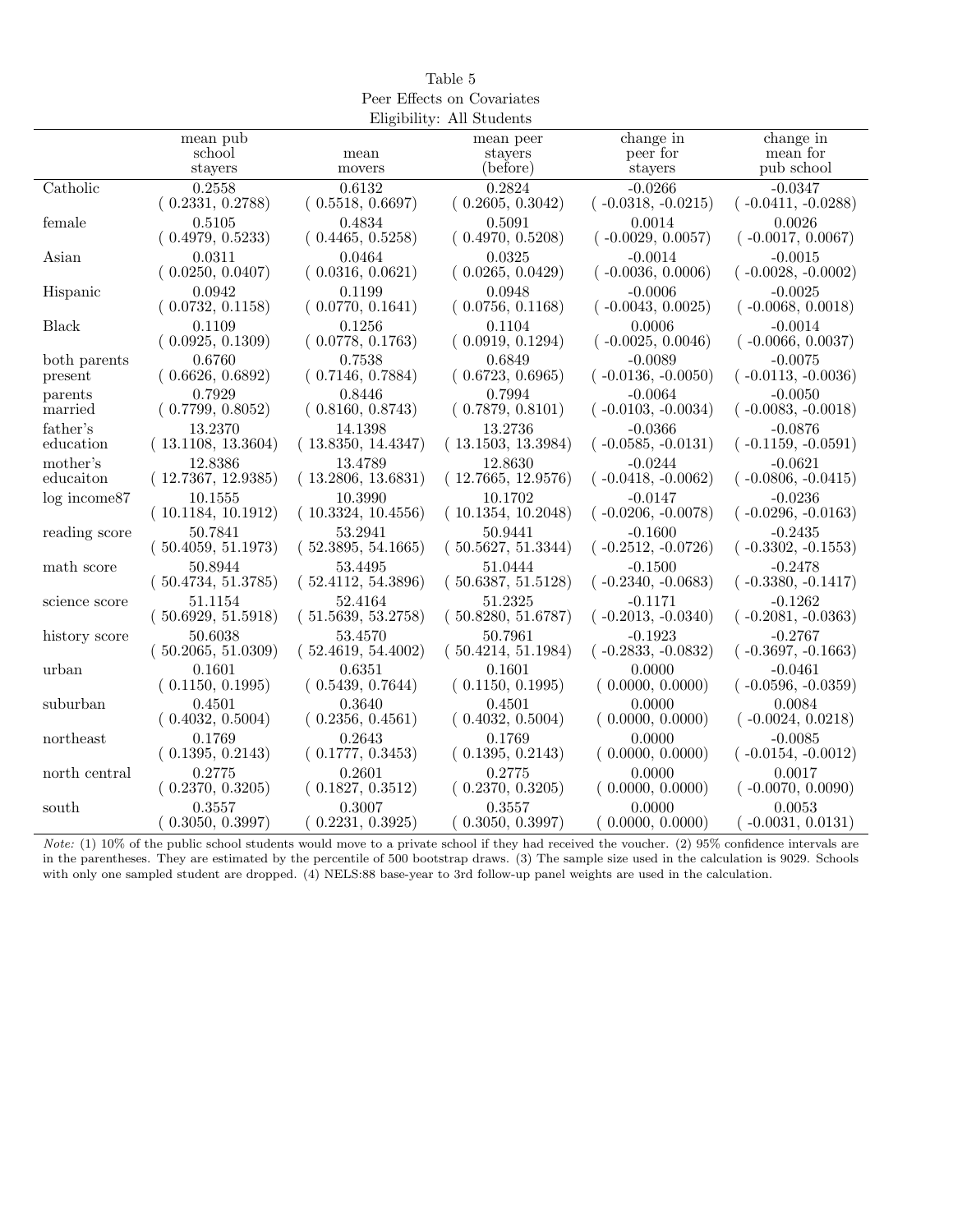|                                     |                     |                     | Eligibility: All Students |                      |                      |
|-------------------------------------|---------------------|---------------------|---------------------------|----------------------|----------------------|
|                                     | mean pub            |                     | mean peer                 | change in            | change in            |
|                                     | school              | mean                | stayers                   | peer for             | mean for             |
|                                     | stayers             | movers              | (before)                  | stayers              | pub school           |
| $X\beta$                            | 3.8406              | 1.9581              | 3.8276                    | 0.0130               | 0.0000               |
|                                     | (4.2268, 5.5766)    | (1.7625, 2.2127)    | (4.2078, 5.5565)          | (0.0086, 0.0237)     | (0.0000, 0.0000)     |
| $X\gamma$                           | 0.8783              | 0.9182              | 0.8807                    | $-0.0023$            | $-0.0039$            |
|                                     | (0.7305, 1.0162)    | (0.7621, 1.0673)    | (0.7323, 1.0194)          | $(-0.0031, -0.0016)$ | $(-0.0048, -0.0028)$ |
| $\lambda(X\beta-\tau)$              | 0.1539              | 0.7199              | 0.0606                    | 0.0933               | 0.0783               |
|                                     | (0.1212, 0.1734)    | 0.6471, 0.8809      | 0.0404, 0.0761)           | (0.0798, 0.1008)     | 0.0595, 0.0882)      |
| model 1- $\delta$                   |                     |                     |                           |                      |                      |
| $X\delta$                           | $-0.0332$           | 0.2035              | $-0.0107$                 | $-0.0225$            | $-0.0230$            |
|                                     | $(-0.1897, 0.1679)$ | $(-0.5365, 0.5547)$ | $(-0.1837, 0.1592)$       | $(-0.0814, 0.0830)$  | $(-0.0564, 0.0559)$  |
| model 1- $\beta$                    |                     |                     |                           |                      |                      |
| $\delta_1(X\beta)$                  | 0.0215              | 0.0109              | 0.0214                    | 0.0001               | 0.0000               |
|                                     | $-0.0003, 0.0340$   | $(-0.0001, 0.0152)$ | $(-0.0003, 0.0339)$       | (0.0000, 0.0001)     | (0.0000, 0.0000)     |
| model 1- $\gamma$                   |                     |                     |                           |                      |                      |
| $\delta_1(X\gamma)$                 | 0.2568              | 0.2685              | 0.2575                    | $-0.0007$            | $-0.0011$            |
|                                     | $-0.0613, 0.5513)$  | $-0.0641, 0.5773)$  | $-0.0615, 0.5529)$        | $-0.0015, 0.0002$    | $-0.0023, 0.0003$    |
| model 2- $\delta$                   |                     |                     |                           |                      |                      |
| $X\delta + \alpha\lambda$           | $-0.0332$           | 0.2036              | $-0.0107$                 | $-0.0225$            | $-0.0229$            |
|                                     | $(-0.1913, 0.1684)$ | $(-0.5356, 0.5763)$ | $(-0.1837, 0.1592)$       | $(-0.0839, 0.0837)$  | $(-0.0561, 0.0591)$  |
| model 2- $\beta$                    |                     |                     |                           |                      |                      |
| $\delta_1(X\beta+\lambda)$          | 0.0251              | 0.0168              | 0.0244                    | 0.0007               | 0.0005               |
|                                     | (0.0005, 0.0379)    | (0.0003, 0.0220)    | (0.0005, 0.0370)          | (0.0000, 0.0008)     | (0.0000, 0.0006)     |
| model 2- $\gamma$                   |                     |                     |                           |                      |                      |
| $\delta_1(X\gamma) + \alpha\lambda$ | 0.2575              | 0.2672              | 0.2586                    | $-0.0010$            | $-0.0014$            |
|                                     | $-0.0614, 0.5521)$  | $-0.0639, 0.5753)$  | $-0.0616, 0.5541)$        | $-0.0019, 0.0002)$   | $-0.0027, 0.0003$    |

| Table 6A                               |
|----------------------------------------|
| Peer Effects on High School Graduation |
|                                        |

Note: (1) 10% of the public school students would move to a private school if they had received the voucher. (2) 95% confidence intervals are in the parentheses. They are estimated by the percentile of 500 bootstrap draws. (3) The sample size used in the calculation is 9029. Schools with only one sampled student are dropped. (4) NELS:88 base-year to 3rd follow-up panel weights are used in the calculation.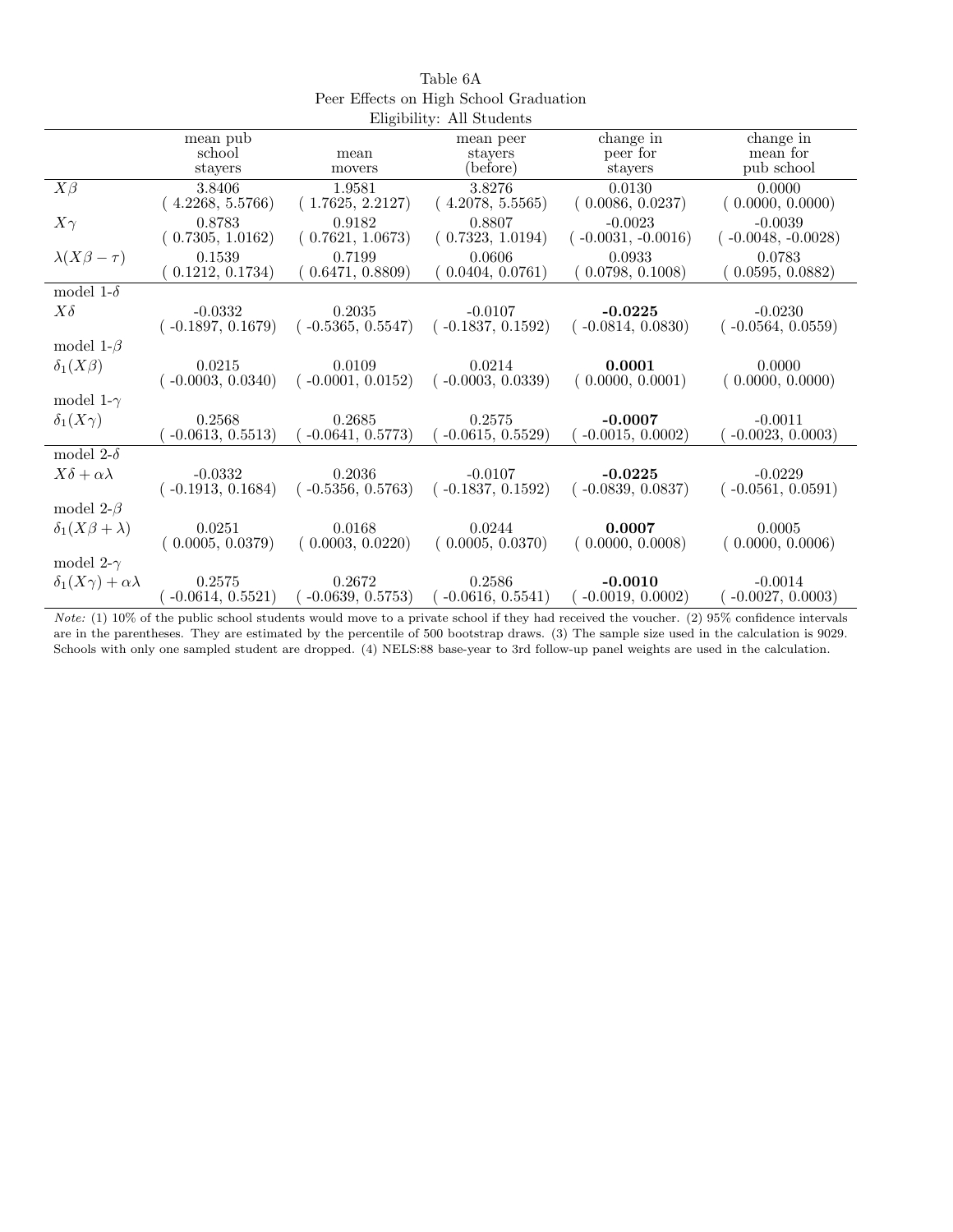|                                     |                      |                      | Eligibility: All Students |                      |                      |
|-------------------------------------|----------------------|----------------------|---------------------------|----------------------|----------------------|
|                                     | mean pub             |                      | mean peer                 | change in            | change in            |
|                                     | school               | mean                 | stayers                   | peer for             | mean for             |
|                                     | stayers              | movers               | (before)                  | stayers              | pub school           |
| $X\beta$                            | 3.8406               | 1.9581               | 3.8276                    | 0.0130               | 0.0000               |
|                                     | (4.3399, 5.6257)     | (1.7603, 2.2107)     | (4.3240, 5.6059)          | (0.0081, 0.0257)     | (0.0000, 0.0000)     |
| $X\gamma$                           | 1.8067               | 1.9009               | 1.8118                    | $-0.0051$            | $-0.0091$            |
|                                     | (1.6656, 1.9480)     | (1.7479, 2.0463)     | (1.6713, 1.9534)          | $(-0.0069, -0.0033)$ | $(-0.0114, -0.0069)$ |
| $\lambda(X\beta-\tau)$              | 0.1539               | 0.7199               | 0.0606                    | 0.0933               | 0.0783               |
|                                     | 0.1245, 0.1718)      | 0.6536, 0.8730)      | 0.0392, 0.0769)           | (0.0803, 0.1013)     | 0.0610, 0.0895)      |
| model 1- $\delta$                   |                      |                      |                           |                      |                      |
| $X\delta$                           | $-1.5238$            | $-1.4364$            | $-1.5221$                 | $-0.0017$            | $-0.0085$            |
|                                     | $(-1.6700, -1.3716)$ | $(-1.9116, -0.8986)$ | $(-1.6664, -1.3753)$      | $(-0.0671, 0.0518)$  | $(-0.0577, 0.0428)$  |
| model 1- $\beta$                    |                      |                      |                           |                      |                      |
| $\delta_1(X\beta)$                  | 0.0109               | 0.0055               | 0.0108                    | 0.0000               | 0.0000               |
|                                     | $(-0.0129, 0.0356)$  | $(-0.0051, 0.0155)$  | $(-0.0129, 0.0356)$       | (0.0000, 0.0001)     | (0.0000, 0.0000)     |
| model 1- $\gamma$                   |                      |                      |                           |                      |                      |
| $\delta_1(X\gamma)$                 | 0.0163               | 0.0172               | 0.0164                    | 0.0000               | $-0.0001$            |
|                                     | $-0.3020, 0.2986$    | $-0.3189, 0.3163)$   | $-0.3029, 0.2995)$        | $-0.0009, 0.0009$    | $-0.0016, 0.0016)$   |
| model 2- $\delta$                   |                      |                      |                           |                      |                      |
| $X\delta + \alpha\lambda$           | $-1.5236$            | $-1.4356$            | $-1.5221$                 | $-0.0015$            | $-0.0083$            |
|                                     | $(-1.6697, -1.3713)$ | $(-1.9048, -0.9260)$ | $(-1.6664, -1.3765)$      | $(-0.0733, 0.0513)$  | $(-0.0594, 0.0444)$  |
| model $2-\beta$                     |                      |                      |                           |                      |                      |
| $\delta_1(X\beta+\lambda)$          | 0.0117               | 0.0078               | 0.0114                    | 0.0003               | 0.0002               |
|                                     | $(-0.0138, 0.0374)$  | $(-0.0072, 0.0220)$  | $(-0.0135, 0.0367)$       | $(-0.0003, 0.0008)$  | $(-0.0002, 0.0005)$  |
| model 2- $\gamma$                   |                      |                      |                           |                      |                      |
| $\delta_1(X\gamma) + \alpha\lambda$ | 0.0164               | 0.0171               | 0.0164                    | $-0.0001$            | $-0.0001$            |
|                                     | $-0.3024, 0.2990)$   | $-0.3174, 0.3144)$   | $-0.3036, 0.3002$         | $-0.0011, 0.0012)$   | $-0.0019, 0.0018$    |

| Table 6B                           |
|------------------------------------|
| Peer Effects on College Attendance |
| Fligibility: All Students          |

Note: (1) 10% of the public school students would move to a private school if they had received the voucher. (2) 95% confidence intervals are in the parentheses. They are estimated by the percentile of 500 bootstrap draws. (3) The sample size used in the calculation is 9029. Schools with only one sampled student are dropped. (4) NELS:88 base-year to 3rd follow-up panel weights are used in the calculation.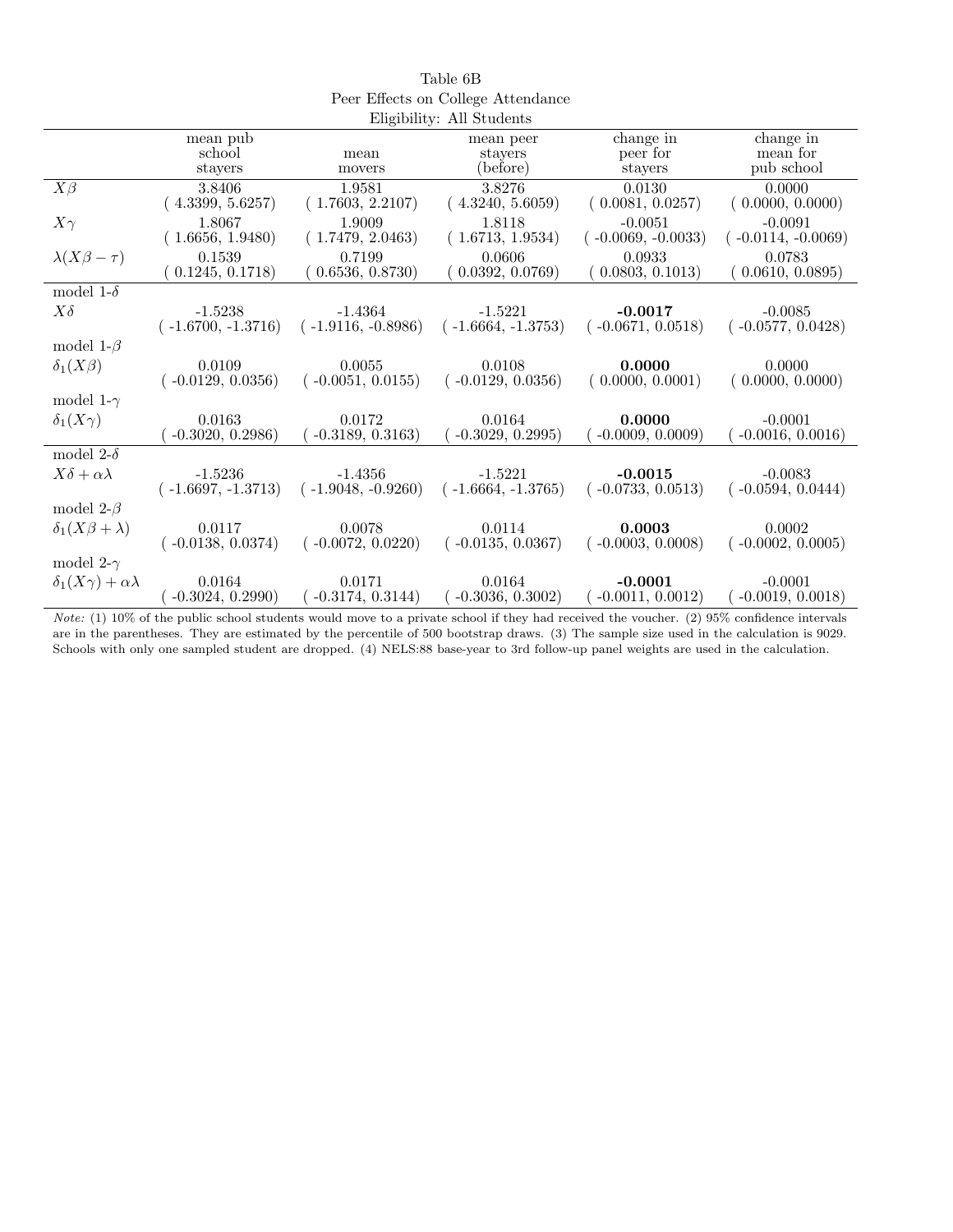|                                     |                     |                       | Eligibility: All Students |                      |                      |
|-------------------------------------|---------------------|-----------------------|---------------------------|----------------------|----------------------|
|                                     | mean pub            |                       | mean peer                 | change in            | change in            |
|                                     | school              | mean                  | stayers                   | peer for             | mean for             |
|                                     | stayers             | movers                | (before)                  | stayers              | pub school           |
| $X\beta$                            | 3.8406              | 1.9581                | 3.8276                    | 0.0130               | 0.0000               |
|                                     | (4.0874, 5.8169)    | (1.7875, 2.2018)      | (4.0694, 5.7997)          | (0.0089, 0.0239)     | (0.0000, 0.0000)     |
| $X\gamma$                           | 48.9136             | 51.2982               | 49.0577                   | $-0.1442$            | $-0.2313$            |
|                                     | (46.7570, 51.3353)  | (48.9701, 53.8104)    | (46.9020, 51.4927)        | $(-0.2209, -0.0812)$ | $(-0.3051, -0.1400)$ |
| $\lambda(X\beta-\tau)$              | 0.1539              | 0.7199                | 0.0606                    | 0.0933               | 0.0783               |
|                                     | 0.1192, 0.1716)     | (0.6435, 0.8916)      | 0.0387, 0.0760)           | (0.0778, 0.1019)     | 0.0586, 0.0901)      |
| model 1- $\delta$                   |                     |                       |                           |                      |                      |
| $X\delta$                           | 0.9249              | 2.4835                | 1.0375                    | $-0.1126$            | $-0.1512$            |
|                                     | $(-5.5692, 9.1842)$ | $(-11.3540, 15.4992)$ | $(-5.7591, 9.8202)$       | $(-1.3023, 1.0198)$  | $(-1.4469, 1.3154)$  |
| model 1- $\beta$                    |                     |                       |                           |                      |                      |
| $\delta_1(X\beta)$                  | $-0.0848$           | $-0.0432$             | $-0.0845$                 | $-0.0003$            | $-0.0000$            |
|                                     | $(-0.6536, 0.6948)$ | $(-0.2725, 0.2701)$   | $(-0.6508, 0.6930)$       | $(-0.0024, 0.0024)$  | $(0.0000, -0.0000)$  |
| model 1- $\gamma$                   |                     |                       |                           |                      |                      |
| $\delta_1(X\gamma)$                 | 2.5221              | 2.6451                | 2.5296                    | $-0.0074$            | $-0.0119$            |
|                                     | $-1.7356, 7.6159)$  | $-1.8150, 7.9841)$    | $-1.7407, 7.6407$         | $-0.0253, 0.0049$    | $-0.0386, 0.0072$    |
| model 2- $\delta$                   |                     |                       |                           |                      |                      |
| $X\delta + \alpha\lambda$           | 0.9130              | 2.4142                | 1.0374                    | $-0.1244$            | $-0.1630$            |
|                                     | $(-6.6245, 8.2531)$ | $(-10.6307, 13.6972)$ | $(-6.1267, 9.2417)$       | $(-1.4420, 1.1491)$  | $(-1.5208, 1.5826)$  |
| model 2- $\beta$                    |                     |                       |                           |                      |                      |
| $\delta_1(X\beta+\lambda)$          | $-0.0158$           | $-0.0106$             | $-0.0153$                 | $-0.0004$            | $-0.0003$            |
|                                     | $(-0.6664, 0.7792)$ | $(-0.3710, 0.3969)$   | $(-0.6516, 0.7610)$       | $(-0.0149, 0.0157)$  | $(-0.0097, 0.0110)$  |
| model 2- $\gamma$                   |                     |                       |                           |                      |                      |
| $\delta_1(X\gamma) + \alpha\lambda$ | 2.5252              | 2.6307                | 2.5356                    | $-0.0104$            | $-0.0144$            |
|                                     | $-1.7376, 7.6182)$  | $-1.8097, 7.9540$     | $-1.7439, 7.6465)$        | $(-0.0291, 0.0057)$  | $-0.0421, 0.0079)$   |

Table 6C Peer Effects on 12th-Grade Math Score

Note: (1) 10% of the public school students would move to a private school if they had received the voucher. (2) 95% confidence intervals are in the parentheses. They are estimated by the percentile of 500 bootstrap draws. (3) The sample size used in the calculation is 8947. Schools with only one sampled student are dropped. (4) NELS:88 base-year to 3rd follow-up panel weights are used in the calculation.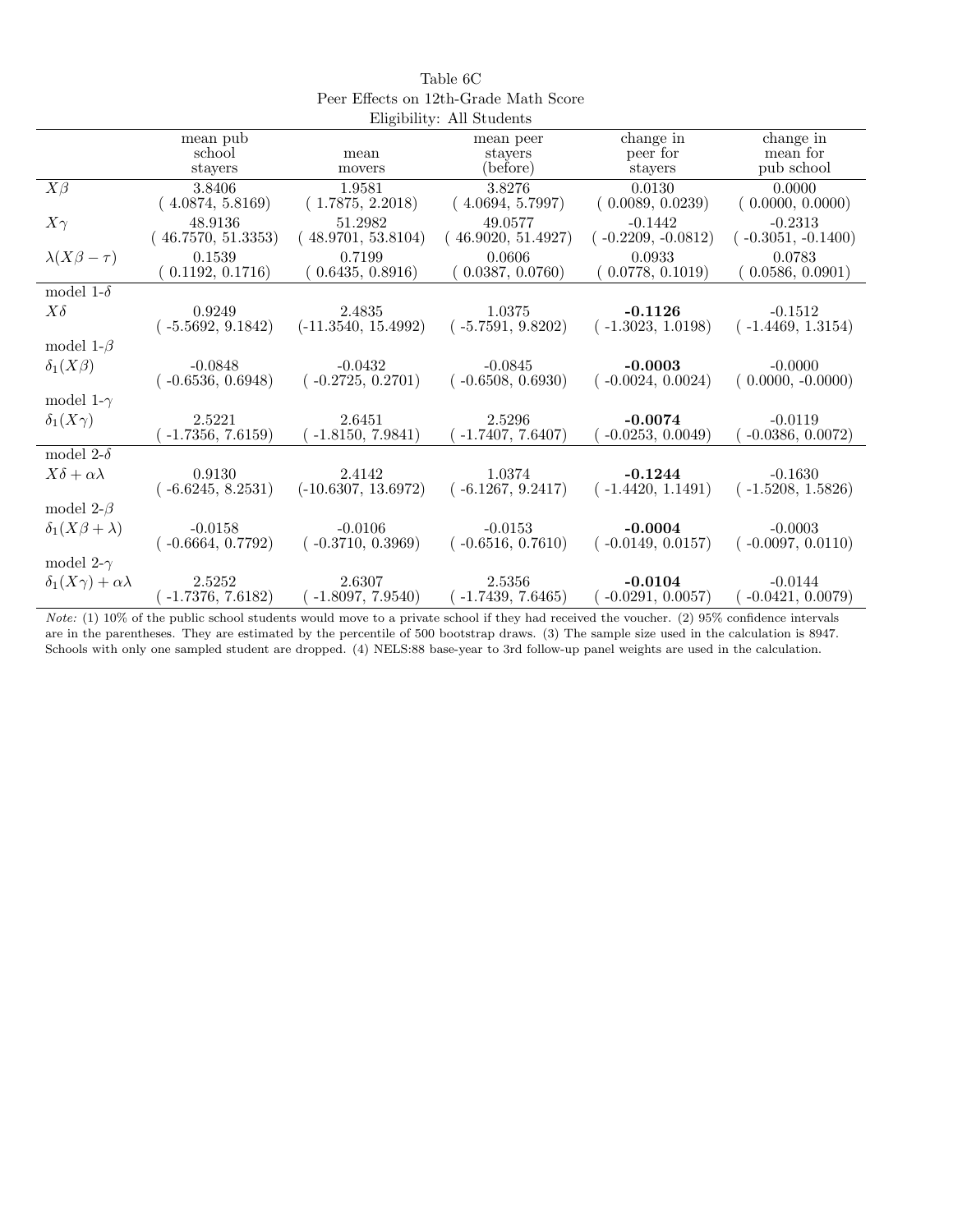Table 7A Estimation of Peer Effects Model for Public High School Graduation Separate β's for Urban/Non-urban Samples

|                         | model 1- $\delta$                 | model 1- $\beta$              | $\beta$ or $\beta$ is tot $\beta$ to $\alpha$ to $\alpha$ to $\alpha$ and $\beta$ of $\alpha$ to $\beta$<br>model 1- $\gamma$ | model 2- $\delta$                 | model 2- $\beta$              | model 2- $\gamma$                |
|-------------------------|-----------------------------------|-------------------------------|-------------------------------------------------------------------------------------------------------------------------------|-----------------------------------|-------------------------------|----------------------------------|
|                         |                                   |                               | Estimation of $\delta$                                                                                                        |                                   |                               |                                  |
| constant                | $-16.2605$                        | $-0.0454$                     | $-0.2693$                                                                                                                     | $-16.6492$                        | $-0.0512$                     | $-0.2730$                        |
|                         | $(-16.1512, 11.5330)$             | $(-0.2012, 0.1618)$           | $(-0.5221, 0.1107)$                                                                                                           | $(-16.5992, 13.6746)$             | $(-0.2167, 0.1323)$           | $(-0.5243, 0.1132)$              |
| female                  | 1.4415<br>$(-5.3203, 8.4938)$     |                               |                                                                                                                               | 1.4627<br>$(-5.1754, 8.4501)$     |                               |                                  |
| Asian                   | 0.3349<br>$(-2.8372, 2.2978)$     |                               |                                                                                                                               | 0.4282<br>$(-2.9120, 2.2999)$     |                               |                                  |
| Hispanic                | $-0.0155$<br>$(-0.8738, 2.4329)$  |                               |                                                                                                                               | $-0.0039$<br>$(-0.8480, 2.2744)$  |                               |                                  |
| <b>Black</b>            | $-1.3959$<br>$(-2.3476, 5.0905)$  |                               |                                                                                                                               | $-1.4534$<br>$(-2.7678, 4.8267)$  |                               |                                  |
| both parents<br>presnet | 5.6605<br>$(-8.1312, 3.9899)$     |                               |                                                                                                                               | 5.8637<br>$(-8.1299, 4.7724)$     |                               |                                  |
| parents<br>married      | $-2.0103$<br>$(-7.4706, 13.8235)$ |                               |                                                                                                                               | $-2.2654$<br>$(-6.8182, 14.9859)$ |                               |                                  |
| father's<br>education   | $-0.4543$<br>$(-1.1021, 1.1177)$  |                               |                                                                                                                               | $-0.4745$<br>$(-1.2069, 1.0686)$  |                               |                                  |
| mother's<br>education   | 0.7287<br>$(-0.9760, 1.4125)$     |                               |                                                                                                                               | 0.7544<br>$(-0.9583, 1.5337)$     |                               |                                  |
| $log$ income $87$       | 1.4070<br>$(-1.6017, 2.6686)$     |                               |                                                                                                                               | 1.4538<br>$(-1.8765, 2.4706)$     |                               |                                  |
| reading score           | $-0.0967$<br>$(-0.8895, 0.2037)$  |                               |                                                                                                                               | $-0.0972$<br>$(-0.8940, 0.1963)$  |                               |                                  |
| math score              | $-0.1189$<br>$(-0.1513, 0.2334)$  |                               |                                                                                                                               | $-0.1234$<br>$(-0.1355, 0.2469)$  |                               |                                  |
| science score           | 0.1442<br>$(-0.2691, 0.2171)$     |                               |                                                                                                                               | 0.1497<br>$(-0.2998, 0.1971)$     |                               |                                  |
| history score           | $-0.0208$<br>$(-0.0753, 0.2101)$  |                               |                                                                                                                               | $-0.0230$<br>$(-0.0735, 0.2540)$  |                               |                                  |
| urban                   | $-0.0981$<br>$(-0.6902, 0.3023)$  |                               |                                                                                                                               | $-0.1949$<br>$(-1.1095, 0.3343)$  |                               |                                  |
| Suburban                | $-0.1570$<br>$(-0.7850, 0.1958)$  |                               |                                                                                                                               | $-0.1581$<br>$(-0.7763, 0.1977)$  |                               |                                  |
| northeast               | $-0.5722$<br>$(-0.3729, 1.1512)$  |                               |                                                                                                                               | $-0.5965$<br>$(-0.3974, 0.8080)$  |                               |                                  |
| north central           | $-0.4383$<br>$(-0.4993, 0.6966)$  |                               |                                                                                                                               | $-0.4539$<br>$(-0.5488, 0.6409)$  |                               |                                  |
| south                   | 0.0834<br>$(-0.5011, 0.4336)$     |                               |                                                                                                                               | 0.0922<br>$(-0.5100, 0.4983)$     |                               |                                  |
| $X\beta$                |                                   | 0.0119<br>$(-0.0133, 0.0277)$ |                                                                                                                               |                                   |                               |                                  |
| $X\beta+\lambda$        |                                   |                               |                                                                                                                               |                                   | 0.0136<br>$(-0.0076, 0.0306)$ |                                  |
| $X\gamma$               |                                   |                               | 0.2924<br>$-0.0874, 0.6265)$                                                                                                  |                                   |                               | 0.2984<br>$-0.0889, 0.6357)$     |
|                         |                                   |                               | Estimation of $\alpha$                                                                                                        |                                   |                               |                                  |
| urban                   |                                   |                               |                                                                                                                               | 0.3384<br>$(-0.5867, 0.5101)$     |                               | 0.3103<br>$(-0.0851, 0.5200)$    |
| non-urban               |                                   |                               |                                                                                                                               | $-0.0129$<br>$(-0.1972, 0.1851)$  |                               | $-0.0258$<br>$(-0.0486, 0.0062)$ |

Note: (1) 10% of eligible public school students would move to a private school if they had received the voucher. (2) 95% confidence intervals are in the parentheses. They are estimated by the percentile of 100 bootstrap draws. (3) The sample size used in the calculation is 9029. Schools with only one sampled student are dropped. (4) NELS:88 base-year to 3rd follow-up panel weights are used in the calculation. (5) Separate β's are estimated for urban subsamples and non-urban subsamples.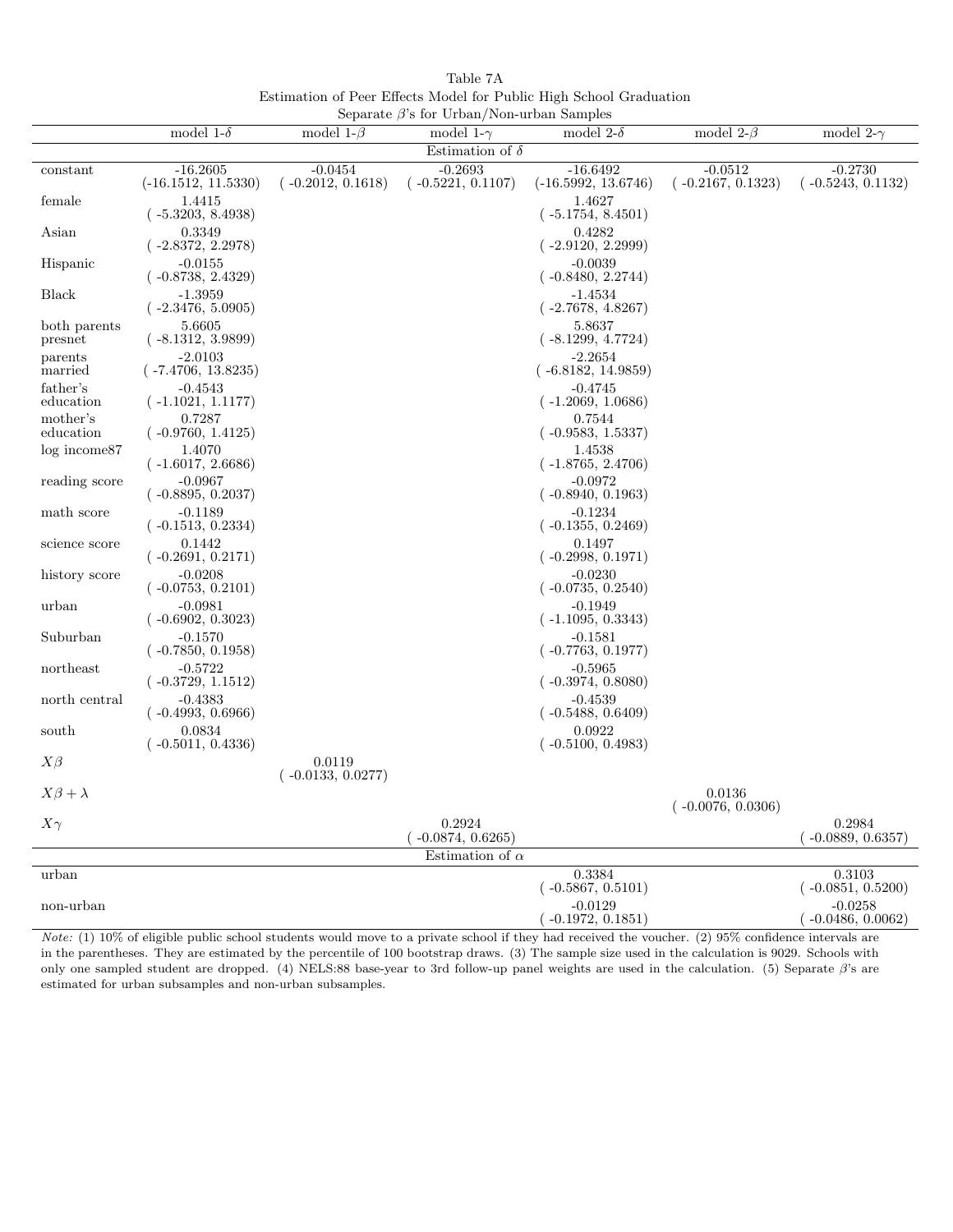Table 7B Estimation of Peer Effects Model for College Attendance Separate β's for Urban/Non-urban Samples

|                         |                                     |                                   | $\beta$ separate $\rho$ s for Urban/Non-urban Samples |                                     |                                   |                                   |
|-------------------------|-------------------------------------|-----------------------------------|-------------------------------------------------------|-------------------------------------|-----------------------------------|-----------------------------------|
|                         | model 1- $\delta$                   | model 1- $\beta$                  | model 1- $\gamma$                                     | model 2- $\delta$                   | model 2- $\beta$                  | model 2- $\gamma$                 |
|                         |                                     |                                   | Estimation of $\delta$                                |                                     |                                   |                                   |
| constant                | $-10.7148$<br>$(-46.5486, 22.2780)$ | $-1.5409$<br>$(-1.7101, -1.3723)$ | $-1.5344$<br>$(-1.8125, -1.3246)$                     | $-11.4037$<br>$(-17.4442, 39.7583)$ | $-1.5256$<br>$(-1.7074, -1.3479)$ | $-1.5345$<br>$(-1.8166, -1.3248)$ |
| female                  | $-0.1247$<br>$(-13.8729, 3.1465)$   |                                   |                                                       | $-0.1334$<br>$(-7.5619, 4.3559)$    |                                   |                                   |
| Asian                   | 0.4765<br>$(-5.6135, 6.3275)$       |                                   |                                                       | 0.5548<br>$(-8.6885, 4.5854)$       |                                   |                                   |
| Hispanic                | 0.5380<br>( -1.7421, 2.6320)        |                                   |                                                       | 0.5859<br>$(-0.8810, 4.8705)$       |                                   |                                   |
| <b>Black</b>            | $-1.4489$<br>$(-6.5739, 2.7414)$    |                                   |                                                       | $-1.6200$<br>$(-5.0631, 7.9561)$    |                                   |                                   |
| both parents<br>present | 2.6722<br>$(-11.3810, 8.5396)$      |                                   |                                                       | 2.9185<br>$(-6.3304, 8.7750)$       |                                   |                                   |
| parents<br>married      | $-3.1361$<br>$(-19.1906, 11.0382)$  |                                   |                                                       | $-3.6307$<br>$(-8.5579, 30.0418)$   |                                   |                                   |
| father's<br>education   | $-0.4798$<br>$(-2.2215, 0.8346)$    |                                   |                                                       | $-0.5376$<br>$(-1.6541, 1.9880)$    |                                   |                                   |
| mother's<br>education   | 0.8948<br>$(-2.3975, 2.5379)$       |                                   |                                                       | 0.9869<br>$(-2.2098, 2.5823)$       |                                   |                                   |
| $log$ income $87$       | 0.8757<br>$(-2.8070, 6.4891)$       |                                   |                                                       | 0.9551<br>$(-5.5469, 1.4679)$       |                                   |                                   |
| reading score           | $-0.0512$<br>$(-0.3013, 0.9017)$    |                                   |                                                       | $-0.0525$<br>$(-0.4043, 0.8148)$    |                                   |                                   |
| math score              | $-0.0825$<br>$(-0.1733, 0.1330)$    |                                   |                                                       | $-0.0889$<br>$(-0.2503, 0.0994)$    |                                   |                                   |
| science score           | 0.0609<br>$(-0.4911, 0.1961)$       |                                   |                                                       | 0.0647<br>$(-0.4881, 0.2040)$       |                                   |                                   |
| history score           | $-0.0105$<br>$(-0.1695, 0.1063)$    |                                   |                                                       | $-0.0123$<br>$(-0.1241, 0.2159)$    |                                   |                                   |
| urban                   | $-0.0767$<br>$(-0.6815, 0.7452)$    |                                   |                                                       | $-0.1555$<br>$(-0.8256, 0.4792)$    |                                   |                                   |
| Suburban                | $-0.1137$<br>$(-0.9300, 0.3859)$    |                                   |                                                       | $-0.1165$<br>$(-1.8476, 0.1964)$    |                                   |                                   |
| northeast               | 0.0565<br>$(-0.4480, 1.5237)$       |                                   |                                                       | 0.0445<br>$(-0.6835, 0.7585)$       |                                   |                                   |
| north central           | 0.0166<br>$(-0.3047, 1.4554)$       |                                   |                                                       | 0.0072<br>$(-0.4233, 0.7037)$       |                                   |                                   |
| south                   | 0.3927<br>$(-0.6591, 1.6354)$       |                                   |                                                       | 0.4310<br>$(-1.1219, 0.8720)$       |                                   |                                   |
| $X\beta$                |                                     | 0.0080<br>$(-0.0286, 0.0298)$     |                                                       |                                     | 0.0026                            |                                   |
| $X\beta + \lambda$      |                                     |                                   | 0.0090                                                |                                     | $(-0.0390, 0.0356)$               | 0.0092                            |
| $X\gamma$               |                                     |                                   | $(-0.1446, 0.1401)$                                   |                                     |                                   | $(-0.1448, 0.1415)$               |
|                         |                                     |                                   | Estimation of $\alpha$                                |                                     |                                   |                                   |
| urban                   |                                     |                                   |                                                       | 0.2705<br>$(-0.8274, 1.5403)$       |                                   | 0.0202<br>$(-0.2940, 0.2853)$     |
| non-urban               |                                     |                                   |                                                       | $-0.1062$<br>$(-0.1522, 0.9320)$    |                                   | $-0.0021$<br>$(-0.0322, 0.0224)$  |

Note: (1) 10% of eligible public school students would move to a private school if they had received the voucher. (2) 95% confidence intervals are in the parentheses. They are estimated by the percentile of 100 bootstrap draws. (3) The sample size used in the calculation is 9029. Schools with only one sampled student are dropped. (4) NELS:88 base-year to 3rd follow-up panel weights are used in the calculation. (5) Separate β's are estimated for urban subsamples and non-urban subsamples.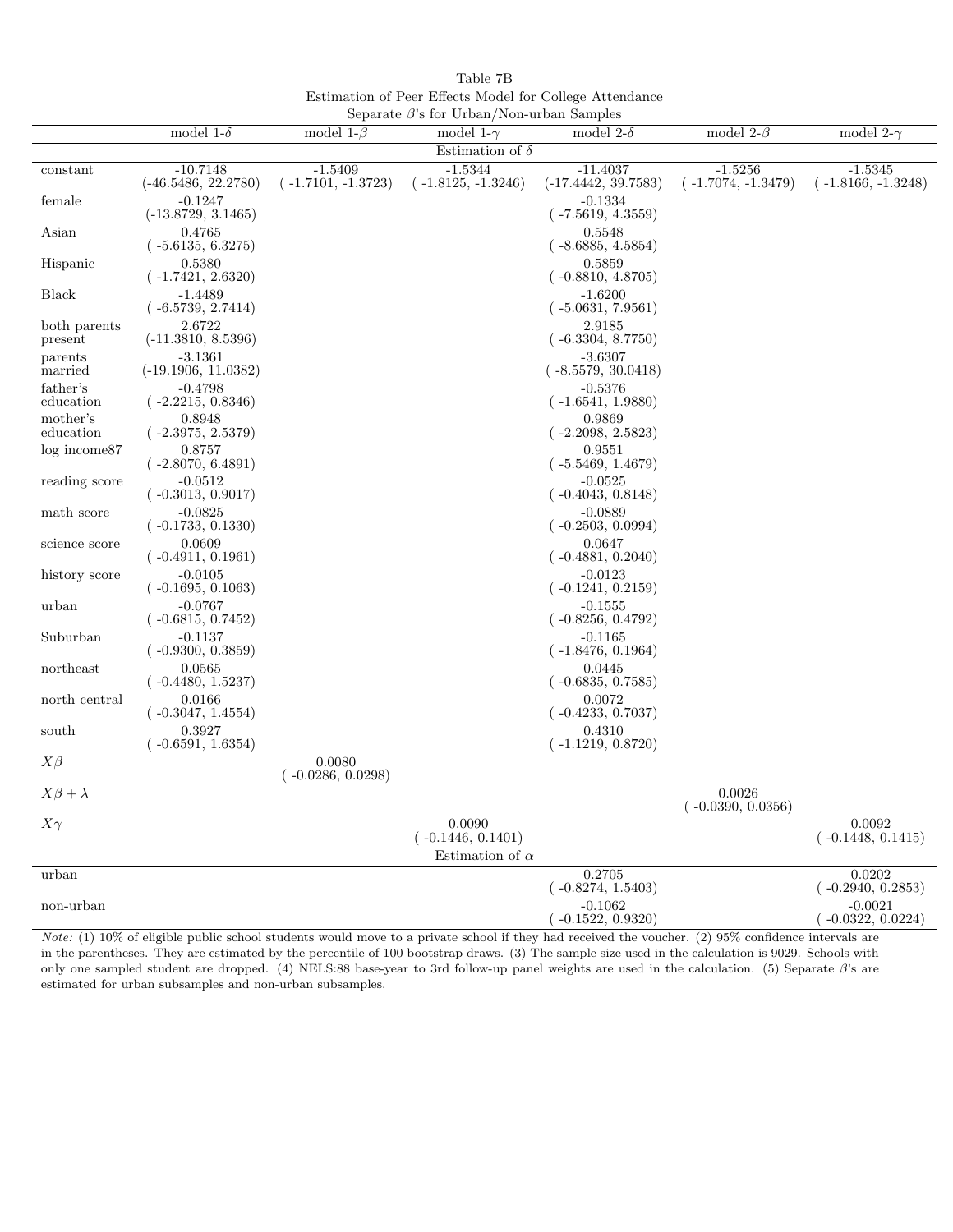Table 7C Estimation of Peer Effects Model for 12th-Grade Math Score Separate β's for Urban/Non-urban Samples

|                         | model 1- $\delta$                    | model 1- $\beta$                 | $\beta$ beparate $\beta$ s for Orban/Tyon-urban Samples<br>model 1- $\gamma$ | model 2- $\delta$                    | model $2-\beta$                  | model 2- $\gamma$                |
|-------------------------|--------------------------------------|----------------------------------|------------------------------------------------------------------------------|--------------------------------------|----------------------------------|----------------------------------|
|                         |                                      |                                  |                                                                              |                                      |                                  |                                  |
|                         |                                      |                                  | Estimation of $\delta$                                                       |                                      |                                  |                                  |
| constant                | $-6.2799$<br>$(-379.0266, 700.8288)$ | 1.8210<br>$(-0.5917, 4.0353)$    | $-1.2376$<br>$(-5.3654, 2.9365)$                                             | $-7.4082$<br>$(-601.0073, 521.1329)$ | 1.6699<br>$(-1.0050, 3.9185)$    | $-1.3265$<br>$(-5.4882, 2.9141)$ |
| female                  | $-11.9344$<br>$(-60.2947, 117.4304)$ |                                  |                                                                              | $-11.9774$<br>$(-78.4304, 278.0316)$ |                                  |                                  |
| Asian                   | 8.7155<br>$(-421.1291, 132.8035)$    |                                  |                                                                              | 8.1054<br>$(-195.2352, 527.1072)$    |                                  |                                  |
| Hispanic                | 0.6934<br>$(-62.1679, 56.3476)$      |                                  |                                                                              | 0.6354<br>$(-39.2342, 105.5955)$     |                                  |                                  |
| <b>Black</b>            | 4.2414<br>$(-142.2338, 171.3312)$    |                                  |                                                                              | 3.6943<br>$(-52.9778, 239.7869)$     |                                  |                                  |
| both parents<br>present | 10.3332<br>$(-220.2145, 398.2003)$   |                                  |                                                                              | 10.1547<br>$(-291.1938, 177.2904)$   |                                  |                                  |
| parents<br>married      | $-8.7759$<br>$(-505.8637,205.1924)$  |                                  |                                                                              | $-8.1191$<br>$(-156.0910, 261.6651)$ |                                  |                                  |
| father's<br>education   | $-0.6050$<br>$(-9.4499, 16.4598)$    |                                  |                                                                              | $-0.6378$<br>$(-14.4940, 14.6148)$   |                                  |                                  |
| mother's<br>education   | 2.0091<br>$(-17.2339, 31.2818)$      |                                  |                                                                              | 2.0695<br>$(-88.0213, 19.4313)$      |                                  |                                  |
| $log$ income $87$       | 0.8190<br>$(-77.1314, 39.2589)$      |                                  |                                                                              | 0.8442<br>$(-62.0250, 61.2987)$      |                                  |                                  |
| reading score           | 1.0160<br>$(-5.5953, 10.0766)$       |                                  |                                                                              | 0.9871<br>$(-16.9285, 5.9700)$       |                                  |                                  |
| math score              | $-0.4534$<br>$(-8.8106, 7.2234)$     |                                  |                                                                              | $-0.4199$<br>$(-5.3901, 11.5396)$    |                                  |                                  |
| science score           | $-0.3839$<br>(-8.9839, 3.6284)       |                                  |                                                                              | $-0.3721$<br>$(-4.6495, 9.8904)$     |                                  |                                  |
| history score           | $-0.3860$<br>$(-4.8922, 5.5406)$     |                                  |                                                                              | $-0.4044$<br>$(-5.5721, 4.9401)$     |                                  |                                  |
| urban                   | $-0.8378$<br>$(-13.2679, 25.4901)$   |                                  |                                                                              | $-0.2748$<br>$(-83.8200, 21.3499)$   |                                  |                                  |
| Suburban                | $-1.5577$<br>$(-15.4432, 40.8927)$   |                                  |                                                                              | $-1.5083$<br>$(-13.9102, 32.9575)$   |                                  |                                  |
| northeast               | $-1.9103$<br>$(-19.0590, 125.0397)$  |                                  |                                                                              | $-1.6637$<br>$(-28.3042, 68.1625)$   |                                  |                                  |
| north central           | $-0.7497$<br>$(-21.0914, 99.8830)$   |                                  |                                                                              | $-0.6287$<br>$(-20.6778, 30.1979)$   |                                  |                                  |
| south                   | $-0.7573$<br>$(-20.6544, 93.8019)$   |                                  |                                                                              | $-0.6121$<br>$(-24.9493, 25.7009)$   |                                  |                                  |
| $X\beta$                |                                      | $-0.1694$<br>$(-0.5543, 0.2695)$ |                                                                              |                                      |                                  |                                  |
| $X\beta+\lambda$        |                                      |                                  |                                                                              |                                      | $-0.1101$<br>$(-0.6515, 0.3657)$ |                                  |
| $X\gamma$               |                                      |                                  | 0.0516<br>$-0.0356, 0.1444$                                                  |                                      |                                  | 0.0540<br>$(-0.0361, 0.1462)$    |
|                         |                                      |                                  | Estimation of $\alpha$                                                       |                                      |                                  |                                  |
| urban                   |                                      |                                  |                                                                              | $-1.5669$<br>$(-12.9240, 62.8646)$   |                                  | 3.1030<br>$(-2.1091, 8.5132)$    |
| non-urban               |                                      |                                  |                                                                              | $-0.0174$<br>$(-10.6298, 30.4893)$   |                                  | $-0.3714$<br>$(-0.9240, 0.2386)$ |

Note: (1) 10% of eligible public school students would move to a private school if they had received the voucher. (2) 95% confidence intervals are in the parentheses. They are estimated by the percentile of 100 bootstrap draws. (3) The sample size used in the calculation is 8947. Schools with only one sampled student are dropped. (4) NELS:88 base-year to 3rd follow-up panel weights are used in the calculation. (5) Separate β's are estimated for urban subsamples and non-urban subsamples.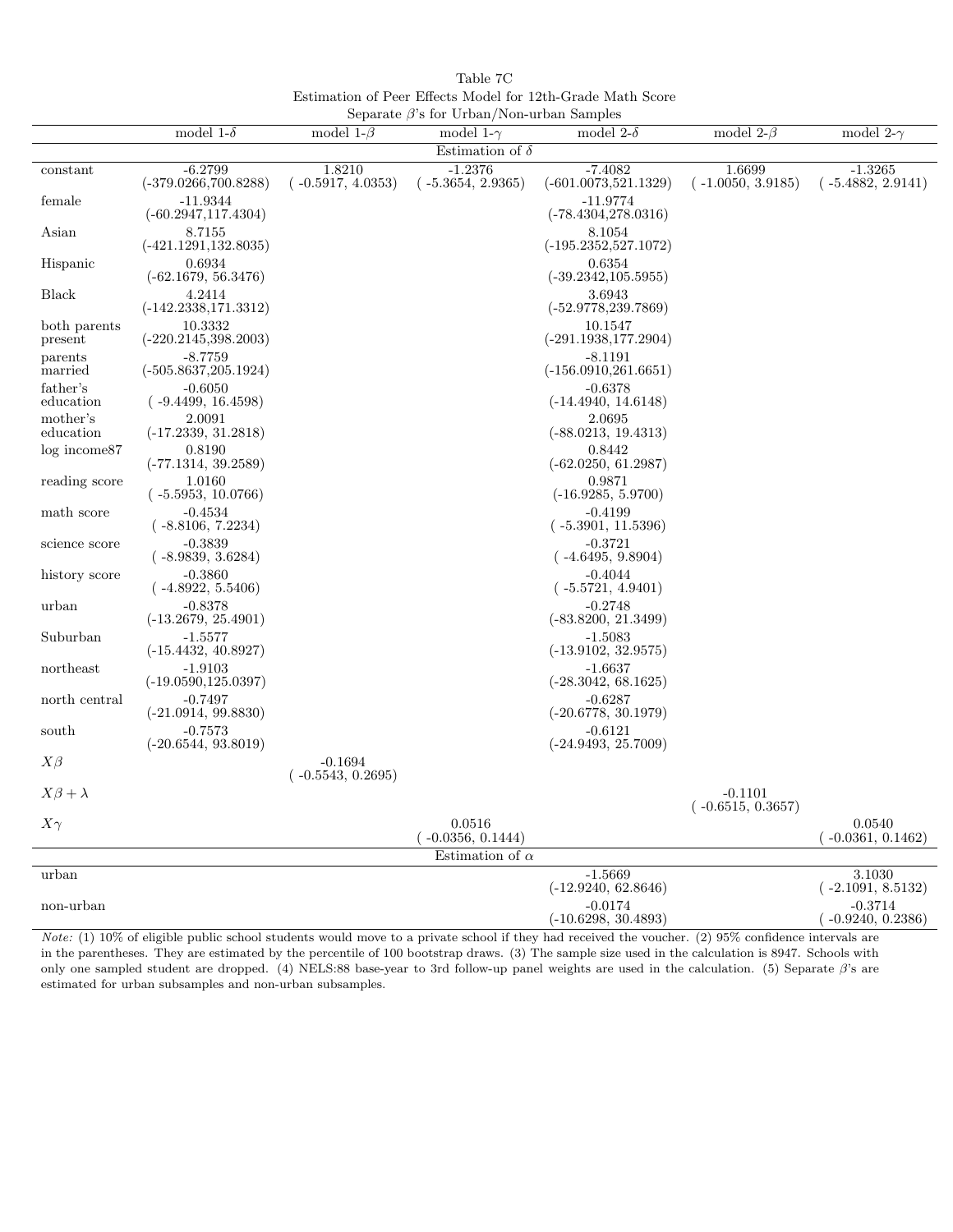| Table 8                                         |
|-------------------------------------------------|
| Peer Effects on Covariates among Urban Students |
| Eligibility: Urban Families                     |

|                   |                    |                    | $\text{m}_{\text{N}}$ $\text{m}_{\text{N}}$ , $\text{m}_{\text{N}}$ , $\text{m}_{\text{N}}$ , $\text{m}_{\text{N}}$ |                      |                      |
|-------------------|--------------------|--------------------|---------------------------------------------------------------------------------------------------------------------|----------------------|----------------------|
|                   | mean pub           |                    | mean peer                                                                                                           | change in            | change in            |
|                   | school             | mean               | stayers                                                                                                             | peer for             | mean for             |
|                   | stayers            | movers             | (before)                                                                                                            | stayers              | pub school           |
| Catholic          | 0.3127             | 0.5877             | 0.3414                                                                                                              | $-0.0287$            | $-0.0274$            |
|                   | (0.2530, 0.3698)   | (0.5127, 0.6610)   | (0.2823, 0.3952)                                                                                                    | $(-0.0381, -0.0200)$ | $(-0.0346, -0.0207)$ |
| female            | 0.5275             | 0.4896             | 0.5280                                                                                                              | $-0.0005$            | 0.0038               |
|                   | (0.4980, 0.5539)   | (0.4392, 0.5481)   | (0.5005, 0.5546)                                                                                                    | $(-0.0123, 0.0084)$  | $(-0.0023, 0.0092)$  |
| Asian             | 0.0586             | 0.0495             | 0.0662                                                                                                              | $-0.0076$            | 0.0009               |
|                   | (0.0346, 0.0860)   | (0.0309, 0.0678)   | (0.0389, 0.1011)                                                                                                    | $(-0.0156,-0.0025)$  | $(-0.0012, 0.0038)$  |
| Hispanic          | 0.2100             | 0.1339             | 0.2100                                                                                                              | 0.0000               | 0.0076               |
|                   | (0.1555, 0.2681)   | (0.0821, 0.1796)   | (0.1598, 0.2631)                                                                                                    | $(-0.0098, 0.0104)$  | (0.0020, 0.0146)     |
| Black             | 0.2140             | 0.1705             | 0.2139                                                                                                              | 0.0001               | 0.0043               |
|                   | (0.1638, 0.2669)   | (0.0970, 0.2423)   | (0.1622, 0.2645)                                                                                                    | $(-0.0089, 0.0107)$  | $(-0.0025, 0.0128)$  |
| both parents      | 0.6205             | 0.7228             | 0.6302                                                                                                              | $-0.0097$            | $-0.0102$            |
| present           | (0.5783, 0.6600)   | (0.6749, 0.7781)   | (0.5932, 0.6659)                                                                                                    | $(-0.0200, 0.0001)$  | $(-0.0164, -0.0046)$ |
| parents           | 0.7186             | 0.8287             | 0.7262                                                                                                              | $-0.0076$            | $-0.0110$            |
| married           | (0.6820, 0.7529)   | (0.7890, 0.8709)   | (0.6943, 0.7554)                                                                                                    | $(-0.0174, 0.0007)$  | $(-0.0169, -0.0062)$ |
| father's          | 13.1151            | 14.0748            | 13.1705                                                                                                             | $-0.0553$            | $-0.0955$            |
| education         | (12.7888, 13.4070) | (13.7488, 14.3874) | (12.8550, 13.4457)                                                                                                  | $(-0.1079, -0.0146)$ | $(-0.1308, -0.0594)$ |
| mother's          | 12.6655            | 13.5018            | 12.6793                                                                                                             | $-0.0137$            | $-0.0832$            |
| education         | (12.4155, 12.9005) | (13.2292, 13.7620) | (12.4122, 12.9221)                                                                                                  | $(-0.0540, 0.0326)$  | $(-0.1114, -0.0534)$ |
| $log$ income $87$ | 10.0140            | 10.3647            | 10.0303                                                                                                             | $-0.0163$            | $-0.0349$            |
|                   | (9.9373, 10.0907)  | (10.2909, 10.4287) | (9.9510, 10.1087)                                                                                                   | $(-0.0389, 0.0109)$  | $(-0.0434, -0.0264)$ |
| reading score     | 49.7153            | 53.3937            | 49.8580                                                                                                             | $-0.1427$            | $-0.3660$            |
|                   | (48.6876, 50.7455) | (52.2214, 54.4003) | (48.8727, 50.8080)                                                                                                  | $(-0.3260, 0.0324)$  | $(-0.4966, -0.2253)$ |
| math score        | 49.7434            | 52.9026            | 49.8789                                                                                                             | $-0.1355$            | $-0.3144$            |
|                   | (48.5810, 50.9090) | (51.6577, 54.0281) | (48.7404, 51.0461)                                                                                                  | $(-0.2945, 0.0065)$  | $(-0.4310, -0.1688)$ |
| science score     | 49.0557            | 52.1542            | 49.2640                                                                                                             | $-0.2082$            | $-0.3083$            |
|                   | (47.9914, 50.1469) | (51.0257, 53.1989) | (48.1774, 50.3397)                                                                                                  | $(-0.3325, -0.0739)$ | $(-0.4277, -0.1728)$ |
| history score     | 49.2163            | 53.3777            | 49.4544                                                                                                             | $-0.2380$            | $-0.4141$            |
|                   | (48.2445, 50.2381) | (52.0776, 54.4131) | (48.5173, 50.3854)                                                                                                  | $(-0.4218,-0.0303)$  | $(-0.5363, -0.2618)$ |
| northeast         | 0.1596             | 0.2394             | 0.1596                                                                                                              | 0.0000               | $-0.0079$            |
|                   | (0.0565, 0.2537)   | (0.1402, 0.3203)   | (0.0565, 0.2537)                                                                                                    | (0.0000, 0.0000)     | $(-0.0166, 0.0008)$  |
| north central     | 0.1907             | 0.2505             | 0.1907                                                                                                              | 0.0000               | $-0.0059$            |
|                   | (0.1197, 0.2730)   | (0.1753, 0.3680)   | (0.1197, 0.2730)                                                                                                    | (0.0000, 0.0000)     | $(-0.0153, 0.0001)$  |
| south             | 0.3856             | 0.3152             | 0.3856                                                                                                              | 0.0000               | 0.0070               |
|                   | 0.2804, 0.4970)    | 0.2074, 0.4329)    | (0.2804, 0.4970)                                                                                                    | 0.0000, 0.0000       | $-0.0033, 0.0174)$   |

Note: (1) 10% of eligible public school students would move to a private school if they had received the voucher. (2) 95% confidence intervals are in the parentheses. They are estimated by the percentile of 100 bootstrap draws. (3) The size of the urban subsample used in the calculation is 1898. Schools with only one sampled student are dropped. (4) NELS:88 base-year to 3rd follow-up panel weights are used in the calculation. (5) The probability of staying in a public schools is estimated by using the urban subsample.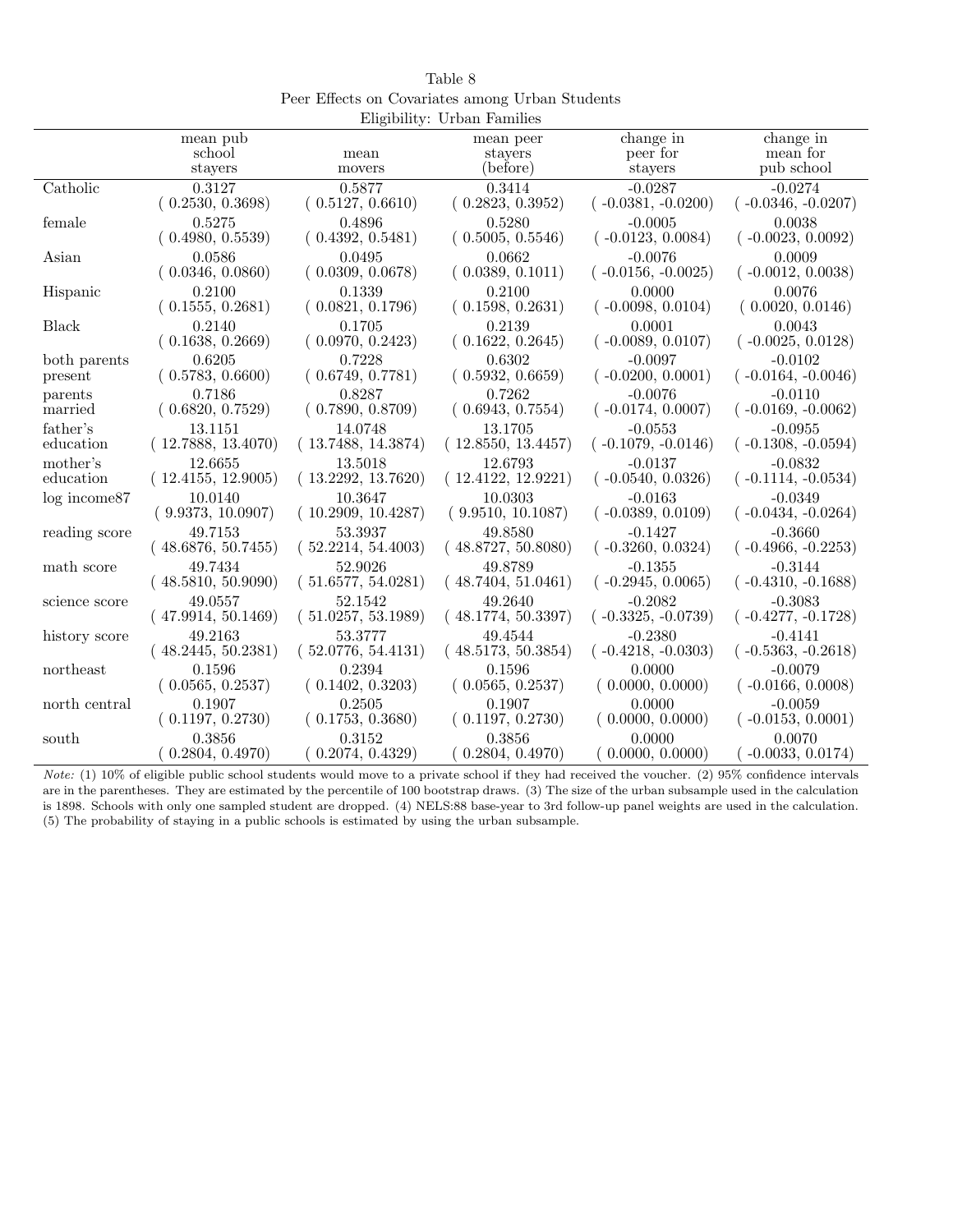|                                     |                     |                     | $\text{Lipunley: } \circ \text{Loun}$ radiation |                       |                       |
|-------------------------------------|---------------------|---------------------|-------------------------------------------------|-----------------------|-----------------------|
|                                     | mean pub<br>school  | mean                | mean peer<br>stayers                            | change in<br>peer for | change in<br>mean for |
|                                     | stayers             | movers              | (before)                                        | stayers               | pub school            |
| $X\beta$                            | 1.9288              | 1.4808              | 1.9131                                          | 0.0157                | 0.0446                |
|                                     | (1.7330, 2.3641)    | (1.2054, 1.7028)    | (1.7124, 2.3458)                                | (0.0040, 0.0397)      | (0.0346, 0.0861)      |
| $X\gamma$                           | 0.8712              | 0.9169              | 0.8739                                          | $-0.0027$             | $-0.0046$             |
|                                     | (0.7365, 1.0444)    | (0.7733, 1.0986)    | (0.7387, 1.0480)                                | $(-0.0044, -0.0010)$  | $(-0.0059, -0.0033)$  |
| $\lambda(X\beta-\tau)$              | 0.3345              | 0.6924              | 0.2473                                          | 0.0872                | 0.0791                |
|                                     | 0.2702, 0.3872)     | 0.6347, 0.7987)     | 0.1884, 0.3082)                                 | (0.0738, 0.0951)      | 0.0641, 0.0872)       |
| model 1- $\delta$                   |                     |                     |                                                 |                       |                       |
| $X\delta$                           | $-0.0446$           | 0.1354              | $-0.0811$                                       | 0.0366                | $-0.0179$             |
|                                     | $(-0.2168, 0.1049)$ | $(-0.6916, 1.0903)$ | $(-0.2854, 0.1284)$                             | $(-0.1455, 0.1372)$   | $(-0.1251, 0.0545)$   |
| model 1- $\beta$                    |                     |                     |                                                 |                       |                       |
| $\delta_1(X\beta)$                  | 0.0229              | 0.0176              | 0.0227                                          | 0.0002                | 0.0005                |
|                                     | $(-0.0224, 0.0698)$ | $(-0.0164, 0.0485)$ | $(-0.0221, 0.0689)$                             | $(-0.0003, 0.0010)$   | $(-0.0006, 0.0020)$   |
| model 1- $\gamma$                   |                     |                     |                                                 |                       |                       |
| $\delta_1(X\gamma)$                 | 0.2547              | 0.2681              | 0.2555                                          | $-0.0008$             | $-0.0013$             |
|                                     | $-0.0740, 0.4945)$  | $-0.0788, 0.5206$   | $-0.0744, 0.4956$                               | $-0.0017, 0.0002$     | $-0.0027, 0.0005)$    |
| model 2- $\delta$                   |                     |                     |                                                 |                       |                       |
| $X\delta + \alpha\lambda$           | $-0.0175$           | 0.2767              | $-0.0847$                                       | 0.0672                | 0.0095                |
|                                     | $(-0.2164, 0.1139)$ | $(-0.4131, 1.0489)$ | $(-0.2916, 0.1282)$                             | $(-0.1500, 0.2718)$   | $(-0.1482, 0.1184)$   |
| model 2- $\beta$                    |                     |                     |                                                 |                       |                       |
| $\delta_1(X\beta+\lambda)$          | 0.0307              | 0.0295              | 0.0293                                          | 0.0014                | 0.0017                |
|                                     | $(-0.0159, 0.0813)$ | $(-0.0161, 0.0736)$ | $(-0.0152, 0.0776)$                             | $(-0.0007, 0.0037)$   | $(-0.0008, 0.0046)$   |
| model 2- $\gamma$                   |                     |                     |                                                 |                       |                       |
| $\delta_1(X\gamma) + \alpha\lambda$ | 0.3638              | 0.4885              | 0.3375                                          | 0.0263                | 0.0232                |
|                                     | $-0.1044, 0.6775)$  | $-0.1541, 0.8897$   | $-0.0976, 0.6317$                               | $-0.0069, 0.0455)$    | $-0.0060, 0.0407)$    |

Table 9A Peer Effects on High School Graduation among Urban Students Eligibility: Urban Families

Note: (1) 10% of eligible public school students would move to a private school if they had received the voucher. (2) 95% confidence intervals are in the parentheses. They are estimated by the percentile of 100 bootstrap draws. (3) The size of the urban subsample used in the calculation is 1898. Schools with only one sampled student are dropped. (4) NELS:88 base-year to 3rd follow-up panel weights are used in the calculation. (5) The probability of staying in a public schools  $(\beta)$  is estimated by using the urban subsample while other parameters  $(\gamma, \delta, \alpha)$  are estimated from the full sample.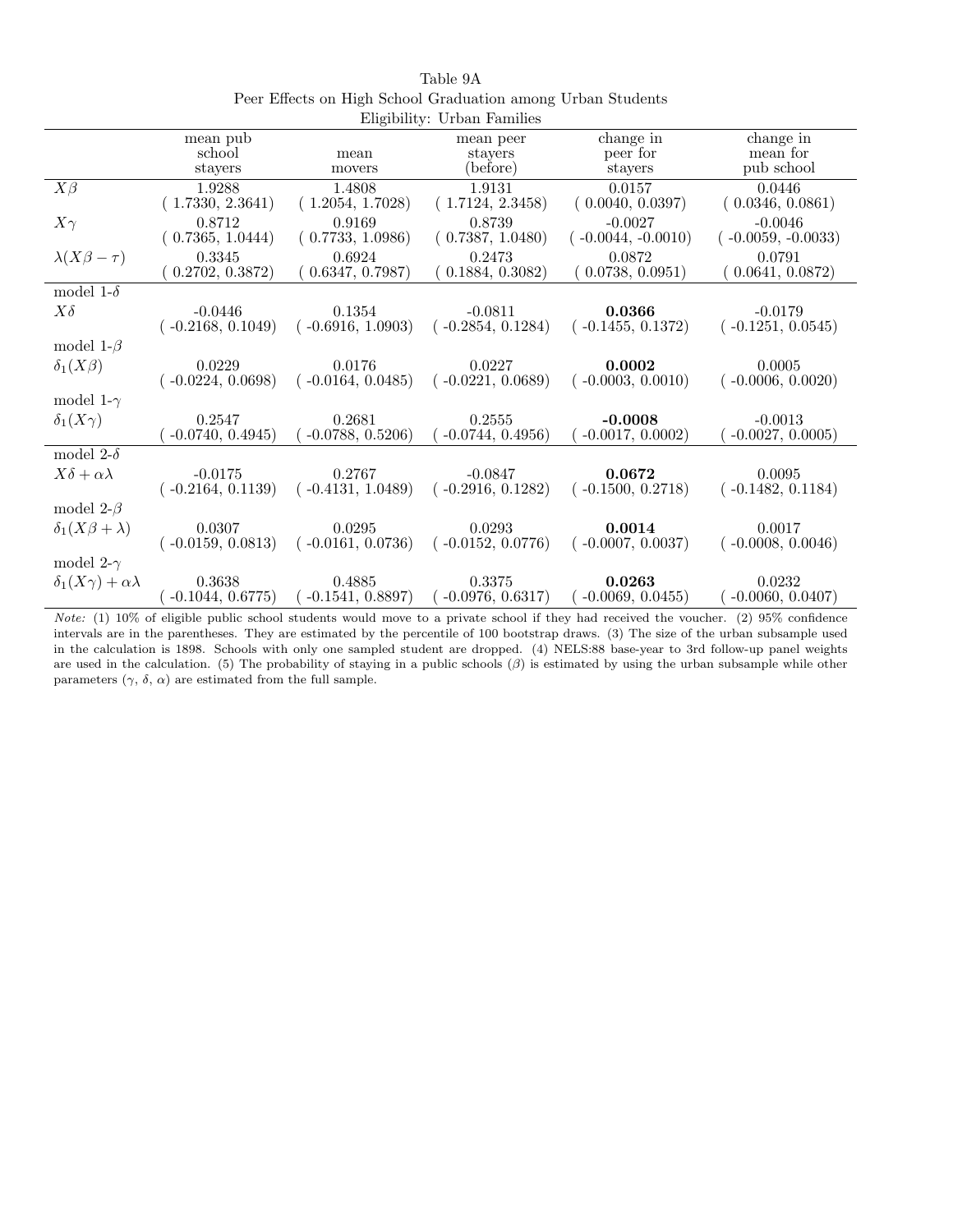|                                     |                      |                      | Engibility. UTDail Pallines |                      |                      |
|-------------------------------------|----------------------|----------------------|-----------------------------|----------------------|----------------------|
|                                     | mean pub             |                      | mean peer                   | change in            | change in            |
|                                     | school               | mean                 | stayers                     | peer for             | mean for             |
|                                     | stayers              | movers               | (before)                    | stayers              | pub school           |
| $X\beta$                            | 1.9288               | 1.4808               | 1.9131                      | 0.0157               | 0.0446               |
|                                     | (1.7605, 2.4353)     | (1.2568, 1.7486)     | (1.7356, 2.4155)            | (0.0013, 0.0394)     | (0.0335, 0.0880)     |
| $X\gamma$                           | 1.7917               | 1.8986               | 1.7979                      | $-0.0062$            | $-0.0106$            |
|                                     | (1.6791, 1.9131)     | (1.7522, 2.0362)     | (1.6846, 1.9196)            | $(-0.0097, -0.0026)$ | $(-0.0133, -0.0068)$ |
| $\lambda(X\beta-\tau)$              | 0.3345               | 0.6924               | 0.2473                      | 0.0872               | 0.0791               |
|                                     | 0.2682, 0.3791)      | (0.6204, 0.8197)     | (0.1792, 0.2957)            | (0.0741, 0.0954)     | (0.0616, 0.0876)     |
| model 1- $\delta$                   |                      |                      |                             |                      |                      |
| $X\delta$                           | $-1.5382$            | $-1.4336$            | $-1.5697$                   | 0.0315               | $-0.0104$            |
|                                     | $(-1.6962, -1.3314)$ | $(-2.3586, -0.5943)$ | $(-1.7814, -1.2449)$        | $(-0.1283, 0.7034)$  | $(-0.0940, 0.0962)$  |
| model 1- $\beta$                    |                      |                      |                             |                      |                      |
| $\delta_1(X\beta)$                  | 0.0154               | 0.0118               | 0.0153                      | 0.0001               | 0.0004               |
|                                     | $(-0.0588, 0.0743)$  | $(-0.0456, 0.0514)$  | $(-0.0581, 0.0733)$         | $(-0.0010, 0.0010)$  | $(-0.0014, 0.0023)$  |
| model 1- $\gamma$                   |                      |                      |                             |                      |                      |
| $\delta_1(X\gamma)$                 | 0.0162               | 0.0172               | 0.0163                      | $-0.0001$            | $-0.0001$            |
|                                     | $-0.3197, 0.1932)$   | $-0.3381, 0.2032)$   | $-0.3209, 0.1936)$          | $-0.0006, 0.0014)$   | $-0.0011, 0.0019$    |
| model 2- $\delta$                   |                      |                      |                             |                      |                      |
| $X\delta + \alpha\lambda$           | $-1.5145$            | $-1.3159$            | $-1.5732$                   | 0.0587               | 0.0113               |
|                                     | $(-1.7432, -1.2594)$ | $(-2.2282, -0.3096)$ | $(-1.7507, -1.0243)$        | $(-0.1571, 0.3139)$  | $(-0.1045, 0.1060)$  |
| model 2- $\beta$                    |                      |                      |                             |                      |                      |
| $\delta_1(X\beta+\lambda)$          | 0.0059               | 0.0057               | 0.0056                      | 0.0003               | 0.0003               |
|                                     | $(-0.0878, 0.0880)$  | $(-0.0836, 0.0821)$  | $(-0.0841, 0.0841)$         | $(-0.0042, 0.0037)$  | $(-0.0047, 0.0049)$  |
| model 2- $\gamma$                   |                      |                      |                             |                      |                      |
| $\delta_1(X\gamma) + \alpha\lambda$ | 0.0232               | 0.0314               | 0.0215                      | 0.0017               | 0.0015               |
|                                     | $-0.4386, 0.3033$    | $-0.5991, 0.4154)$   | $-0.4080, 0.2835)$          | $-0.0317, 0.0198)$   | $-0.0287, 0.0170)$   |

|                                                         | Table 9B                    |  |  |
|---------------------------------------------------------|-----------------------------|--|--|
| Peer Effects on College Attendance among Urban Students |                             |  |  |
|                                                         | Fligibility: Urban Familics |  |  |

Note: (1) 10% of eligible public school students would move to a private school if they had received the voucher. (2) 95% confidence intervals are in the parentheses. They are estimated by the percentile of 100 bootstrap draws. (3) The size of the urban subsample used in the calculation is 1898. Schools with only one sampled student are dropped. (4) NELS:88 base-year to 3rd follow-up panel weights are used in the calculation. (5) The probability of staying in a public schools  $(\beta)$  is estimated by using the urban subsample while other parameters  $(\gamma, \delta, \alpha)$  are estimated from the full sample.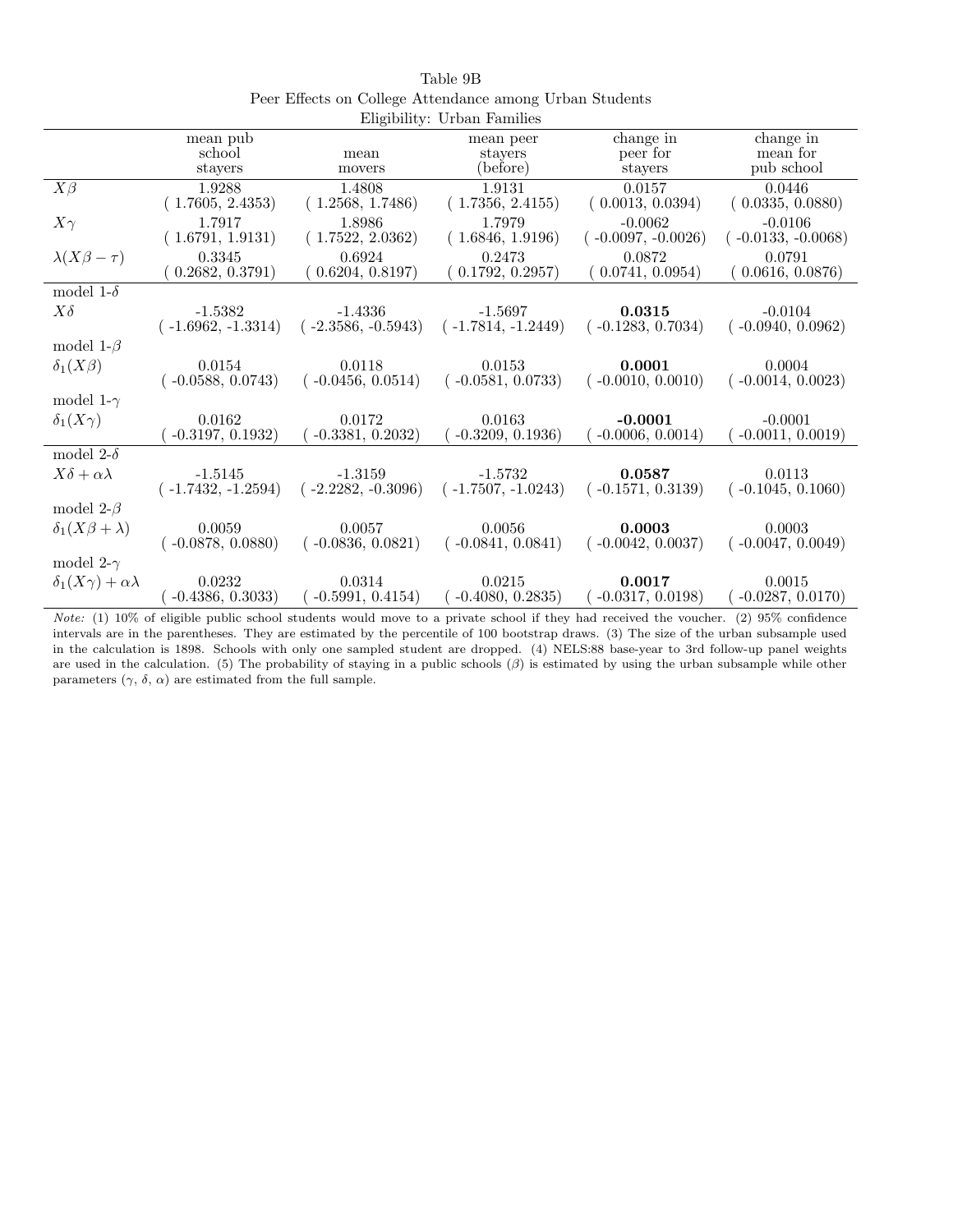|                                     |                      |                       | Engibility. Utball Fallings |                      |                      |
|-------------------------------------|----------------------|-----------------------|-----------------------------|----------------------|----------------------|
|                                     | mean pub             |                       | mean peer                   | change in            | change in            |
|                                     | school               | mean                  | stayers                     | peer for             | mean for             |
|                                     | stayers              | movers                | (before)                    | stayers              | pub school           |
|                                     |                      |                       |                             |                      |                      |
| $X\beta$                            | 1.9288               | 1.4808                | 1.9131                      | 0.0157               | 0.0446               |
|                                     | (1.7631, 2.3389)     | (1.3033, 1.7766)      | (1.7507, 2.3239)            | (0.0032, 0.0386)     | (0.0352, 0.0711)     |
| $X\gamma$                           | 47.7698              | 50.8878               | 47.9195                     | $-0.1497$            | $-0.3103$            |
|                                     | 45.1914, 49.9286)    | 48.2670, 53.2530)     | (45.3145, 50.0700)          | $(-0.3090, -0.0276)$ | $(-0.4028, -0.1963)$ |
| $\lambda(X\beta-\tau)$              | 0.3345               | 0.6924                | 0.2473                      | 0.0872               | 0.0791               |
|                                     | (0.2702, 0.3693)     | (0.6518, 0.7894)      | (0.1830, 0.2887)            | (0.0751, 0.0927)     | (0.0635, 0.0848)     |
| model 1- $\delta$                   |                      |                       |                             |                      |                      |
| $X\delta$                           | 1.4094               | 3.2896                | 1.5165                      | $-0.1071$            | $-0.1871$            |
|                                     | $(-11.3462, 7.4603)$ | $(-15.1608, 10.1555)$ | $(-10.3191, 5.7225)$        | $(-1.8394, 3.0908)$  | $(-0.8288, 1.1406)$  |
| model 1- $\beta$                    |                      |                       |                             |                      |                      |
| $\delta_1(X\beta)$                  | $-0.3267$            | $-0.2508$             | $-0.3240$                   | $-0.0027$            | $-0.0076$            |
|                                     | $(-1.2857, 0.4521)$  | $(-1.0156, 0.3179)$   | $(-1.2811, 0.4481)$         | $(-0.0157, 0.0041)$  | $(-0.0332, 0.0127)$  |
| model 1- $\gamma$                   |                      |                       |                             |                      |                      |
| $\delta_1(X\gamma)$                 | 2.4632               | 2.6239                | 2.4709                      | $-0.0077$            | $-0.0160$            |
|                                     | $-1.9706, 6.6040$    | $-2.0822, 7.0285$     | $-1.9782, 6.6319$           | $-0.0266, 0.0051)$   | $-0.0430, 0.0112)$   |
| model 2- $\delta$                   |                      |                       |                             |                      |                      |
| $X\delta + \alpha\lambda$           | 1.3261               | 2.6159                | 1.5524                      | $-0.2262$            | $-0.3081$            |
|                                     | $(-11.2074, 5.7472)$ | $(-11.0008, 12.9655)$ | $(-10.7944, 5.6609)$        | $(-1.5628, 2.2262)$  | $(-1.2186, 1.9488)$  |
| model 2- $\beta$                    |                      |                       |                             |                      |                      |
| $\delta_1(X\beta+\lambda)$          | $-0.2492$            | $-0.2392$             | $-0.2378$                   | $-0.0113$            | $-0.0136$            |
|                                     | $(-1.3879, 0.6077)$  | $(-1.3535, 0.5650)$   | $(-1.3351, 0.5808)$         | $(-0.0593, 0.0269)$  | $(-0.0728, 0.0345)$  |
| model 2- $\gamma$                   |                      |                       |                             |                      |                      |
| $\delta_1(X\gamma) + \alpha\lambda$ | 3.6160               | 4.8949                | 3.3534                      | 0.2626               | 0.2286               |
|                                     | $-2.6363, 8.6681)$   | $-3.6467, 12.1177$    | $-2.4787, 8.1537)$          | $-0.1576, 0.5624)$   | $-0.1347, 0.5004$    |

| Table 9C                                                   |
|------------------------------------------------------------|
| Peer Effects on 12th-Grade Math Score among Urban Students |
| Fligibility: Urban Familics                                |

Note: (1) 10% of eligible public school students would move to a private school if they had received the voucher. (2) 95% confidence intervals are in the parentheses. They are estimated by the percentile of 100 bootstrap draws. (3) The size of the urban subsample used in the calculation is 1765. Schools with only one sampled student are dropped. (4) NELS:88 base-year to 3rd follow-up panel weights are used in the calculation. (5) The probability of staying in a public schools  $(\beta)$  is estimated by using the urban subsample while other parameters  $(\gamma, \delta, \alpha)$  are estimated from the full sample.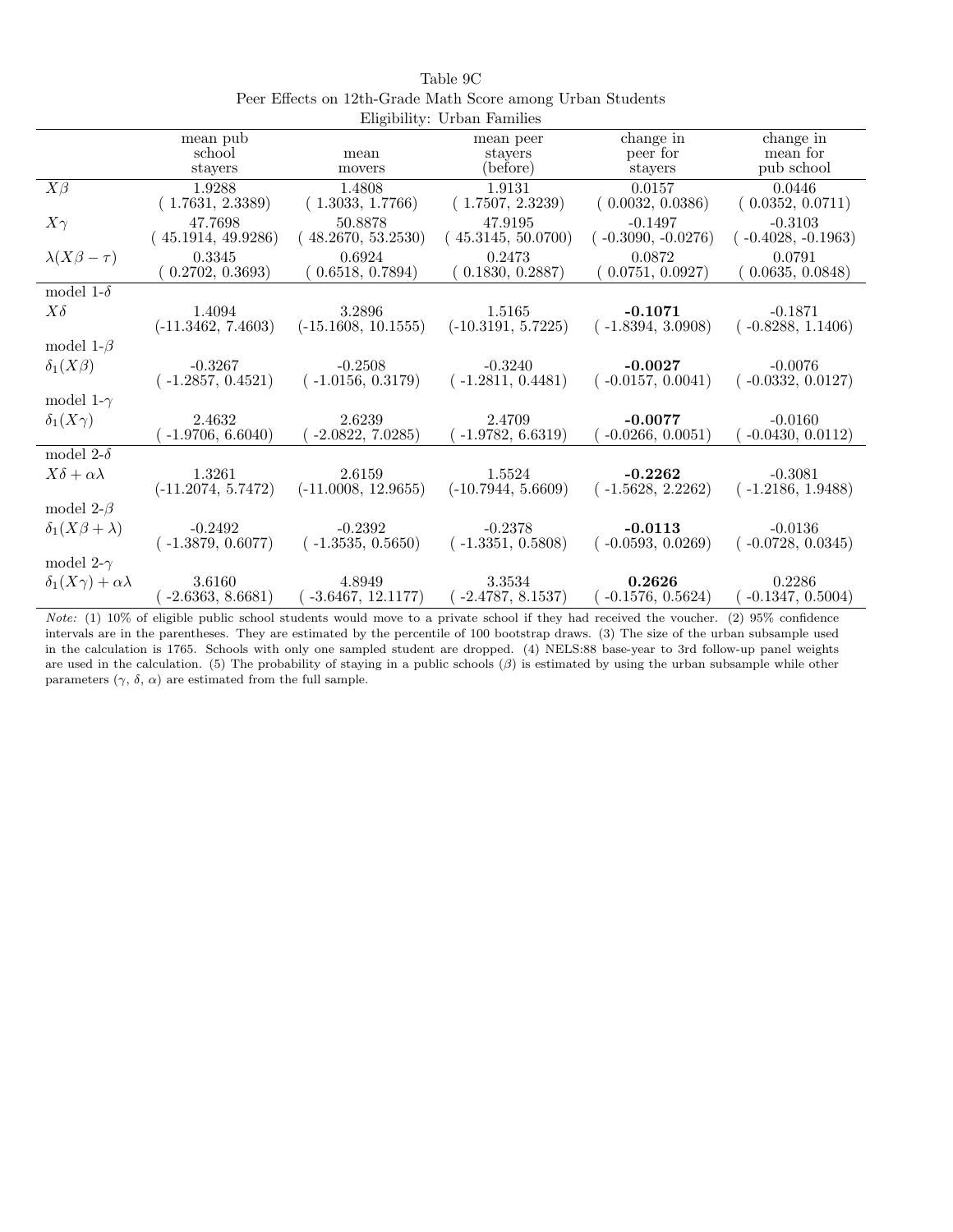| Table 10                                       |  |
|------------------------------------------------|--|
| Peer Effects on Covariates among All Students  |  |
| Eligibility: Family Income in the lower $20\%$ |  |

|                   | mean pub           |                    | mean peer          | change in            | change in            |
|-------------------|--------------------|--------------------|--------------------|----------------------|----------------------|
|                   | school             | mean               | stayers            | peer for             | mean for             |
|                   | stayers            | movers             | (before)           | stayers              | pub school           |
|                   |                    |                    |                    |                      |                      |
| Catholic          | 0.2856             | 0.5561             | 0.2904             | $-0.0048$            | $-0.0049$            |
|                   | (0.2662, 0.3129)   | (0.4769, 0.6528)   | (0.2730, 0.3168)   | $(-0.0087, -0.0027)$ | $(-0.0092, -0.0035)$ |
| female            | 0.5081             | 0.4940             | 0.5102             | $-0.0020$            | 0.0003               |
|                   | (0.4969, 0.5182)   | (0.4476, 0.5619)   | (0.5000, 0.5194)   | $(-0.0047, 0.0000)$  | $(-0.0014, 0.0011)$  |
| Asian             | 0.0325             | 0.0362             | 0.0337             | $-0.0012$            | $-0.0001$            |
|                   | (0.0272, 0.0420)   | (0.0183, 0.0596)   | (0.0273, 0.0448)   | $(-0.0029, 0.0006)$  | $(-0.0004, 0.0003)$  |
| Hispanic          | 0.0939             | 0.2448             | 0.0965             | $-0.0026$            | $-0.0027$            |
|                   | (0.0721, 0.1121)   | (0.1583, 0.3190)   | (0.0742, 0.1160)   | $(-0.0045, -0.0005)$ | $(-0.0054, -0.0014)$ |
| <b>Black</b>      | 0.1100             | 0.2379             | 0.1110             | $-0.0010$            | $-0.0023$            |
|                   | (0.0964, 0.1287)   | (0.1486, 0.3182)   | (0.0975, 0.1292)   | $(-0.0031, 0.0009)$  | $(-0.0046, -0.0007)$ |
| both parents      | 0.6864             | 0.5287             | 0.6858             | 0.0006               | 0.0029               |
| present           | (0.6714, 0.7017)   | (0.4713, 0.6187)   | (0.6733, 0.7006)   | $(-0.0020, 0.0026)$  | (0.0013, 0.0047)     |
| parents           | 0.8023             | 0.5631             | 0.7987             | 0.0036               | 0.0043               |
| married           | (0.7890, 0.8160)   | (0.5081, 0.6583)   | (0.7858, 0.8124)   | (0.0020, 0.0058)     | (0.0026, 0.0064)     |
| father's          | 13.3242            | 13.3461            | 13.3131            | 0.0111               | $-0.0004$            |
| education         | (13.2078, 13.4491) | (12.5679, 13.8232) | (13.1979, 13.4364) | $(-0.0041, 0.0224)$  | $(-0.0092, 0.0196)$  |
| mother's          | 12.9008            | 12.8980            | 12.8852            | 0.0156               | 0.0000               |
| education         | (12.8208, 13.0071) | (12.2289, 13.2471) | (12.8051, 12.9899) | (0.0027, 0.0286)     | $(-0.0071, 0.0184)$  |
| $log$ income $87$ | 10.1975            | 9.1849             | 10.1780            | 0.0195               | 0.0184               |
|                   | (10.1553, 10.2328) | (9.1126, 9.3997)   | (10.1349, 10.2119) | (0.0155, 0.0249)     | (0.0165, 0.0235)     |
| reading score     | 51.0389            | 50.4162            | 51.0130            | 0.0259               | 0.0113               |
|                   | (50.6791, 51.6989) | (49.2214, 51.7474) | (50.6611, 51.6584) | $(-0.0230, 0.0670)$  | $(-0.0142, 0.0448)$  |
| math score        | 51.1537            | 50.5213            | 51.1302            | 0.0234               | 0.0115               |
|                   | (50.7012, 51.6676) | (48.6758, 51.9008) | (50.6856, 51.6280) | $(-0.0115, 0.0676)$  | $(-0.0148, 0.0701)$  |
| science score     | 51.2766            | 49.3448            | 51.2511            | 0.0255               | 0.0350               |
|                   | (50.8841, 51.7619) | (47.8214, 50.6422) | (50.8709, 51.7365) | $(-0.0108, 0.0636)$  | (0.0140, 0.0866)     |
| history score     | 50.8892            | 50.4122            | 50.8647            | 0.0245               | 0.0086               |
|                   | (50.4927, 51.4456) | (48.9427, 51.7501) | (50.4755, 51.4176) | $(-0.0289, 0.0789)$  | $(-0.0207, 0.0411)$  |
| urban             | 0.1955             | 0.7864             | 0.1955             | 0.0000               | $-0.0107$            |
|                   | (0.1583, 0.2350)   | (0.6949, 0.8778)   | (0.1583, 0.2350)   | (0.0000, 0.0000)     | $(-0.0172, -0.0092)$ |
| suburban          | 0.4460             | 0.2130             | 0.4460             | 0.0000               | 0.0042               |
|                   | (0.4018, 0.4911)   | (0.1220, 0.3051)   | (0.4018, 0.4911)   | (0.0000, 0.0000)     | (0.0022, 0.0079)     |
| northeast         | 0.1848             | 0.2168             | 0.1848             | 0.0000               | $-0.0006$            |
|                   | (0.1492, 0.2143)   | (0.1208, 0.3423)   | (0.1492, 0.2143)   | (0.0000, 0.0000)     | $(-0.0041, 0.0010)$  |
| north central     | 0.2766             | 0.2348             | 0.2766             | 0.0000               | 0.0008               |
|                   | (0.2347, 0.3131)   | (0.1471, 0.3559)   | (0.2347, 0.3131)   | (0.0000, 0.0000)     | $(-0.0013, 0.0031)$  |
| south             | 0.3497             | 0.3876             | 0.3497             | 0.0000               | $-0.0007$            |
|                   | (0.3022, 0.3849)   | 0.2324, 0.5180     | (0.3022, 0.3849)   | 0.0000, 0.0000)      | $-0.0037, 0.0019$    |

Note: (1) 10% of eligible public school students would move to a private school if they had received the voucher. (2) 95% confidence intervals are in the parentheses. They are estimated by the percentile of 100 bootstrap draws. (3) The sample size used in the calculation is 9029. Schools with only one sampled student are dropped. (4) NELS:88 base-year to 3rd follow-up panel weights are used in the calculation.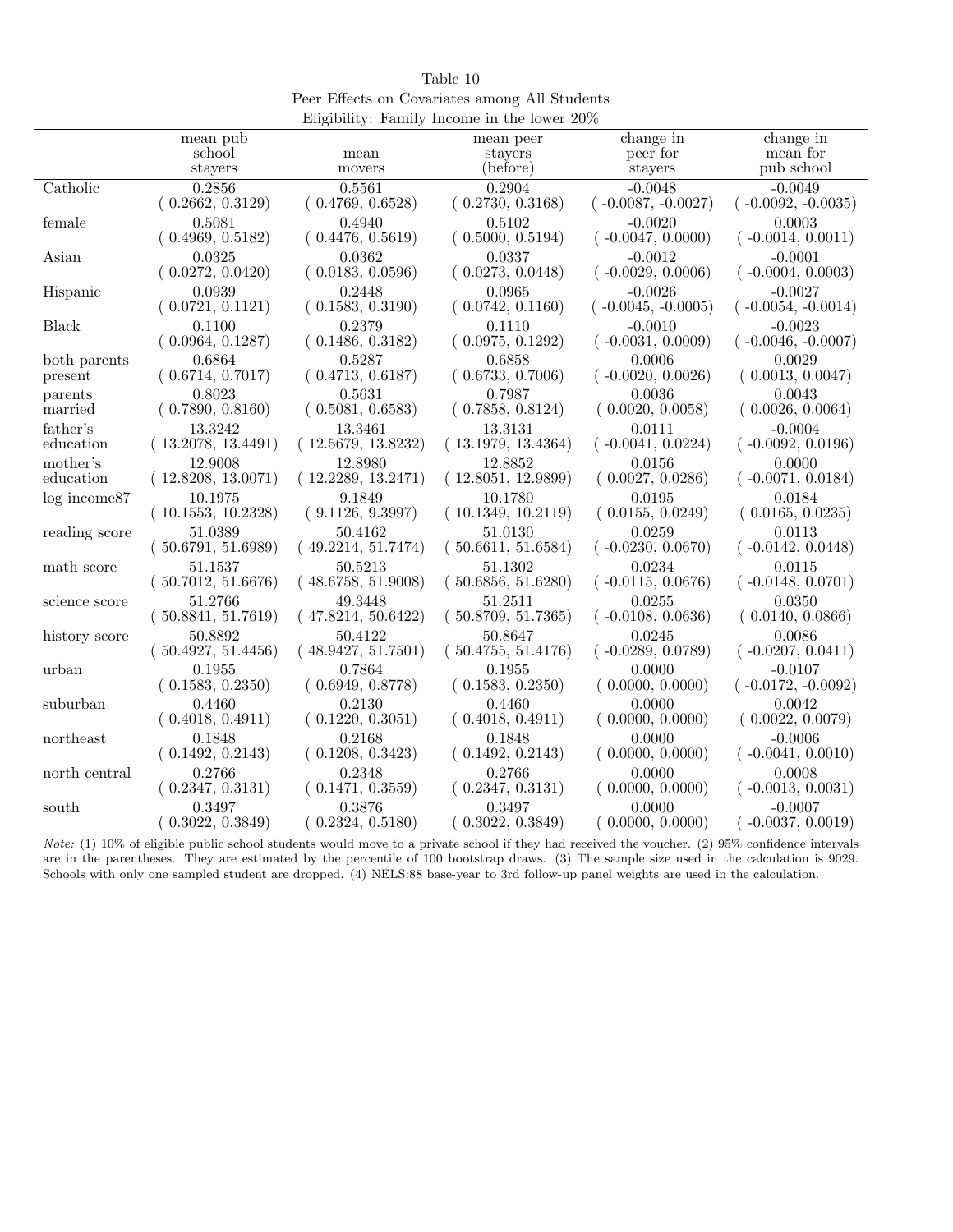|                                     |                     |                     | $\mathbf{m}_{\mathbf{p}}$ and $\mathbf{m}_{\mathbf{p}}$ . The summer is the result of $\mathbf{m}_{\mathbf{p}}$ |                      |                     |
|-------------------------------------|---------------------|---------------------|-----------------------------------------------------------------------------------------------------------------|----------------------|---------------------|
|                                     | mean pub            |                     | mean peer                                                                                                       | change in            | change in           |
|                                     | school              | mean                | stayers                                                                                                         | peer for             | mean for            |
|                                     | stayers             | movers              | (before)                                                                                                        | stayers              | pub school          |
| $X\beta$                            | 3.6840              | 2.2503              | 3.6922                                                                                                          | $-0.0082$            | 0.0260              |
|                                     | (3.7965, 4.7771)    | (2.0079, 2.5124)    | (3.8051, 4.7825)                                                                                                | $(-0.0106, -0.0035)$ | (0.0284, 0.0632)    |
| $X\gamma$                           | 0.8828              | 0.8507              | 0.8820                                                                                                          | 0.0008               | 0.0006              |
|                                     | (0.7186, 0.9822)    | (0.6908, 0.9486)    | (0.7178, 0.9812)                                                                                                | (0.0004, 0.0012)     | (0.0003, 0.0012)    |
| $\lambda(X\beta-\tau)$              | 0.0921              | 0.6667              | 0.0727                                                                                                          | 0.0194               | 0.0165              |
|                                     | 0.0725, 0.1143)     | 0.6073, 0.8377)     | (0.0537, 0.0920)                                                                                                | (0.0159, 0.0276)     | (0.0132, 0.0241)    |
| model 1- $\delta$                   |                     |                     |                                                                                                                 |                      |                     |
| $X\delta$                           | 0.0039              | $-0.7763$           | $-0.0097$                                                                                                       | 0.0136               | 0.0141              |
|                                     | $(-0.1259, 0.1809)$ | $(-2.8783, 1.8414)$ | $(-0.1865, 0.1723)$                                                                                             | $(-0.0300, 0.1328)$  | $(-0.0425, 0.0556)$ |
| model 1- $\beta$                    |                     |                     |                                                                                                                 |                      |                     |
| $\delta_1(X\beta)$                  | 0.0206              | 0.0126              | 0.0206                                                                                                          | 0.0000               | 0.0001              |
|                                     | $-0.0043, 0.0355$   | $(-0.0024, 0.0197)$ | $(-0.0044, 0.0356)$                                                                                             | $(-0.0001, 0.0000)$  | (0.0000, 0.0004)    |
| model 1- $\gamma$                   |                     |                     |                                                                                                                 |                      |                     |
| $\delta_1(X\gamma)$                 | 0.2581              | 0.2488              | 0.2579                                                                                                          | 0.0002               | 0.0002              |
|                                     | $-0.0484, 0.5684)$  | $-0.0461, 0.5542)$  | $-0.0484, 0.5679)$                                                                                              | 0.0000, 0.0006)      | 0.0000, 0.0005)     |
| model 2- $\delta$                   |                     |                     |                                                                                                                 |                      |                     |
| $X\delta + \alpha\lambda$           | 0.0039              | $-0.7762$           | $-0.0097$                                                                                                       | 0.0136               | 0.0141              |
|                                     | $(-0.1259, 0.1808)$ | $(-2.9010, 1.7668)$ | $(-0.1862, 0.1723)$                                                                                             | $(-0.0297, 0.1456)$  | $(-0.0413, 0.0553)$ |
| model 2- $\beta$                    |                     |                     |                                                                                                                 |                      |                     |
| $\delta_1(X\beta+\lambda)$          | 0.0237              | 0.0183              | 0.0237                                                                                                          | 0.0001               | 0.0003              |
|                                     | $(-0.0020, 0.0396)$ | $(-0.0015, 0.0285)$ | $(-0.0020, 0.0395)$                                                                                             | (0.0000, 0.0001)     | (0.0000, 0.0006)    |
| model 2- $\gamma$                   |                     |                     |                                                                                                                 |                      |                     |
| $\delta_1(X\gamma) + \alpha\lambda$ | 0.2591              | 0.2476              | 0.2589                                                                                                          | 0.0002               | 0.0001              |
|                                     | $-0.0485, 0.5698$   | $-0.0460, 0.5513)$  | $-0.0485, 0.5694)$                                                                                              | (0.0000, 0.0005)     | 0.0000, 0.0004)     |

Table 11A Peer Effects on High School Graduation among All Students Eligibility: Family Income in the lower 20%

Note: (1) 10% of eligible public school students would move to a private school if they had received the voucher. (2) 95% confidence intervals are in the parentheses. They are estimated by the percentile of 100 bootstrap draws. (3) The sample size used in the calculation is 9029. Schools with only one sampled student are dropped. (4) NELS:88 base-year to 3rd follow-up panel weights are used in the calculation.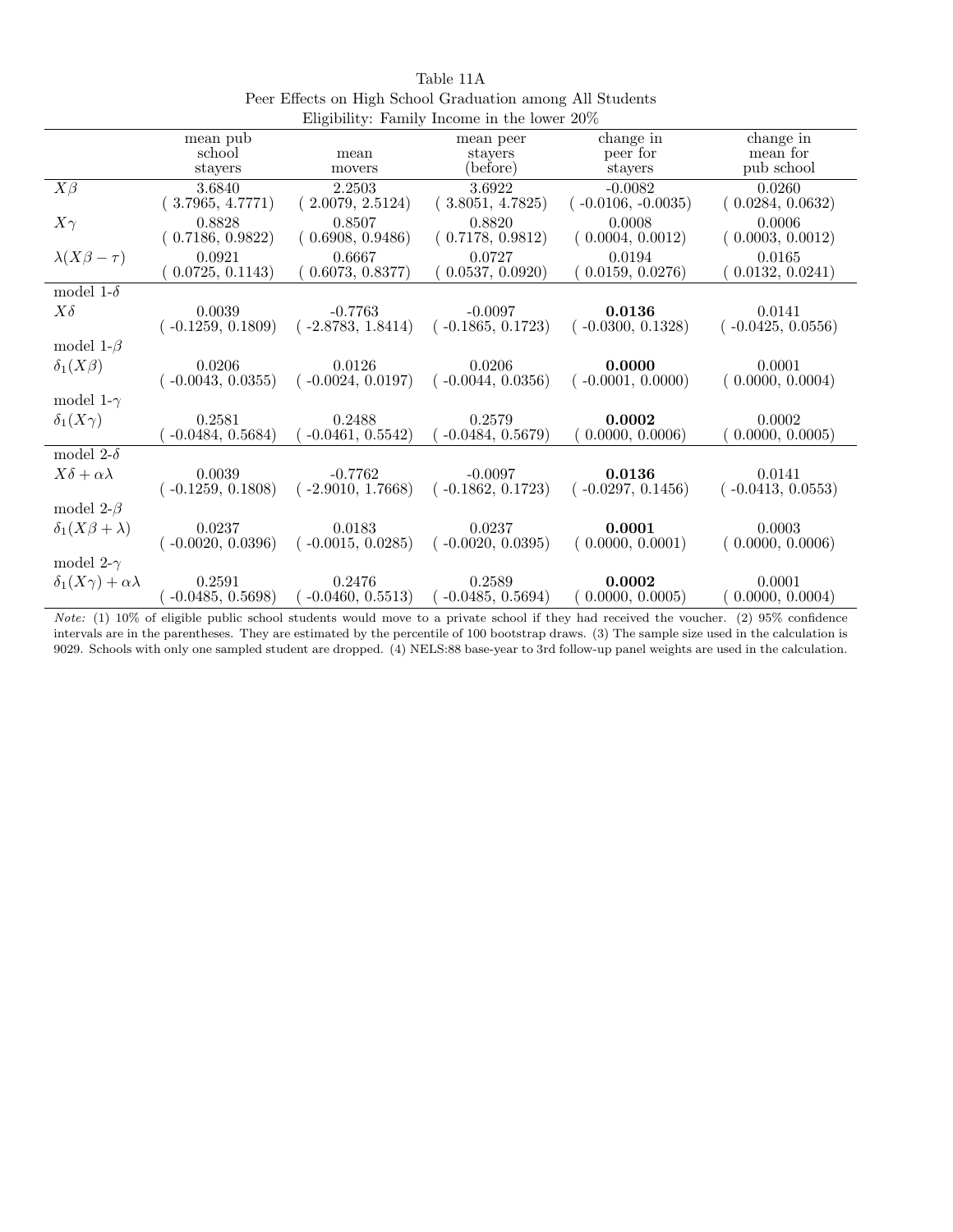|                                     |                      |                     | $\mu$ <sub>1</sub> , $\mu$ <sub>1</sub> , $\mu$ <sub>1</sub> , $\mu$ <sub>1</sub> , $\mu$ <sub>1</sub> , $\mu$ <sub>1</sub> , $\mu$ <sub>1</sub> , $\mu$ <sub>1</sub> , $\mu$ <sub>1</sub> , $\mu$ <sub>1</sub> , $\mu$ <sub>1</sub> , $\mu$ <sub>1</sub> , $\mu$ <sub>1</sub> , $\mu$ <sub>1</sub> , $\mu$ <sub>1</sub> , $\mu$ <sub>1</sub> , $\mu$ <sub>1</sub> , $\mu$ <sub>1</sub> , $\mu$ <sub>1</sub> , $\mu$ <sub>1</sub> , $\mu$ <sub>1</sub> , $\mu$ <sub>1</sub> , $\mu$ <sub>1</sub> , $\mu$ <sub>1</sub> , $\mu$ <sub></sub> |                       |                       |
|-------------------------------------|----------------------|---------------------|-------------------------------------------------------------------------------------------------------------------------------------------------------------------------------------------------------------------------------------------------------------------------------------------------------------------------------------------------------------------------------------------------------------------------------------------------------------------------------------------------------------------------------------------|-----------------------|-----------------------|
|                                     | mean pub<br>school   | mean                | mean peer<br>stayers                                                                                                                                                                                                                                                                                                                                                                                                                                                                                                                      | change in<br>peer for | change in<br>mean for |
|                                     | stayers              | movers              | (before)                                                                                                                                                                                                                                                                                                                                                                                                                                                                                                                                  | stayers               | pub school            |
| $X\beta$                            | 3.6840               | 2.2503              | 3.6922                                                                                                                                                                                                                                                                                                                                                                                                                                                                                                                                    | $-0.0082$             | 0.0260                |
|                                     | (3.7963, 4.9676)     | (2.0024, 2.6124)    | (3.8044, 4.9753)                                                                                                                                                                                                                                                                                                                                                                                                                                                                                                                          | $(-0.0115, -0.0040)$  | (0.0286, 0.0607)      |
| $X\gamma$                           | 1.8161               | 1.7999              | 1.8151                                                                                                                                                                                                                                                                                                                                                                                                                                                                                                                                    | 0.0010                | 0.0003                |
|                                     | (1.6862, 1.9672)     | (1.6775, 1.9302)    | (1.6857, 1.9663)                                                                                                                                                                                                                                                                                                                                                                                                                                                                                                                          | (0.0003, 0.0022)      | $(-0.0002, 0.0014)$   |
| $\lambda(X\beta-\tau)$              | 0.0921               | 0.6667              | 0.0727                                                                                                                                                                                                                                                                                                                                                                                                                                                                                                                                    | 0.0194                | 0.0165                |
|                                     | 0.0684, 0.1117       | (0.6104, 0.8425)    | (0.0501, 0.0856)                                                                                                                                                                                                                                                                                                                                                                                                                                                                                                                          | (0.0168, 0.0279)      | (0.0138, 0.0240)      |
| model 1- $\delta$                   |                      |                     |                                                                                                                                                                                                                                                                                                                                                                                                                                                                                                                                           |                       |                       |
| $X\delta$                           | $-1.5117$            | $-1.7100$           | $-1.5218$                                                                                                                                                                                                                                                                                                                                                                                                                                                                                                                                 | 0.0102                | 0.0036                |
|                                     | $(-1.6687, -1.3689)$ | $(-2.8948, 0.0805)$ | $(-1.6653, -1.3600)$                                                                                                                                                                                                                                                                                                                                                                                                                                                                                                                      | $(-0.0234, 0.0339)$   | $(-0.0394, 0.0287)$   |
| model 1- $\beta$                    |                      |                     |                                                                                                                                                                                                                                                                                                                                                                                                                                                                                                                                           |                       |                       |
| $\delta_1(X\beta)$                  | 0.0104               | 0.0064              | 0.0105                                                                                                                                                                                                                                                                                                                                                                                                                                                                                                                                    | 0.0000                | 0.0001                |
|                                     | $(-0.0130, 0.0399)$  | $(-0.0075, 0.0203)$ | $(-0.0131, 0.0399)$                                                                                                                                                                                                                                                                                                                                                                                                                                                                                                                       | $(-0.0001, 0.0000)$   | $(-0.0001, 0.0004)$   |
| model 1- $\gamma$                   |                      |                     |                                                                                                                                                                                                                                                                                                                                                                                                                                                                                                                                           |                       |                       |
| $\delta_1(X\gamma)$                 | 0.0164               | 0.0163              | 0.0164                                                                                                                                                                                                                                                                                                                                                                                                                                                                                                                                    | 0.0000                | 0.0000                |
|                                     | $-0.2328, 0.3192)$   | $-0.2294, 0.3142)$  | $-0.2327, 0.3189)$                                                                                                                                                                                                                                                                                                                                                                                                                                                                                                                        | $-0.0002, 0.0002)$    | $-0.0001, 0.0002)$    |
| model 2- $\delta$                   |                      |                     |                                                                                                                                                                                                                                                                                                                                                                                                                                                                                                                                           |                       |                       |
| $X\delta + \alpha\lambda$           | $-1.5117$            | -1.7093             | $-1.5218$                                                                                                                                                                                                                                                                                                                                                                                                                                                                                                                                 | 0.0102                | 0.0036                |
|                                     | $(-1.6685, -1.3697)$ | $(-2.8901, 0.0773)$ | $(-1.6653, -1.3728)$                                                                                                                                                                                                                                                                                                                                                                                                                                                                                                                      | $(-0.0299, 0.0338)$   | $(-0.0394, 0.0292)$   |
| model 2- $\beta$                    |                      |                     |                                                                                                                                                                                                                                                                                                                                                                                                                                                                                                                                           |                       |                       |
| $\delta_1(X\beta+\lambda)$          | 0.0110               | 0.0085              | 0.0110                                                                                                                                                                                                                                                                                                                                                                                                                                                                                                                                    | 0.0000                | 0.0001                |
|                                     | $(-0.0130, 0.0418)$  | $(-0.0093, 0.0274)$ | $(-0.0130, 0.0416)$                                                                                                                                                                                                                                                                                                                                                                                                                                                                                                                       | (0.0000, 0.0001)      | $(-0.0002, 0.0005)$   |
| model 2- $\gamma$                   |                      |                     |                                                                                                                                                                                                                                                                                                                                                                                                                                                                                                                                           |                       |                       |
| $\delta_1(X\gamma) + \alpha\lambda$ | 0.0165               | 0.0162              | 0.0165                                                                                                                                                                                                                                                                                                                                                                                                                                                                                                                                    | 0.0000                | 0.0000                |
|                                     | $-0.2330, 0.3198$    | $-0.2285, 0.3132)$  | $-0.2330, 0.3196$                                                                                                                                                                                                                                                                                                                                                                                                                                                                                                                         | $-0.0001, 0.0002)$    | $-0.0001, 0.0001)$    |

Table 11B Peer Effects on College Attendance among All Students Eligibility: Family Income in the lower 20%

Note: (1) 10% of eligible public school students would move to a private school if they had received the voucher. (2) 95% confidence intervals are in the parentheses. They are estimated by the percentile of 100 bootstrap draws. (3) The sample size used in the calculation is 9029. Schools with only one sampled student are dropped. (4) NELS:88 base-year to 3rd follow-up panel weights are used in the calculation.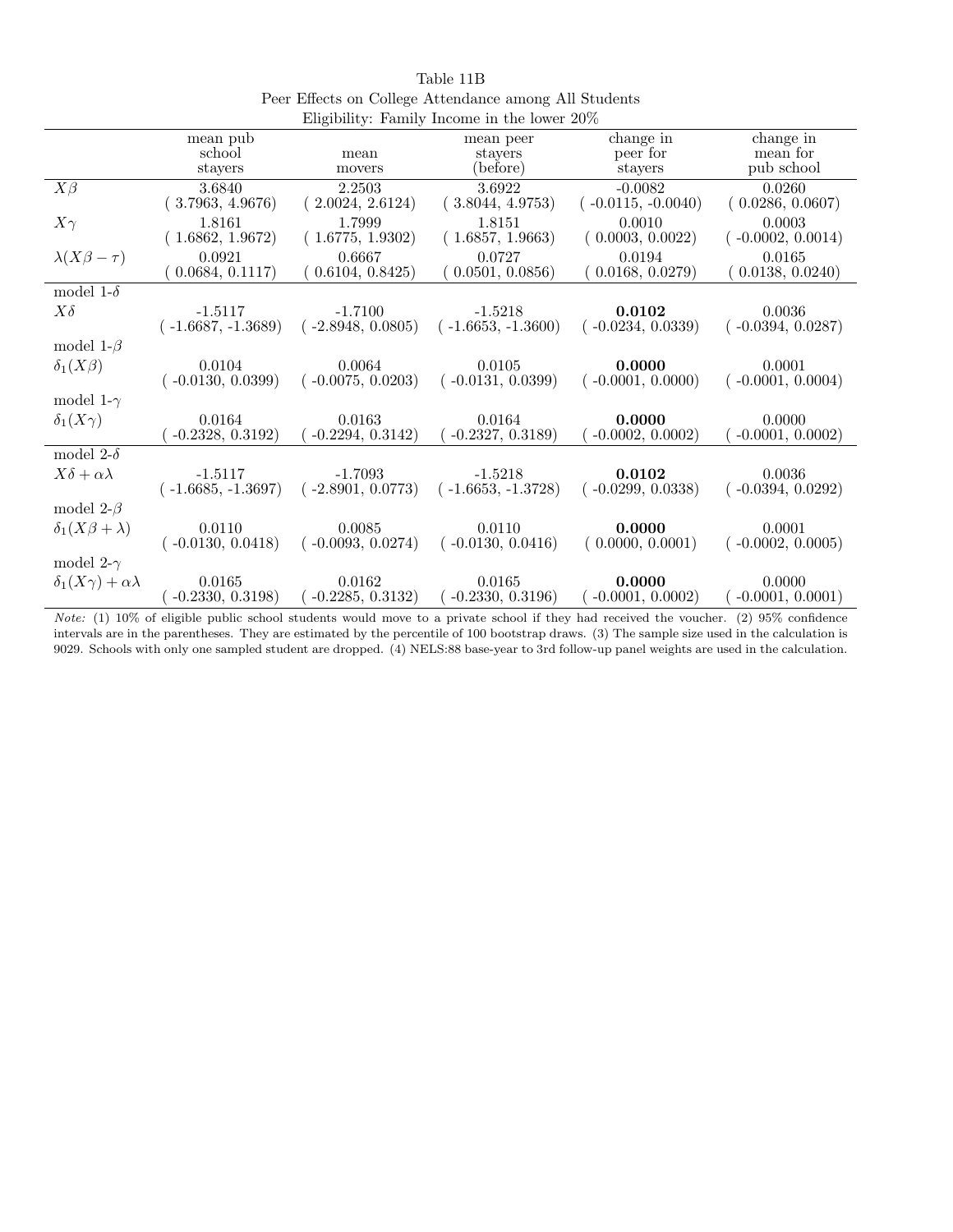|                                     | mean pub                         |                                  | mean peer                        | change in                         | change in                        |
|-------------------------------------|----------------------------------|----------------------------------|----------------------------------|-----------------------------------|----------------------------------|
|                                     | school                           | mean                             | stayers                          | peer for                          | mean for                         |
|                                     | stayers                          | movers                           | (before)                         | stayers                           | pub school                       |
| $X\beta$                            | 3.6840<br>(3.8227, 4.8204)       | 2.2503<br>(1.9982, 2.5210)       | 3.6922<br>(3.8315, 4.8275)       | $-0.0082$<br>$(-0.0105, -0.0035)$ | 0.0260<br>0.0297, 0.0679)        |
| $X\gamma$                           | 49.1633<br>(46.7050, 50.8739)    | 48.1447<br>45.2098, 50.4036)     | 49.1342<br>46.6613, 50.8439      | 0.0291<br>$(-0.0053, 0.0561)$     | 0.0185<br>(0.0011, 0.0571)       |
| $\lambda(X\beta-\tau)$              | 0.0921<br>0.0711, 0.1119)        | 0.6667<br>(0.6070, 0.8617)       | 0.0727<br>(0.0549, 0.0876)       | 0.0194<br>(0.0157, 0.0277)        | 0.0165<br>0.0131, 0.0246)        |
| model 1- $\delta$                   |                                  |                                  |                                  |                                   |                                  |
| $X\delta$                           | 1.0849<br>$(-3.4301, 5.0233)$    | 0.5981<br>$(-40.0656, 35.3583)$  | 1.0455<br>$(-2.8814, 4.6719)$    | 0.0394<br>$(-0.7985, 0.8816)$     | 0.0088<br>$(-0.6921, 0.8052)$    |
| model 1- $\beta$                    |                                  |                                  |                                  |                                   |                                  |
| $\delta_1(X\beta)$                  | $-0.0813$<br>$(-0.7315, 0.6773)$ | $-0.0497$<br>$(-0.4021, 0.3236)$ | $-0.0815$<br>$(-0.7330, 0.6782)$ | 0.0002<br>$(-0.0011, 0.0014)$     | $-0.0006$<br>$(-0.0073, 0.0081)$ |
| model 1- $\gamma$                   |                                  |                                  |                                  |                                   |                                  |
| $\delta_1(X\gamma)$                 | 2.5350<br>$-2.0723, 6.5715)$     | 2.4825<br>$-2.0040, 6.3263)$     | 2.5335<br>$-2.0713, 6.5671)$     | 0.0015<br>$-0.0014, 0.0045)$      | 0.0010<br>$-0.0013, 0.0052)$     |
| model 2- $\delta$                   |                                  |                                  |                                  |                                   |                                  |
| $X\delta + \alpha\lambda$           | 1.0825<br>$(-3.4197, 5.0033)$    | 0.5319<br>$(-39.8671, 35.3620)$  | 1.0452<br>$-2.8950, 5.0481$      | 0.0372<br>$(-0.7960, 0.9178)$     | 0.0065<br>$-0.6879, 0.8138$      |
| model 2- $\beta$                    |                                  |                                  |                                  |                                   |                                  |
| $\delta_1(X\beta+\lambda)$          | $-0.0149$<br>$(-0.7266, 0.7387)$ | $-0.0115$<br>$(-0.5009, 0.4681)$ | $-0.0149$<br>$(-0.7246, 0.7366)$ | 0.0000<br>$(-0.0022, 0.0026)$     | $-0.0002$<br>$(-0.0096, 0.0116)$ |
| model 2- $\gamma$                   |                                  |                                  |                                  |                                   |                                  |
| $\delta_1(X\gamma) + \alpha\lambda$ | 2.5400<br>$-2.0718, 6.5668)$     | 2.4693<br>$-1.9956, 6.2973)$     | 2.5391<br>$-2.0710, 6.5636)$     | 0.0009<br>$-0.0012, 0.0034)$      | 0.0004<br>$-0.0012, 0.0046)$     |

Table 11C Peer Effects on 12th-Grade Math Score among All Students Eligibility: Family Income in the lower 20%

Note: (1) 10% of eligible public school students would move to a private school if they had received the voucher. (2) 95% confidence intervals are in the parentheses. They are estimated by the percentile of 100 bootstrap draws. (3) The sample size used in the calculation is 8947. Schools with only one sampled student are dropped. (4) NELS:88 base-year to 3rd follow-up panel weights are used in the calculation.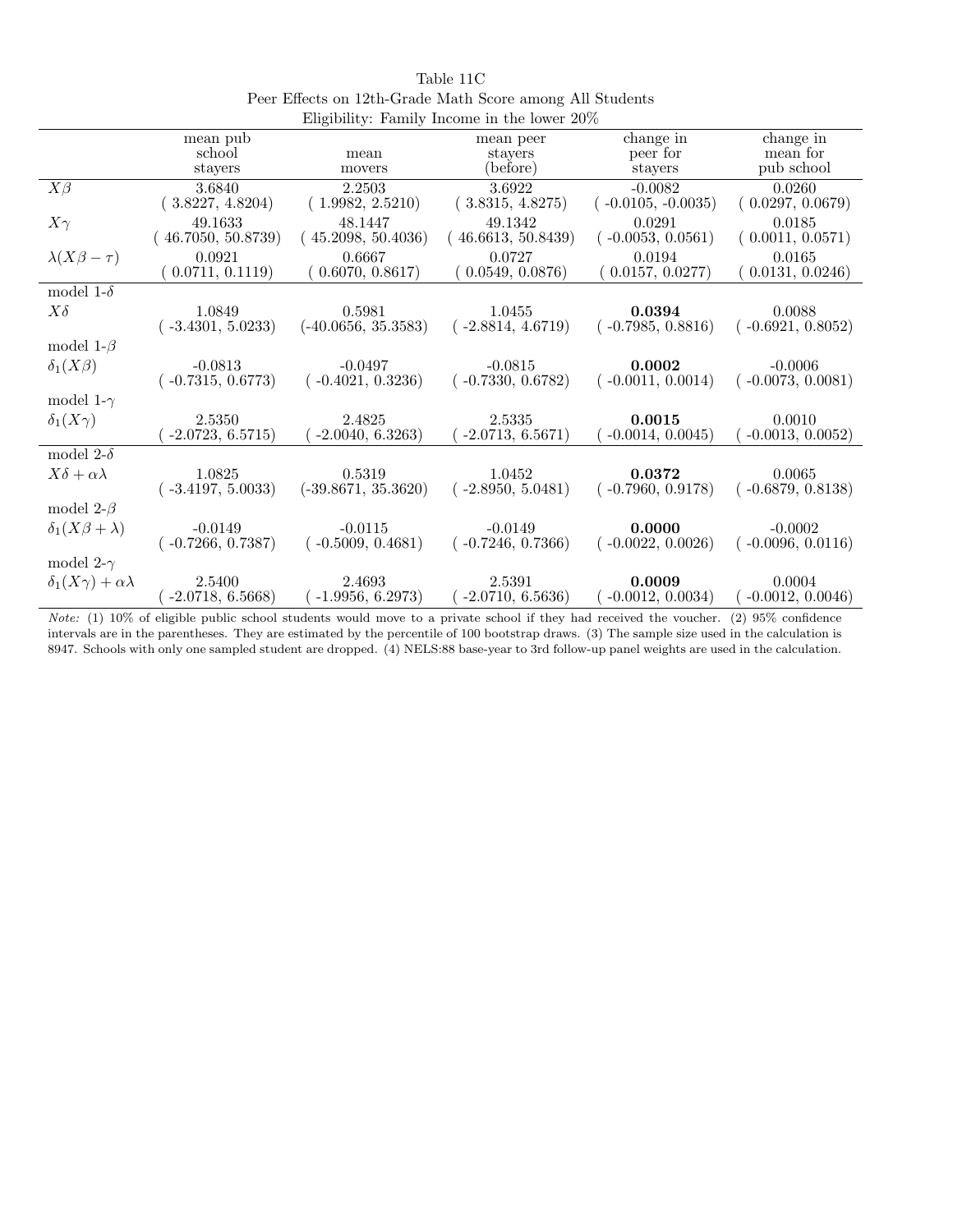| Table 12                                      |
|-----------------------------------------------|
| Peer Effects on Covariates among All Students |
| Eligibility: Non-Catholic Families            |

|                   |                    | $\text{m}_{\text{S}}$ and $\text{m}_{\text{S}}$ . Then contains $\text{r}$ |                    |                      |                      |
|-------------------|--------------------|----------------------------------------------------------------------------|--------------------|----------------------|----------------------|
|                   | mean pub           |                                                                            | mean peer          | change in            | change in            |
|                   | school             | mean                                                                       | stayers            | peer for             | mean for             |
|                   | stayers            | movers                                                                     | (before)           | stayers              | pub school           |
| Catholic          | 0.3119             | 0.0000                                                                     | 0.2952             | 0.0167               | 0.0214               |
|                   | (0.2904, 0.3318)   | (0.0000, 0.0000)                                                           | (0.2751, 0.3146)   | (0.0132, 0.0196)     | (0.0200, 0.0225)     |
| female            | 0.5094             | 0.4871                                                                     | 0.5094             | 0.0001               | 0.0015               |
|                   | (0.4972, 0.5228)   | (0.4371, 0.5367)                                                           | (0.4986, 0.5214)   | $(-0.0039, 0.0039)$  | $(-0.0018, 0.0051)$  |
| Asian             | 0.0314             | 0.0480                                                                     | 0.0323             | $-0.0009$            | $-0.0011$            |
|                   | (0.0245, 0.0366)   | (0.0296, 0.0701)                                                           | (0.0258, 0.0381)   | $(-0.0026, 0.0010)$  | $(-0.0025, 0.0001)$  |
| Hispanic          | 0.1016             | 0.0294                                                                     | 0.0993             | 0.0023               | 0.0050               |
|                   | (0.0827, 0.1221)   | (0.0139, 0.0439)                                                           | (0.0816, 0.1191)   | $(-0.0001, 0.0050)$  | (0.0032, 0.0065)     |
| Black             | 0.1026             | 0.2445                                                                     | 0.1062             | $-0.0036$            | $-0.0097$            |
|                   | (0.0883, 0.1204)   | (0.1726, 0.3359)                                                           | (0.0928, 0.1239)   | $(-0.0070, 0.0004)$  | $(-0.0165, -0.0044)$ |
| both parents      | 0.6797             | 0.7349                                                                     | 0.6868             | $-0.0071$            | $-0.0038$            |
| present           | (0.6652, 0.6936)   | (0.6861, 0.7829)                                                           | (0.6740, 0.6993)   | $(-0.0112, -0.0042)$ | $(-0.0072, -0.0005)$ |
| parents           | 0.7962             | 0.8222                                                                     | 0.7999             | $-0.0038$            | $-0.0018$            |
| married           | (0.7801, 0.8048)   | (0.7762, 0.8734)                                                           | (0.7849, 0.8076)   | $(-0.0070, -0.0008)$ | $(-0.0056, 0.0017)$  |
| father's          | 13.2356            | 14.5318                                                                    | 13.2760            | $-0.0405$            | $-0.0890$            |
| educaiton         | (13.1157, 13.3250) | (14.1157, 14.8743)                                                         | (13.1655, 13.3685) | $(-0.0645, -0.0171)$ | $(-0.1154, -0.0629)$ |
| mother's          | 12.8264            | 13.9084                                                                    | 12.8573            | $-0.0309$            | $-0.0743$            |
| educaiton         | (12.7294, 12.9117) | (13.6336, 14.1657)                                                         | (12.7573, 12.9413) | $(-0.0505, -0.0105)$ | $(-0.0934, -0.0582)$ |
| $log$ income $87$ | 10.1637            | 10.3886                                                                    | 10.1725            | $-0.0088$            | $-0.0154$            |
|                   | (10.1303, 10.1993) | (10.2901, 10.4582)                                                         | (10.1372, 10.2045) | $(-0.0141, -0.0022)$ | $(-0.0208, -0.0091)$ |
| reading score     | 50.8141            | 53.9233                                                                    | 50.9376            | $-0.1235$            | $-0.2135$            |
|                   | (50.3407, 51.2008) | (52.4139, 54.9597)                                                         | (50.5311, 51.3141) | $(-0.2065, -0.0466)$ | $(-0.2891, -0.1104)$ |
| math score        | 50.9192            | 54.1675                                                                    | 51.0405            | $-0.1213$            | $-0.2230$            |
|                   | (50.3608, 51.3364) | (52.3748, 55.6499)                                                         | (50.4999, 51.4044) | $(-0.2027, -0.0517)$ | $(-0.3324, -0.1166)$ |
| science score     | 51.1449            | 52.5537                                                                    | 51.2209            | $-0.0760$            | $-0.0967$            |
|                   | (50.7494, 51.5246) | (50.7774, 53.5541)                                                         | (50.8077, 51.6001) | $(-0.1464, -0.0139)$ | $(-0.1833, 0.0128)$  |
| history score     | 50.6477            | 54.0380                                                                    | 50.7985            | $-0.1508$            | $-0.2328$            |
|                   | (50.2683, 51.0245) | (52.6055, 55.1579)                                                         | (50.4176, 51.1762) | $(-0.2475, -0.0560)$ | $(-0.3233, -0.1454)$ |
| urban             | 0.1678             | 0.7269                                                                     | 0.1678             | 0.0000               | $-0.0384$            |
|                   | (0.1245, 0.2105)   | (0.6202, 0.8655)                                                           | (0.1245, 0.2105)   | (0.0000, 0.0000)     | $(-0.0482, -0.0300)$ |
| suburban          | 0.4542             | 0.2728                                                                     | 0.4542             | 0.0000               | 0.0125               |
|                   | (0.4066, 0.4980)   | (0.1344, 0.3798)                                                           | (0.4066, 0.4980)   | (0.0000, 0.0000)     | (0.0031, 0.0232)     |
| northeast         | 0.1859             | 0.1780                                                                     | 0.1859             | 0.0000               | 0.0005               |
|                   | (0.1489, 0.2153)   | (0.1027, 0.2708)                                                           | (0.1489, 0.2153)   | (0.0000, 0.0000)     | $(-0.0049, 0.0053)$  |
| north central     | 0.2782             | 0.2428                                                                     | 0.2782             | 0.0000               | 0.0024               |
|                   | (0.2381, 0.3256)   | (0.1839, 0.3440)                                                           | (0.2381, 0.3256)   | (0.0000, 0.0000)     | $(-0.0041, 0.0066)$  |
| south             | 0.3474             | 0.3918                                                                     | 0.3474             | 0.0000               | $-0.0031$            |
|                   | 0.3079, 0.3973)    | 0.2740, 0.5033                                                             | 0.3079, 0.3973)    | (0.0000, 0.0000)     | $-0.0105, 0.0046$    |

Note: (1) 10% of eligible public school students would move to a private school if they had received the voucher. (2) 95% confidence intervals are in the parentheses. They are estimated by the percentile of 100 bootstrap draws. (3) The sample size used in the calculation is 9029. Schools with only one sampled student are dropped. (4) NELS:88 base-year to 3rd follow-up panel weights are used in the calculation.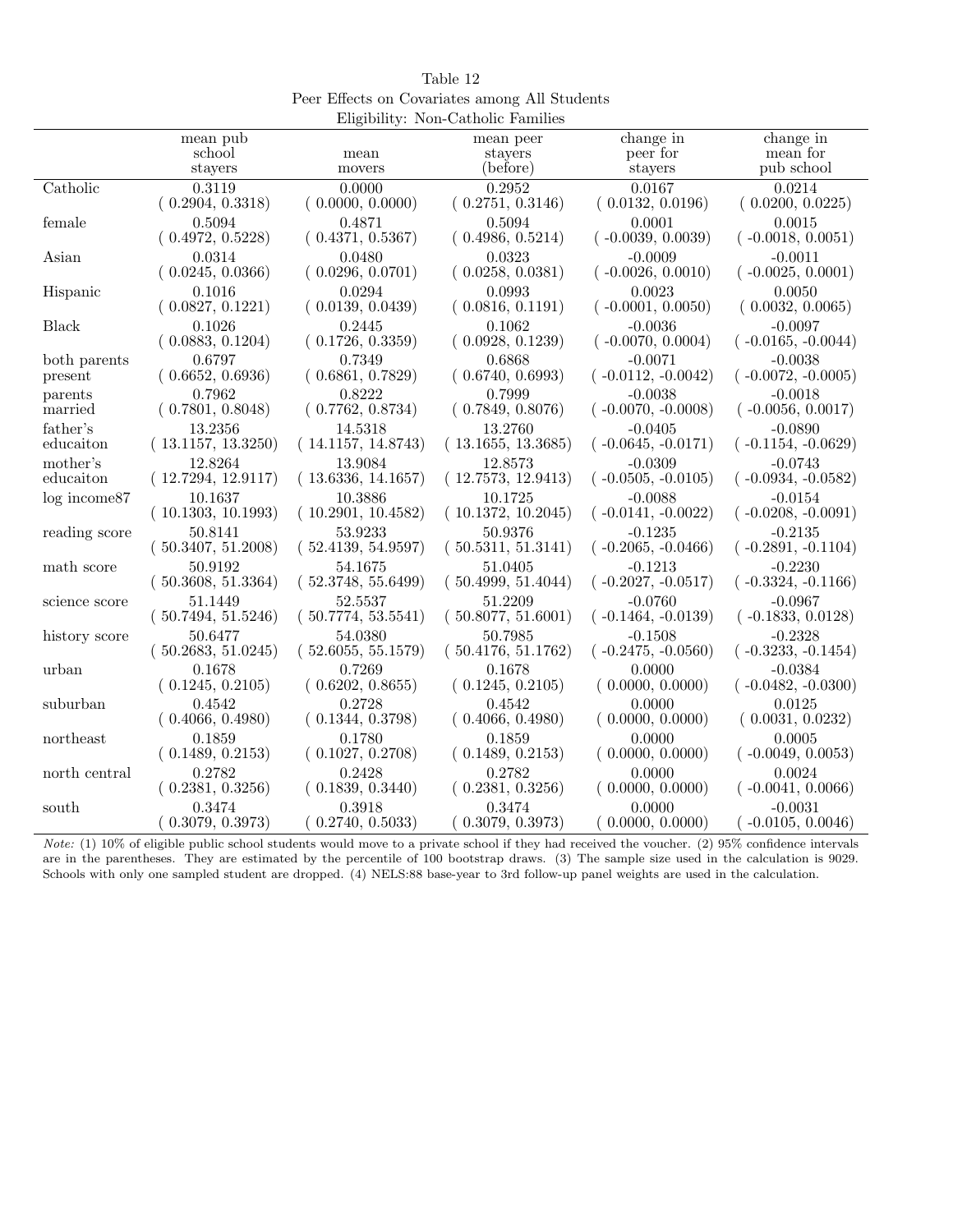|                                     |                                  |                               | Engrome, Ton Camone Familico     |                                   |                                   |
|-------------------------------------|----------------------------------|-------------------------------|----------------------------------|-----------------------------------|-----------------------------------|
|                                     | mean pub                         |                               | mean peer                        | change in                         | change in                         |
|                                     | school                           | mean                          | stayers                          | peer for                          | mean for                          |
|                                     | stayers                          | movers                        | (before)                         | stayers                           | pub school                        |
| $X\beta$                            | 3.8021<br>(3.8710, 4.7528)       | 1.7038<br>(1.5248, 1.8833)    | 3.7890<br>(3.8565, 4.7429)       | 0.0131<br>(0.0089, 0.0225)        | 0.1441<br>(0.1465, 0.2151)        |
| $X\gamma$                           | 0.8783<br>(0.7531, 1.0228)       | 0.9342<br>(0.8051, 1.0821)    | 0.8805<br>(0.7550, 1.0255)       | $-0.0022$<br>$(-0.0030, -0.0015)$ | $-0.0038$<br>$(-0.0048, -0.0030)$ |
| $\lambda(X\beta-\tau)$              | 0.1479<br>0.1134, 0.1677)        | 0.6426<br>(0.5500, 0.8488)    | 0.0655<br>(0.0449, 0.0813)       | 0.0824<br>(0.0682, 0.0899)        | 0.0724<br>(0.0552, 0.0820)        |
| model 1- $\delta$                   |                                  |                               |                                  |                                   |                                   |
| $X\delta$                           | $-0.0233$<br>$(-0.1638, 0.1281)$ | 0.1666<br>$(-0.6060, 0.6078)$ | $-0.0032$<br>$(-0.1597, 0.1267)$ | $-0.0201$<br>$(-0.0284, 0.0550)$  | $-0.0130$<br>$(-0.0425, 0.0390)$  |
| model 1- $\beta$                    |                                  |                               |                                  |                                   |                                   |
| $\delta_1(X\beta)$                  | 0.0212<br>$(-0.0005, 0.0383)$    | 0.0095<br>$(-0.0002, 0.0151)$ | 0.0212<br>$(-0.0005, 0.0382)$    | 0.0001<br>(0.0000, 0.0001)        | 0.0008<br>(0.0000, 0.0017)        |
| model 1- $\gamma$                   |                                  |                               |                                  |                                   |                                   |
| $\delta_1(X\gamma)$                 | 0.2568<br>$-0.0087, 0.6069)$     | 0.2732<br>$-0.0094, 0.6391)$  | 0.2575<br>$-0.0088, 0.6082)$     | $-0.0006$<br>$-0.0015, 0.0000$    | $-0.0011$<br>$-0.0025, 0.0000$    |
| model 2- $\delta$                   |                                  |                               |                                  |                                   |                                   |
| $X\delta + \alpha\lambda$           | $-0.0233$<br>$(-0.1640, 0.1290)$ | 0.1667<br>$(-0.5742, 0.5898)$ | $-0.0032$<br>$(-0.1597, 0.1267)$ | $-0.0201$<br>$(-0.0301, 0.0584)$  | $-0.0130$<br>$(-0.0443, 0.0439)$  |
| model 2- $\beta$                    |                                  |                               |                                  |                                   |                                   |
| $\delta_1(X\beta+\lambda)$          | 0.0248<br>(0.0011, 0.0429)       | 0.0147<br>(0.0006, 0.0233)    | 0.0242<br>(0.0011, 0.0420)       | 0.0006<br>(0.0000, 0.0010)        | 0.0014<br>(0.0001, 0.0024)        |
| model 2- $\gamma$                   |                                  |                               |                                  |                                   |                                   |
| $\delta_1(X\gamma) + \alpha\lambda$ | 0.2576<br>$-0.0088, 0.6081)$     | 0.2722<br>$-0.0094, 0.6377)$  | 0.2585<br>$-0.0088, 0.6098$      | $-0.0009$<br>$-0.0020, 0.0000$    | $-0.0014$<br>$-0.0029, 0.0001)$   |

Table 13A Peer Effects on High School Graduation among All Students Eligibility: Non-Catholic Families

Note: (1) 10% of eligible public school students would move to a private school if they had received the voucher. (2) 95% confidence intervals are in the parentheses. They are estimated by the percentile of 100 bootstrap draws. (3) The sample size used in the calculation is 9029. Schools with only one sampled student are dropped. (4) NELS:88 base-year to 3rd follow-up panel weights are used in the calculation.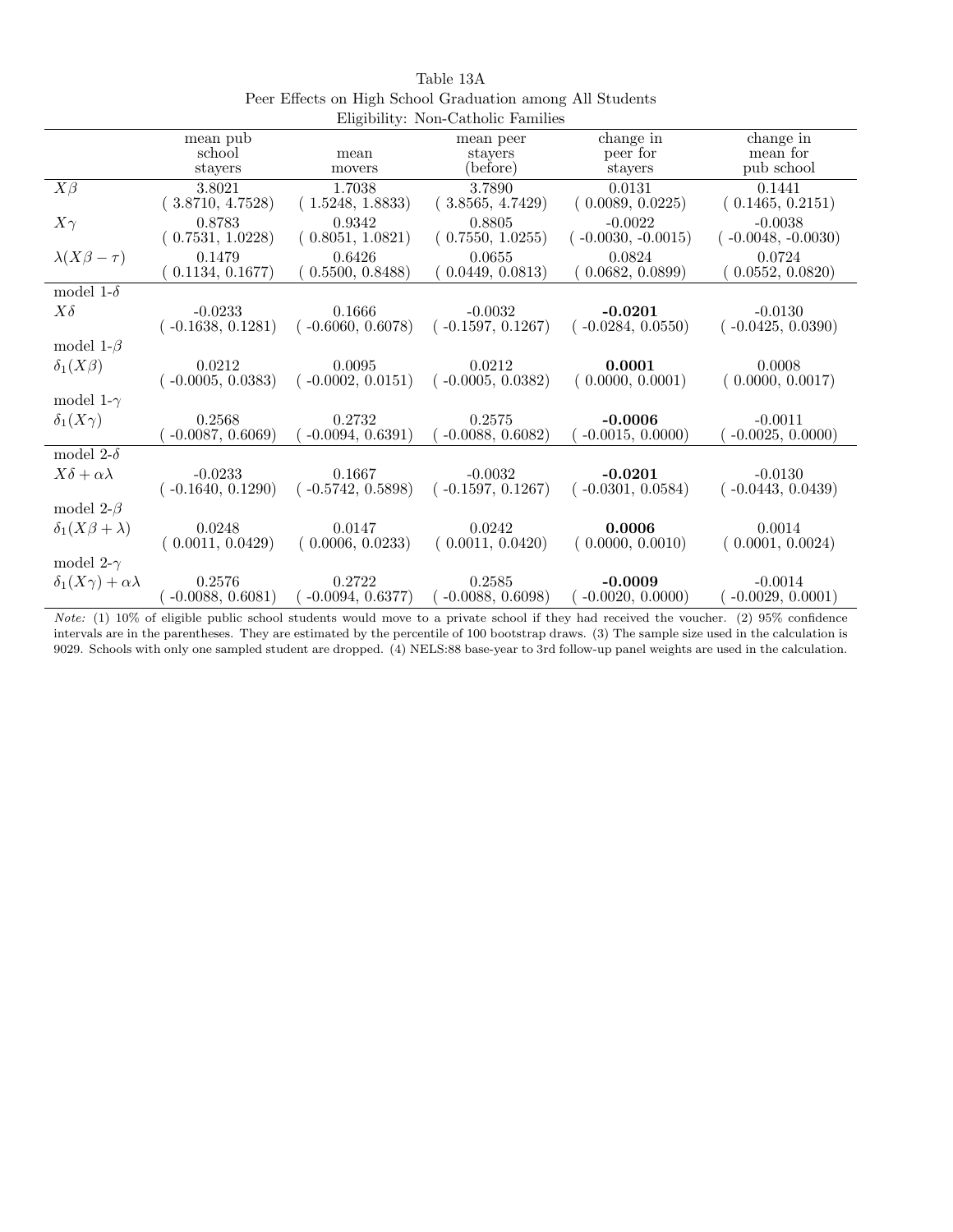|                                     |                      |                      | Engibility. Non-Catholic Pannies |                      |                      |
|-------------------------------------|----------------------|----------------------|----------------------------------|----------------------|----------------------|
|                                     | mean pub             |                      | mean peer                        | change in            | change in            |
|                                     | school               | mean                 | stayers                          | peer for             | mean for             |
|                                     | stayers              | movers               | (before)                         | stayers              | pub school           |
| $X\beta$                            | 3.8021               | 1.7038               | 3.7890                           | 0.0131               | 0.1441               |
|                                     | (3.9819, 4.8105)     | (1.5290, 1.9336)     | (3.9690, 4.7961)                 | (0.0099, 0.0231)     | (0.1549, 0.2136)     |
| $X\gamma$                           | 1.8064               | 1.9427               | 1.8114                           | $-0.0050$            | $-0.0094$            |
|                                     | (1.6971, 1.9628)     | (1.8186, 2.0962)     | (1.7032, 1.9667)                 | $(-0.0067, -0.0036)$ | $(-0.0113, -0.0073)$ |
| $\lambda(X\beta-\tau)$              | 0.1479               | 0.6426               | 0.0655                           | 0.0824               | 0.0724               |
|                                     | 0.1192, 0.1651)      | (0.5492, 0.8507)     | (0.0457, 0.0795)                 | 0.0677, 0.0907       | (0.0548, 0.0833)     |
| model 1- $\delta$                   |                      |                      |                                  |                      |                      |
| $X\delta$                           | $-1.5201$            | $-1.4494$            | $-1.5183$                        | $-0.0019$            | $-0.0049$            |
|                                     | $(-1.6843, -1.3989)$ | $(-1.9316, -0.8820)$ | $(-1.6558, -1.4008)$             | $(-0.0461, 0.0453)$  | $(-0.0432, 0.0312)$  |
| model 1- $\beta$                    |                      |                      |                                  |                      |                      |
| $\delta_1(X\beta)$                  | 0.0108               | 0.0048               | 0.0107                           | 0.0000               | 0.0004               |
|                                     | $(-0.0139, 0.0332)$  | $(-0.0057, 0.0131)$  | $(-0.0139, 0.0330)$              | $(-0.0001, 0.0001)$  | $(-0.0006, 0.0015)$  |
| model 1- $\gamma$                   |                      |                      |                                  |                      |                      |
| $\delta_1(X\gamma)$                 | 0.0163               | 0.0176               | 0.0164                           | 0.0000               | $-0.0001$            |
|                                     | $-0.2558, 0.2266$    | $-0.2746, 0.2440)$   | $-0.2564, 0.2272)$               | $-0.0006, 0.0007$    | $-0.0012, 0.0014)$   |
| model 2- $\delta$                   |                      |                      |                                  |                      |                      |
| $X\delta + \alpha\lambda$           | $-1.5200$            | $-1.4487$            | $-1.5183$                        | $-0.0017$            | $-0.0047$            |
|                                     | $(-1.6845, -1.3992)$ | $(-1.9196, -0.8686)$ | $(-1.6558, -1.4005)$             | $(-0.0450, 0.0476)$  | $(-0.0429, 0.0320)$  |
| model 2- $\beta$                    |                      |                      |                                  |                      |                      |
| $\delta_1(X\beta+\lambda)$          | 0.0116               | 0.0069               | 0.0113                           | 0.0003               | 0.0006               |
|                                     | $(-0.0148, 0.0353)$  | $(-0.0080, 0.0184)$  | $(-0.0145, 0.0345)$              | $(-0.0003, 0.0008)$  | $(-0.0008, 0.0020)$  |
| model 2- $\gamma$                   |                      |                      |                                  |                      |                      |
| $\delta_1(X\gamma) + \alpha\lambda$ | 0.0164               | 0.0175               | 0.0164                           | $-0.0001$            | $-0.0001$            |
|                                     | $-0.2559, 0.2269$    | $-0.2737, 0.2433)$   | $-0.2567, 0.2277)$               | $-0.0008, 0.0009$    | $(-0.0014, 0.0015)$  |

| Table 13B                                             |
|-------------------------------------------------------|
| Peer Effects on College Attendance among All Students |
| Fligibility: Non Catholic Familics                    |

Note: (1) 10% of eligible public school students would move to a private school if they had received the voucher. (2) 95% confidence intervals are in the parentheses. They are estimated by the percentile of 100 bootstrap draws. (3) The sample size used in the calculation is 9029. Schools with only one sampled student are dropped. (4) NELS:88 base-year to 3rd follow-up panel weights are used in the calculation.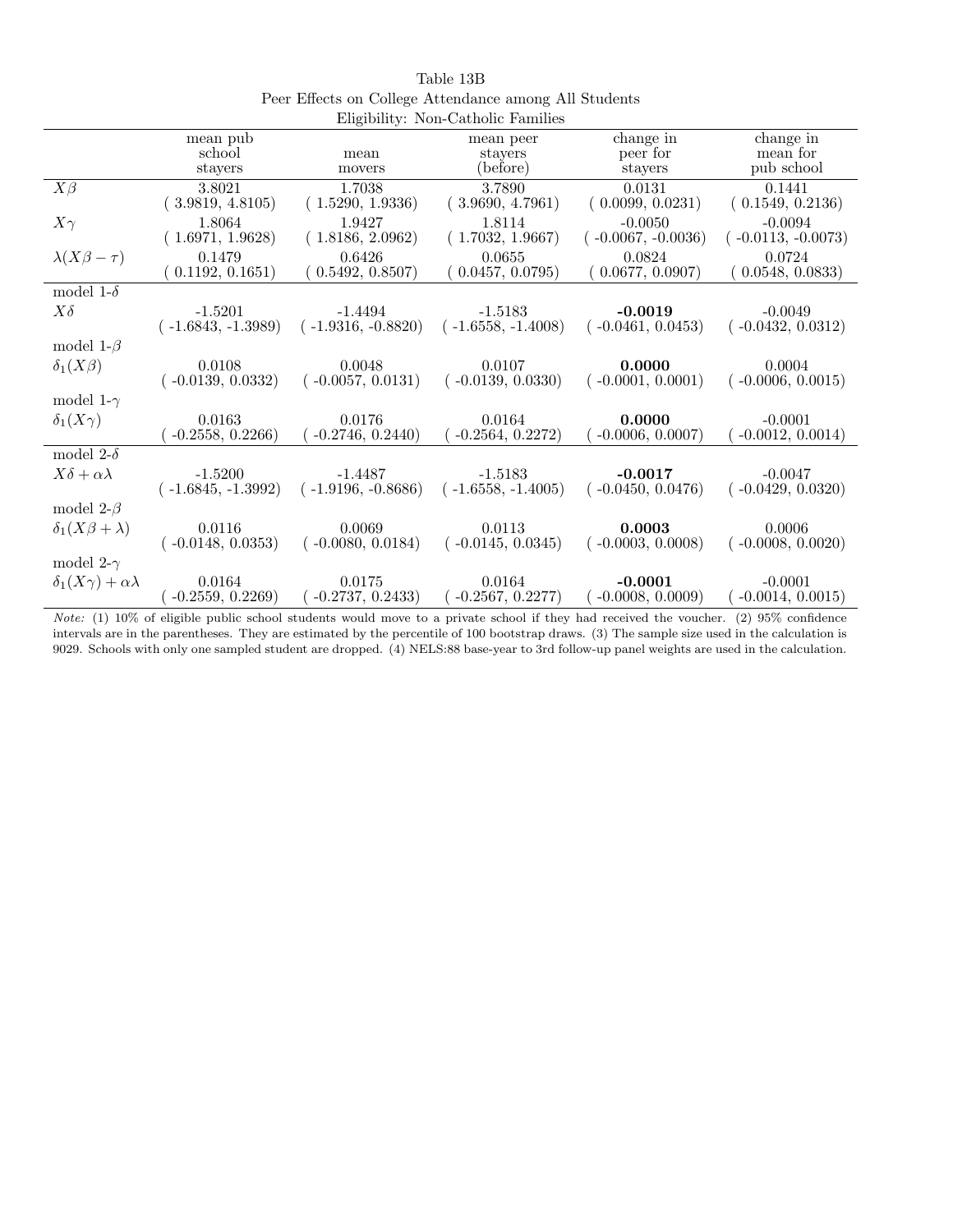|                                     |                     |                       | Lugionity. Ton Catholic I allinics |                       |                       |
|-------------------------------------|---------------------|-----------------------|------------------------------------|-----------------------|-----------------------|
|                                     | mean pub<br>school  | mean                  | mean peer<br>stayers               | change in<br>peer for | change in<br>mean for |
|                                     | stayers             | movers                | (before)                           | stayers               | pub school            |
| $X\beta$                            | 3.8021              | 1.7038                | 3.7890                             | 0.0131                | 0.1441                |
|                                     | (3.9461, 4.8743)    | (1.5291, 1.9232)      | (3.9289, 4.8595)                   | (0.0095, 0.0218)      | (0.1469, 0.2205)      |
| $X\gamma$                           | 48.9435             | 51.8765               | 49.0571                            | $-0.1137$             | $-0.2014$             |
|                                     | 46.8900, 51.1568    | 49.2283, 54.1173)     | (47.0169, 51.2524)                 | $-0.1644, -0.0659$    | $(-0.2867, -0.1136)$  |
| $\lambda(X\beta-\tau)$              | 0.1479              | 0.6426                | 0.0655                             | 0.0824                | 0.0724                |
|                                     | 0.1139, 0.1663)     | (0.5497, 0.8325)      | 0.0444, 0.0790)                    | (0.0696, 0.0896)      | 0.0562, 0.0819)       |
| model 1- $\delta$                   |                     |                       |                                    |                       |                       |
| $X\delta$                           | 0.8899              | 3.6017                | 1.0009                             | $-0.1111$             | $-0.1862$             |
|                                     | $(-2.5720, 6.1987)$ | $(-18.7272, 15.9333)$ | $(-2.8575, 5.0771)$                | $(-0.5500, 1.2816)$   | $(-1.1959, 1.2909)$   |
| model 1- $\beta$                    |                     |                       |                                    |                       |                       |
| $\delta_1(X\beta)$                  | $-0.0840$           | $-0.0376$             | $-0.0837$                          | $-0.0003$             | $-0.0032$             |
|                                     | $(-0.7397, 0.6205)$ | $(-0.2995, 0.2611)$   | $(-0.7369, 0.6177)$                | $(-0.0031, 0.0027)$   | $(-0.0297, 0.0269)$   |
| model 1- $\gamma$                   |                     |                       |                                    |                       |                       |
| $\delta_1(X\gamma)$                 | 2.5237              | 2.6749                | 2.5295                             | $-0.0059$             | $-0.0104$             |
|                                     | $-1.2717, 5.8473)$  | $-1.3436, 6.2023$     | $-1.2742, 5.8617$                  | $-0.0134, 0.0028$     | $-0.0226, 0.0045)$    |
| model 2- $\delta$                   |                     |                       |                                    |                       |                       |
| $X\delta + \alpha\lambda$           | 0.8795              | 3.5390                | 1.0008                             | $-0.1213$             | $-0.1965$             |
|                                     | $(-2.6346, 5.7247)$ | $(-18.8286, 14.2979)$ | $(-2.7943, 5.0510)$                | $(-0.5990, 1.2292)$   | $(-1.0535, 1.2828)$   |
| model 2- $\beta$                    |                     |                       |                                    |                       |                       |
| $\delta_1(X\beta+\lambda)$          | $-0.0156$           | $-0.0093$             | $-0.0152$                          | $-0.0004$             | $-0.0009$             |
|                                     | $(-0.7121, 0.7465)$ | $(-0.4026, 0.4151)$   | $(-0.6974, 0.7304)$                | $(-0.0165, 0.0170)$   | $(-0.0384, 0.0420)$   |
| model 2- $\gamma$                   |                     |                       |                                    |                       |                       |
| $\delta_1(X\gamma) + \alpha\lambda$ | 2.5269              | 2.6630                | 2.5354                             | $-0.0085$             | $-0.0127$             |
|                                     | $-1.2688, 5.8490)$  | $-1.3350, 6.1739)$    | $-1.2726, 5.8676$                  | $-0.0179, 0.0040)$    | $-0.0263, 0.0054)$    |

| Table 13C                                                |
|----------------------------------------------------------|
| Peer Effects on 12th-Grade Math Score among All Students |
| Eligibility: Non-Catholic Families                       |

Note: (1) 10% of eligible public school students would move to a private school if they had received the voucher. (2) 95% confidence intervals are in the parentheses. They are estimated by the percentile of 100 bootstrap draws. (3) The sample size used in the calculation is 8947. Schools with only one sampled student are dropped. (4) NELS:88 base-year to 3rd follow-up panel weights are used in the calculation.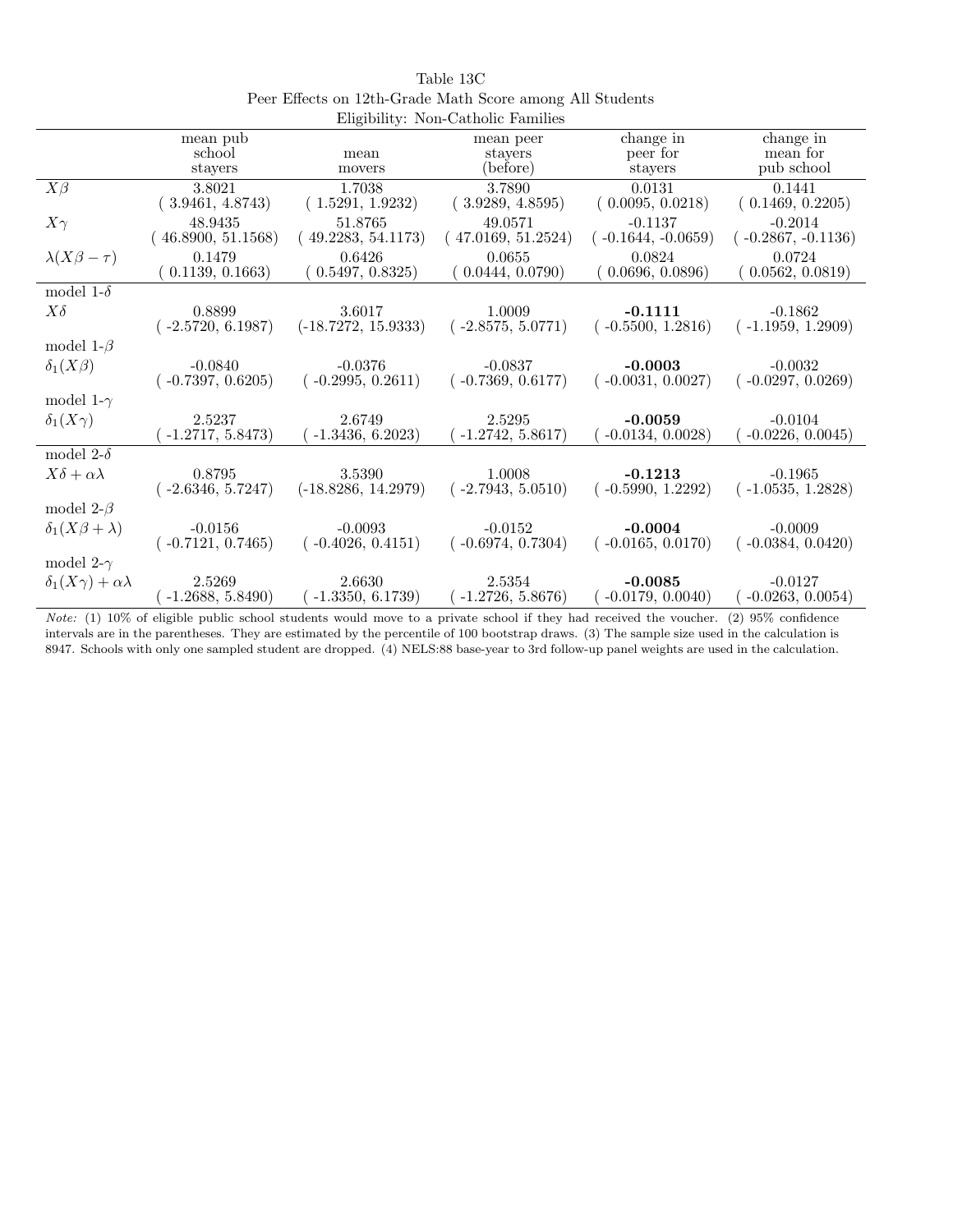| Table 14A                              |
|----------------------------------------|
| Peer Effects on High School Graduation |
| Eligibility: All Students              |
| $TT = 11 + 1 7 + 1$                    |

| Hypothesis 1: $\delta = 1$     |                               |                                                 |                                  |                                  |                                     |  |  |
|--------------------------------|-------------------------------|-------------------------------------------------|----------------------------------|----------------------------------|-------------------------------------|--|--|
|                                | mean pub<br>school<br>stayers | mean<br>movers                                  | mean peer<br>stayers<br>(before) | change in<br>peer for<br>stavers | change in<br>mean for<br>pub school |  |  |
| model 1- $\gamma$<br>$X\gamma$ | 0.8783                        | 0.9182<br>$(0.7585, 1.0150)$ $(0.7938, 1.0561)$ | 0.8807<br>(0.7610, 1.0180)       | $-0.0023$<br>$-0.0031, -0.0016$  | $-0.0039$<br>$-0.0049, -0.0028$     |  |  |
| model 2- $\gamma$              |                               |                                                 |                                  |                                  |                                     |  |  |
| $(X\gamma) + \alpha\lambda$    | 0.8778<br>0.7581, 1.0148      | 0.9156<br>0.7913, 1.0552)                       | 0.8804<br>0.7608, 1.0179)        | $-0.0027$<br>$-0.0034, -0.0018$  | $-0.0041$<br>$-0.0051, -0.0030)$    |  |  |

Note: (1) 10% of the public school students would move to a private school if they had received the voucher. (2) 95% confidence intervals are in the parentheses. They are estimated by the percentile of 100 bootstrap draws. (3) The sample size used in the calculation is 9029. Schools with only one sampled student are dropped. (4) NELS:88 base-year to 3rd follow-up panel weights are used in the calculation.

|  |  | Table 14B                          |  |  |
|--|--|------------------------------------|--|--|
|  |  | Peer Effects on College Attendance |  |  |
|  |  |                                    |  |  |

Eligibility: All Students  $H_{\text{noise}}$  1:  $\delta = 1$ 

| Hypothesis 1: $\theta = 1$  |                               |                            |                                  |                                  |                                     |  |  |
|-----------------------------|-------------------------------|----------------------------|----------------------------------|----------------------------------|-------------------------------------|--|--|
|                             | mean pub<br>school<br>stayers | mean<br>movers             | mean peer<br>stayers<br>(before) | change in<br>peer for<br>stavers | change in<br>mean for<br>pub school |  |  |
| model 1- $\gamma$           |                               |                            |                                  |                                  |                                     |  |  |
| $X\gamma$                   | 1.8067<br>1.6636, 1.9348      | 1.9009<br>(1.7530, 2.0237) | 1.8118<br>(1.6689, 1.9391)       | $-0.0051$<br>$-0.0070, -0.0034)$ | $-0.0091$<br>$-0.0111, -0.0072)$    |  |  |
| model 2- $\gamma$           |                               |                            |                                  |                                  |                                     |  |  |
| $(X\gamma) + \alpha\lambda$ | 1.8066<br>1.6634, 1.9350)     | 1.9008<br>1.7537, 2.0240   | 1.8117<br>1.6688, 1.9392)        | $-0.0051$<br>$-0.0070, -0.0036$  | $-0.0092$<br>$-0.0112, -0.0072)$    |  |  |
|                             |                               |                            |                                  |                                  |                                     |  |  |

Note: (1) 10% of the public school students would move to a private school if they had received the voucher. (2) 95% confidence intervals are in the parentheses. They are estimated by the percentile of 100 bootstrap draws. (3) The sample size used in the calculation is 9029. Schools with only one sampled student are dropped. (4) NELS:88 base-year to 3rd follow-up panel weights are used in the calculation.

## Table 14C

|  | Peer Effects on 12th-Grade Math Score |  |
|--|---------------------------------------|--|
|  |                                       |  |

| necis on 12th-criade mat                                         |  |  |
|------------------------------------------------------------------|--|--|
| Eligibility: All Students                                        |  |  |
| $\mathbf{H} = \mathbf{H} + \mathbf{H} + \mathbf{C} + \mathbf{H}$ |  |  |

| Hypothesis 1: $\delta = 1$  |                                                 |                    |                   |                    |                    |  |  |
|-----------------------------|-------------------------------------------------|--------------------|-------------------|--------------------|--------------------|--|--|
|                             | change in<br>change in<br>mean pub<br>mean peer |                    |                   |                    |                    |  |  |
|                             | school                                          | mean               | stavers           | peer for           | mean for           |  |  |
|                             | stavers                                         | movers             | (before)          | stavers            | pub school         |  |  |
| model 1- $\gamma$           |                                                 |                    |                   |                    |                    |  |  |
| $X\gamma$                   | 48.9136                                         | 51.2982            | 49.0577           | $-0.1442$          | $-0.2313$          |  |  |
|                             | 46.6526, 51.3280                                | (48.9340, 54.1117) | 46.7575, 51.4904  | $-0.2126, -0.0767$ | $-0.2915, -0.1565$ |  |  |
| model 2- $\gamma$           |                                                 |                    |                   |                    |                    |  |  |
| $(X\gamma) + \alpha\lambda$ | 48.9087                                         | 51.2755            | 49.0558           | $-0.1471$          | $-0.2338$          |  |  |
|                             | 46.6481, 51.3261)                               | 48.9253, 54.1082   | 46.7556, 51.4896) | $-0.2136, -0.0778$ | $-0.2916, -0.1566$ |  |  |

Note: (1) 10% of the public school students would move to a private school if they had received the voucher. (2) 95% confidence intervals are in the parentheses. They are estimated by the percentile of 100 bootstrap draws. (3) The sample size used in the calculation is 8947. Schools with only one sampled student are dropped. (4) NELS:88 base-year to 3rd follow-up panel weights are used in the calculation.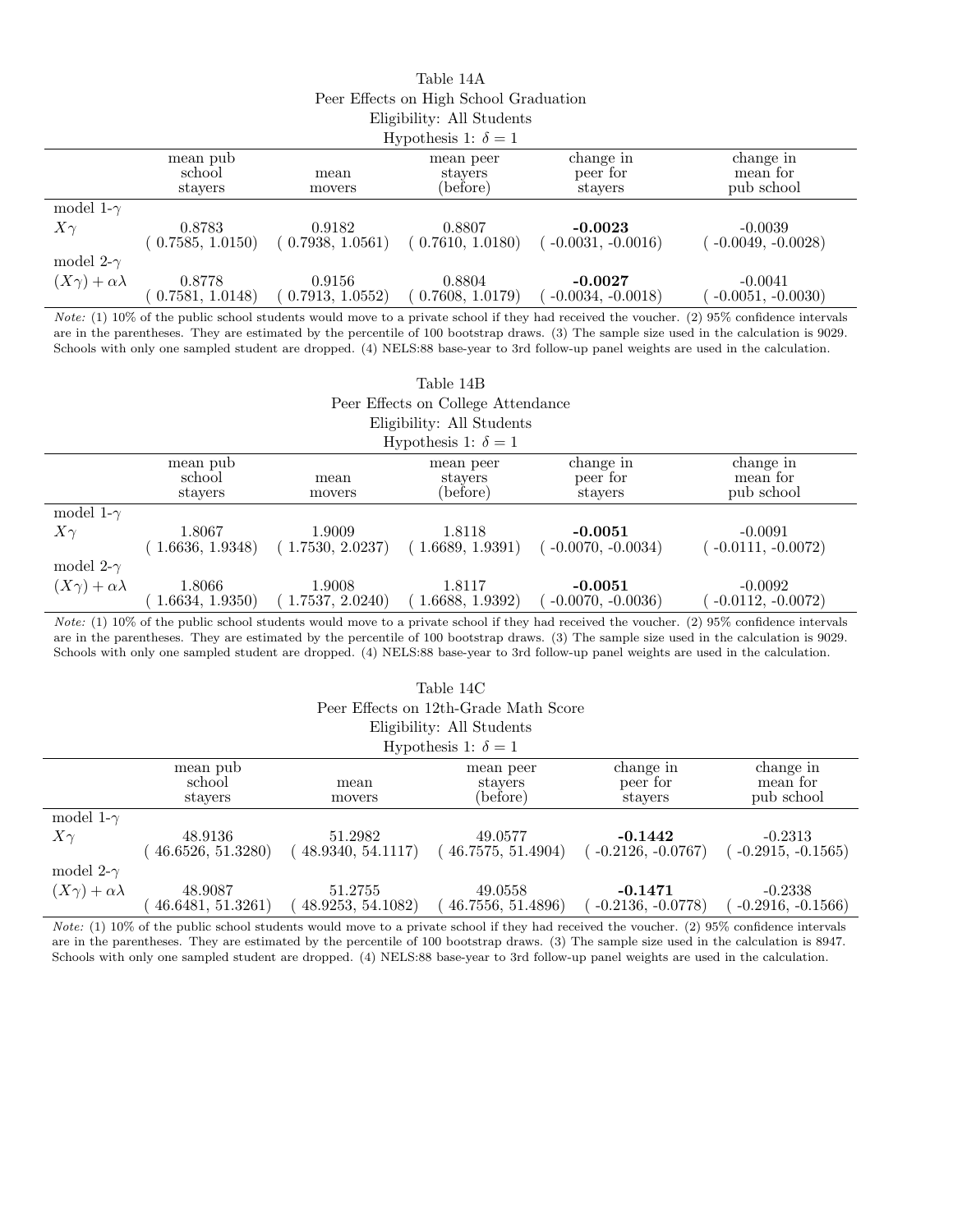Peer Effects on Covariates Eligibility: All Students Hypothesis  $9:$  Sorting into schools is completely rand

| rry pounesis 2: 50 rung muo schools is completely random. |                    |                    |                    |                      |                      |  |
|-----------------------------------------------------------|--------------------|--------------------|--------------------|----------------------|----------------------|--|
|                                                           | mean pub           |                    | mean peer          | change in            | change in            |  |
|                                                           | school             | mean               | stayers            | peer for             | mean for             |  |
|                                                           | stayers            | movers             | (before)           | stayers              | pub school           |  |
| Catholic                                                  | 0.2558             | 0.6132             | 0.2905             | $-0.0347$            | $-0.0347$            |  |
|                                                           | (0.2378, 0.2720)   | (0.5394, 0.6650)   | (0.2738, 0.3065)   | $(-0.0399, -0.0279)$ | $(-0.0399, -0.0279)$ |  |
| female                                                    | 0.5105             | 0.4834             | 0.5079             | 0.0026               | 0.0026               |  |
|                                                           | (0.4978, 0.5207)   | (0.4492, 0.5307)   | (0.4964, 0.5177)   | $(-0.0020, 0.0065)$  | $(-0.0020, 0.0065)$  |  |
| Asian                                                     | 0.0311             | 0.0464             | 0.0326             | $-0.0015$            | $-0.0015$            |  |
|                                                           | (0.0253, 0.0377)   | (0.0314, 0.0613)   | (0.0266, 0.0401)   | $(-0.0028, -0.0002)$ | $(-0.0028, -0.0002)$ |  |
| Hispanic                                                  | 0.0942             | 0.1199             | 0.0967             | $-0.0025$            | $-0.0025$            |  |
|                                                           | (0.0739, 0.1148)   | (0.0778, 0.1622)   | (0.0774, 0.1171)   | $(-0.0063, 0.0020)$  | $(-0.0063, 0.0020)$  |  |
| Black                                                     | 0.1109             | 0.1256             | 0.1124             | $-0.0014$            | $-0.0014$            |  |
|                                                           | (0.0968, 0.1296)   | (0.0748, 0.1785)   | (0.0972, 0.1286)   | $(-0.0060, 0.0033)$  | $(-0.0060, 0.0033)$  |  |
| both parents                                              | 0.6760             | 0.7538             | 0.6835             | $-0.0075$            | $-0.0075$            |  |
| present                                                   | (0.6637, 0.6896)   | (0.7148, 0.7834)   | (0.6715, 0.6943)   | $(-0.0109, -0.0029)$ | $(-0.0109, -0.0029)$ |  |
| parents                                                   | 0.7929             | 0.8446             | 0.7979             | $-0.0050$            | $-0.0050$            |  |
| married                                                   | (0.7786, 0.8057)   | (0.8154, 0.8685)   | (0.7859, 0.8089)   | $(-0.0080, -0.0018)$ | $(-0.0080, -0.0018)$ |  |
| father's                                                  | 13.2370            | 14.1398            | 13.3246            | $-0.0876$            | $-0.0876$            |  |
| education                                                 | (13.1065, 13.3688) | (13.8084, 14.4802) | (13.1954, 13.4448) | $(-0.1185, -0.0558)$ | $(-0.1185, -0.0559)$ |  |
| mother's                                                  | 12.8386            | 13.4789            | 12.9007            | $-0.0621$            | $-0.0621$            |  |
| education                                                 | (12.7395, 12.9258) | (13.2535, 13.6522) | (12.8051, 12.9863) | $(-0.0797, -0.0367)$ | $(-0.0797, -0.0367)$ |  |
| $log$ income $87$                                         | 10.1555            | 10.3990            | 10.1791            | $-0.0236$            | $-0.0236$            |  |
|                                                           | (10.1132, 10.1912) | (10.3296, 10.4567) | (10.1383, 10.2141) | $(-0.0301, -0.0178)$ | $(-0.0301, -0.0178)$ |  |
| reading score                                             | 50.7841            | 53.2941            | 51.0276            | $-0.2435$            | $-0.2435$            |  |
|                                                           | (50.4023, 51.0984) | (52.2391, 53.9872) | (50.6295, 51.3307) | $(-0.3125, -0.1490)$ | $(-0.3125, -0.1490)$ |  |
| math score                                                | 50.8944            | 53.4495            | 51.1422            | $-0.2479$            | $-0.2478$            |  |
|                                                           | (50.4481, 51.2547) | (52.4094, 54.3150) | (50.6998, 51.5039) | $(-0.3345, -0.1414)$ | $(-0.3345, -0.1413)$ |  |
| science score                                             | 51.1154            | 52.4164            | 51.2416            | $-0.1262$            | $-0.1262$            |  |
|                                                           | (50.7062, 51.4988) | (51.5012, 53.1960) | (50.8246, 51.6051) | $(-0.1917, -0.0389)$ | $(-0.1916, -0.0389)$ |  |
| history score                                             | 50.6038            | 53.4570            | 50.8805            | $-0.2768$            | $-0.2767$            |  |
|                                                           | (50.1754, 51.0734) | (52.2888, 54.2296) | (50.4494, 51.2862) | $(-0.3695, -0.1626)$ | $(-0.3694, -0.1626)$ |  |
| urban                                                     | 0.1601             | 0.6351             | 0.2062             | $-0.0461$            | $-0.0461$            |  |
|                                                           | (0.1156, 0.1919)   | (0.5304, 0.7576)   | (0.1683, 0.2382)   | $(-0.0598, -0.0374)$ | $(-0.0598, -0.0374)$ |  |
| suburban                                                  | 0.4501             | 0.3640             | 0.4418             | 0.0084               | 0.0084               |  |
|                                                           | (0.4012, 0.5005)   | (0.2424, 0.4696)   | (0.3977, 0.4815)   | $(-0.0020, 0.0217)$  | $(-0.0020, 0.0217)$  |  |
| northeast                                                 | 0.1769             | 0.2643             | 0.1854             | $-0.0085$            | $-0.0085$            |  |
|                                                           | (0.1399, 0.2115)   | (0.1741, 0.3559)   | (0.1495, 0.2211)   | $(-0.0149, -0.0009)$ | $(-0.0149, -0.0009)$ |  |
| north central                                             | 0.2775             | 0.2601             | 0.2758             | 0.0017               | 0.0017               |  |
|                                                           | (0.2431, 0.3289)   | (0.1750, 0.3627)   | (0.2367, 0.3276)   | $(-0.0068, 0.0085)$  | $(-0.0068, 0.0085)$  |  |
| south                                                     | 0.3557             | 0.3007             | 0.3504             | 0.0053               | 0.0053               |  |
|                                                           | (0.3011, 0.3877)   | (0.2128, 0.3824)   | 0.2972, 0.3823     | $($ -0.0020, 0.0146) | $(-0.0020, 0.0146)$  |  |

Note: (1) 10% of the public school students would move to a private school if they had received the voucher. (2) 95% confidence intervals are in the parentheses. They are estimated by the percentile of 100 bootstrap draws. (3) The sample size used in the calculation is 9029. Schools with only one sampled student are dropped. (4) NELS:88 base-year to 3rd follow-up panel weights are used in the calculation.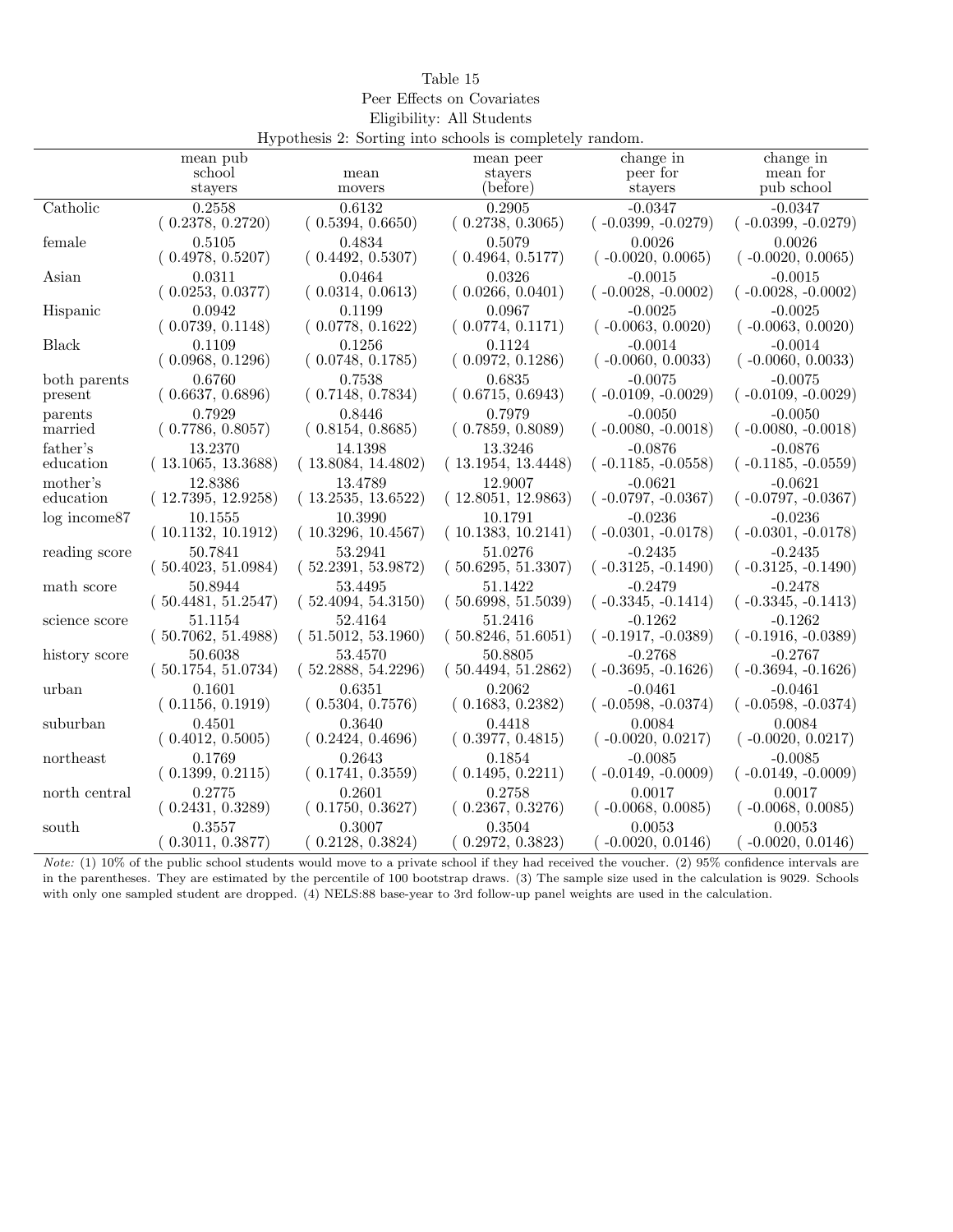| Table 16A                                               |
|---------------------------------------------------------|
| Peer Effects on High School Graduation                  |
| Eligibility: All Students                               |
| Hypothesis 2. Sorting into schools is completely random |

|                                     | rry pothesis 2. Sorting mto schools is completely random. |                  |                                  |                                  |                                     |  |
|-------------------------------------|-----------------------------------------------------------|------------------|----------------------------------|----------------------------------|-------------------------------------|--|
|                                     | mean pub<br>school<br>stayers                             | mean<br>movers   | mean peer<br>stayers<br>(before) | change in<br>peer for<br>stayers | change in<br>mean for<br>pub school |  |
| $X\beta$                            | 3.8406                                                    | 1.9581           | 3.6580                           | 0.1826                           | 0.1826                              |  |
|                                     | 3.9319, 5.1286                                            | 1.8009, 2.1927   | 3.7388, 4.8210                   | (0.1968, 0.3062)                 | (0.1969, 0.3062)                    |  |
| $X\gamma$                           | 0.8783                                                    | 0.9182           | 0.8822                           | $-0.0039$                        | $-0.0039$                           |  |
|                                     | (0.7585, 1.0150)                                          | (0.7938, 1.0561) | (0.7619, 1.0190)                 | $-0.0049, -0.0028$               | $-0.0049, -0.0028$                  |  |
| $\lambda(X\beta-\tau)$              | 0.1539                                                    | 0.7199           | 0.0755                           | 0.0933                           | 0.0783                              |  |
|                                     | 0.1141, 0.1705)                                           | 0.6686, 0.8998)  | 0.0516, 0.0892)                  | 0.0782, 0.1000                   | (0.0593, 0.0883)                    |  |
| model 1- $\gamma$                   |                                                           |                  |                                  |                                  |                                     |  |
| $\delta_1(X\gamma)$                 | 0.2568                                                    | 0.2685           | 0.2579                           | $-0.0011$                        | $-0.0011$                           |  |
|                                     | (0.0168, 0.5588)                                          | (0.0174, 0.5832) | (0.0168, 0.5612)                 | $-0.0024, -0.0001$               | $-0.0024, -0.0001)$                 |  |
| model 2- $\gamma$                   |                                                           |                  |                                  |                                  |                                     |  |
| $\delta_1(X\gamma) + \alpha\lambda$ | 0.2575                                                    | 0.2672           | 0.2590                           | $-0.0015$                        | $-0.0014$                           |  |
|                                     | 0.0168, 0.5595)                                           | 0.0174, 0.5799   | 0.0169, 0.5623)                  | $-0.0029, -0.0001)$              | $-0.0028, -0.0001)$                 |  |

Note: (1) 10% of the public school students would move to a private school if they had received the voucher. (2) 95% confidence intervals are in the parentheses. They are estimated by the percentile of 100 bootstrap draws. (3) The sample size used in the calculation is 9029. Schools with only one sampled student are dropped. (4) NELS:88 base-year to 3rd follow-up panel weights are used in the calculation.

| Table 16B                           |                               |                               |                                                          |                                  |                                     |  |
|-------------------------------------|-------------------------------|-------------------------------|----------------------------------------------------------|----------------------------------|-------------------------------------|--|
| Peer Effects on College Attendance  |                               |                               |                                                          |                                  |                                     |  |
|                                     |                               |                               | Eligibility: All Students                                |                                  |                                     |  |
|                                     |                               |                               | Hypothesis 2: Sorting into schools is completely random. |                                  |                                     |  |
|                                     | mean pub<br>school<br>stayers | mean<br>movers                | mean peer<br>stayers<br>(before)                         | change in<br>peer for<br>stayers | change in<br>mean for<br>pub school |  |
| $X\beta$                            | 3.8406<br>4.0559, 4.9309      | 1.9581<br>(1.7600, 2.1456)    | 3.6580<br>3.8470, 4.6392)                                | 0.1826<br>(0.2038, 0.2975)       | 0.1826<br>(0.2038, 0.2975)          |  |
| $X\gamma$                           | 1.8067<br>1.6636, 1.9348      | 1.9009<br>(1.7530, 2.0237)    | 1.8158<br>(1.6730, 1.9425)                               | $-0.0091$<br>$-0.0111, -0.0072)$ | $-0.0091$<br>$-0.0111, -0.0072)$    |  |
| $\lambda(X\beta-\tau)$              | 0.1539<br>0.1249, 0.1692)     | 0.7199<br>0.6587, 0.8787)     | 0.0755<br>0.0575, 0.0914)                                | 0.0933<br>0.0796, 0.0994)        | 0.0783<br>0.0613, 0.0870)           |  |
| model 1- $\gamma$                   |                               |                               |                                                          |                                  |                                     |  |
| $\delta_1(X\gamma)$                 | 0.0163<br>$-0.2438, 0.2510$   | 0.0172<br>$(-0.2571, 0.2652)$ | 0.0164<br>$-0.2450, 0.2523$                              | $-0.0001$<br>$-0.0015, 0.0014)$  | $-0.0001$<br>$-0.0015, 0.0014$      |  |
| model 2- $\gamma$                   |                               |                               |                                                          |                                  |                                     |  |
| $\delta_1(X\gamma) + \alpha\lambda$ | 0.0164<br>$-0.2438, 0.2514$   | 0.0171<br>$-0.2560, 0.2635)$  | 0.0165<br>$-0.2452, 0.2530$                              | $-0.0001$<br>$-0.0018, 0.0016$   | $-0.0001$<br>$-0.0018, 0.0016$      |  |

Note: (1) 10% of the public school students would move to a private school if they had received the voucher. (2) 95% confidence intervals are in the parentheses. They are estimated by the percentile of 100 bootstrap draws. (3) The sample size used in the calculation is 9029. Schools with only one sampled student are dropped. (4) NELS:88 base-year to 3rd follow-up panel weights are used in the calculation.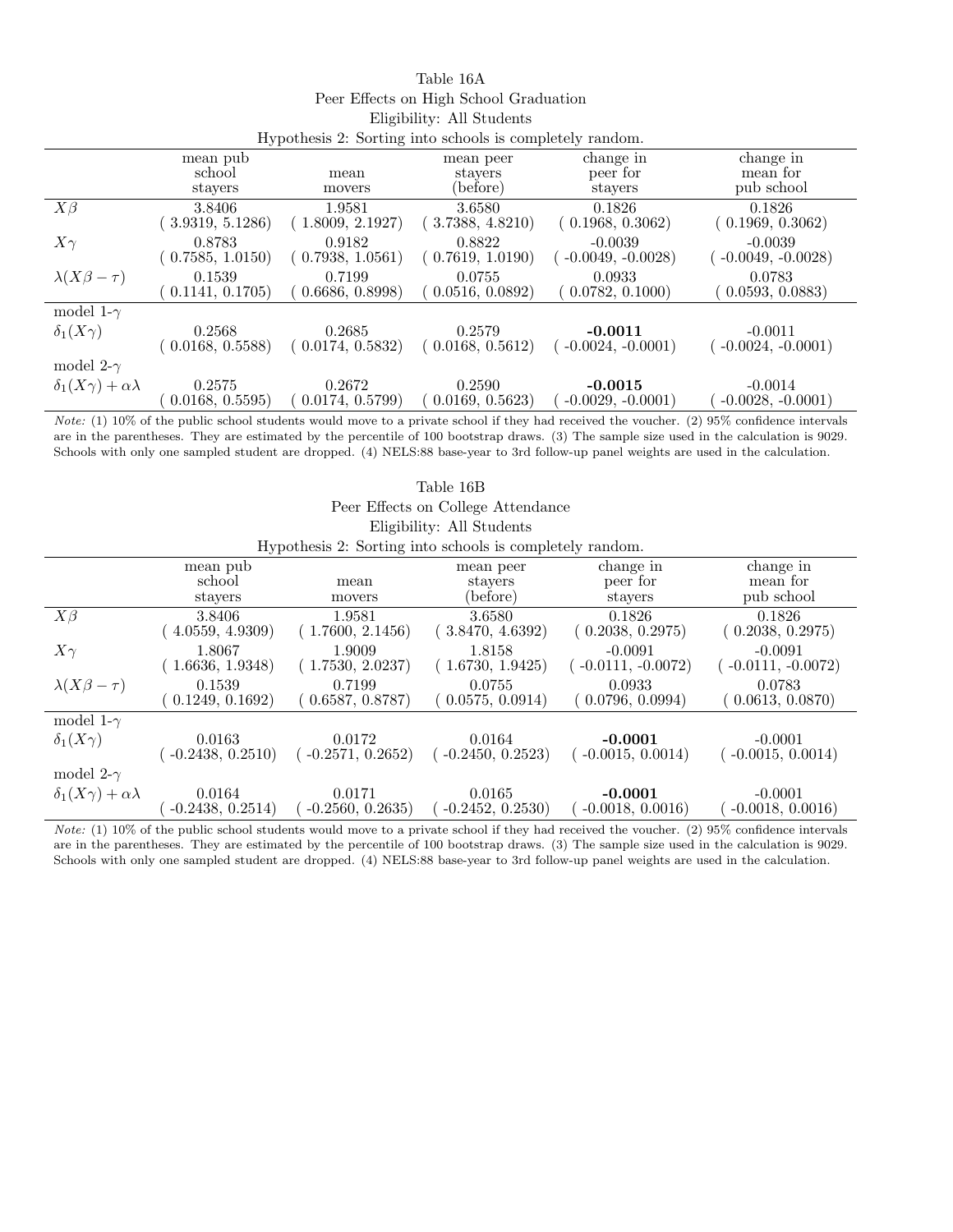| Table 16C                             |  |
|---------------------------------------|--|
| Peer Effects on 12th-Grade Math Score |  |
| Eligibility: All Students             |  |
|                                       |  |

| Hypothesis 2: Sorting into schools is completely random. |                               |                   |                                  |                                  |                                     |  |
|----------------------------------------------------------|-------------------------------|-------------------|----------------------------------|----------------------------------|-------------------------------------|--|
|                                                          | mean pub<br>school<br>stayers | mean<br>movers    | mean peer<br>stayers<br>(before) | change in<br>peer for<br>stayers | change in<br>mean for<br>pub school |  |
| $X\beta$                                                 | 3.8406                        | 1.9581            | 3.6580                           | 0.1826                           | 0.1826                              |  |
|                                                          | 3.8981, 5.0383)               | (1.7892, 2.1907)  | 3.6991, 4.7510)                  | (0.1900, 0.2900)                 | 0.1900, 0.2900)                     |  |
| $X\gamma$                                                | 48.9136                       | 51.2982           | 49.1449                          | $-0.2313$                        | $-0.2313$                           |  |
|                                                          | 46.6526, 51.3280)             | 48.9340, 54.1117) | 46.8760, 51.5876)                | $-0.2916, -0.1565$               | $-0.2915, -0.1565$                  |  |
| $\lambda(X\beta-\tau)$                                   | 0.1539                        | 0.7199            | 0.0755                           | 0.0933                           | 0.0783                              |  |
|                                                          | 0.1240, 0.1688)               | 0.6524, 0.8500)   | 0.0533, 0.0863)                  | 0.0826, 0.1016                   | 0.0643, 0.0897                      |  |
| model 1- $\gamma$                                        |                               |                   |                                  |                                  |                                     |  |
| $\delta_1(X\gamma)$                                      | 2.5221                        | 2.6451            | 2.5341                           | $-0.0119$                        | $-0.0119$                           |  |
|                                                          | $-0.9865, 7.1276$             | $-1.0371, 7.4799$ | $-0.9914, 7.1625$                | $-0.0330, 0.0049$                | $-0.0330, 0.0049$                   |  |
| model 2- $\gamma$                                        |                               |                   |                                  |                                  |                                     |  |
| $\delta_1(X\gamma) + \alpha\lambda$                      | 2.5252                        | 2.6307            | 2.5396                           | $-0.0149$                        | $-0.0144$                           |  |
|                                                          | $-0.9902, 7.1237$             | $-1.0357, 7.4489$ | $-0.9956, 7.1624$                | $-0.0377, 0.0056$                | $-0.0367, 0.0055$                   |  |

Note: (1) 10% of the public school students would move to a private school if they had received the voucher. (2) 95% confidence intervals are in the parentheses. They are estimated by the percentile of 100 bootstrap draws. (3) The sample size used in the calculation is 8947. Schools with only one sampled student are dropped. (4) NELS:88 base-year to 3rd follow-up panel weights are used in the calculation.

| Table 17A                                                             |
|-----------------------------------------------------------------------|
| Estimation of Peer Effects Model for Public High School Graduation    |
| Hypothesis 3: Attending Catholic schools determined by $X_{\gamma}$ . |

|           | Estimation of $\delta$ |  |
|-----------|------------------------|--|
| constant  | $-0.2693$              |  |
|           | $(-0.5856, -0.0126)$   |  |
| $X\gamma$ | 0.2924                 |  |
|           | (0.0166, 0.6264)       |  |

Note: (1) 95% confidence intervals are in the parentheses. They are calculated from 100 bootstrap replications. (2) The sample size used in the calculation is 9029. Schools with only one sampled student are dropped. (3) NELS:88 base-year to 3rd follow-up panel weights are used in the calculation.

## Table 17B

Estimation of Peer Effects Model for College Attendance Hypothesis 3: Attending Catholic schools determined by  $X_{\gamma}$ .

| $\boldsymbol{v}$ $\boldsymbol{\perp}$ |                        |  |  |
|---------------------------------------|------------------------|--|--|
|                                       | Estimation of $\delta$ |  |  |
| constant                              | $-1.5344$              |  |  |
|                                       | $(-1.7808, -1.2317)$   |  |  |
| $X\gamma$                             | 0.0090                 |  |  |
|                                       | $-0.1382, 0.1476$      |  |  |
|                                       |                        |  |  |

Note: (1) 95% confidence intervals are in the parentheses. They are calculated from 100 bootstrap replications. (2) The sample size used in the calculation is 9029. Schools with only one sampled student are dropped. (3) NELS:88 base-year to 3rd follow-up panel weights are used in the calculation.

| Table 17C |
|-----------|
|           |

Estimation of Peer Effects Model for 12th-Grade Math Score Hypothesis 3: Attending Catholic schools determined by  $X_{\gamma}$ .

| .         |                        |  |
|-----------|------------------------|--|
|           | Estimation of $\delta$ |  |
| constant  | $-1.2376$              |  |
|           | $(-6.8427, 3.1146)$    |  |
| $X\gamma$ | 0.0516                 |  |
|           | $(-0.0199, 0.1445)$    |  |

Note: (1) 95% confidence intervals are in the parentheses. They are calculated from 100 bootstrap replications. (2) The sample size used in the calculation is 8947. Schools with only one sampled student are dropped. (3) NELS:88 base-year to 3rd follow-up panel weights are used in the calculation.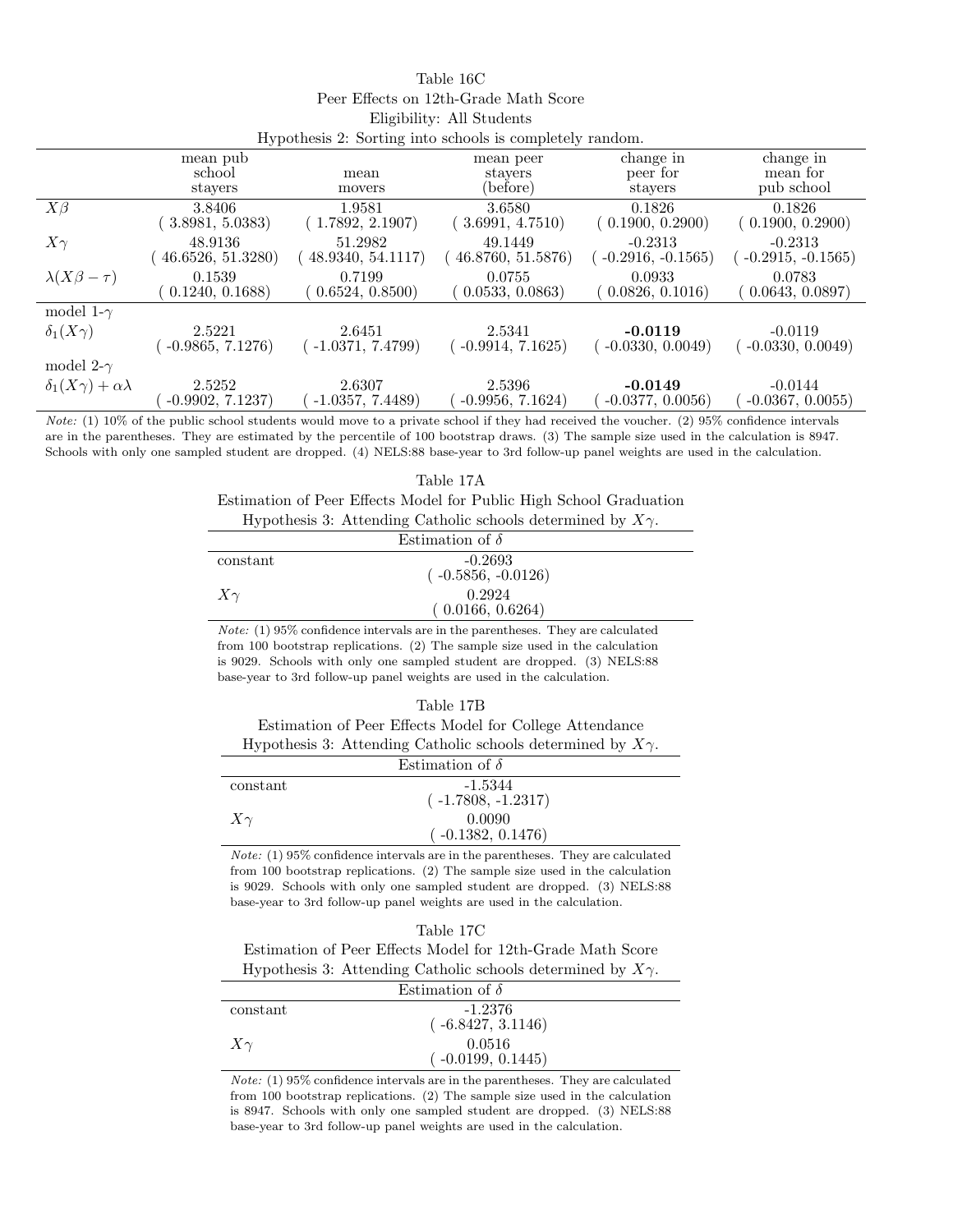| rable ·<br>IΧ |
|---------------|
|---------------|

Peer Effects on Covariates

Eligibility: All Students

| Hypothesis 3: Attending Catholic schools determined by $X_{\gamma}$ . |                    |                    |                    |                      |                      |  |
|-----------------------------------------------------------------------|--------------------|--------------------|--------------------|----------------------|----------------------|--|
|                                                                       | mean pub           |                    | mean peer          | change in            | change in            |  |
|                                                                       | school             | mean               | stayers            | peer for             | mean for             |  |
|                                                                       | stayers            | movers             | (before)           | stayers              | pub school           |  |
| Catholic                                                              | 0.2945             | 0.2575             | 0.2919             | 0.0026               | 0.0041               |  |
|                                                                       | (0.2765, 0.3138)   | (0.2235, 0.3005)   | (0.2755, 0.3114)   | $(-0.0023, 0.0068)$  | $(-0.0014, 0.0082)$  |  |
| female                                                                | 0.5008             | 0.5659             | 0.5101             | $-0.0093$            | $-0.0071$            |  |
|                                                                       | (0.4867, 0.5148)   | (0.4895, 0.6457)   | (0.5000, 0.5193)   | $(-0.0199, -0.0004)$ | $(-0.0167, 0.0022)$  |  |
| Asian                                                                 | 0.0283             | 0.0674             | 0.0326             | $-0.0044$            | $-0.0043$            |  |
|                                                                       | (0.0217, 0.0373)   | (0.0305, 0.1045)   | (0.0269, 0.0396)   | $(-0.0078, 0.0016)$  | $(-0.0078, 0.0005)$  |  |
| Hispanic                                                              | 0.1057             | 0.0235             | 0.1051             | 0.0006               | 0.0090               |  |
|                                                                       | (0.0853, 0.1274)   | (0.0111, 0.0456)   | (0.0846, 0.1261)   | $(-0.0024, 0.0025)$  | (0.0057, 0.0111)     |  |
| <b>Black</b>                                                          | 0.1156             | 0.0863             | 0.1162             | $-0.0006$            | 0.0032               |  |
|                                                                       | (0.0999, 0.1345)   | (0.0485, 0.1405)   | (0.1003, 0.1339)   | $(-0.0039, 0.0036)$  | $(-0.0030, 0.0077)$  |  |
| both parents                                                          | 0.6517             | 0.9424             | 0.6802             | $-0.0285$            | $-0.0318$            |  |
| present                                                               | (0.6406, 0.6656)   | (0.9005, 0.9679)   | (0.6685, 0.6923)   | $(-0.0334, -0.0239)$ | $(-0.0362, -0.0267)$ |  |
| parents                                                               | 0.7773             | 0.9656             | 0.7937             | $-0.0163$            | $-0.0206$            |  |
| married                                                               | (0.7645, 0.7924)   | (0.9412, 0.9896)   | (0.7819, 0.8053)   | $(-0.0211, -0.0120)$ | $(-0.0238, -0.0169)$ |  |
| father's                                                              | 12.9005            | 16.7763            | 13.1857            | $-0.2852$            | $-0.4241$            |  |
| educaiton                                                             | (12.7777, 13.0584) | (16.3145, 17.0240) | (13.0695, 13.3049) | $(-0.3291, -0.2288)$ | $(-0.4694, -0.3503)$ |  |
| mother's                                                              | 12.5821            | 15.4939            | 12.7892            | $-0.2071$            | $-0.3186$            |  |
| education                                                             | (12.4986, 12.6720) | (15.1869, 15.6924) | (12.6982, 12.8764) | $(-0.2547, -0.1675)$ | $(-0.3534, -0.2701)$ |  |
| $log$ income $87$                                                     | 10.1105            | 10.7380            | 10.1506            | $-0.0401$            | $-0.0687$            |  |
|                                                                       | (10.0714, 10.1453) | (10.6526, 10.8044) | (10.1097, 10.1849) | $(-0.0537, -0.0271)$ | $(-0.0783, -0.0590)$ |  |
| reading score                                                         | 49.4921            | 63.5260            | 50.6396            | $-1.1475$            | $-1.5355$            |  |
|                                                                       | (49.1029, 49.8444) | (62.6910, 64.2441) | (50.2502, 50.9906) | $(-1.3120, -1.0015)$ | $(-1.7022, -1.4036)$ |  |
| math score                                                            | 49.2339            | 66.6752            | 50.6786            | $-1.4448$            | $-1.9083$            |  |
|                                                                       | (48.8252, 49.6117) | (65.5348, 67.2285) | (50.2581, 51.0627) | $(-1.6031, -1.2742)$ | $(-2.0672, -1.7454)$ |  |
| science score                                                         | 49.7008            | 63.7826            | 50.8718            | $-1.1710$            | $-1.5407$            |  |
|                                                                       | (49.2946, 50.1701) | (62.3776, 64.6263) | (50.4541, 51.2614) | $(-1.3466, -1.0065)$ | $(-1.7010, -1.3593)$ |  |
| history score                                                         | 49.3498            | 63.3401            | 50.4918            | $-1.1420$            | $-1.5307$            |  |
|                                                                       | (48.9403, 49.7748) | (62.0557, 64.1061) | (50.0779, 50.8886) | $(-1.2839, -0.9963)$ | $(-1.6794, -1.3560)$ |  |
| urban                                                                 | 0.2061             | 0.2065             | 0.2061             | 0.0000               | 0.0000               |  |
|                                                                       | (0.1694, 0.2384)   | (0.1391, 0.2730)   | (0.1694, 0.2384)   | (0.0000, 0.0000)     | $(-0.0067, 0.0067)$  |  |
| suburban                                                              | 0.4280             | 0.5541             | 0.4280             | 0.0000               | $-0.0138$            |  |
|                                                                       | (0.3876, 0.4673)   | (0.4801, 0.6359)   | (0.3876, 0.4673)   | (0.0000, 0.0000)     | $(-0.0202, -0.0076)$ |  |
| northeast                                                             | 0.1752             | 0.2678             | 0.1752             | 0.0000               | $-0.0101$            |  |
|                                                                       | (0.1401, 0.2100)   | (0.1978, 0.3332)   | (0.1401, 0.2100)   | (0.0000, 0.0000)     | $(-0.0157, -0.0030)$ |  |
| north central                                                         | 0.2769             | 0.2672             | 0.2769             | 0.0000               | 0.0011               |  |
|                                                                       | (0.2382, 0.3303)   | (0.2154, 0.3320)   | (0.2382, 0.3303)   | (0.0000, 0.0000)     | $(-0.0058, 0.0058)$  |  |
| south                                                                 | 0.3613             | 0.2620             | 0.3613             | 0.0000               | 0.0109               |  |
|                                                                       | (0.3083, 0.3986)   | 0.2055, 0.3401)    | (0.3083, 0.3986)   | 0.0000, 0.0000)      | (0.0041, 0.0162)     |  |

Note: (1) 10% of the public school students would move to a private school if they had received the voucher. (2) 95% confidence intervals are in the parentheses. They are estimated by the percentile of 100 bootstrap draws. (3) The sample size used in the calculation is 9029. Schools with only one sampled student are dropped. (4) NELS:88 base-year to 3rd follow-up panel weights are used in the calculation.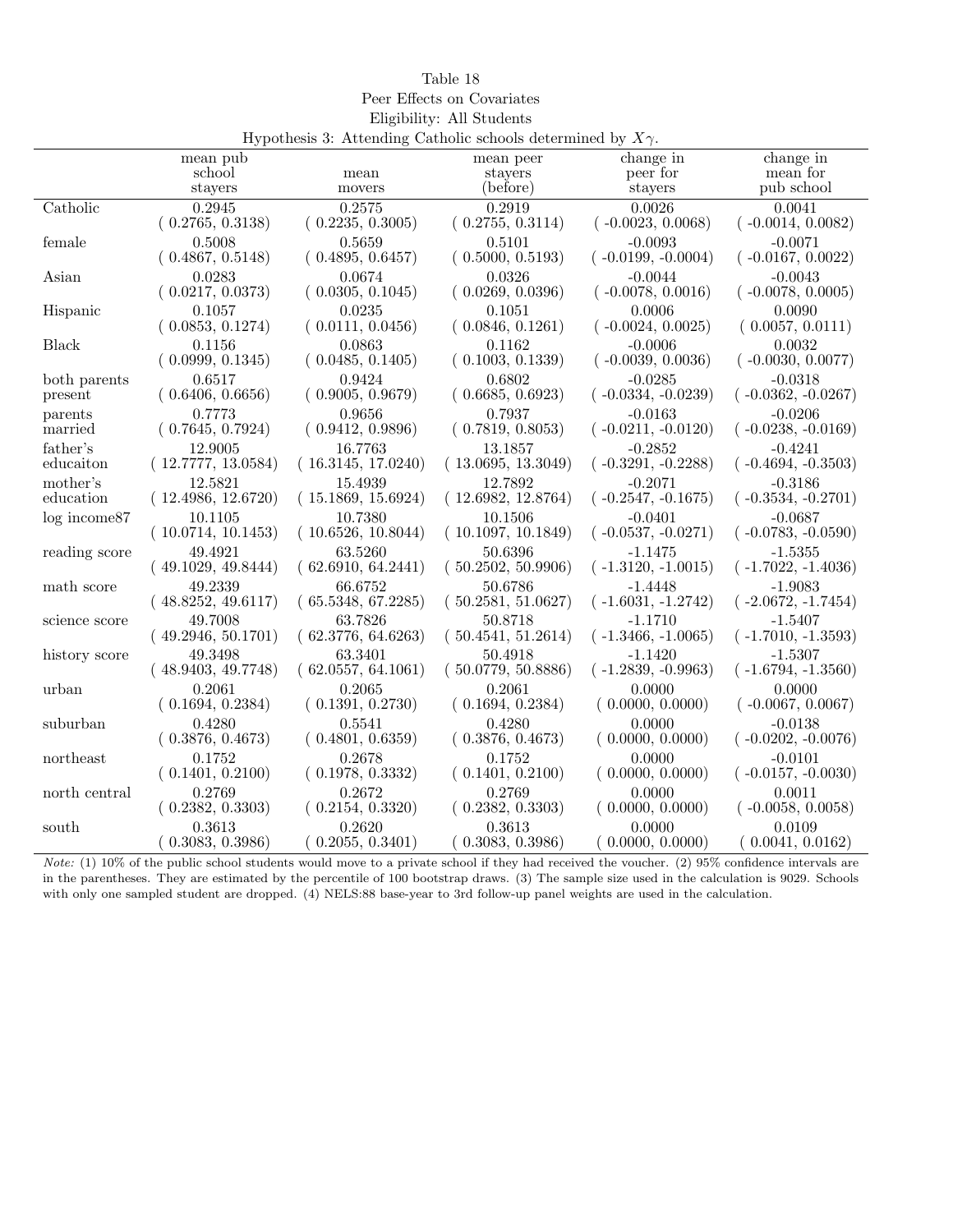| Table 19A                              |  |
|----------------------------------------|--|
| Peer Effects on High School Graduation |  |
| Eligibility: All Students              |  |
|                                        |  |

| Hypothesis 3: Attending Catholic schools determined by $X_{\gamma}$ . |                               |                 |                                  |                                  |                                     |
|-----------------------------------------------------------------------|-------------------------------|-----------------|----------------------------------|----------------------------------|-------------------------------------|
|                                                                       | mean pub<br>school<br>stavers | mean<br>movers  | mean peer<br>stavers<br>(before) | change in<br>peer for<br>stavers | change in<br>mean for<br>pub school |
| $X\beta$                                                              | 3.7812                        | 2.6557          | 3.7217                           | 0.0595                           | 0.1231                              |
|                                                                       | (3.8571, 4.9806)              | 2.6820, 3.6165) | (3.7967, 4.9216)                 | (0.0431, 0.0830)                 | (0.1176, 0.1705)                    |
| $X\gamma$                                                             | 0.8617                        | 1.0486          | 0.8770                           | $-0.0153$                        | $-0.0204$                           |
|                                                                       | 0.7410, 0.9982)               | 0.9229, 1.1845) | 0.7571, 1.0146                   | $-0.0173, -0.0139$               | $-0.0227, -0.0186$                  |
| model 1- $\gamma$                                                     |                               |                 |                                  |                                  |                                     |
| $\delta_1(X\gamma)$                                                   | 0.2520                        | 0.3066          | 0.2564                           | $-0.0045$                        | $-0.0060$                           |
|                                                                       | 0.0165, 0.5479)               | 0.0198, 0.6718  | (0.0168, 0.5580)                 | $-0.0097, -0.0003$               | $-0.0129, -0.0004)$                 |

Note: (1) 10% of the public school students would move to a private school if they had received the voucher. (2) 95% confidence intervals are in the parentheses. They are estimated by the percentile of 100 bootstrap draws. (3) The sample size used in the calculation is 9029. Schools with only one sampled student are dropped. (4) NELS:88 base-year to 3rd follow-up panel weights are used in the calculation.

| Table 19B           |                                    |                                                                       |                                  |                                  |                                     |  |  |
|---------------------|------------------------------------|-----------------------------------------------------------------------|----------------------------------|----------------------------------|-------------------------------------|--|--|
|                     | Peer Effects on College Attendance |                                                                       |                                  |                                  |                                     |  |  |
|                     |                                    |                                                                       | Eligibility: All Students        |                                  |                                     |  |  |
|                     |                                    | Hypothesis 3: Attending Catholic schools determined by $X_{\gamma}$ . |                                  |                                  |                                     |  |  |
|                     | mean pub<br>school<br>stayers      | mean<br>movers                                                        | mean peer<br>stavers<br>(before) | change in<br>peer for<br>stayers | change in<br>mean for<br>pub school |  |  |
| $X\beta$            | 3.7750<br>3.9784, 4.7857)          | 2.6879<br>2.7178, 3.4890                                              | 3.7188<br>(3.9233, 4.7328)       | 0.0562<br>(0.0397, 0.0754)       | 0.1170<br>0.1115, 0.1705            |  |  |
| $X\gamma$           | 1.7622<br>1.6199, 1.8886           | 2.2600<br>2.0983, 2.3916                                              | 1.8026<br>1.6595, 1.9297         | $-0.0404$<br>$-0.0435, -0.0377)$ | $-0.0536$<br>$-0.0570, -0.0503)$    |  |  |
| model 1- $\gamma$   |                                    |                                                                       |                                  |                                  |                                     |  |  |
| $\delta_1(X\gamma)$ | 0.0159<br>$-0.2377, 0.2446$        | 0.0204<br>$-0.3069, 0.3166$                                           | 0.0163<br>$-0.2432, 0.2505$      | $-0.0004$<br>$-0.0059, 0.0055$   | $-0.0005$<br>$-0.0078, 0.0073$      |  |  |

Note: (1) 10% of the public school students would move to a private school if they had received the voucher. (2) 95% confidence intervals are in the parentheses. They are estimated by the percentile of 100 bootstrap draws. (3) The sample size used in the calculation is 9029. Schools with only one sampled student are dropped. (4) NELS:88 base-year to 3rd follow-up panel weights are used in the calculation.

| Table 19C                             |                               |                                                                       |                                  |                                  |                                     |  |  |
|---------------------------------------|-------------------------------|-----------------------------------------------------------------------|----------------------------------|----------------------------------|-------------------------------------|--|--|
| Peer Effects on 12th-Grade Math Score |                               |                                                                       |                                  |                                  |                                     |  |  |
|                                       | Eligibility: All Students     |                                                                       |                                  |                                  |                                     |  |  |
|                                       |                               | Hypothesis 3: Attending Catholic schools determined by $X_{\gamma}$ . |                                  |                                  |                                     |  |  |
|                                       | mean pub<br>school<br>stayers | mean<br>movers                                                        | mean peer<br>stayers<br>(before) | change in<br>peer for<br>stayers | change in<br>mean for<br>pub school |  |  |
| $X\beta$                              | 3.7524<br>3.8037, 4.8753)     | 2.8646<br>2.8378, 3.7412                                              | 3.7113<br>3.7585, 4.8345         | 0.0411<br>(0.0258, 0.0604)       | 0.0944<br>(0.0840, 0.1351)          |  |  |
| $X\gamma$                             | 47.3437<br>45.1078, 49.7833)  | 64.2907<br>61.6545, 66.8717                                           | 48.7654<br>46.5107, 51.2193)     | $-1.4217$<br>$-1.4936, -1.3332$  | $-1.8011$<br>$-1.9039, -1.7490)$    |  |  |
| model 1- $\gamma$                     |                               |                                                                       |                                  |                                  |                                     |  |  |
| $\delta_1(X\gamma)$                   | 2.4412<br>$-0.9545, 6.9051)$  | 3.3150<br>$-1.2920, 9.3484)$                                          | 2.5145<br>$-0.9828, 7.1119$      | $-0.0733$<br>$-0.2073, 0.0284)$  | $-0.0929$<br>$-0.2672, 0.0369$      |  |  |

Note: (1) 10% of the public school students would move to a private school if they had received the voucher. (2) 95% confidence intervals are in the parentheses. They are estimated by the percentile of 100 bootstrap draws. (3) The sample size used in the calculation is 8947. Schools with only one sampled student are dropped. (4) NELS:88 base-year to 3rd follow-up panel weights are used in the calculation.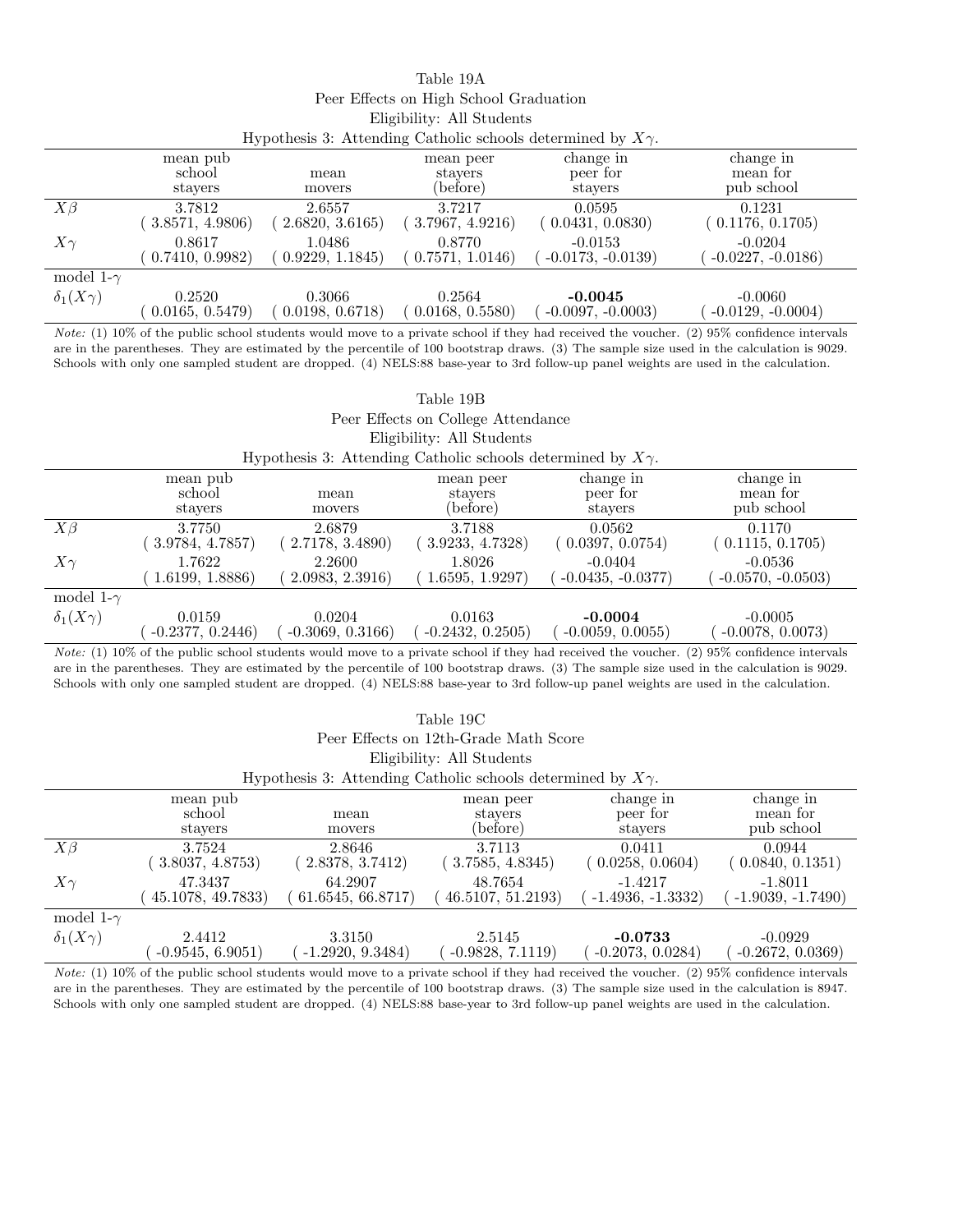| <b>Full Sample</b>             |                |                   |                    |  |
|--------------------------------|----------------|-------------------|--------------------|--|
|                                | Standard Error | SD within schools | SD between schools |  |
| HS                             | 0.3228         | 0.2946            | 0.1548             |  |
| COLL                           | 0.4588         | 0.4163            | 0.1928             |  |
| MATH                           | 9.7178         | 8.4163            | 4.8581             |  |
| <b>INCOME</b>                  | 0.7728         | 0.7196            | 0.2818             |  |
| Catholic                       | 0.4522         | 0.3737            | 0.2547             |  |
| female                         | 0.5000         | 0.4736            | 0.1602             |  |
| Asian                          | 0.1744         | 0.1577            | 0.0745             |  |
| Hispanic                       | 0.2949         | 0.2102            | 0.2067             |  |
| <b>Black</b>                   | 0.3284         | 0.2275            | 0.2368             |  |
| White                          | 0.4333         | 0.3065            | 0.3064             |  |
| both parents present           | 0.4725         | 0.4311            | 0.1933             |  |
| parents married                | 0.4097         | 0.3707            | 0.1746             |  |
| father's education             | 2.7234         | 2.2990            | 1.4600             |  |
| mother's education             | 2.2038         | 1.9332            | 1.0579             |  |
| log income87                   | 0.7914         | 0.6788            | 0.4069             |  |
| reading score                  | 9.9357         | 8.8018            | 4.6094             |  |
| math score                     | 10.0244        | 8.5968            | 5.1559             |  |
| science score                  | 9.9973         | 8.6379            | 5.0330             |  |
| history score                  | 9.8480         | 8.5674            | 4.8561             |  |
| urban                          | 0.4139         | 0.0000            | 0.4139             |  |
| suburban                       | 0.4968         | 0.0000            | 0.4968             |  |
| rural                          | 0.4728         | 0.0000            | 0.4728             |  |
| northeast                      | 0.3855         | 0.0000            | 0.3855             |  |
| $\operatorname{north}$ central | 0.4475         | 0.0000            | 0.4475             |  |
| south                          | 0.4783         | 0.0000            | 0.4783             |  |
| west                           | 0.3902         | 0.0000            | 0.3902             |  |

Table A1-A Decomposition of the Standard Deviations of Public School Students

Note: (1) The sample size is 9265. (2) NELS:88 base-year to 3rd follow-up panel weights are used in the calculation. (3) INCOME is the log wage income in 1999 based on the 4th follow-up. NELS:88 base-year to 4th follow-up panel weights are used for this row. The sample sizes is 7738.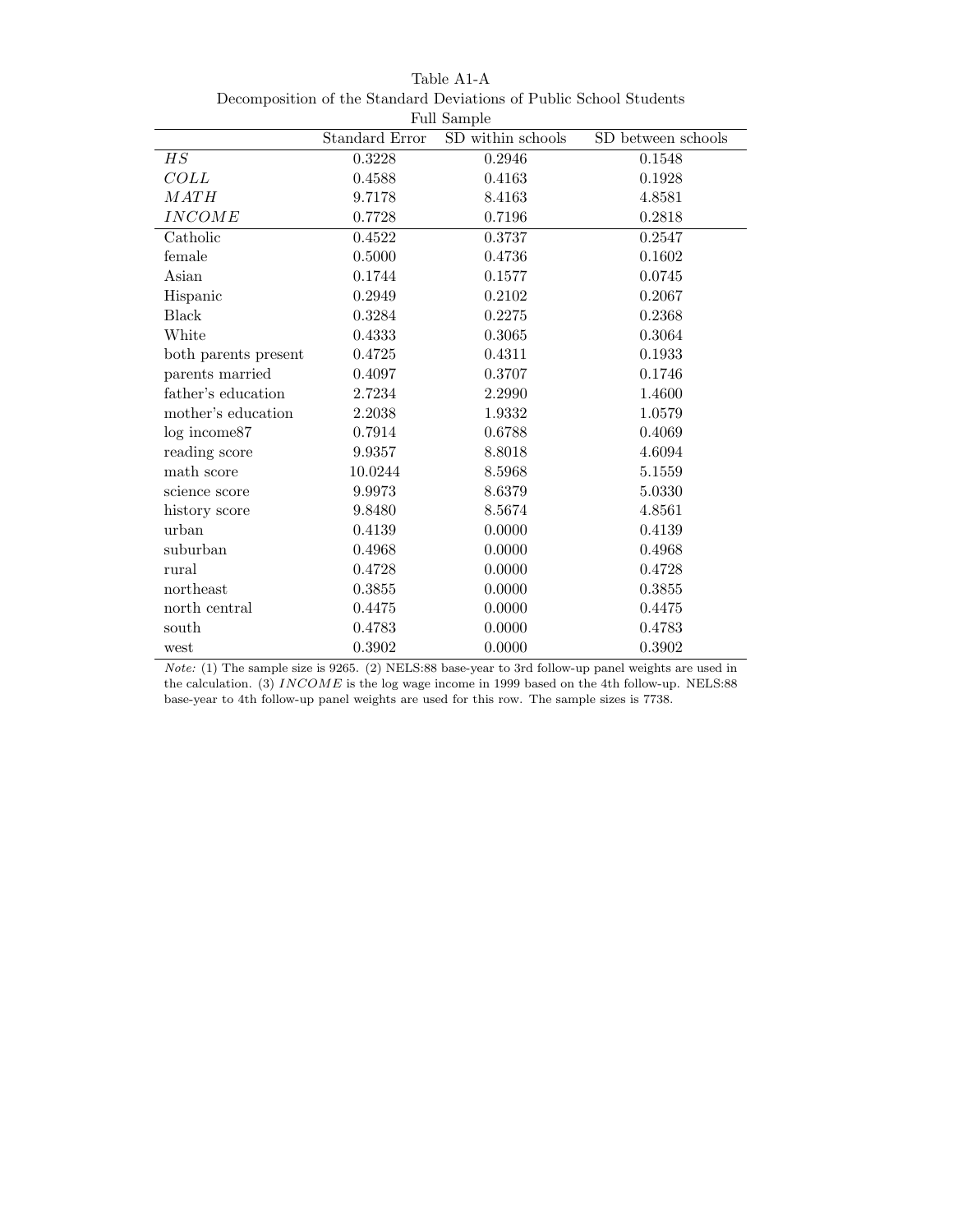| Urban Subsample      |                       |                   |                    |  |
|----------------------|-----------------------|-------------------|--------------------|--|
|                      | <b>Standard Error</b> | SD within schools | SD between schools |  |
| HS                   | 0.3599                | 0.3008            | 0.1975             |  |
| $COLL$               | 0.4495                | 0.3959            | 0.2128             |  |
| MATH                 | 10.0311               | 7.8352            | 6.2637             |  |
| <b>INCOME</b>        | 0.7878                | 0.6173            | 0.4894             |  |
| Catholic             | 0.4744                | 0.3758            | 0.2896             |  |
| female               | 0.4996                | 0.4432            | 0.2306             |  |
| Asian                | 0.2239                | 0.1886            | 0.1206             |  |
| Hispanic             | 0.3953                | 0.2825            | 0.2764             |  |
| <b>Black</b>         | 0.4281                | 0.2778            | 0.3258             |  |
| White                | 0.5000                | 0.3319            | 0.3739             |  |
| both parents present | 0.4862                | 0.4230            | 0.2396             |  |
| parents married      | 0.4439                | 0.3898            | 0.2124             |  |
| father's education   | 2.8687                | 2.2281            | 1.8069             |  |
| mother's education   | 2.3416                | 1.9233            | 1.3356             |  |
| $log$ income $87$    | 0.8451                | 0.6931            | 0.4834             |  |
| reading score        | 10.0976               | 8.2878            | 5.7683             |  |
| math score           | 10.3643               | 8.2578            | 6.2632             |  |
| science score        | 10.0821               | 7.9449            | 6.2072             |  |
| history score        | 10.0118               | 8.3543            | 5.5175             |  |
| northeast            | 0.3713                | 0.0000            | 0.3713             |  |
| north central        | 0.3998                | 0.0000            | 0.3998             |  |
| south                | 0.4877                | 0.0000            | 0.4877             |  |
| west                 | 0.4307                | 0.0000            | 0.4307             |  |

Table A1-B Decomposition of the Standard Deviations of Public School Students

Note: (1) The sample size is 1991. (2) NELS:88 base-year to 3rd follow-up panel weights are used in the calculation. (3) INCOME is the log wage income in 1999 based on the 4th follow-up. NELS:88 base-year to 4th follow-up panel weights are used for this row. The sample sizes is 1517.